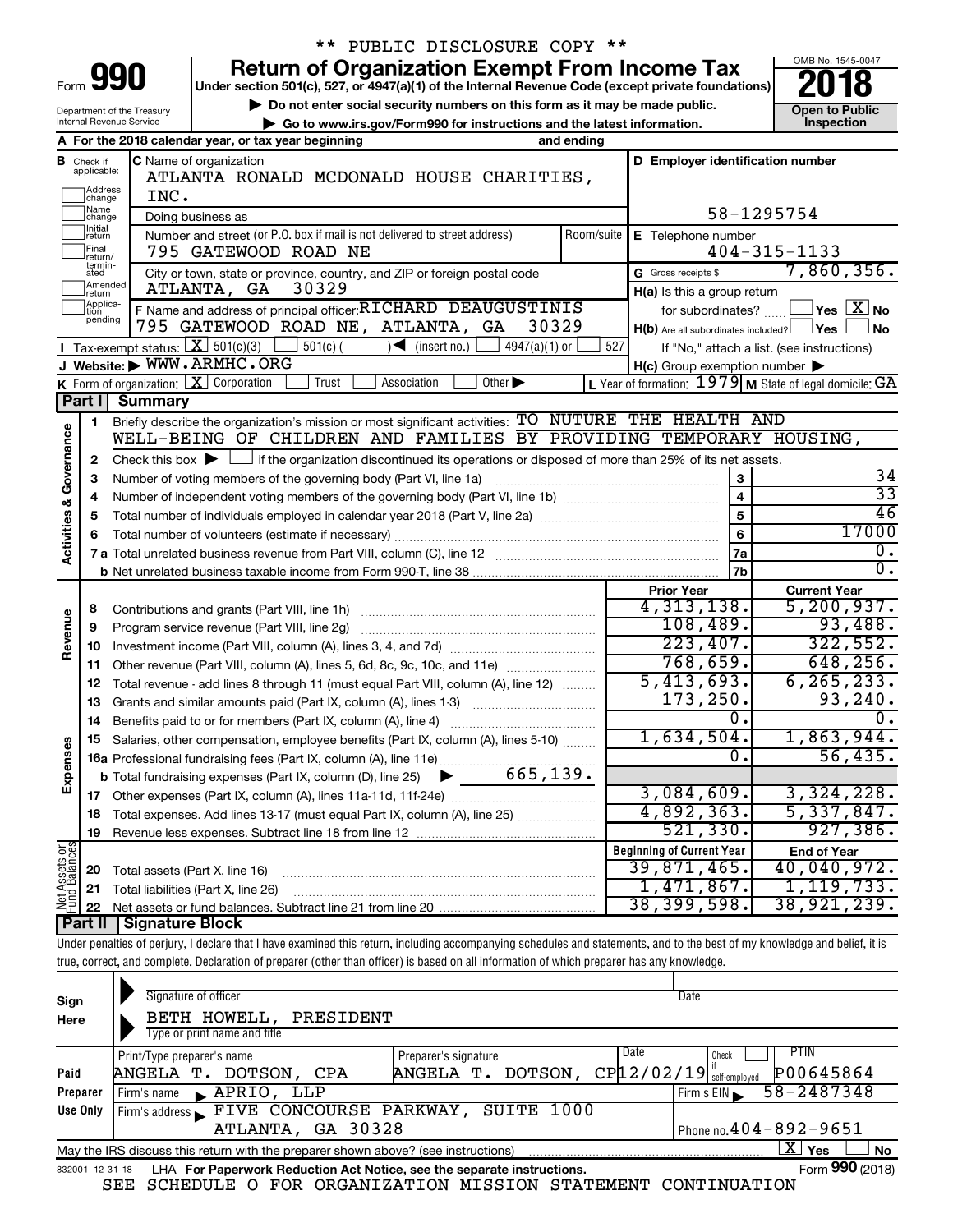|              | 58-1295754<br>INC.<br>Page 2<br>Form 990 (2018)                                                                                                                                                            |
|--------------|------------------------------------------------------------------------------------------------------------------------------------------------------------------------------------------------------------|
|              | Part III   Statement of Program Service Accomplishments                                                                                                                                                    |
|              | $\overline{\mathbf{X}}$                                                                                                                                                                                    |
| $\mathbf{1}$ | Briefly describe the organization's mission:<br>TO NURTURE THE HEALTH AND WELLBEING OF CHILDREN AND FAMILIES BY                                                                                            |
|              | PROVIDING TEMPORARY HOUSING, MEALS, TRANSPORTATION TO FAMILIES OF ILL                                                                                                                                      |
|              | AND INJURED CHILDREN THROUGH THE RONALD MCDONALD HOUSES, PROVIDING                                                                                                                                         |
|              | ASTHMA CARE THROUGH THE RONALD MCDONALD CARE MOBILE AND PROVIDING                                                                                                                                          |
| $\mathbf{2}$ | Did the organization undertake any significant program services during the year which were not listed on the<br>$\exists$ Yes $\boxed{\text{X}}$ No<br>prior Form 990 or 990-EZ?                           |
|              | If "Yes," describe these new services on Schedule O.                                                                                                                                                       |
| 3            | $\Box$ Yes $[\overline{\mathrm{X}}]$ No<br>Did the organization cease conducting, or make significant changes in how it conducts, any program services?<br>If "Yes," describe these changes on Schedule O. |
| 4            | Describe the organization's program service accomplishments for each of its three largest program services, as measured by expenses.                                                                       |
|              | Section 501(c)(3) and 501(c)(4) organizations are required to report the amount of grants and allocations to others, the total expenses, and                                                               |
|              | revenue, if any, for each program service reported.                                                                                                                                                        |
|              | 93,488.<br>3,936,250. including grants of \$<br>) (Expenses \$<br>4a (Code:<br>) (Revenue \$<br>ATLANTA RONALD MCDONALD HOUSE CHARITIES, INC. OWNS AND OPERATES TWO                                        |
|              | TEMPORARY HOUSING FACILITIES FOR FAMILIES OF CHILDREN UNDERGOING                                                                                                                                           |
|              | TREATMENT (OUTPATIENTS OR INPATIENTS) FOR SERIOUS ILLNESSES AND                                                                                                                                            |
|              | THESE FACILITIES ARE LOCATED AT 795 GATEWOOD ROAD, ATLANTA,<br>INJURIES.                                                                                                                                   |
|              | GEORGIA AND 5420 PEACHTREE DUNWOODY ROAD, SANDY SPRINGS, GEORGIA AND                                                                                                                                       |
|              | HAVE A TOTAL OF 81 ROOMS.<br>THE HOUSES ARE MUCH MORE THAN A ROOM TO STAY                                                                                                                                  |
|              | IN, THEY PROVIDE COMFORT, SUPPORT AND RESOURCES FOR FAMILIES WITH SICK                                                                                                                                     |
|              | CHILDREN JUST STEPS AWAY FROM THE HOSPITAL. MORE THAN 2,600 FAMILIES                                                                                                                                       |
|              | WERE SERVED AT THE TWO HOUSES IN 2018.                                                                                                                                                                     |
|              |                                                                                                                                                                                                            |
|              |                                                                                                                                                                                                            |
| 4b           | $93, 240.$ (Revenue \$<br>154, 399. including grants of \$<br>(Expenses \$<br>(Code:                                                                                                                       |
|              | ATLANTA RONALD MCDONALD HOUSE CHARITIES AWARDS SCHOLARSHIPS TO                                                                                                                                             |
|              |                                                                                                                                                                                                            |
|              | OUALIFYING STUDENTS WHO FACE LIMITED ACCESS TO EDUCATION AND CAREER                                                                                                                                        |
|              | IN 2018, THIRTY-SEVEN \$2,500 MULTI-YEAR SCHOLARSHIPS<br>OPPORTUNITIES.                                                                                                                                    |
|              | WERE AWARDED TO QUALIFYING COLLEGE SOPHOMORES, JUNIORS AND SENIORS.                                                                                                                                        |
|              |                                                                                                                                                                                                            |
|              |                                                                                                                                                                                                            |
|              |                                                                                                                                                                                                            |
|              |                                                                                                                                                                                                            |
|              |                                                                                                                                                                                                            |
|              |                                                                                                                                                                                                            |
|              |                                                                                                                                                                                                            |
|              |                                                                                                                                                                                                            |
|              | 81,227.<br>including grants of \$<br>(Expenses \$<br>(Code:<br>(Revenue \$                                                                                                                                 |
|              | THE RONALD MCDONALD CARE MOBILE IS A 40-FOOT LONG, 8-FOOT WIDE VAN                                                                                                                                         |
|              | IS A FULLY FUNCTIONING MEDICAL CLINIC THAT DELIVERS ASTHMA CARE TO<br>LOCAL                                                                                                                                |
|              | ELEMENTARY AND MIDDLE SCHOOLS.<br>MOBILE PROVIDED SERVICES AT 11 SCHOOLS IN THE ATLANTA PUBLIC SCHOOL                                                                                                      |
|              | MORE THAN 5,600 STUDENTS.<br><b>SERVING</b><br>SYSTEM,                                                                                                                                                     |
|              |                                                                                                                                                                                                            |
|              |                                                                                                                                                                                                            |
|              |                                                                                                                                                                                                            |
|              |                                                                                                                                                                                                            |
|              |                                                                                                                                                                                                            |
| 4с           |                                                                                                                                                                                                            |
|              |                                                                                                                                                                                                            |
| 4d           | <b>THAT</b><br>IN 2018, THE RONALD MCDONALD CARE<br>Other program services (Describe in Schedule O.)                                                                                                       |
|              | $113,075$ . including grants of \$<br>(Expenses \$<br>(Revenue \$                                                                                                                                          |
| 4е           | 4,284,951.<br>Total program service expenses ><br>Form 990 (2018)                                                                                                                                          |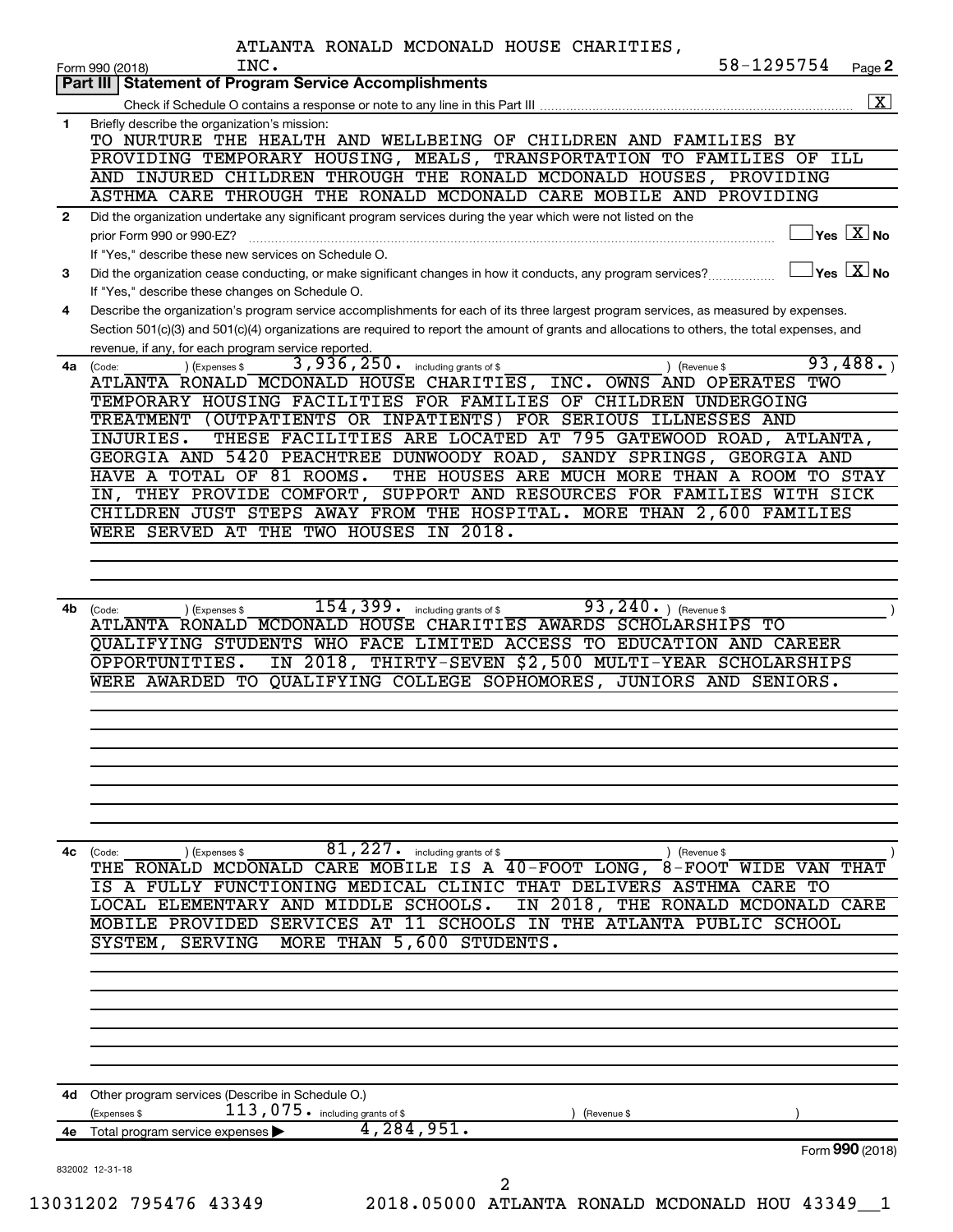|     | Part IV   Checklist of Required Schedules                                                                                                                                                                                            |                 |                         |                         |
|-----|--------------------------------------------------------------------------------------------------------------------------------------------------------------------------------------------------------------------------------------|-----------------|-------------------------|-------------------------|
|     |                                                                                                                                                                                                                                      |                 | Yes                     | No                      |
| 1   | Is the organization described in section $501(c)(3)$ or $4947(a)(1)$ (other than a private foundation)?                                                                                                                              |                 |                         |                         |
|     |                                                                                                                                                                                                                                      | 1               | х                       |                         |
| 2   |                                                                                                                                                                                                                                      | $\overline{2}$  | $\overline{\textbf{x}}$ |                         |
| 3   | Did the organization engage in direct or indirect political campaign activities on behalf of or in opposition to candidates for                                                                                                      |                 |                         |                         |
|     |                                                                                                                                                                                                                                      | 3               |                         | х                       |
| 4   | Section 501(c)(3) organizations. Did the organization engage in lobbying activities, or have a section 501(h) election in effect                                                                                                     |                 |                         |                         |
|     |                                                                                                                                                                                                                                      | 4               |                         | х                       |
|     |                                                                                                                                                                                                                                      |                 |                         |                         |
| 5   | Is the organization a section 501(c)(4), 501(c)(5), or 501(c)(6) organization that receives membership dues, assessments, or                                                                                                         |                 |                         | х                       |
|     |                                                                                                                                                                                                                                      | 5               |                         |                         |
| 6   | Did the organization maintain any donor advised funds or any similar funds or accounts for which donors have the right to                                                                                                            |                 |                         | х                       |
|     | provide advice on the distribution or investment of amounts in such funds or accounts? If "Yes," complete Schedule D, Part I                                                                                                         | 6               |                         |                         |
| 7   | Did the organization receive or hold a conservation easement, including easements to preserve open space,                                                                                                                            |                 |                         |                         |
|     |                                                                                                                                                                                                                                      | $\overline{7}$  |                         | х                       |
| 8   | Did the organization maintain collections of works of art, historical treasures, or other similar assets? If "Yes," complete                                                                                                         |                 |                         |                         |
|     | Schedule D, Part III <b>Marting Community Contract Contract Contract Contract Contract Contract Contract Contract Contract Contract Contract Contract Contract Contract Contract Contract Contract Contract Contract Contract Co</b> | 8               |                         | x                       |
| 9   | Did the organization report an amount in Part X, line 21, for escrow or custodial account liability, serve as a custodian for                                                                                                        |                 |                         |                         |
|     | amounts not listed in Part X; or provide credit counseling, debt management, credit repair, or debt negotiation services?                                                                                                            |                 |                         |                         |
|     | If "Yes," complete Schedule D, Part IV                                                                                                                                                                                               | 9               |                         | x                       |
| 10  | Did the organization, directly or through a related organization, hold assets in temporarily restricted endowments, permanent                                                                                                        |                 |                         |                         |
|     |                                                                                                                                                                                                                                      | 10              | х                       |                         |
| 11  | If the organization's answer to any of the following questions is "Yes," then complete Schedule D, Parts VI, VII, VIII, IX, or X                                                                                                     |                 |                         |                         |
|     | as applicable.                                                                                                                                                                                                                       |                 |                         |                         |
|     | a Did the organization report an amount for land, buildings, and equipment in Part X, line 10? If "Yes," complete Schedule D,                                                                                                        |                 |                         |                         |
|     | Part VI                                                                                                                                                                                                                              | 11a             | х                       |                         |
|     | <b>b</b> Did the organization report an amount for investments - other securities in Part X, line 12 that is 5% or more of its total                                                                                                 |                 |                         |                         |
|     |                                                                                                                                                                                                                                      | 11b             |                         | х                       |
|     | c Did the organization report an amount for investments - program related in Part X, line 13 that is 5% or more of its total                                                                                                         |                 |                         |                         |
|     |                                                                                                                                                                                                                                      | 11c             |                         | х                       |
|     | d Did the organization report an amount for other assets in Part X, line 15 that is 5% or more of its total assets reported in                                                                                                       |                 |                         |                         |
|     |                                                                                                                                                                                                                                      | 11d             |                         | х                       |
|     | Did the organization report an amount for other liabilities in Part X, line 25? If "Yes," complete Schedule D, Part X                                                                                                                | 11e             |                         | $\overline{\texttt{x}}$ |
| f   | Did the organization's separate or consolidated financial statements for the tax year include a footnote that addresses                                                                                                              |                 |                         |                         |
|     | the organization's liability for uncertain tax positions under FIN 48 (ASC 740)? If "Yes," complete Schedule D, Part X                                                                                                               | 11f             | х                       |                         |
|     | 12a Did the organization obtain separate, independent audited financial statements for the tax year? If "Yes," complete                                                                                                              |                 |                         |                         |
|     | Schedule D, Parts XI and XII                                                                                                                                                                                                         | 12a             | х                       |                         |
|     | b Was the organization included in consolidated, independent audited financial statements for the tax year?                                                                                                                          |                 |                         |                         |
|     | If "Yes," and if the organization answered "No" to line 12a, then completing Schedule D, Parts XI and XII is optional                                                                                                                | 12b             |                         | х                       |
| 13  |                                                                                                                                                                                                                                      | 13              |                         | $\overline{\mathbf{X}}$ |
| 14a | Did the organization maintain an office, employees, or agents outside of the United States?                                                                                                                                          | 14a             |                         | $\overline{\texttt{x}}$ |
|     | <b>b</b> Did the organization have aggregate revenues or expenses of more than \$10,000 from grantmaking, fundraising, business,                                                                                                     |                 |                         |                         |
|     | investment, and program service activities outside the United States, or aggregate foreign investments valued at \$100,000                                                                                                           |                 |                         |                         |
|     |                                                                                                                                                                                                                                      | 14b             |                         | x                       |
| 15  | Did the organization report on Part IX, column (A), line 3, more than \$5,000 of grants or other assistance to or for any                                                                                                            |                 |                         |                         |
|     | foreign organization? If "Yes," complete Schedule F, Parts II and IV                                                                                                                                                                 | 15              |                         | x                       |
| 16  | Did the organization report on Part IX, column (A), line 3, more than \$5,000 of aggregate grants or other assistance to                                                                                                             |                 |                         |                         |
|     |                                                                                                                                                                                                                                      | 16              |                         | x                       |
| 17  | Did the organization report a total of more than \$15,000 of expenses for professional fundraising services on Part IX,                                                                                                              |                 |                         |                         |
|     |                                                                                                                                                                                                                                      | 17              | х                       |                         |
| 18  | Did the organization report more than \$15,000 total of fundraising event gross income and contributions on Part VIII, lines                                                                                                         |                 |                         |                         |
|     |                                                                                                                                                                                                                                      | 18              | х                       |                         |
| 19  | Did the organization report more than \$15,000 of gross income from gaming activities on Part VIII, line 9a? If "Yes,"                                                                                                               |                 |                         |                         |
|     |                                                                                                                                                                                                                                      | 19              | х                       |                         |
|     | 20a Did the organization operate one or more hospital facilities? If "Yes," complete Schedule H                                                                                                                                      | 20a             |                         | x                       |
|     |                                                                                                                                                                                                                                      | 20 <sub>b</sub> |                         |                         |
| 21  | Did the organization report more than \$5,000 of grants or other assistance to any domestic organization or                                                                                                                          |                 |                         |                         |
|     | domestic government on Part IX, column (A), line 1? If "Yes," complete Schedule I, Parts I and II                                                                                                                                    | 21              |                         | x.                      |
|     | 832003 12-31-18                                                                                                                                                                                                                      |                 |                         | Form 990 (2018)         |

13031202 795476 43349 2018.05000 ATLANTA RONALD MCDONALD HOU 43349\_\_1

3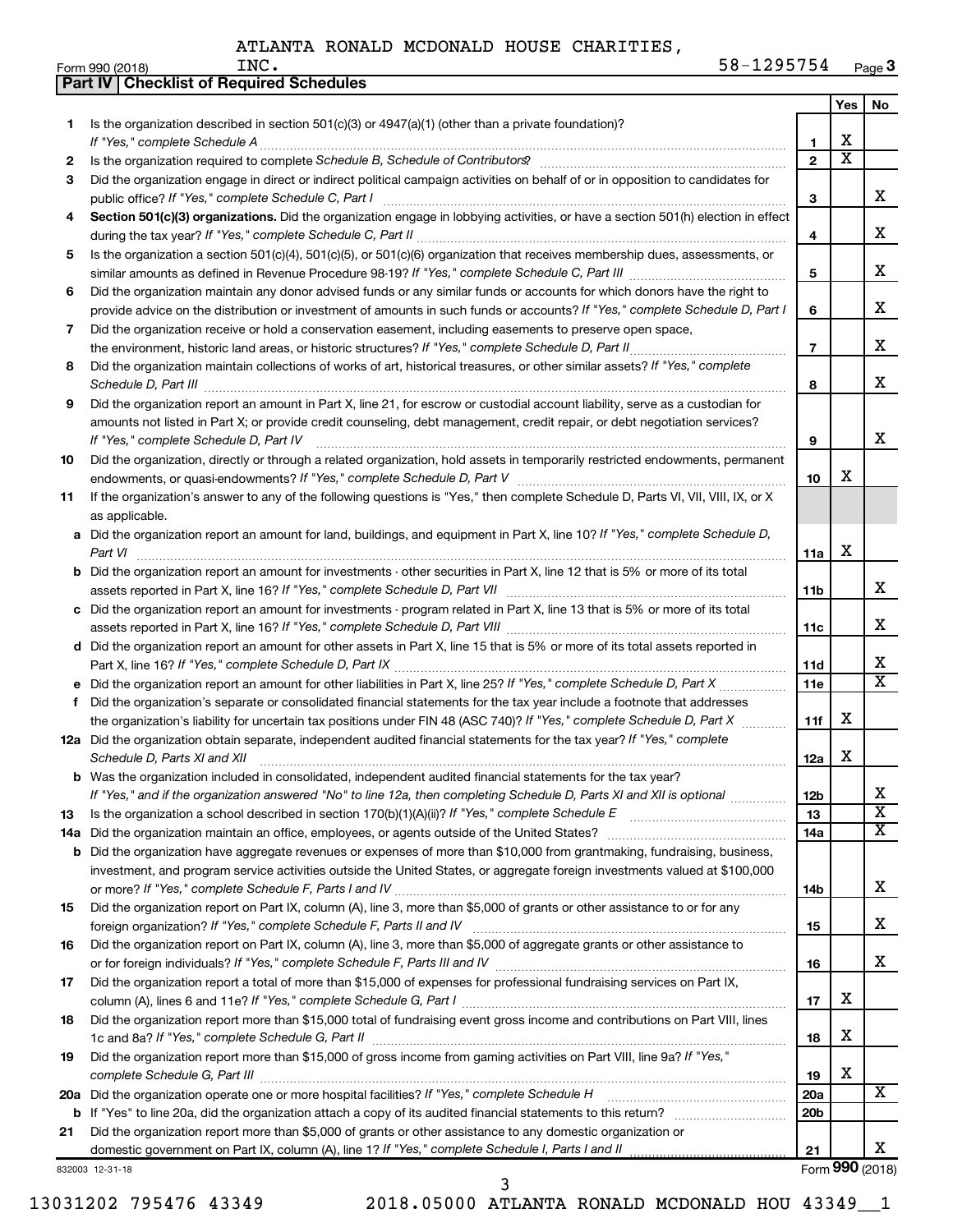|               |                                                                                                                                                                                                                                |            | Yes                     | No                      |
|---------------|--------------------------------------------------------------------------------------------------------------------------------------------------------------------------------------------------------------------------------|------------|-------------------------|-------------------------|
| 22            | Did the organization report more than \$5,000 of grants or other assistance to or for domestic individuals on                                                                                                                  | 22         | X                       |                         |
| 23            | Did the organization answer "Yes" to Part VII, Section A, line 3, 4, or 5 about compensation of the organization's current                                                                                                     |            |                         |                         |
|               | and former officers, directors, trustees, key employees, and highest compensated employees? If "Yes," complete                                                                                                                 |            |                         |                         |
|               | Schedule J <b>www.communications.communications.communications.com</b>                                                                                                                                                         | 23         | X                       |                         |
|               | 24a Did the organization have a tax-exempt bond issue with an outstanding principal amount of more than \$100,000 as of the                                                                                                    |            |                         |                         |
|               | last day of the year, that was issued after December 31, 2002? If "Yes," answer lines 24b through 24d and complete                                                                                                             |            |                         |                         |
|               |                                                                                                                                                                                                                                | 24a        |                         | x                       |
|               |                                                                                                                                                                                                                                | 24b        |                         |                         |
|               | c Did the organization maintain an escrow account other than a refunding escrow at any time during the year to defease                                                                                                         | 24с        |                         |                         |
|               |                                                                                                                                                                                                                                | 24d        |                         |                         |
|               | 25a Section 501(c)(3), 501(c)(4), and 501(c)(29) organizations. Did the organization engage in an excess benefit                                                                                                               |            |                         |                         |
|               |                                                                                                                                                                                                                                | 25a        |                         | X                       |
|               | <b>b</b> Is the organization aware that it engaged in an excess benefit transaction with a disqualified person in a prior year, and                                                                                            |            |                         |                         |
|               | that the transaction has not been reported on any of the organization's prior Forms 990 or 990-EZ? If "Yes," complete                                                                                                          |            |                         | X                       |
|               | Schedule L, Part I<br>Did the organization report any amount on Part X, line 5, 6, or 22 for receivables from or payables to any current or                                                                                    | 25b        |                         |                         |
| 26            | former officers, directors, trustees, key employees, highest compensated employees, or disqualified persons? If "Yes,"                                                                                                         |            |                         |                         |
|               |                                                                                                                                                                                                                                | 26         |                         | X                       |
| 27            | Did the organization provide a grant or other assistance to an officer, director, trustee, key employee, substantial                                                                                                           |            |                         |                         |
|               | contributor or employee thereof, a grant selection committee member, or to a 35% controlled entity or family member                                                                                                            |            |                         |                         |
|               |                                                                                                                                                                                                                                | 27         |                         | X                       |
| 28            | Was the organization a party to a business transaction with one of the following parties (see Schedule L, Part IV                                                                                                              |            |                         |                         |
|               | instructions for applicable filing thresholds, conditions, and exceptions):                                                                                                                                                    |            |                         |                         |
| a             | A current or former officer, director, trustee, or key employee? If "Yes," complete Schedule L, Part IV                                                                                                                        | 28a        |                         | х                       |
|               | A family member of a current or former officer, director, trustee, or key employee? If "Yes," complete Schedule L, Part IV                                                                                                     | 28b        |                         | $\overline{\mathbf{x}}$ |
|               | c An entity of which a current or former officer, director, trustee, or key employee (or a family member thereof) was an officer,                                                                                              |            |                         |                         |
|               | director, trustee, or direct or indirect owner? If "Yes," complete Schedule L, Part IV                                                                                                                                         | 28c        | х                       |                         |
| 29            |                                                                                                                                                                                                                                | 29         | $\overline{\mathbf{X}}$ |                         |
| 30            | Did the organization receive contributions of art, historical treasures, or other similar assets, or qualified conservation                                                                                                    | 30         |                         | x                       |
| 31            | Did the organization liquidate, terminate, or dissolve and cease operations?                                                                                                                                                   |            |                         |                         |
|               |                                                                                                                                                                                                                                | 31         |                         | x                       |
| 32            | Did the organization sell, exchange, dispose of, or transfer more than 25% of its net assets? If "Yes," complete                                                                                                               |            |                         |                         |
|               |                                                                                                                                                                                                                                | 32         |                         |                         |
| 33            | Did the organization own 100% of an entity disregarded as separate from the organization under Regulations                                                                                                                     | 33         |                         |                         |
| 34            | Was the organization related to any tax-exempt or taxable entity? If "Yes," complete Schedule R, Part II, III, or IV, and                                                                                                      |            |                         |                         |
|               | Part V, line 1                                                                                                                                                                                                                 | 34         |                         |                         |
|               |                                                                                                                                                                                                                                | <b>35a</b> |                         | $\overline{\mathbf{X}}$ |
|               | b If "Yes" to line 35a, did the organization receive any payment from or engage in any transaction with a controlled entity                                                                                                    |            |                         |                         |
|               |                                                                                                                                                                                                                                | 35b        |                         |                         |
| 36            | Section 501(c)(3) organizations. Did the organization make any transfers to an exempt non-charitable related organization?                                                                                                     |            |                         |                         |
|               |                                                                                                                                                                                                                                | 36         |                         |                         |
| 37            | Did the organization conduct more than 5% of its activities through an entity that is not a related organization                                                                                                               |            |                         |                         |
|               |                                                                                                                                                                                                                                | 37         |                         |                         |
| 38            | Did the organization complete Schedule O and provide explanations in Schedule O for Part VI, lines 11b and 19?                                                                                                                 |            |                         |                         |
|               |                                                                                                                                                                                                                                | 38         | X                       |                         |
| <b>Part V</b> | <b>Statements Regarding Other IRS Filings and Tax Compliance</b>                                                                                                                                                               |            |                         |                         |
|               | Check if Schedule O contains a response or note to any line in this Part V [100] contains a contained a response or note to any line in this Part V [100] contains a response or note to any line in this Part V [100] contain |            |                         |                         |
|               |                                                                                                                                                                                                                                |            | Yes   No                |                         |
|               | 19                                                                                                                                                                                                                             |            |                         |                         |
|               |                                                                                                                                                                                                                                |            |                         |                         |
|               | c Did the organization comply with backup withholding rules for reportable payments to vendors and reportable gaming                                                                                                           |            | х                       |                         |
|               |                                                                                                                                                                                                                                | 1c         |                         |                         |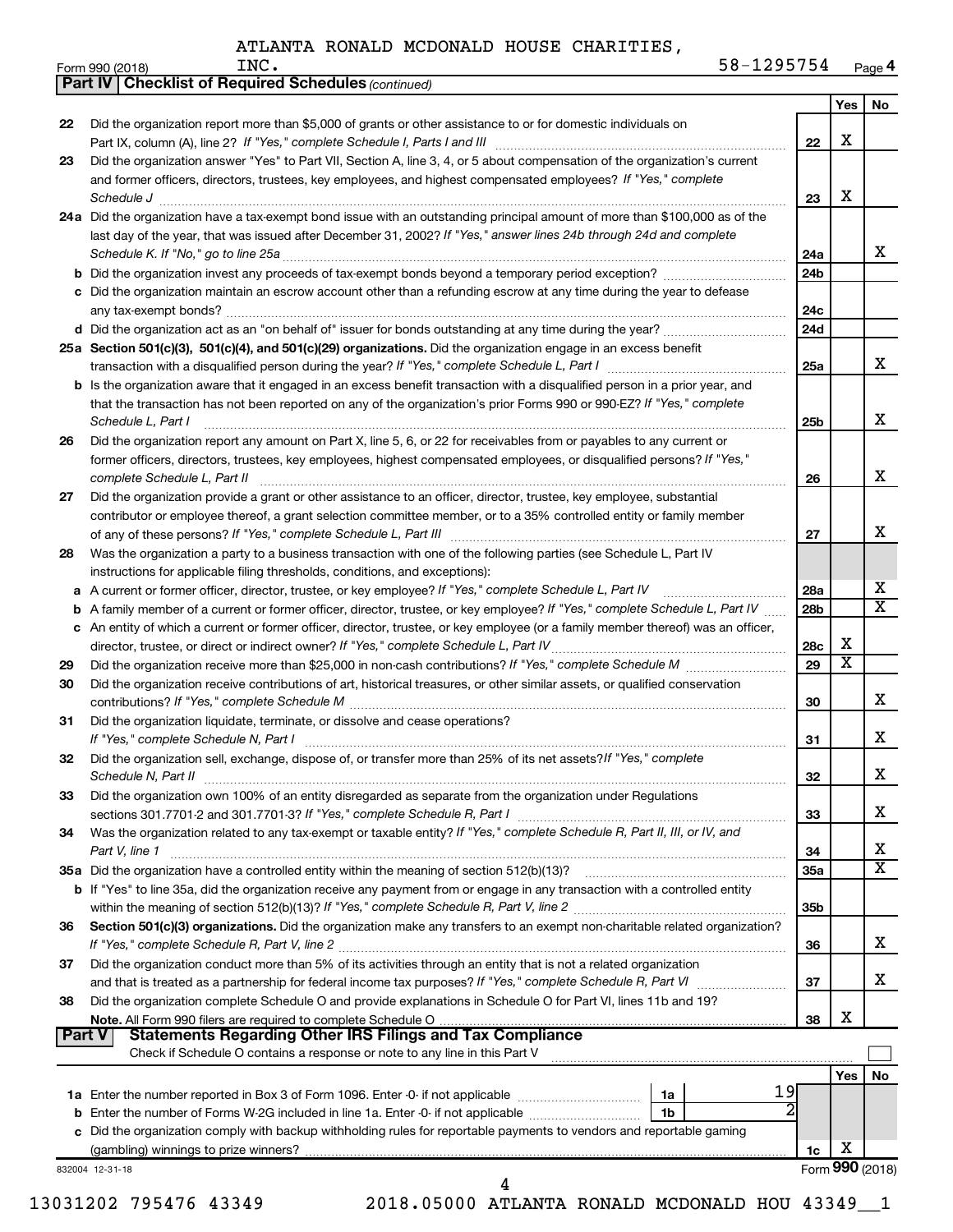| <b>Part V</b> | <b>Statements Regarding Other IRS Filings and Tax Compliance (continued)</b>                                                                    |     |                         |             |  |  |  |  |  |
|---------------|-------------------------------------------------------------------------------------------------------------------------------------------------|-----|-------------------------|-------------|--|--|--|--|--|
|               |                                                                                                                                                 |     | Yes                     | No          |  |  |  |  |  |
|               | 2a Enter the number of employees reported on Form W-3, Transmittal of Wage and Tax Statements,                                                  |     |                         |             |  |  |  |  |  |
|               | 46<br>filed for the calendar year ending with or within the year covered by this return<br>2a                                                   |     |                         |             |  |  |  |  |  |
|               |                                                                                                                                                 | 2b  | х                       |             |  |  |  |  |  |
|               |                                                                                                                                                 |     |                         |             |  |  |  |  |  |
|               | 3a Did the organization have unrelated business gross income of \$1,000 or more during the year?                                                | За  |                         | х           |  |  |  |  |  |
|               | <b>b</b> If "Yes," has it filed a Form 990-T for this year? If "No" to line 3b, provide an explanation in Schedule O manumum                    |     |                         |             |  |  |  |  |  |
|               | 4a At any time during the calendar year, did the organization have an interest in, or a signature or other authority over, a                    |     |                         |             |  |  |  |  |  |
|               | financial account in a foreign country (such as a bank account, securities account, or other financial account)?                                | 4a  |                         | х           |  |  |  |  |  |
|               | <b>b</b> If "Yes," enter the name of the foreign country: $\blacktriangleright$                                                                 |     |                         |             |  |  |  |  |  |
|               | See instructions for filing requirements for FinCEN Form 114, Report of Foreign Bank and Financial Accounts (FBAR).                             |     |                         |             |  |  |  |  |  |
|               |                                                                                                                                                 | 5a  |                         | х           |  |  |  |  |  |
| b             |                                                                                                                                                 | 5b  |                         | $\mathbf x$ |  |  |  |  |  |
| с             |                                                                                                                                                 | 5с  |                         |             |  |  |  |  |  |
|               | 6a Does the organization have annual gross receipts that are normally greater than \$100,000, and did the organization solicit                  |     |                         |             |  |  |  |  |  |
|               |                                                                                                                                                 | 6a  | х                       |             |  |  |  |  |  |
|               | <b>b</b> If "Yes," did the organization include with every solicitation an express statement that such contributions or gifts                   |     |                         |             |  |  |  |  |  |
|               |                                                                                                                                                 | 6b  | х                       |             |  |  |  |  |  |
| 7             | Organizations that may receive deductible contributions under section 170(c).                                                                   |     |                         |             |  |  |  |  |  |
| a             | Did the organization receive a payment in excess of \$75 made partly as a contribution and partly for goods and services provided to the payor? | 7a  | х                       |             |  |  |  |  |  |
|               |                                                                                                                                                 | 7b  | $\overline{\textbf{x}}$ |             |  |  |  |  |  |
|               | c Did the organization sell, exchange, or otherwise dispose of tangible personal property for which it was required                             |     |                         |             |  |  |  |  |  |
|               |                                                                                                                                                 | 7c  |                         | x           |  |  |  |  |  |
|               | <b>7d</b><br>d If "Yes," indicate the number of Forms 8282 filed during the year manufactured intervent in the set of the N                     |     |                         |             |  |  |  |  |  |
| е             | Did the organization receive any funds, directly or indirectly, to pay premiums on a personal benefit contract?                                 | 7е  |                         | х           |  |  |  |  |  |
| f.            |                                                                                                                                                 | 7f  |                         | x           |  |  |  |  |  |
|               | If the organization received a contribution of qualified intellectual property, did the organization file Form 8899 as required?                |     |                         |             |  |  |  |  |  |
|               | h If the organization received a contribution of cars, boats, airplanes, or other vehicles, did the organization file a Form 1098-C?            | 7h  |                         |             |  |  |  |  |  |
| 8             | Sponsoring organizations maintaining donor advised funds. Did a donor advised fund maintained by the                                            |     |                         |             |  |  |  |  |  |
|               |                                                                                                                                                 | 8   |                         |             |  |  |  |  |  |
| 9             | Sponsoring organizations maintaining donor advised funds.                                                                                       |     |                         |             |  |  |  |  |  |
| а             | Did the sponsoring organization make any taxable distributions under section 4966?                                                              | 9а  |                         |             |  |  |  |  |  |
|               |                                                                                                                                                 | 9b  |                         |             |  |  |  |  |  |
| 10            | Section 501(c)(7) organizations. Enter:                                                                                                         |     |                         |             |  |  |  |  |  |
|               | 10a                                                                                                                                             |     |                         |             |  |  |  |  |  |
|               | 10 <sub>b</sub><br>b Gross receipts, included on Form 990, Part VIII, line 12, for public use of club facilities                                |     |                         |             |  |  |  |  |  |
| 11            | Section 501(c)(12) organizations. Enter:                                                                                                        |     |                         |             |  |  |  |  |  |
| а             | 11a                                                                                                                                             |     |                         |             |  |  |  |  |  |
|               | b Gross income from other sources (Do not net amounts due or paid to other sources against                                                      |     |                         |             |  |  |  |  |  |
|               | amounts due or received from them.)<br>11b                                                                                                      |     |                         |             |  |  |  |  |  |
|               | 12a Section 4947(a)(1) non-exempt charitable trusts. Is the organization filing Form 990 in lieu of Form 1041?                                  | 12a |                         |             |  |  |  |  |  |
|               | 12 <sub>b</sub><br><b>b</b> If "Yes," enter the amount of tax-exempt interest received or accrued during the year                               |     |                         |             |  |  |  |  |  |
| 13            | Section 501(c)(29) qualified nonprofit health insurance issuers.                                                                                |     |                         |             |  |  |  |  |  |
|               | a Is the organization licensed to issue qualified health plans in more than one state?                                                          | 1За |                         |             |  |  |  |  |  |
|               | Note. See the instructions for additional information the organization must report on Schedule O.                                               |     |                         |             |  |  |  |  |  |
|               | <b>b</b> Enter the amount of reserves the organization is required to maintain by the states in which the                                       |     |                         |             |  |  |  |  |  |
|               | 13b                                                                                                                                             |     |                         |             |  |  |  |  |  |
| с             | 13с                                                                                                                                             |     |                         |             |  |  |  |  |  |
|               | 14a Did the organization receive any payments for indoor tanning services during the tax year?                                                  | 14a |                         | x           |  |  |  |  |  |
|               |                                                                                                                                                 | 14b |                         |             |  |  |  |  |  |
| 15            | Is the organization subject to the section 4960 tax on payment(s) of more than \$1,000,000 in remuneration or                                   |     |                         | x.          |  |  |  |  |  |
|               |                                                                                                                                                 | 15  |                         |             |  |  |  |  |  |
|               | If "Yes," see instructions and file Form 4720, Schedule N.                                                                                      |     |                         | х           |  |  |  |  |  |
| 16            | Is the organization an educational institution subject to the section 4968 excise tax on net investment income?                                 | 16  |                         |             |  |  |  |  |  |
|               | If "Yes," complete Form 4720, Schedule O.                                                                                                       |     |                         |             |  |  |  |  |  |

Form (2018) **990**

832005 12-31-18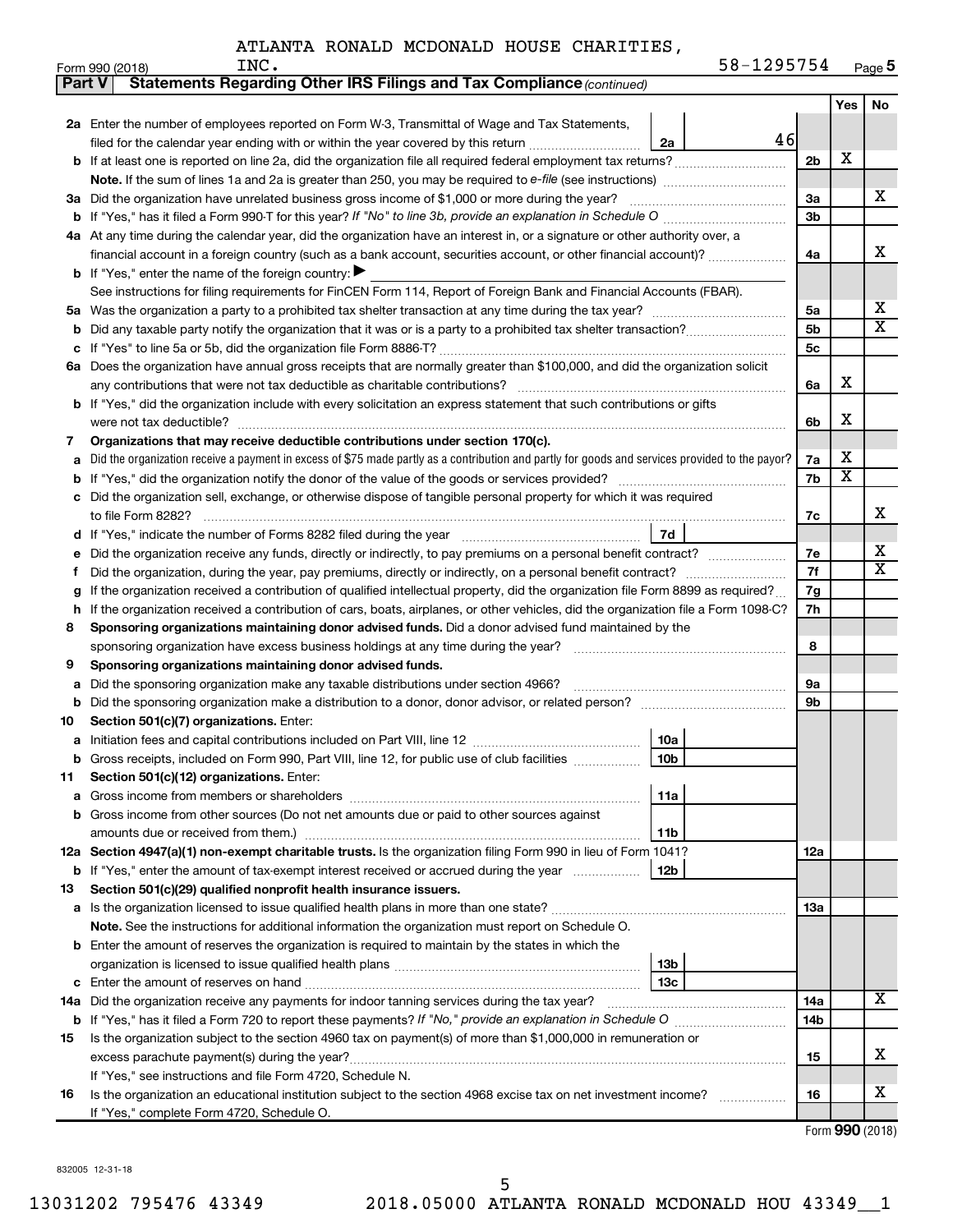|    | INC.<br>Form 990 (2018)                                                                                                                                                                                                             | 58-1295754 |                 |                         | Page 6                  |
|----|-------------------------------------------------------------------------------------------------------------------------------------------------------------------------------------------------------------------------------------|------------|-----------------|-------------------------|-------------------------|
|    | Part VI Governance, Management, and Disclosure For each "Yes" response to lines 2 through 7b below, and for a "No" response                                                                                                         |            |                 |                         |                         |
|    | to line 8a, 8b, or 10b below, describe the circumstances, processes, or changes in Schedule O. See instructions.                                                                                                                    |            |                 |                         |                         |
|    |                                                                                                                                                                                                                                     |            |                 |                         | $\overline{\mathbf{x}}$ |
|    | <b>Section A. Governing Body and Management</b>                                                                                                                                                                                     |            |                 |                         |                         |
|    |                                                                                                                                                                                                                                     |            |                 | Yes                     | No                      |
|    | <b>1a</b> Enter the number of voting members of the governing body at the end of the tax year<br>1a                                                                                                                                 | 34         |                 |                         |                         |
|    | If there are material differences in voting rights among members of the governing body, or if the governing                                                                                                                         |            |                 |                         |                         |
|    | body delegated broad authority to an executive committee or similar committee, explain in Schedule O.                                                                                                                               | 33         |                 |                         |                         |
| b  | Enter the number of voting members included in line 1a, above, who are independent<br>1b                                                                                                                                            |            |                 |                         |                         |
| 2  | Did any officer, director, trustee, or key employee have a family relationship or a business relationship with any other                                                                                                            |            |                 |                         | x                       |
| З  | officer, director, trustee, or key employee?<br>Did the organization delegate control over management duties customarily performed by or under the direct supervision                                                               |            | 2               |                         |                         |
|    |                                                                                                                                                                                                                                     |            | 3               |                         | х                       |
| 4  | Did the organization make any significant changes to its governing documents since the prior Form 990 was filed?                                                                                                                    |            | 4               |                         | $\overline{\textbf{x}}$ |
| 5  |                                                                                                                                                                                                                                     |            | 5               |                         | $\overline{\textbf{X}}$ |
| 6  |                                                                                                                                                                                                                                     |            | 6               |                         | $\overline{\mathtt{x}}$ |
| 7a | Did the organization have members, stockholders, or other persons who had the power to elect or appoint one or                                                                                                                      |            |                 |                         |                         |
|    |                                                                                                                                                                                                                                     |            | 7a              | х                       |                         |
|    | <b>b</b> Are any governance decisions of the organization reserved to (or subject to approval by) members, stockholders, or                                                                                                         |            |                 |                         |                         |
|    |                                                                                                                                                                                                                                     |            | 7b              |                         | x                       |
| 8  | Did the organization contemporaneously document the meetings held or written actions undertaken during the year by the following:                                                                                                   |            |                 |                         |                         |
| a  |                                                                                                                                                                                                                                     |            | 8а              | х                       |                         |
|    |                                                                                                                                                                                                                                     |            | 8b              | $\overline{\textbf{x}}$ |                         |
| 9  | Is there any officer, director, trustee, or key employee listed in Part VII, Section A, who cannot be reached at the                                                                                                                |            |                 |                         |                         |
|    |                                                                                                                                                                                                                                     |            | 9               |                         | x                       |
|    | <b>Section B. Policies</b> (This Section B requests information about policies not required by the Internal Revenue Code.)                                                                                                          |            |                 |                         |                         |
|    |                                                                                                                                                                                                                                     |            |                 | Yes                     | No                      |
|    |                                                                                                                                                                                                                                     |            | 10a             |                         | $\overline{\mathbf{X}}$ |
|    | b If "Yes," did the organization have written policies and procedures governing the activities of such chapters, affiliates,                                                                                                        |            |                 |                         |                         |
|    |                                                                                                                                                                                                                                     |            | 10 <sub>b</sub> |                         |                         |
|    | 11a Has the organization provided a complete copy of this Form 990 to all members of its governing body before filing the form?                                                                                                     |            | 11a             | X                       |                         |
|    | <b>b</b> Describe in Schedule O the process, if any, used by the organization to review this Form 990.                                                                                                                              |            |                 |                         |                         |
|    | 12a Did the organization have a written conflict of interest policy? If "No," go to line 13                                                                                                                                         |            | 12a             | х                       |                         |
|    | <b>b</b> Were officers, directors, or trustees, and key employees required to disclose annually interests that could give rise to conflicts?                                                                                        |            | 12 <sub>b</sub> | $\overline{\textbf{x}}$ |                         |
|    | c Did the organization regularly and consistently monitor and enforce compliance with the policy? If "Yes," describe                                                                                                                |            |                 |                         |                         |
|    | in Schedule O how this was done <b>construction</b> and construction of the state of the state of the state of the state of the state of the state of the state of the state of the state of the state of the state of the state of |            | 12c             | х                       |                         |
| 13 |                                                                                                                                                                                                                                     |            | 13              | $\overline{\texttt{x}}$ |                         |
| 14 |                                                                                                                                                                                                                                     |            | 14              | $\overline{\textbf{x}}$ |                         |
| 15 | Did the process for determining compensation of the following persons include a review and approval by independent                                                                                                                  |            |                 |                         |                         |
|    | persons, comparability data, and contemporaneous substantiation of the deliberation and decision?                                                                                                                                   |            |                 |                         |                         |
| a  |                                                                                                                                                                                                                                     |            | <b>15a</b>      | х                       |                         |
|    |                                                                                                                                                                                                                                     |            | 15 <sub>b</sub> | $\overline{\textbf{x}}$ |                         |
|    | If "Yes" to line 15a or 15b, describe the process in Schedule O (see instructions).                                                                                                                                                 |            |                 |                         |                         |
|    | 16a Did the organization invest in, contribute assets to, or participate in a joint venture or similar arrangement with a                                                                                                           |            |                 |                         |                         |
|    | taxable entity during the year?                                                                                                                                                                                                     |            | 16a             |                         | х                       |
|    | b If "Yes," did the organization follow a written policy or procedure requiring the organization to evaluate its participation                                                                                                      |            |                 |                         |                         |
|    | in joint venture arrangements under applicable federal tax law, and take steps to safeguard the organization's                                                                                                                      |            |                 |                         |                         |
|    |                                                                                                                                                                                                                                     |            | 16b             |                         |                         |
|    | <b>Section C. Disclosure</b>                                                                                                                                                                                                        |            |                 |                         |                         |
| 17 | List the states with which a copy of this Form 990 is required to be filed $\blacktriangleright$ GA                                                                                                                                 |            |                 |                         |                         |
| 18 | Section 6104 requires an organization to make its Forms 1023 (1024 or 1024 A if applicable), 990, and 990 T (Section 501(c)(3)s only) available                                                                                     |            |                 |                         |                         |
|    | for public inspection. Indicate how you made these available. Check all that apply.                                                                                                                                                 |            |                 |                         |                         |
|    | $\lfloor x \rfloor$ Upon request<br><b>X</b> Own website<br>Another's website<br>Other (explain in Schedule O)                                                                                                                      |            |                 |                         |                         |
| 19 | Describe in Schedule O whether (and if so, how) the organization made its governing documents, conflict of interest policy, and financial                                                                                           |            |                 |                         |                         |
|    | statements available to the public during the tax year.                                                                                                                                                                             |            |                 |                         |                         |
| 20 | State the name, address, and telephone number of the person who possesses the organization's books and records                                                                                                                      |            |                 |                         |                         |
|    | ANTARES GROUP, INC. - 770-785-7855                                                                                                                                                                                                  |            |                 |                         |                         |
|    | 1429 IRIS DRIVE, CONYERS, GA<br>30013                                                                                                                                                                                               |            |                 |                         |                         |
|    | 832006 12-31-18                                                                                                                                                                                                                     |            |                 | Form 990 (2018)         |                         |
|    |                                                                                                                                                                                                                                     |            |                 |                         |                         |
|    | 13031202 795476 43349<br>2018.05000 ATLANTA RONALD MCDONALD HOU 43349 1                                                                                                                                                             |            |                 |                         |                         |
|    |                                                                                                                                                                                                                                     |            |                 |                         |                         |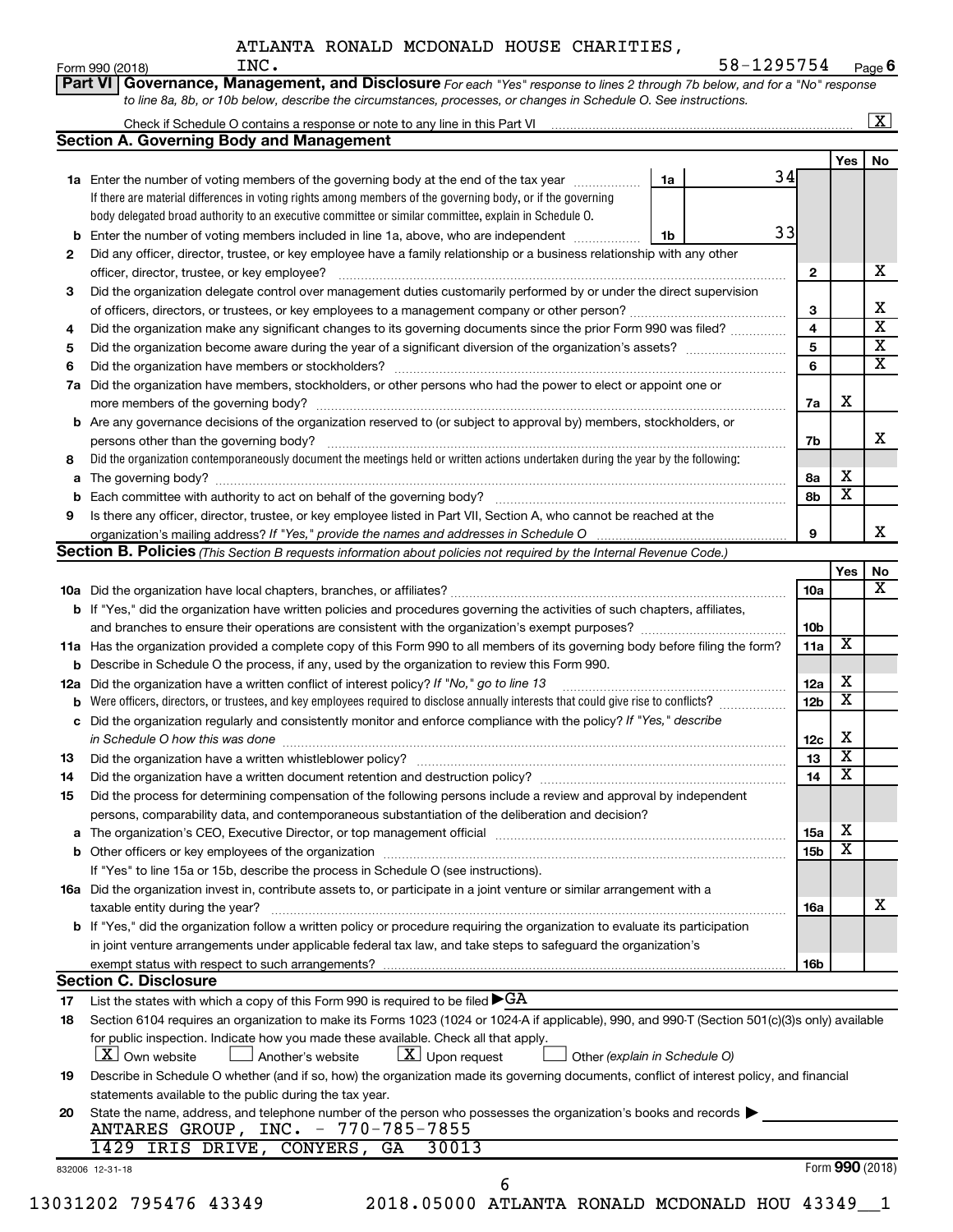$\Box$ 

| Part VII Compensation of Officers, Directors, Trustees, Key Employees, Highest Compensated |
|--------------------------------------------------------------------------------------------|
| <b>Employees, and Independent Contractors</b>                                              |

Check if Schedule O contains a response or note to any line in this Part VII

**Section A. Officers, Directors, Trustees, Key Employees, and Highest Compensated Employees**

**1a**  Complete this table for all persons required to be listed. Report compensation for the calendar year ending with or within the organization's tax year.

**•** List all of the organization's current officers, directors, trustees (whether individuals or organizations), regardless of amount of compensation. Enter -0- in columns  $(D)$ ,  $(E)$ , and  $(F)$  if no compensation was paid.

**•** List all of the organization's **current** key employees, if any. See instructions for definition of "key employee."

**•** List the organization's five current highest compensated employees (other than an officer, director, trustee, or key employee) who received reportable compensation (Box 5 of Form W-2 and/or Box 7 of Form 1099-MISC) of more than \$100,000 from the organization and any related organizations.

**•** List all of the organization's former officers, key employees, and highest compensated employees who received more than \$100,000 of reportable compensation from the organization and any related organizations.

**•** List all of the organization's former directors or trustees that received, in the capacity as a former director or trustee of the organization, more than \$10,000 of reportable compensation from the organization and any related organizations.

List persons in the following order: individual trustees or directors; institutional trustees; officers; key employees; highest compensated employees; and former such persons.

Check this box if neither the organization nor any related organization compensated any current officer, director, or trustee.  $\Box$ 

| (A)                            | (B)                    |                                |                                                                  | (C)         |              |                                 |        | (D)             | (E)                              | (F)                      |
|--------------------------------|------------------------|--------------------------------|------------------------------------------------------------------|-------------|--------------|---------------------------------|--------|-----------------|----------------------------------|--------------------------|
| Name and Title                 | Average                |                                | (do not check more than one                                      | Position    |              |                                 |        | Reportable      | Reportable                       | Estimated                |
|                                | hours per              |                                | box, unless person is both an<br>officer and a director/trustee) |             |              |                                 |        | compensation    | compensation                     | amount of                |
|                                | week                   |                                |                                                                  |             |              |                                 |        | from<br>the     | from related                     | other                    |
|                                | (list any<br>hours for | Individual trustee or director |                                                                  |             |              |                                 |        | organization    | organizations<br>(W-2/1099-MISC) | compensation<br>from the |
|                                | related                |                                |                                                                  |             |              |                                 |        | (W-2/1099-MISC) |                                  | organization             |
|                                | organizations          |                                |                                                                  |             |              |                                 |        |                 |                                  | and related              |
|                                | below                  |                                | nstitutional trustee                                             |             | Key employee | Highest compensated<br>employee |        |                 |                                  | organizations            |
|                                | line)                  |                                |                                                                  | Officer     |              |                                 | Former |                 |                                  |                          |
| RICHARD A. DEAUGUSTINIS<br>(1) | 2.50                   |                                |                                                                  |             |              |                                 |        |                 |                                  |                          |
| CHAIRMAN                       |                        | $\mathbf X$                    |                                                                  | X           |              |                                 |        | 0.              | $\mathbf 0$ .                    | 0.                       |
| <b>KAREN BAILEY</b><br>(2)     | 2.00                   |                                |                                                                  |             |              |                                 |        |                 |                                  |                          |
| VICE CHAIRMAN                  |                        | $\mathbf X$                    |                                                                  | $\mathbf X$ |              |                                 |        | $\mathbf 0$ .   | $\mathbf 0$ .                    | $\mathbf 0$ .            |
| (3)<br>DAVID JON LERNER        | 1.00                   |                                |                                                                  |             |              |                                 |        |                 |                                  |                          |
| <b>TREASURER</b>               |                        | X                              |                                                                  | X           |              |                                 |        | $\mathbf 0$ .   | 0.                               | 0.                       |
| ADAM AGNEW<br>(4)              | 1.00                   |                                |                                                                  |             |              |                                 |        |                 |                                  |                          |
| <b>BOARD MEMBER</b>            |                        | $\mathbf X$                    |                                                                  |             |              |                                 |        | $\mathbf 0$ .   | 0.                               | $\mathbf 0$ .            |
| <b>JAMES BRIA</b><br>(5)       | 1.00                   |                                |                                                                  |             |              |                                 |        |                 |                                  |                          |
| <b>BOARD MEMBER</b>            |                        | $\mathbf X$                    |                                                                  |             |              |                                 |        | 0               | $\mathbf 0$ .                    | $\mathbf 0$ .            |
| <b>JEREMY BRYANT</b><br>(6)    | 1.00                   |                                |                                                                  |             |              |                                 |        |                 |                                  |                          |
| <b>BOARD MEMBER</b>            |                        | $\mathbf X$                    |                                                                  |             |              |                                 |        | $\mathbf 0$ .   | 0.                               | $\mathbf 0$ .            |
| <b>HELEN CARLOS</b><br>(7)     | 1.00                   |                                |                                                                  |             |              |                                 |        |                 |                                  |                          |
| <b>BOARD MEMBER</b>            |                        | X                              |                                                                  |             |              |                                 |        | $\mathbf 0$ .   | $\mathbf 0$                      | $\mathbf 0$ .            |
| JEFF CASHMAN<br>(8)            | 1.00                   |                                |                                                                  |             |              |                                 |        |                 |                                  |                          |
| <b>BOARD MEMBER</b>            |                        | X                              |                                                                  |             |              |                                 |        | $\mathbf 0$ .   | 0.                               | $\mathbf 0$ .            |
| JOHN CHRISTIAN<br>(9)          | 1.00                   |                                |                                                                  |             |              |                                 |        |                 |                                  |                          |
| <b>BOARD MEMBER</b>            |                        | $\mathbf X$                    |                                                                  |             |              |                                 |        | О.              | $\mathbf 0$                      | $\mathbf 0$ .            |
| (10) VIVIAN DE JESUS           | 1.00                   |                                |                                                                  |             |              |                                 |        |                 |                                  |                          |
| <b>BOARD MEMBER</b>            |                        | Χ                              |                                                                  |             |              |                                 |        | $\mathbf 0$ .   | $\mathbf 0$ .                    | 0.                       |
| (11) WILLIAM F. DONAHUE        | 1.00                   |                                |                                                                  |             |              |                                 |        |                 |                                  |                          |
| <b>BOARD MEMBER</b>            |                        | X                              |                                                                  |             |              |                                 |        | $\mathbf 0$ .   | $\mathbf 0$                      | $\mathbf 0$ .            |
| (12) MARK GIBSON               | 1.00                   |                                |                                                                  |             |              |                                 |        |                 |                                  |                          |
| <b>BOARD MEMBER</b>            |                        | X                              |                                                                  |             |              |                                 |        | $\mathbf 0$ .   | $\mathbf 0$ .                    | $\mathbf 0$ .            |
| (13) CHRIS HALL                | 1.00                   |                                |                                                                  |             |              |                                 |        |                 |                                  |                          |
| <b>BOARD MEMBER</b>            |                        | X                              |                                                                  |             |              |                                 |        | $\mathbf 0$ .   | 0.                               | $\mathbf 0$ .            |
| (14) LYNN MESSER HAWKINS       | 1.00                   |                                |                                                                  |             |              |                                 |        |                 |                                  |                          |
| <b>BOARD MEMBER</b>            |                        | $\overline{\mathbf{X}}$        |                                                                  |             |              |                                 |        | 0.              | $\mathbf 0$ .                    | $\mathbf 0$ .            |
| (15) GRACE HUANG               | 1.00                   |                                |                                                                  |             |              |                                 |        |                 |                                  |                          |
| <b>BOARD MEMBER</b>            |                        | X                              |                                                                  |             |              |                                 |        | $\mathbf 0$     | $\mathbf 0$                      | $\mathbf 0$ .            |
| (16) JOHN HURT                 | 1.00                   |                                |                                                                  |             |              |                                 |        |                 |                                  |                          |
| <b>BOARD MEMBER</b>            |                        | $\mathbf X$                    |                                                                  |             |              |                                 |        | 0.              | $\mathbf 0$ .                    | 0.                       |
| (17) ANDREW W. JUNG            | 1.00                   |                                |                                                                  |             |              |                                 |        |                 |                                  |                          |
| <b>BOARD MEMBER</b>            |                        | X                              |                                                                  |             |              |                                 |        | 0.              | $\mathbf 0$ .                    | $0$ .                    |
| 832007 12-31-18                |                        |                                |                                                                  |             |              |                                 |        |                 |                                  | Form 990 (2018)          |

832007 12-31-18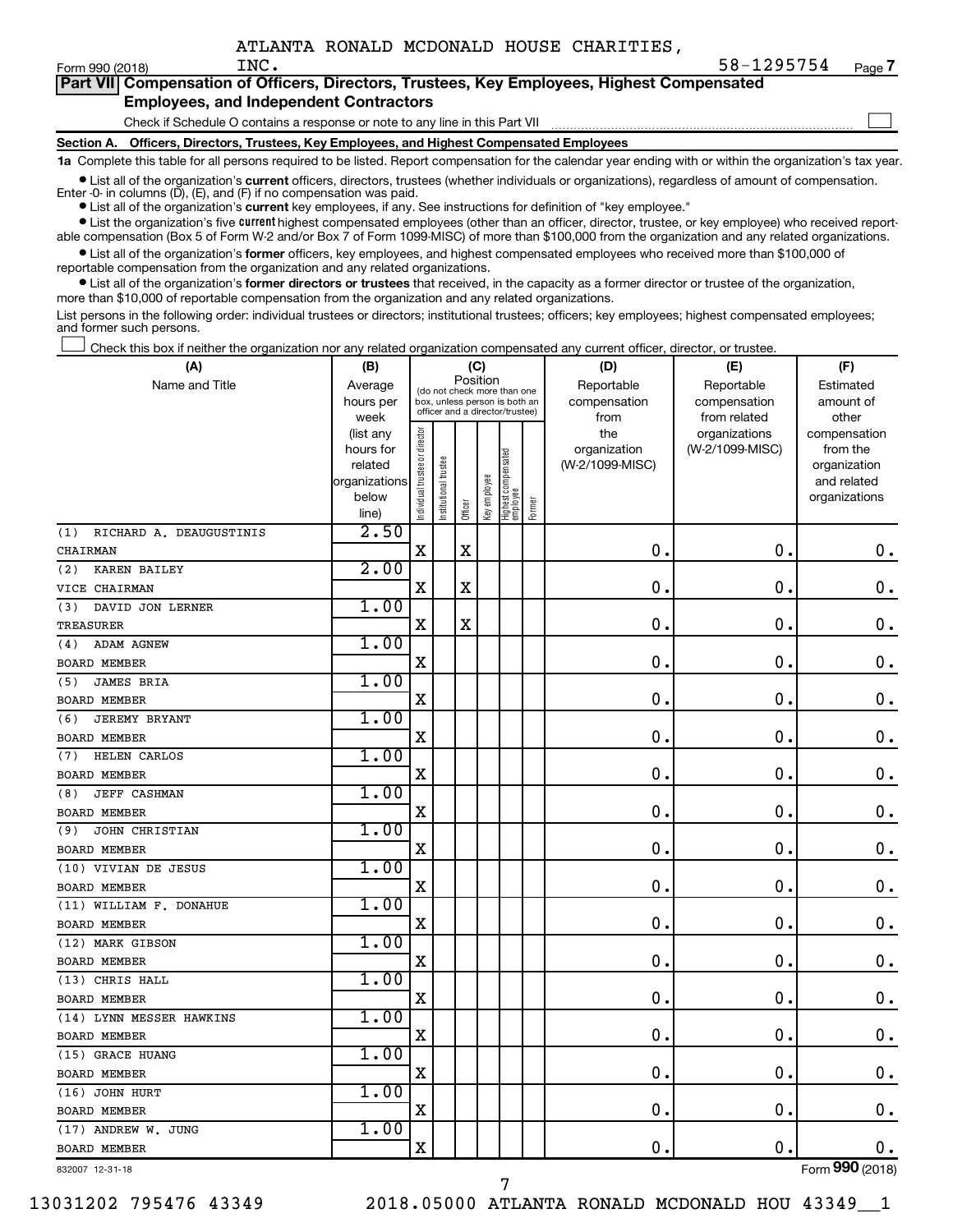Form 990 (2018) Page **8** INC. 58-1295754

| Part VII Section A. Officers, Directors, Trustees, Key Employees, and Highest Compensated Employees (continued)                              |                                                      |                                |                       |          |              |                                                              |        |                         |                  |              |                              |                             |
|----------------------------------------------------------------------------------------------------------------------------------------------|------------------------------------------------------|--------------------------------|-----------------------|----------|--------------|--------------------------------------------------------------|--------|-------------------------|------------------|--------------|------------------------------|-----------------------------|
| (A)                                                                                                                                          | (B)                                                  | (C)                            |                       |          |              |                                                              |        | (D)                     | (E)              |              | (F)                          |                             |
| Name and title                                                                                                                               | Average                                              |                                |                       | Position |              |                                                              |        | Reportable              | Reportable       | Estimated    |                              |                             |
|                                                                                                                                              | hours per                                            |                                |                       |          |              | (do not check more than one<br>box, unless person is both an |        | compensation            | compensation     |              | amount of                    |                             |
|                                                                                                                                              | week                                                 |                                |                       |          |              | officer and a director/trustee)                              |        | from                    | from related     |              | other                        |                             |
|                                                                                                                                              | (list any                                            |                                |                       |          |              |                                                              |        | the                     | organizations    |              | compensation                 |                             |
|                                                                                                                                              | hours for                                            |                                |                       |          |              |                                                              |        | organization            | (W-2/1099-MISC)  |              | from the                     |                             |
|                                                                                                                                              | related<br>organizations                             |                                |                       |          |              |                                                              |        | (W-2/1099-MISC)         |                  |              | organization                 |                             |
|                                                                                                                                              | below                                                |                                |                       |          |              |                                                              |        |                         |                  |              | and related<br>organizations |                             |
|                                                                                                                                              | line)                                                | Individual trustee or director | Institutional trustee | Officer  | Key employee | Highest compensated<br>  employee                            | Former |                         |                  |              |                              |                             |
| (18) THOMAS H. KIRBO                                                                                                                         | 1.00                                                 |                                |                       |          |              |                                                              |        |                         |                  |              |                              |                             |
| <b>BOARD MEMBER</b>                                                                                                                          |                                                      | X                              |                       |          |              |                                                              |        | 0.                      | 0.               |              |                              | 0.                          |
| (19) BRIAN KURLANDER                                                                                                                         | 1.00                                                 |                                |                       |          |              |                                                              |        |                         |                  |              |                              |                             |
|                                                                                                                                              |                                                      | X                              |                       |          |              |                                                              |        | 0.                      | 0.               |              |                              | $\mathbf 0$ .               |
| <b>BOARD MEMBER</b>                                                                                                                          | 1.00                                                 |                                |                       |          |              |                                                              |        |                         |                  |              |                              |                             |
| (20) MIRIAM LEWIS                                                                                                                            |                                                      | X                              |                       |          |              |                                                              |        | 0.                      | 0.               |              |                              | $\mathbf 0$ .               |
| <b>BOARD MEMBER</b>                                                                                                                          |                                                      |                                |                       |          |              |                                                              |        |                         |                  |              |                              |                             |
| $(21)$ J.M. OWENS                                                                                                                            | 1.00                                                 |                                |                       |          |              |                                                              |        |                         |                  |              |                              |                             |
| <b>BOARD MEMBER</b>                                                                                                                          |                                                      | X                              |                       |          |              |                                                              |        | $\mathbf 0$ .           | 0.               |              |                              | $\mathbf 0$ .               |
| (22) LISA PILGER                                                                                                                             | 1.00                                                 |                                |                       |          |              |                                                              |        |                         |                  |              |                              |                             |
| <b>BOARD MEMBER</b>                                                                                                                          |                                                      | X                              |                       |          |              |                                                              |        | $\mathbf 0$ .           | 0.               |              |                              | $\mathbf 0$ .               |
| (23) MURIEL POWELL                                                                                                                           | 1.00                                                 |                                |                       |          |              |                                                              |        |                         |                  |              |                              |                             |
| <b>BOARD MEMBER</b>                                                                                                                          |                                                      | X                              |                       |          |              |                                                              |        | $\mathbf 0$ .           | 0.               |              |                              | $\mathbf 0$ .               |
| (24) MATTHEW D. RICHARDSON                                                                                                                   | 1.00                                                 |                                |                       |          |              |                                                              |        |                         |                  |              |                              |                             |
| <b>BOARD MEMBER</b>                                                                                                                          |                                                      | X                              |                       |          |              |                                                              |        | 0.                      | 0.               |              |                              | $\mathbf 0$ .               |
| (25) SHARLENE SMITH                                                                                                                          | 1.00                                                 |                                |                       |          |              |                                                              |        |                         |                  |              |                              |                             |
| <b>BOARD MEMBER</b>                                                                                                                          |                                                      | X                              |                       |          |              |                                                              |        | 0.                      | 0.               |              |                              | $\mathbf 0$ .               |
| (26) RICHARD L. SPARKMON                                                                                                                     | 1.00                                                 |                                |                       |          |              |                                                              |        |                         |                  |              |                              |                             |
| <b>BOARD MEMBER</b>                                                                                                                          |                                                      | X                              |                       |          |              |                                                              |        | 0.                      | 0.               |              |                              | $\mathbf 0$ .               |
| 1b Sub-total                                                                                                                                 |                                                      |                                |                       |          |              |                                                              |        | $\overline{0}$ .        | σ.               |              |                              | $\overline{0}$ .            |
|                                                                                                                                              |                                                      |                                |                       |          |              |                                                              |        | 452,928.                | $\overline{0}$ . |              |                              | $\overline{0}$ .            |
|                                                                                                                                              |                                                      |                                |                       |          |              |                                                              |        | 452,928.                | σ.               |              |                              | $\overline{\mathfrak{o}}$ . |
| Total number of individuals (including but not limited to those listed above) who received more than \$100,000 of reportable<br>$\mathbf{2}$ |                                                      |                                |                       |          |              |                                                              |        |                         |                  |              |                              |                             |
| compensation from the organization $\blacktriangleright$                                                                                     |                                                      |                                |                       |          |              |                                                              |        |                         |                  |              |                              | 2                           |
|                                                                                                                                              |                                                      |                                |                       |          |              |                                                              |        |                         |                  |              | Yes                          | No                          |
| Did the organization list any former officer, director, or trustee, key employee, or highest compensated employee on<br>3                    |                                                      |                                |                       |          |              |                                                              |        |                         |                  |              |                              |                             |
| line 1a? If "Yes," complete Schedule J for such individual                                                                                   |                                                      |                                |                       |          |              |                                                              |        |                         |                  | 3            |                              | х                           |
| For any individual listed on line 1a, is the sum of reportable compensation and other compensation from the organization<br>4                |                                                      |                                |                       |          |              |                                                              |        |                         |                  |              |                              |                             |
|                                                                                                                                              |                                                      |                                |                       |          |              |                                                              |        |                         |                  | 4            | $\rm X$                      |                             |
| Did any person listed on line 1a receive or accrue compensation from any unrelated organization or individual for services<br>5              |                                                      |                                |                       |          |              |                                                              |        |                         |                  |              |                              |                             |
|                                                                                                                                              |                                                      |                                |                       |          |              |                                                              |        |                         |                  | 5            |                              | x                           |
| <b>Section B. Independent Contractors</b>                                                                                                    |                                                      |                                |                       |          |              |                                                              |        |                         |                  |              |                              |                             |
| Complete this table for your five highest compensated independent contractors that received more than \$100,000 of compensation from<br>1    |                                                      |                                |                       |          |              |                                                              |        |                         |                  |              |                              |                             |
| the organization. Report compensation for the calendar year ending with or within the organization's tax year.                               |                                                      |                                |                       |          |              |                                                              |        |                         |                  |              |                              |                             |
| (A)                                                                                                                                          |                                                      |                                |                       |          |              |                                                              |        | (B)                     |                  | (C)          |                              |                             |
| Name and business address                                                                                                                    |                                                      |                                | <b>NONE</b>           |          |              |                                                              |        | Description of services |                  | Compensation |                              |                             |
|                                                                                                                                              |                                                      |                                |                       |          |              |                                                              |        |                         |                  |              |                              |                             |
|                                                                                                                                              |                                                      |                                |                       |          |              |                                                              |        |                         |                  |              |                              |                             |
|                                                                                                                                              |                                                      |                                |                       |          |              |                                                              |        |                         |                  |              |                              |                             |
|                                                                                                                                              |                                                      |                                |                       |          |              |                                                              |        |                         |                  |              |                              |                             |
|                                                                                                                                              |                                                      |                                |                       |          |              |                                                              |        |                         |                  |              |                              |                             |
|                                                                                                                                              |                                                      |                                |                       |          |              |                                                              |        |                         |                  |              |                              |                             |
|                                                                                                                                              |                                                      |                                |                       |          |              |                                                              |        |                         |                  |              |                              |                             |
|                                                                                                                                              |                                                      |                                |                       |          |              |                                                              |        |                         |                  |              |                              |                             |
|                                                                                                                                              |                                                      |                                |                       |          |              |                                                              |        |                         |                  |              |                              |                             |
|                                                                                                                                              |                                                      |                                |                       |          |              |                                                              |        |                         |                  |              |                              |                             |
| $\mathbf{2}$<br>Total number of independent contractors (including but not limited to those listed above) who received more than             |                                                      |                                |                       |          |              |                                                              |        |                         |                  |              |                              |                             |
|                                                                                                                                              | 0<br>\$100,000 of compensation from the organization |                                |                       |          |              |                                                              |        |                         |                  |              |                              |                             |
| SEE PART VII, SECTION A CONTINUATION SHEETS                                                                                                  |                                                      |                                |                       |          |              |                                                              |        |                         |                  |              |                              | Form 990 (2018)             |
| 832008 12-31-18                                                                                                                              |                                                      |                                |                       |          |              |                                                              |        |                         |                  |              |                              |                             |

8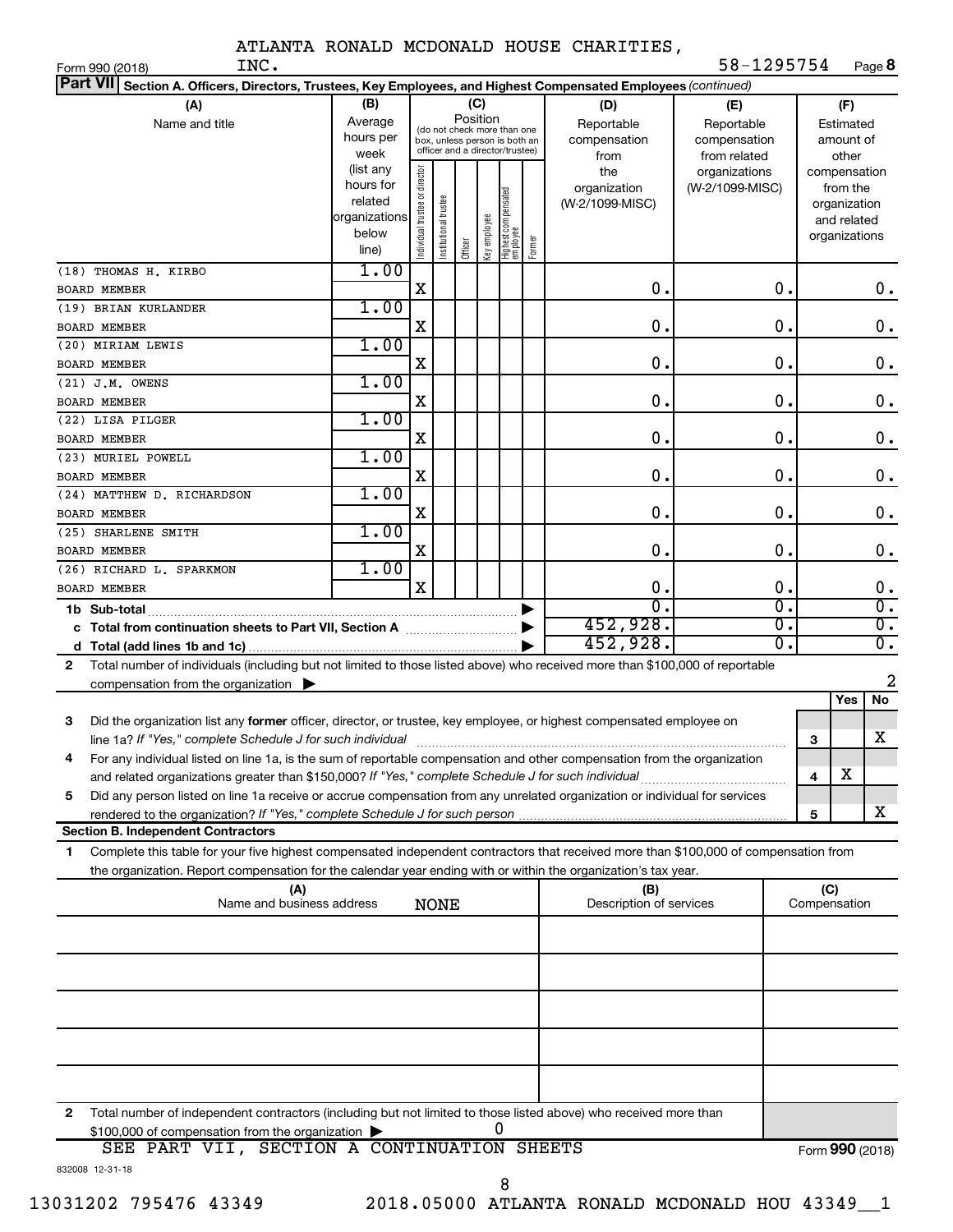Form 990

INC. 58-1295754

| Part VII Section A. Officers, Directors, Trustees, Key Employees, and Highest Compensated Employees (continued) |                   |                                |                        |         |              |                              |        |                     |                                  |                          |
|-----------------------------------------------------------------------------------------------------------------|-------------------|--------------------------------|------------------------|---------|--------------|------------------------------|--------|---------------------|----------------------------------|--------------------------|
| (A)                                                                                                             | (B)               | (C)                            |                        |         |              |                              |        | (D)                 | (E)                              | (F)                      |
| Name and title                                                                                                  | Average           | Position                       |                        |         |              |                              |        | Reportable          | Reportable                       | Estimated                |
|                                                                                                                 | hours             |                                | (check all that apply) |         |              |                              |        | compensation        | compensation                     | amount of                |
|                                                                                                                 | per               |                                |                        |         |              |                              |        | from                | from related                     | other                    |
|                                                                                                                 | week<br>(list any |                                |                        |         |              |                              |        | the<br>organization | organizations<br>(W-2/1099-MISC) | compensation<br>from the |
|                                                                                                                 | hours for         |                                |                        |         |              |                              |        | (W-2/1099-MISC)     |                                  | organization             |
|                                                                                                                 | related           |                                |                        |         |              |                              |        |                     |                                  | and related              |
|                                                                                                                 | organizations     |                                |                        |         |              |                              |        |                     |                                  | organizations            |
|                                                                                                                 | below             | Individual trustee or director | Institutional trustee  | Officer | Key employee | Highest compensated employee | Former |                     |                                  |                          |
|                                                                                                                 | line)             |                                |                        |         |              |                              |        |                     |                                  |                          |
| (27) PAM STORM                                                                                                  | 1.00              | X                              |                        |         |              |                              |        | 0.                  | 0.                               |                          |
| <b>BOARD MEMBER</b><br>(28) JOHN STROM                                                                          | 1.00              |                                |                        |         |              |                              |        |                     |                                  | $\mathbf 0$ .            |
| BOARD MEMBER                                                                                                    |                   | х                              |                        |         |              |                              |        | 0.                  | 0.                               | $\mathbf 0$ .            |
| (29) JOHN V. TAMASI                                                                                             | 1.00              |                                |                        |         |              |                              |        |                     |                                  |                          |
| <b>BOARD MEMBER</b>                                                                                             |                   | X                              |                        |         |              |                              |        | 0.                  | 0.                               | $\mathbf 0$ .            |
| (30) ROBERT H. TURNER, III                                                                                      | 1.00              |                                |                        |         |              |                              |        |                     |                                  |                          |
| <b>BOARD MEMBER</b>                                                                                             |                   | X                              |                        |         |              |                              |        | 0.                  | 0.                               | $\mathbf 0$ .            |
| (31) ROBERT L. WARD, JR.                                                                                        | 1.00              |                                |                        |         |              |                              |        |                     |                                  |                          |
| <b>BOARD MEMBER</b>                                                                                             |                   | X                              |                        |         |              |                              |        | 0.                  | 0.                               | $\mathbf 0$ .            |
| (32) WYATT J. WHALEY                                                                                            | 1.00              |                                |                        |         |              |                              |        |                     |                                  |                          |
| BOARD MEMBER                                                                                                    |                   | X                              |                        |         |              |                              |        | 0.                  | 0.                               | $\mathbf 0$ .            |
| (33) CRAIG A. WILLIAMS                                                                                          | 1.00              |                                |                        |         |              |                              |        |                     |                                  |                          |
| BOARD MEMBER                                                                                                    |                   | X                              |                        |         |              |                              |        | 0.                  | 0.                               | $\mathbf 0$ .            |
| (34) S. CLIFTON WILLIMON, M.D.                                                                                  | 1.00              |                                |                        |         |              |                              |        |                     |                                  |                          |
| <b>BOARD MEMBER</b>                                                                                             |                   | X                              |                        |         |              |                              |        | 0.                  | 0.                               | $\mathbf 0$ .            |
| (35) ELIZABETH B HOWELL                                                                                         | 40.00             |                                |                        |         |              |                              |        |                     |                                  |                          |
| PRESIDENT & CEO                                                                                                 |                   |                                |                        | X       |              |                              |        | 257,883.            | 0.                               | $\mathbf 0$ .            |
| (36) KIMBERLY CUNNINGHAM                                                                                        | 40.00             |                                |                        |         |              |                              |        |                     |                                  |                          |
| VICE PRESIDENT OF OPERATIONS                                                                                    |                   |                                |                        | X       |              |                              |        | 101,295.            | 0.                               | $\mathbf 0$ .            |
| (37) MELINDA KELLEHER                                                                                           | 40.00             |                                |                        |         |              |                              |        |                     |                                  |                          |
| VICE PRESIDENT OF DEVELOPMENT                                                                                   |                   |                                |                        | X       |              |                              |        | 93,750.             | 0.                               | $\mathbf 0$ .            |
|                                                                                                                 |                   |                                |                        |         |              |                              |        |                     |                                  |                          |
|                                                                                                                 |                   |                                |                        |         |              |                              |        |                     |                                  |                          |
|                                                                                                                 |                   |                                |                        |         |              |                              |        |                     |                                  |                          |
|                                                                                                                 |                   |                                |                        |         |              |                              |        |                     |                                  |                          |
|                                                                                                                 |                   |                                |                        |         |              |                              |        |                     |                                  |                          |
|                                                                                                                 |                   |                                |                        |         |              |                              |        |                     |                                  |                          |
|                                                                                                                 |                   |                                |                        |         |              |                              |        |                     |                                  |                          |
|                                                                                                                 |                   |                                |                        |         |              |                              |        |                     |                                  |                          |
|                                                                                                                 |                   |                                |                        |         |              |                              |        |                     |                                  |                          |
|                                                                                                                 |                   |                                |                        |         |              |                              |        |                     |                                  |                          |
|                                                                                                                 |                   |                                |                        |         |              |                              |        |                     |                                  |                          |
|                                                                                                                 |                   |                                |                        |         |              |                              |        |                     |                                  |                          |
|                                                                                                                 |                   |                                |                        |         |              |                              |        |                     |                                  |                          |
|                                                                                                                 |                   |                                |                        |         |              |                              |        |                     |                                  |                          |
|                                                                                                                 |                   |                                |                        |         |              |                              |        |                     |                                  |                          |
|                                                                                                                 |                   |                                |                        |         |              |                              |        |                     |                                  |                          |
|                                                                                                                 |                   |                                |                        |         |              |                              |        |                     |                                  |                          |
|                                                                                                                 |                   |                                |                        |         |              |                              |        |                     |                                  |                          |
|                                                                                                                 |                   |                                |                        |         |              |                              |        | 452,928.            |                                  |                          |

832201 04-01-18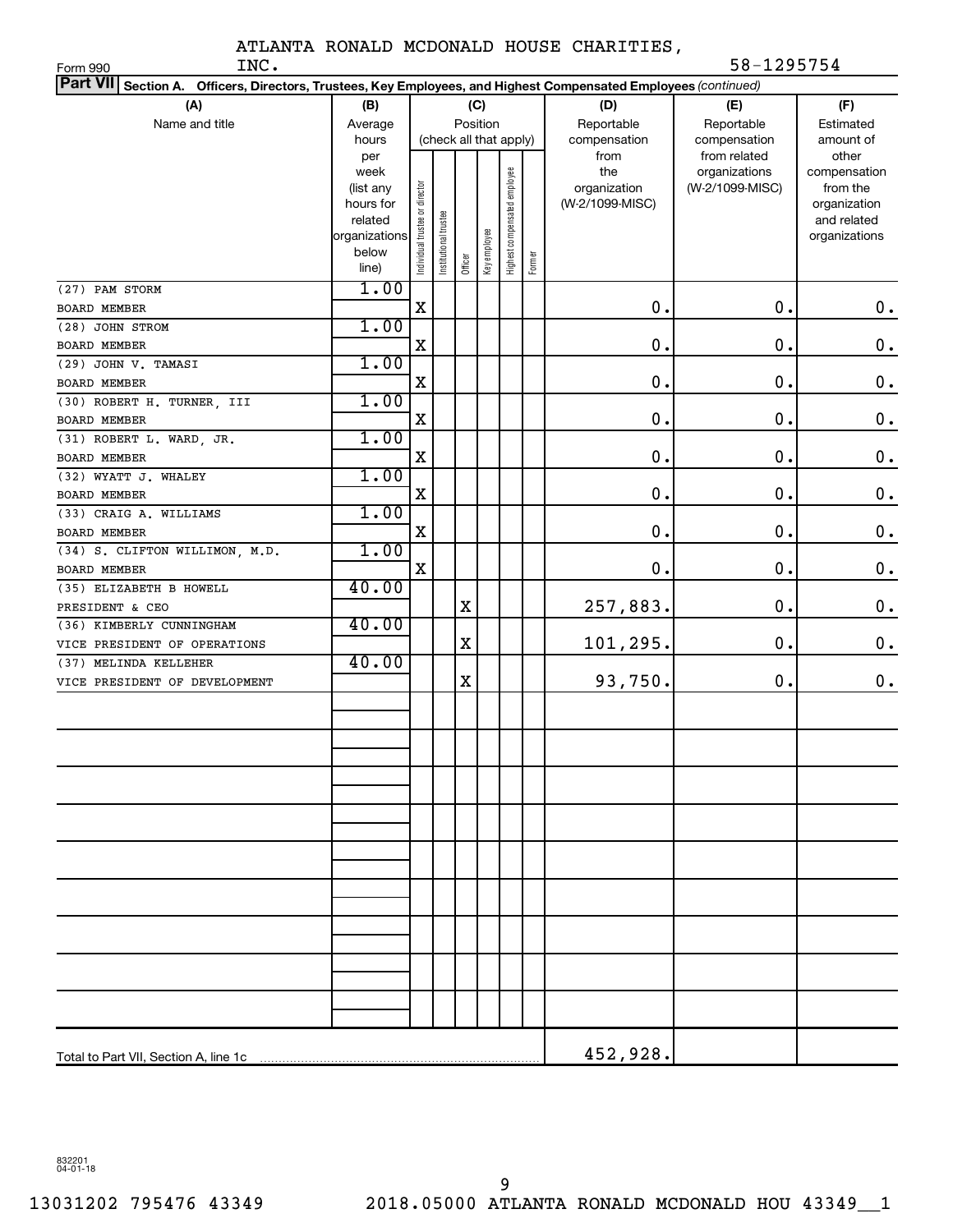|                                                           | <b>Part VIII</b> | <b>Statement of Revenue</b>                                                |                                |                                |                      |                                                 |                                         |                                                                      |
|-----------------------------------------------------------|------------------|----------------------------------------------------------------------------|--------------------------------|--------------------------------|----------------------|-------------------------------------------------|-----------------------------------------|----------------------------------------------------------------------|
|                                                           |                  |                                                                            |                                |                                |                      |                                                 |                                         |                                                                      |
|                                                           |                  |                                                                            |                                |                                | (A)<br>Total revenue | (B)<br>Related or<br>exempt function<br>revenue | (C)<br>Unrelated<br>business<br>revenue | (D)<br>Revenue excluded<br>from tax under<br>sections<br>$512 - 514$ |
|                                                           |                  | <b>1 a</b> Federated campaigns                                             | 1a                             |                                |                      |                                                 |                                         |                                                                      |
|                                                           |                  | <b>b</b> Membership dues                                                   | 1b                             |                                |                      |                                                 |                                         |                                                                      |
| Contributions, Gifts, Grants<br>and Other Similar Amounts |                  | c Fundraising events                                                       | 1c                             | 796,362.                       |                      |                                                 |                                         |                                                                      |
|                                                           |                  | d Related organizations                                                    | 1d<br>$\overline{\phantom{a}}$ |                                |                      |                                                 |                                         |                                                                      |
|                                                           |                  | e Government grants (contributions)                                        | 1e                             |                                |                      |                                                 |                                         |                                                                      |
|                                                           |                  | f All other contributions, gifts, grants, and                              |                                |                                |                      |                                                 |                                         |                                                                      |
|                                                           |                  | similar amounts not included above                                         | 1f                             | 4, 404, 575.                   |                      |                                                 |                                         |                                                                      |
|                                                           |                  | g Noncash contributions included in lines 1a-1f: \$                        |                                | 600,832.                       |                      |                                                 |                                         |                                                                      |
|                                                           |                  |                                                                            |                                |                                | 5,200,937.           |                                                 |                                         |                                                                      |
|                                                           |                  |                                                                            |                                | <b>Business Code</b><br>624200 |                      |                                                 |                                         |                                                                      |
| Program Service<br>Revenue                                | 2 a              | ROOM CONTRIBUTIONS                                                         |                                |                                | 93,488.              | 93,488                                          |                                         |                                                                      |
|                                                           | b                |                                                                            |                                |                                |                      |                                                 |                                         |                                                                      |
|                                                           | с<br>d           |                                                                            |                                |                                |                      |                                                 |                                         |                                                                      |
|                                                           |                  |                                                                            |                                |                                |                      |                                                 |                                         |                                                                      |
|                                                           |                  |                                                                            |                                |                                |                      |                                                 |                                         |                                                                      |
|                                                           |                  |                                                                            |                                |                                | 93,488.              |                                                 |                                         |                                                                      |
|                                                           | З                | Investment income (including dividends, interest, and                      |                                |                                |                      |                                                 |                                         |                                                                      |
|                                                           |                  |                                                                            |                                |                                | 173,553.             |                                                 |                                         | 173,553.                                                             |
|                                                           | 4                | Income from investment of tax-exempt bond proceeds                         |                                |                                |                      |                                                 |                                         |                                                                      |
|                                                           | 5                |                                                                            |                                |                                |                      |                                                 |                                         |                                                                      |
|                                                           |                  |                                                                            | (i) Real                       | (ii) Personal                  |                      |                                                 |                                         |                                                                      |
|                                                           |                  | <b>6 a</b> Gross rents                                                     |                                |                                |                      |                                                 |                                         |                                                                      |
|                                                           | b                | Less: rental expenses                                                      |                                |                                |                      |                                                 |                                         |                                                                      |
|                                                           |                  | <b>c</b> Rental income or (loss) $\ldots$                                  |                                |                                |                      |                                                 |                                         |                                                                      |
|                                                           |                  | <b>d</b> Net rental income or (loss)                                       |                                |                                |                      |                                                 |                                         |                                                                      |
|                                                           |                  | 7 a Gross amount from sales of                                             | (i) Securities                 | (ii) Other                     |                      |                                                 |                                         |                                                                      |
|                                                           |                  | assets other than inventory                                                | 1,037,926.                     |                                |                      |                                                 |                                         |                                                                      |
|                                                           |                  | <b>b</b> Less: cost or other basis<br>and sales expenses                   | 888,927.                       |                                |                      |                                                 |                                         |                                                                      |
|                                                           |                  |                                                                            | 148,999.                       |                                |                      |                                                 |                                         |                                                                      |
|                                                           |                  |                                                                            |                                | ▶                              | 148,999.             |                                                 |                                         | 148,999.                                                             |
|                                                           |                  | 8 a Gross income from fundraising events (not                              |                                |                                |                      |                                                 |                                         |                                                                      |
| <b>Other Revenue</b>                                      |                  | $796, 362.$ of<br>including $$$                                            |                                |                                |                      |                                                 |                                         |                                                                      |
|                                                           |                  | contributions reported on line 1c). See                                    |                                |                                |                      |                                                 |                                         |                                                                      |
|                                                           |                  |                                                                            |                                | 1,181,037.                     |                      |                                                 |                                         |                                                                      |
|                                                           |                  |                                                                            | $\mathbf b$                    | 563,657.                       |                      |                                                 |                                         |                                                                      |
|                                                           |                  | c Net income or (loss) from fundraising events                             |                                |                                | 617,380.             |                                                 |                                         | 617,380.                                                             |
|                                                           |                  | 9 a Gross income from gaming activities. See                               |                                |                                |                      |                                                 |                                         |                                                                      |
|                                                           |                  |                                                                            |                                | 173, 415.                      |                      |                                                 |                                         |                                                                      |
|                                                           |                  |                                                                            | b                              | 142,539.                       |                      |                                                 |                                         |                                                                      |
|                                                           |                  |                                                                            |                                |                                | 30,876.              |                                                 |                                         | 30,876.                                                              |
|                                                           |                  | 10 a Gross sales of inventory, less returns                                |                                |                                |                      |                                                 |                                         |                                                                      |
|                                                           |                  |                                                                            |                                |                                |                      |                                                 |                                         |                                                                      |
|                                                           |                  | c Net income or (loss) from sales of inventory                             |                                |                                |                      |                                                 |                                         |                                                                      |
|                                                           |                  | Miscellaneous Revenue                                                      |                                | <b>Business Code</b>           |                      |                                                 |                                         |                                                                      |
|                                                           | 11 a             | the control of the control of the control of the control of the control of |                                |                                |                      |                                                 |                                         |                                                                      |
|                                                           | b                |                                                                            |                                |                                |                      |                                                 |                                         |                                                                      |
|                                                           | с                | <u> 1980 - Johann Barbara, martin a</u>                                    |                                |                                |                      |                                                 |                                         |                                                                      |
|                                                           |                  |                                                                            |                                |                                |                      |                                                 |                                         |                                                                      |
|                                                           |                  |                                                                            |                                | $\blacktriangleright$          |                      |                                                 |                                         |                                                                      |
|                                                           | 12               |                                                                            |                                |                                | 6, 265, 233.         | 93,488.                                         | 0.                                      | 970,808.                                                             |
|                                                           | 832009 12-31-18  |                                                                            |                                |                                |                      |                                                 |                                         | Form 990 (2018)                                                      |

10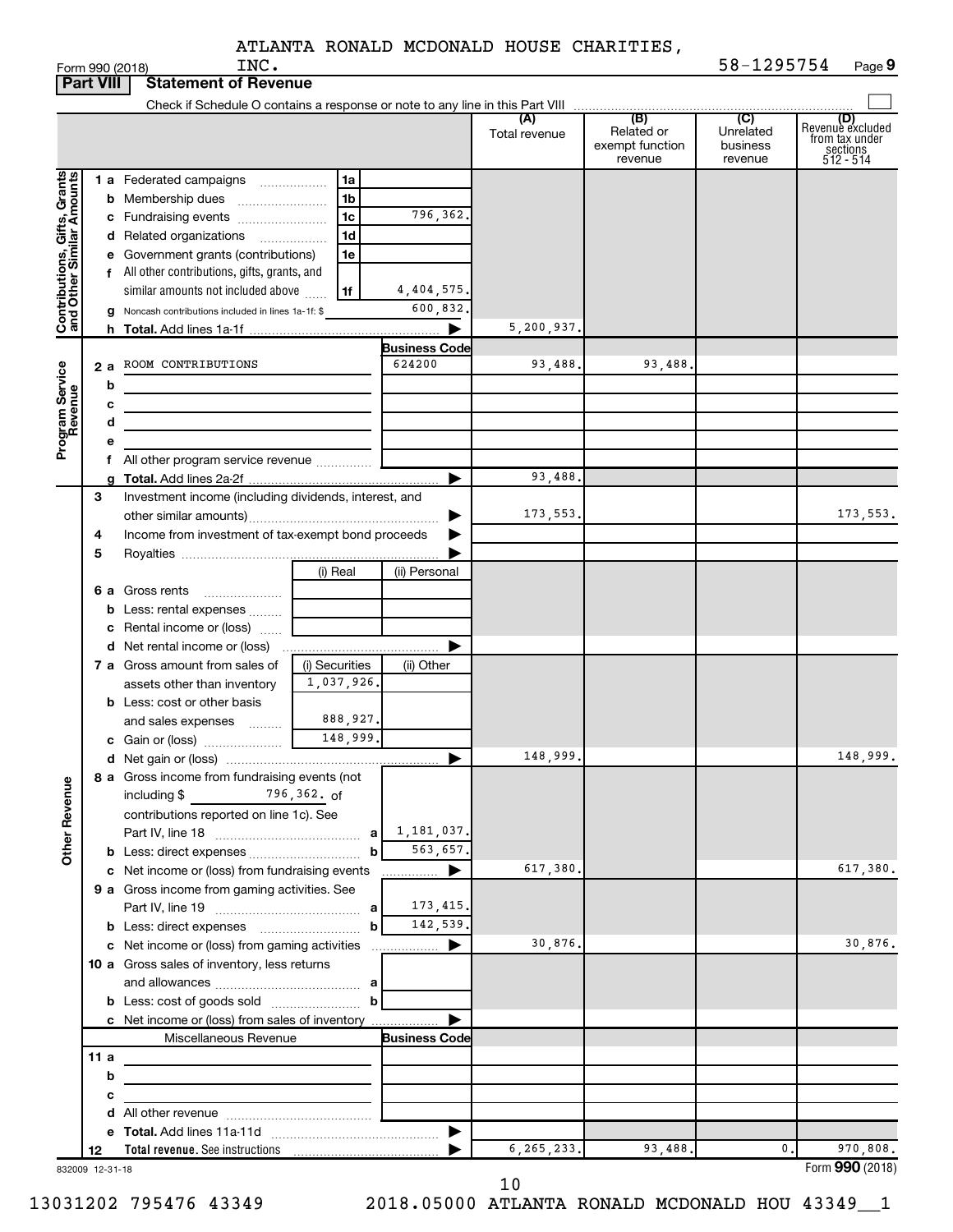|              | INC.<br>Form 990 (2018)                                                                                                    |                |                             |                                    | 58-1295754 Page 10      |
|--------------|----------------------------------------------------------------------------------------------------------------------------|----------------|-----------------------------|------------------------------------|-------------------------|
|              | <b>Part IX   Statement of Functional Expenses</b>                                                                          |                |                             |                                    |                         |
|              | Section 501(c)(3) and 501(c)(4) organizations must complete all columns. All other organizations must complete column (A). |                |                             |                                    |                         |
|              | Check if Schedule O contains a response or note to any line in this Part IX                                                | (A)            | (B)                         | (C)                                | (D)                     |
|              | Do not include amounts reported on lines 6b,<br>7b, 8b, 9b, and 10b of Part VIII.                                          | Total expenses | Program service<br>expenses | Management and<br>general expenses | Fundraising<br>expenses |
| 1.           | Grants and other assistance to domestic organizations                                                                      |                |                             |                                    |                         |
|              | and domestic governments. See Part IV, line 21                                                                             |                |                             |                                    |                         |
| $\mathbf{2}$ | Grants and other assistance to domestic                                                                                    |                |                             |                                    |                         |
|              | individuals. See Part IV, line 22                                                                                          | 93, 240.       | 93,240.                     |                                    |                         |
| 3            | Grants and other assistance to foreign                                                                                     |                |                             |                                    |                         |
|              | organizations, foreign governments, and foreign                                                                            |                |                             |                                    |                         |
|              | individuals. See Part IV, lines 15 and 16                                                                                  |                |                             |                                    |                         |
| 4            | Benefits paid to or for members                                                                                            |                |                             |                                    |                         |
| 5            | Compensation of current officers, directors,                                                                               |                |                             |                                    |                         |
|              | trustees, and key employees                                                                                                | 452,928.       | 316,827.                    | 37,649.                            | 98,452.                 |
| 6            | Compensation not included above, to disqualified                                                                           |                |                             |                                    |                         |
|              | persons (as defined under section 4958(f)(1)) and                                                                          |                |                             |                                    |                         |
|              | persons described in section 4958(c)(3)(B)                                                                                 |                |                             |                                    |                         |
| 7            | Other salaries and wages                                                                                                   | 1,098,698.     | 714, 462.                   | 87,759.                            | 296,477.                |
| 8            | Pension plan accruals and contributions (include                                                                           |                |                             |                                    |                         |
|              | section 401(k) and 403(b) employer contributions)                                                                          | 42,033.        | 25,798.                     | 3,084.                             | 13, 151.                |
| 9            |                                                                                                                            | 157,539.       | 113,506.                    | 10,989.                            | 33,044.                 |
| 10           |                                                                                                                            | 112,746.       | 74,807.                     | 9,076.                             | 28,863.                 |
| 11           | Fees for services (non-employees):                                                                                         |                |                             |                                    |                         |
|              |                                                                                                                            |                |                             |                                    |                         |
| b            |                                                                                                                            |                |                             |                                    |                         |
|              |                                                                                                                            | 47,014.        |                             | 47,014.                            |                         |
| d            |                                                                                                                            |                |                             |                                    |                         |
|              | e Professional fundraising services. See Part IV, line 17                                                                  | 56,435.        |                             |                                    | 56,435.                 |
| f            | Investment management fees                                                                                                 | 28,567.        |                             | 28,567.                            |                         |
| g            | Other. (If line 11g amount exceeds 10% of line 25,                                                                         | 89, 155.       | 39,468.                     | 19,687.                            | 30,000.                 |
|              | column (A) amount, list line 11g expenses on Sch O.)                                                                       | 34, 232.       | 22,822.                     | 11,410.                            |                         |
| 12           |                                                                                                                            | 90,425.        | 52, 147.                    | 37,784.                            | 494.                    |
| 13           |                                                                                                                            | 122,576.       | 113,033.                    | 1,569.                             | 7,974.                  |
| 14           |                                                                                                                            |                |                             |                                    |                         |
| 15<br>16     |                                                                                                                            | 196,209.       | 196, 209.                   |                                    |                         |
| 17           | Travel                                                                                                                     |                |                             |                                    |                         |
| 18           | Payments of travel or entertainment expenses                                                                               |                |                             |                                    |                         |
|              | for any federal, state, or local public officials                                                                          |                |                             |                                    |                         |
| 19           | Conferences, conventions, and meetings                                                                                     | 5,186.         | 950.                        | 4,208.                             | 28.                     |
| 20           | Interest                                                                                                                   |                |                             |                                    |                         |
| 21           |                                                                                                                            | 61,346.        | 61,346.                     |                                    |                         |
| 22           | Depreciation, depletion, and amortization                                                                                  | 1,359,768.     | 1,352,753.                  | 7,015.                             |                         |
| 23           | Insurance                                                                                                                  | 63,888.        | 57,810.                     | 2,881.                             | 3,197.                  |
| 24           | Other expenses. Itemize expenses not covered                                                                               |                |                             |                                    |                         |
|              | above. (List miscellaneous expenses in line 24e. If line<br>24e amount exceeds 10% of line 25, column (A)                  |                |                             |                                    |                         |
|              | amount, list line 24e expenses on Schedule O.)                                                                             |                |                             |                                    |                         |
| a            | IN KIND GOODS EXPENSED                                                                                                     | 368,620.       | 368,620.                    |                                    |                         |
| b            | MAINTENANCE & REPAIRS                                                                                                      | 367,684.       | 367,684.                    |                                    |                         |
|              | CLEANING, LINENS AND LA                                                                                                    | 245,073.       | 245,073.                    |                                    |                         |
| d            | <b>INDIRECT FUNDRAISING</b>                                                                                                | 63,190.        |                             |                                    | 63,190.                 |
|              | e All other expenses                                                                                                       | 181,295.       | 68,396.                     | 79,065.                            | 33,834.                 |
| 25           | Total functional expenses. Add lines 1 through 24e                                                                         | 5,337,847.     | 4,284,951.                  | 387,757.                           | 665, 139.               |
| 26           | Joint costs. Complete this line only if the organization<br>reported in column (B) joint costs from a combined             |                |                             |                                    |                         |
|              | educational campaign and fundraising solicitation.                                                                         |                |                             |                                    |                         |
|              |                                                                                                                            |                |                             |                                    |                         |

832010 12-31-18

 $Check here$ 

Form (2018) **990**

Check here  $\begin{array}{c} \begin{array}{|c} \hline \end{array} \end{array}$  if following SOP 98-2 (ASC 958-720)

13031202 795476 43349 2018.05000 ATLANTA RONALD MCDONALD HOU 43349\_\_1

11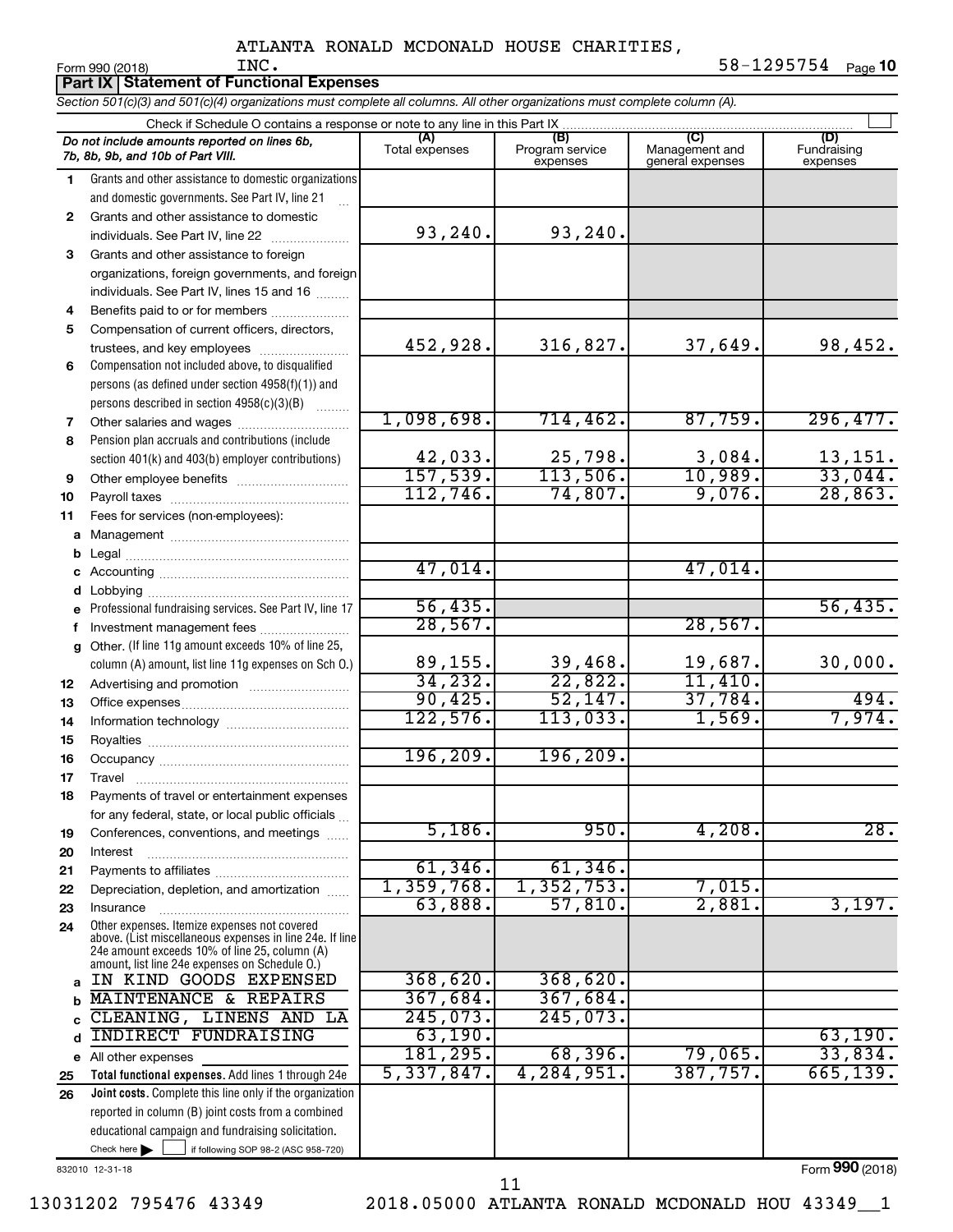|                             | Part X      | <b>Balance Sheet</b>                                                                                                                                     |  |             |                          |                         |                                            |
|-----------------------------|-------------|----------------------------------------------------------------------------------------------------------------------------------------------------------|--|-------------|--------------------------|-------------------------|--------------------------------------------|
|                             |             |                                                                                                                                                          |  |             |                          |                         |                                            |
|                             |             |                                                                                                                                                          |  |             | (A)<br>Beginning of year |                         | (B)<br>End of year                         |
|                             | $\mathbf 1$ |                                                                                                                                                          |  |             | 446,308.                 | $\mathbf{1}$            | 52,205.                                    |
|                             | 2           |                                                                                                                                                          |  |             | 5,411,509.               | $\mathbf{2}$            | 2,367,321.                                 |
|                             | З           |                                                                                                                                                          |  |             | 358,628.                 | $\overline{3}$          | 134, 284.                                  |
|                             | 4           |                                                                                                                                                          |  |             | 534,626.                 | $\overline{\mathbf{4}}$ | 285, 277.                                  |
|                             | 5           | Loans and other receivables from current and former officers, directors,                                                                                 |  |             |                          |                         |                                            |
|                             |             | trustees, key employees, and highest compensated employees. Complete                                                                                     |  |             |                          |                         |                                            |
|                             |             |                                                                                                                                                          |  |             |                          | 5                       |                                            |
|                             | 6           | Loans and other receivables from other disqualified persons (as defined under                                                                            |  |             |                          |                         |                                            |
|                             |             | section 4958(f)(1)), persons described in section 4958(c)(3)(B), and contributing                                                                        |  |             |                          |                         |                                            |
|                             |             | employers and sponsoring organizations of section 501(c)(9) voluntary                                                                                    |  |             |                          |                         |                                            |
|                             |             | employees' beneficiary organizations (see instr). Complete Part II of Sch L                                                                              |  |             |                          | 6                       |                                            |
| Assets                      | 7           |                                                                                                                                                          |  |             |                          | $\overline{7}$          |                                            |
|                             | 8           |                                                                                                                                                          |  |             |                          | 8                       |                                            |
|                             | 9           | Prepaid expenses and deferred charges                                                                                                                    |  |             | 45, 195.                 | 9                       | 48,151.                                    |
|                             |             | 10a Land, buildings, and equipment: cost or other                                                                                                        |  |             |                          |                         |                                            |
|                             |             | basis. Complete Part VI of Schedule D  10a                                                                                                               |  | 37,498,974. |                          |                         |                                            |
|                             |             | $\frac{1}{2}$ 10b<br><b>b</b> Less: accumulated depreciation                                                                                             |  | 8,910,320.  | 28,815,840.              | 10 <sub>c</sub>         | 28,588,654.                                |
|                             | 11          |                                                                                                                                                          |  |             | 4, 259, 359.             | 11                      | 8,565,080.                                 |
|                             | 12          |                                                                                                                                                          |  |             |                          | 12                      |                                            |
|                             | 13          |                                                                                                                                                          |  |             |                          | 13                      |                                            |
|                             | 14          |                                                                                                                                                          |  |             |                          | 14                      |                                            |
|                             | 15          |                                                                                                                                                          |  |             | 39,871,465.              | 15                      | 40,040,972.                                |
|                             | 16          |                                                                                                                                                          |  |             | 194,878.                 | 16                      | 175,692.                                   |
|                             | 17          |                                                                                                                                                          |  |             | 1, 193, 283.             | 17                      | 902,590.                                   |
|                             | 18          |                                                                                                                                                          |  |             | 83,706.                  | 18                      | 41,451.                                    |
|                             | 19          |                                                                                                                                                          |  |             |                          | 19                      |                                            |
|                             | 20          |                                                                                                                                                          |  |             |                          | 20                      |                                            |
|                             | 21          | Escrow or custodial account liability. Complete Part IV of Schedule D                                                                                    |  |             |                          | 21                      |                                            |
| Liabilities                 | 22          | Loans and other payables to current and former officers, directors, trustees,<br>key employees, highest compensated employees, and disqualified persons. |  |             |                          |                         |                                            |
|                             |             |                                                                                                                                                          |  |             |                          | 22                      |                                            |
|                             | 23          | Secured mortgages and notes payable to unrelated third parties                                                                                           |  |             |                          | 23                      |                                            |
|                             | 24          | Unsecured notes and loans payable to unrelated third parties                                                                                             |  |             |                          | 24                      |                                            |
|                             | 25          | Other liabilities (including federal income tax, payables to related third                                                                               |  |             |                          |                         |                                            |
|                             |             | parties, and other liabilities not included on lines 17-24). Complete Part X of                                                                          |  |             |                          |                         |                                            |
|                             |             | Schedule D                                                                                                                                               |  |             |                          | 25                      |                                            |
|                             | 26          | Total liabilities. Add lines 17 through 25                                                                                                               |  |             | 1,471,867.               | 26                      | 1, 119, 733.                               |
|                             |             | Organizations that follow SFAS 117 (ASC 958), check here $\blacktriangleright \begin{array}{c} \boxed{X} \\ \end{array}$ and                             |  |             |                          |                         |                                            |
|                             |             | complete lines 27 through 29, and lines 33 and 34.                                                                                                       |  |             |                          |                         |                                            |
|                             | 27          |                                                                                                                                                          |  |             | 31,759,492.              | 27                      | 36,714,924.                                |
|                             | 28          | Temporarily restricted net assets                                                                                                                        |  |             | 6,029,356.               | 28                      | 2, 206, 315.                               |
|                             | 29          | Permanently restricted net assets                                                                                                                        |  |             | 610,750.                 | 29                      | 0.                                         |
|                             |             | Organizations that do not follow SFAS 117 (ASC 958), check here ▶ □                                                                                      |  |             |                          |                         |                                            |
|                             |             | and complete lines 30 through 34.                                                                                                                        |  |             |                          |                         |                                            |
|                             | 30          |                                                                                                                                                          |  |             |                          | 30                      |                                            |
|                             | 31          | Paid-in or capital surplus, or land, building, or equipment fund                                                                                         |  |             |                          | 31                      |                                            |
| Net Assets or Fund Balances | 32          | Retained earnings, endowment, accumulated income, or other funds                                                                                         |  |             |                          | 32                      |                                            |
|                             | 33          |                                                                                                                                                          |  |             | 38,399,598.              | 33                      | 38,921,239.                                |
|                             | 34          |                                                                                                                                                          |  |             | 39,871,465.              | 34                      | 40,040,972.<br>$F_{\text{sum}}$ 000 (2018) |

Form (2018) **990**

832011 12-31-18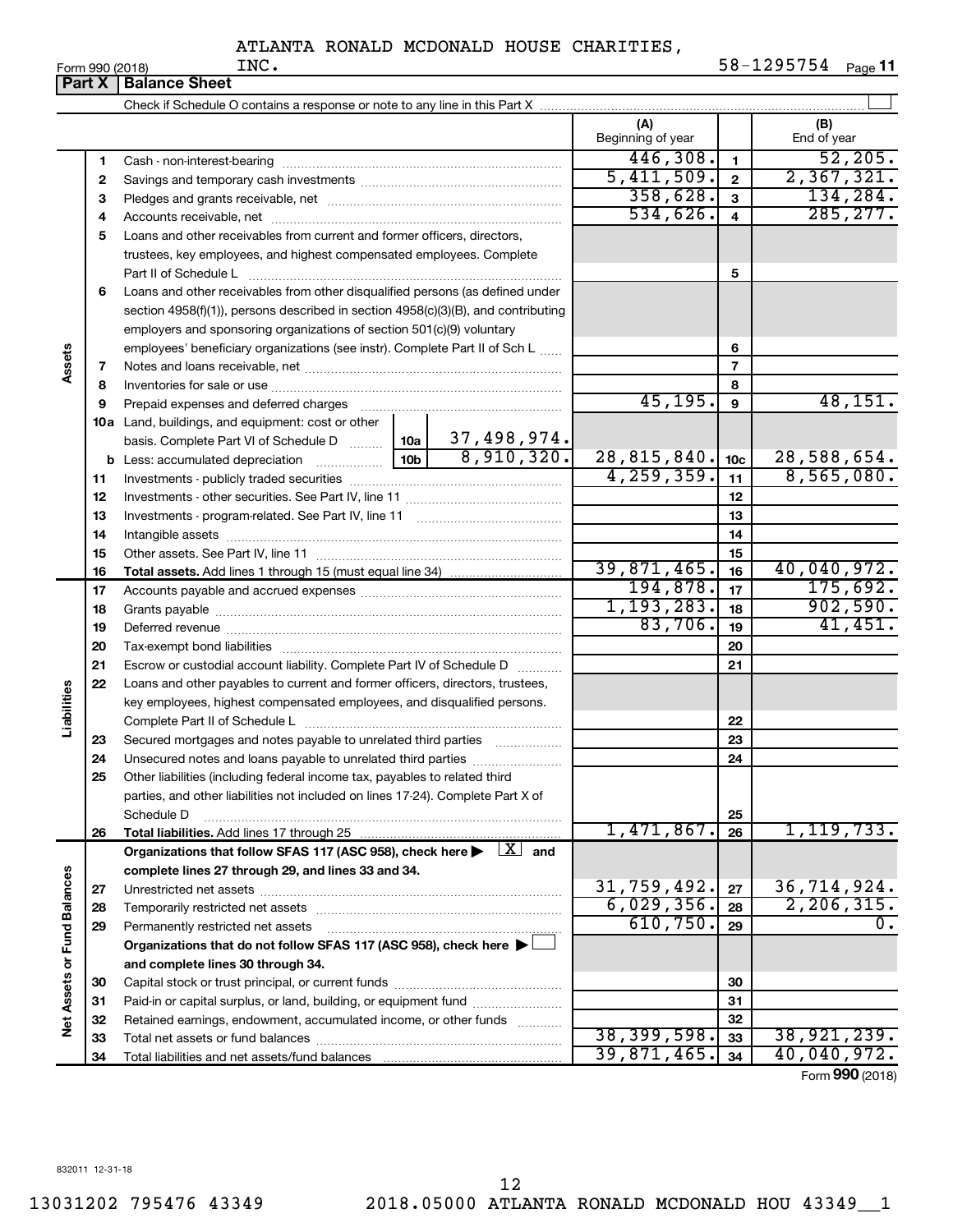| ATLANTA RONALD MCDONALD HOUSE CHARITIES, |  |
|------------------------------------------|--|
|------------------------------------------|--|

|    | INC.<br>Form 990 (2018)                                                                                                         |                         | 58-1295754 |                         |            | Page 12          |  |
|----|---------------------------------------------------------------------------------------------------------------------------------|-------------------------|------------|-------------------------|------------|------------------|--|
|    | <b>Part XI Reconciliation of Net Assets</b>                                                                                     |                         |            |                         |            |                  |  |
|    |                                                                                                                                 |                         |            |                         |            |                  |  |
|    |                                                                                                                                 |                         |            |                         |            |                  |  |
| 1  |                                                                                                                                 | 1.                      |            | 6, 265, 233.            |            |                  |  |
| 2  |                                                                                                                                 | $\mathbf{2}$            |            | 5,337,847.<br>927, 386. |            |                  |  |
| З  | 3<br>Revenue less expenses. Subtract line 2 from line 1                                                                         |                         |            |                         |            |                  |  |
| 4  |                                                                                                                                 | $\overline{\mathbf{4}}$ |            | 38, 399, 598.           |            |                  |  |
| 5  |                                                                                                                                 | 5                       |            | $-405, 745.$            |            |                  |  |
| 6  | Donated services and use of facilities                                                                                          | 6                       |            |                         |            |                  |  |
| 7  | Investment expenses                                                                                                             | $\overline{7}$          |            |                         |            |                  |  |
| 8  | Prior period adjustments www.communication.communication.communication.com/                                                     | 8                       |            |                         |            |                  |  |
| 9  |                                                                                                                                 | $\mathbf{Q}$            |            |                         |            | $\overline{0}$ . |  |
| 10 | Net assets or fund balances at end of year. Combine lines 3 through 9 (must equal Part X, line 33,                              |                         |            |                         |            |                  |  |
|    | column (B))                                                                                                                     | 10                      |            | 38, 921, 239.           |            |                  |  |
|    | Part XII Financial Statements and Reporting                                                                                     |                         |            |                         |            |                  |  |
|    |                                                                                                                                 |                         |            |                         |            | $\vert x \vert$  |  |
|    |                                                                                                                                 |                         |            |                         | <b>Yes</b> | No               |  |
| 1  | $\mathbf{X}$ Accrual<br>Accounting method used to prepare the Form 990: $\Box$ Cash<br>Other<br><b>Contract</b>                 |                         |            |                         |            |                  |  |
|    | If the organization changed its method of accounting from a prior year or checked "Other," explain in Schedule O.               |                         |            |                         | X          |                  |  |
|    |                                                                                                                                 |                         |            |                         |            |                  |  |
|    | If "Yes," check a box below to indicate whether the financial statements for the year were compiled or reviewed on a            |                         |            |                         |            |                  |  |
|    | separate basis, consolidated basis, or both:                                                                                    |                         |            |                         |            |                  |  |
|    | $\lfloor x \rfloor$ Separate basis<br>Both consolidated and separate basis<br>Consolidated basis                                |                         |            |                         | х          |                  |  |
|    |                                                                                                                                 |                         |            |                         |            |                  |  |
|    | If "Yes," check a box below to indicate whether the financial statements for the year were audited on a separate basis,         |                         |            |                         |            |                  |  |
|    | consolidated basis, or both:                                                                                                    |                         |            |                         |            |                  |  |
|    | $ \mathbf{X} $ Separate basis<br><b>Consolidated basis</b><br>Both consolidated and separate basis                              |                         |            |                         |            |                  |  |
|    | c If "Yes" to line 2a or 2b, does the organization have a committee that assumes responsibility for oversight of the audit,     |                         |            |                         |            |                  |  |
|    |                                                                                                                                 |                         |            | 2c                      | х          |                  |  |
|    | If the organization changed either its oversight process or selection process during the tax year, explain in Schedule O.       |                         |            |                         |            |                  |  |
|    | 3a As a result of a federal award, was the organization required to undergo an audit or audits as set forth in the Single Audit |                         |            |                         |            |                  |  |
|    |                                                                                                                                 |                         |            | За                      |            | х                |  |
|    | b If "Yes," did the organization undergo the required audit or audits? If the organization did not undergo the required audit   |                         |            |                         |            |                  |  |
|    |                                                                                                                                 |                         |            | 3 <sub>b</sub>          |            |                  |  |

Form (2018) **990**

832012 12-31-18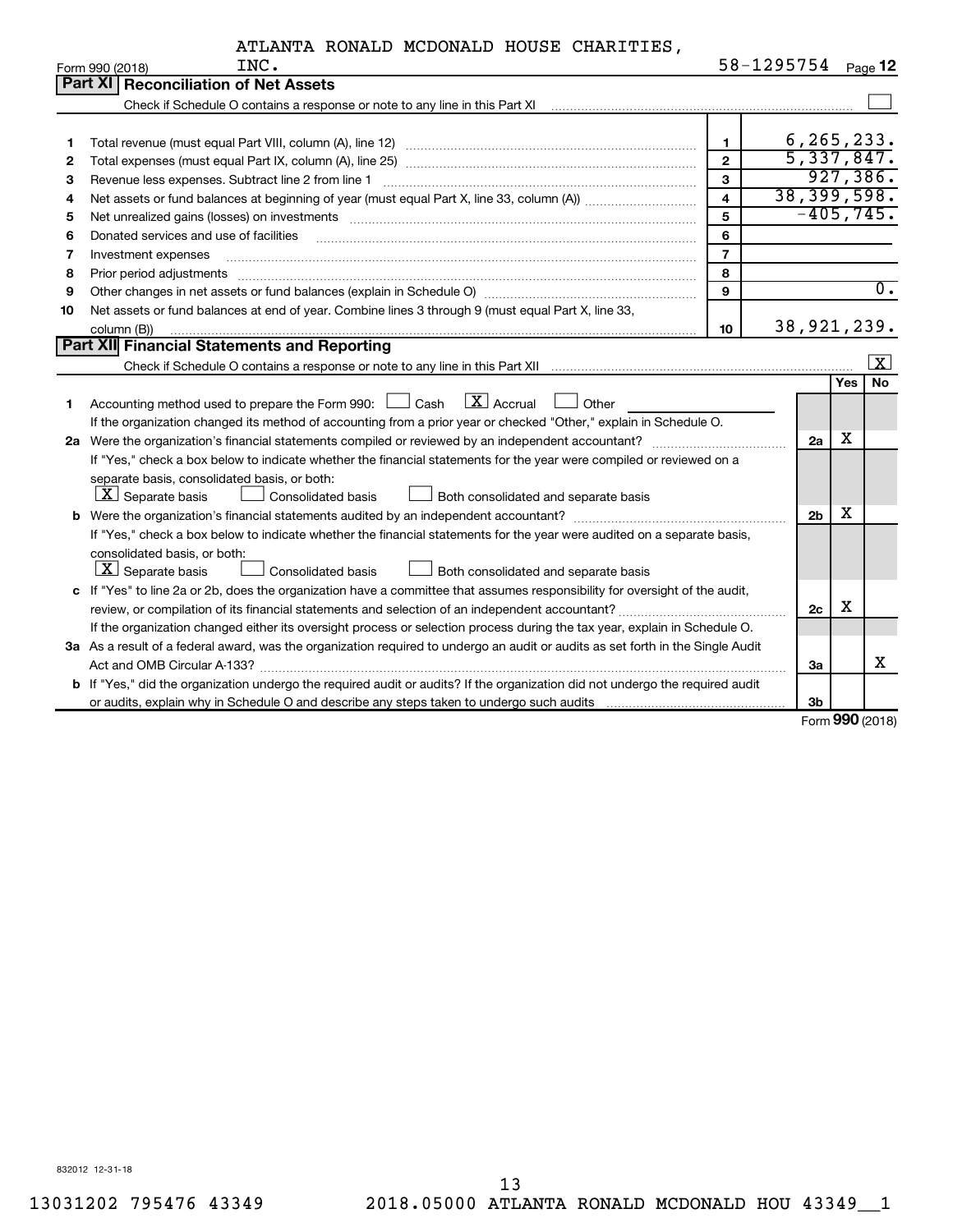| <b>SCHEDULE A</b>                                                                                                                                        |      |                                                                        |                                                                                                                                                                                                                                                                |     |                                                                |                            | OMB No. 1545-0047                                   |
|----------------------------------------------------------------------------------------------------------------------------------------------------------|------|------------------------------------------------------------------------|----------------------------------------------------------------------------------------------------------------------------------------------------------------------------------------------------------------------------------------------------------------|-----|----------------------------------------------------------------|----------------------------|-----------------------------------------------------|
| <b>Public Charity Status and Public Support</b><br>(Form 990 or 990-EZ)<br>Complete if the organization is a section 501(c)(3) organization or a section |      |                                                                        |                                                                                                                                                                                                                                                                |     |                                                                |                            |                                                     |
|                                                                                                                                                          |      |                                                                        | 4947(a)(1) nonexempt charitable trust.                                                                                                                                                                                                                         |     |                                                                |                            |                                                     |
| Department of the Treasury<br>Internal Revenue Service                                                                                                   |      |                                                                        | Attach to Form 990 or Form 990-EZ.                                                                                                                                                                                                                             |     |                                                                |                            | <b>Open to Public</b>                               |
|                                                                                                                                                          |      |                                                                        | Go to www.irs.gov/Form990 for instructions and the latest information.                                                                                                                                                                                         |     |                                                                |                            | Inspection                                          |
| Name of the organization                                                                                                                                 | INC. |                                                                        | ATLANTA RONALD MCDONALD HOUSE CHARITIES,                                                                                                                                                                                                                       |     |                                                                |                            | <b>Employer identification number</b><br>58-1295754 |
| Part I                                                                                                                                                   |      |                                                                        | Reason for Public Charity Status (All organizations must complete this part.) See instructions.                                                                                                                                                                |     |                                                                |                            |                                                     |
| The organization is not a private foundation because it is: (For lines 1 through 12, check only one box.)                                                |      |                                                                        |                                                                                                                                                                                                                                                                |     |                                                                |                            |                                                     |
| 1                                                                                                                                                        |      |                                                                        | A church, convention of churches, or association of churches described in section 170(b)(1)(A)(i).                                                                                                                                                             |     |                                                                |                            |                                                     |
| $\mathbf{2}$                                                                                                                                             |      |                                                                        | A school described in section 170(b)(1)(A)(ii). (Attach Schedule E (Form 990 or 990-EZ).)                                                                                                                                                                      |     |                                                                |                            |                                                     |
| 3                                                                                                                                                        |      |                                                                        | A hospital or a cooperative hospital service organization described in section 170(b)(1)(A)(iii).                                                                                                                                                              |     |                                                                |                            |                                                     |
| 4                                                                                                                                                        |      |                                                                        | A medical research organization operated in conjunction with a hospital described in section 170(b)(1)(A)(iii). Enter the hospital's name,                                                                                                                     |     |                                                                |                            |                                                     |
| city, and state:                                                                                                                                         |      |                                                                        |                                                                                                                                                                                                                                                                |     |                                                                |                            |                                                     |
| 5                                                                                                                                                        |      |                                                                        | An organization operated for the benefit of a college or university owned or operated by a governmental unit described in                                                                                                                                      |     |                                                                |                            |                                                     |
|                                                                                                                                                          |      | section 170(b)(1)(A)(iv). (Complete Part II.)                          |                                                                                                                                                                                                                                                                |     |                                                                |                            |                                                     |
| 6                                                                                                                                                        |      |                                                                        | A federal, state, or local government or governmental unit described in section $170(b)(1)(A)(v)$ .                                                                                                                                                            |     |                                                                |                            |                                                     |
| $\mathbf{X}$<br>7                                                                                                                                        |      |                                                                        | An organization that normally receives a substantial part of its support from a governmental unit or from the general public described in                                                                                                                      |     |                                                                |                            |                                                     |
| 8                                                                                                                                                        |      | section 170(b)(1)(A)(vi). (Complete Part II.)                          | A community trust described in section 170(b)(1)(A)(vi). (Complete Part II.)                                                                                                                                                                                   |     |                                                                |                            |                                                     |
| 9                                                                                                                                                        |      |                                                                        | An agricultural research organization described in section 170(b)(1)(A)(ix) operated in conjunction with a land-grant college                                                                                                                                  |     |                                                                |                            |                                                     |
|                                                                                                                                                          |      |                                                                        | or university or a non-land-grant college of agriculture (see instructions). Enter the name, city, and state of the college or                                                                                                                                 |     |                                                                |                            |                                                     |
| university:                                                                                                                                              |      |                                                                        |                                                                                                                                                                                                                                                                |     |                                                                |                            |                                                     |
| 10                                                                                                                                                       |      |                                                                        | An organization that normally receives: (1) more than 33 1/3% of its support from contributions, membership fees, and gross receipts from                                                                                                                      |     |                                                                |                            |                                                     |
|                                                                                                                                                          |      |                                                                        | activities related to its exempt functions - subject to certain exceptions, and (2) no more than 33 1/3% of its support from gross investment                                                                                                                  |     |                                                                |                            |                                                     |
|                                                                                                                                                          |      |                                                                        | income and unrelated business taxable income (less section 511 tax) from businesses acquired by the organization after June 30, 1975.                                                                                                                          |     |                                                                |                            |                                                     |
|                                                                                                                                                          |      | See section 509(a)(2). (Complete Part III.)                            |                                                                                                                                                                                                                                                                |     |                                                                |                            |                                                     |
| 11                                                                                                                                                       |      |                                                                        | An organization organized and operated exclusively to test for public safety. See section 509(a)(4).                                                                                                                                                           |     |                                                                |                            |                                                     |
| 12                                                                                                                                                       |      |                                                                        | An organization organized and operated exclusively for the benefit of, to perform the functions of, or to carry out the purposes of one or                                                                                                                     |     |                                                                |                            |                                                     |
|                                                                                                                                                          |      |                                                                        | more publicly supported organizations described in section 509(a)(1) or section 509(a)(2). See section 509(a)(3). Check the box in                                                                                                                             |     |                                                                |                            |                                                     |
|                                                                                                                                                          |      |                                                                        | lines 12a through 12d that describes the type of supporting organization and complete lines 12e, 12f, and 12g.                                                                                                                                                 |     |                                                                |                            |                                                     |
| a                                                                                                                                                        |      |                                                                        | Type I. A supporting organization operated, supervised, or controlled by its supported organization(s), typically by giving<br>the supported organization(s) the power to regularly appoint or elect a majority of the directors or trustees of the supporting |     |                                                                |                            |                                                     |
|                                                                                                                                                          |      | organization. You must complete Part IV, Sections A and B.             |                                                                                                                                                                                                                                                                |     |                                                                |                            |                                                     |
| b                                                                                                                                                        |      |                                                                        | Type II. A supporting organization supervised or controlled in connection with its supported organization(s), by having                                                                                                                                        |     |                                                                |                            |                                                     |
|                                                                                                                                                          |      |                                                                        | control or management of the supporting organization vested in the same persons that control or manage the supported                                                                                                                                           |     |                                                                |                            |                                                     |
|                                                                                                                                                          |      | organization(s). You must complete Part IV, Sections A and C.          |                                                                                                                                                                                                                                                                |     |                                                                |                            |                                                     |
| с                                                                                                                                                        |      |                                                                        | Type III functionally integrated. A supporting organization operated in connection with, and functionally integrated with,                                                                                                                                     |     |                                                                |                            |                                                     |
|                                                                                                                                                          |      |                                                                        | its supported organization(s) (see instructions). You must complete Part IV, Sections A, D, and E.                                                                                                                                                             |     |                                                                |                            |                                                     |
| d                                                                                                                                                        |      |                                                                        | Type III non-functionally integrated. A supporting organization operated in connection with its supported organization(s)                                                                                                                                      |     |                                                                |                            |                                                     |
|                                                                                                                                                          |      |                                                                        | that is not functionally integrated. The organization generally must satisfy a distribution requirement and an attentiveness                                                                                                                                   |     |                                                                |                            |                                                     |
|                                                                                                                                                          |      |                                                                        | requirement (see instructions). You must complete Part IV, Sections A and D, and Part V.                                                                                                                                                                       |     |                                                                |                            |                                                     |
| е                                                                                                                                                        |      |                                                                        | Check this box if the organization received a written determination from the IRS that it is a Type I, Type II, Type III<br>functionally integrated, or Type III non-functionally integrated supporting organization.                                           |     |                                                                |                            |                                                     |
|                                                                                                                                                          |      |                                                                        |                                                                                                                                                                                                                                                                |     |                                                                |                            |                                                     |
| g                                                                                                                                                        |      | Provide the following information about the supported organization(s). |                                                                                                                                                                                                                                                                |     |                                                                |                            |                                                     |
| (i) Name of supported                                                                                                                                    |      | (ii) EIN                                                               | (iii) Type of organization                                                                                                                                                                                                                                     |     | (iv) Is the organization listed<br>in vour governing document? | (v) Amount of monetary     | (vi) Amount of other                                |
| organization                                                                                                                                             |      |                                                                        | (described on lines 1-10<br>above (see instructions))                                                                                                                                                                                                          | Yes | No                                                             | support (see instructions) | support (see instructions)                          |
|                                                                                                                                                          |      |                                                                        |                                                                                                                                                                                                                                                                |     |                                                                |                            |                                                     |
|                                                                                                                                                          |      |                                                                        |                                                                                                                                                                                                                                                                |     |                                                                |                            |                                                     |
|                                                                                                                                                          |      |                                                                        |                                                                                                                                                                                                                                                                |     |                                                                |                            |                                                     |
|                                                                                                                                                          |      |                                                                        |                                                                                                                                                                                                                                                                |     |                                                                |                            |                                                     |
|                                                                                                                                                          |      |                                                                        |                                                                                                                                                                                                                                                                |     |                                                                |                            |                                                     |
|                                                                                                                                                          |      |                                                                        |                                                                                                                                                                                                                                                                |     |                                                                |                            |                                                     |
|                                                                                                                                                          |      |                                                                        |                                                                                                                                                                                                                                                                |     |                                                                |                            |                                                     |
|                                                                                                                                                          |      |                                                                        |                                                                                                                                                                                                                                                                |     |                                                                |                            |                                                     |
|                                                                                                                                                          |      |                                                                        |                                                                                                                                                                                                                                                                |     |                                                                |                            |                                                     |
| Total                                                                                                                                                    |      |                                                                        |                                                                                                                                                                                                                                                                |     |                                                                |                            |                                                     |
|                                                                                                                                                          |      |                                                                        | UA For Danoruark Poduction Act Notice, see the Instructions for Form 000 or 000 FZ, seeses se see Rahodule A (Form 000 or 000 FZ) 2012                                                                                                                         |     |                                                                |                            |                                                     |

832021 10-11-18 **For Paperwork Reduction Act Notice, see the Instructions for Form 990 or 990-EZ. Schedule A (Form 990 or 990-EZ) 2018** LHA For Paperwork Reduction Act Notice, see the Instructions for Form 14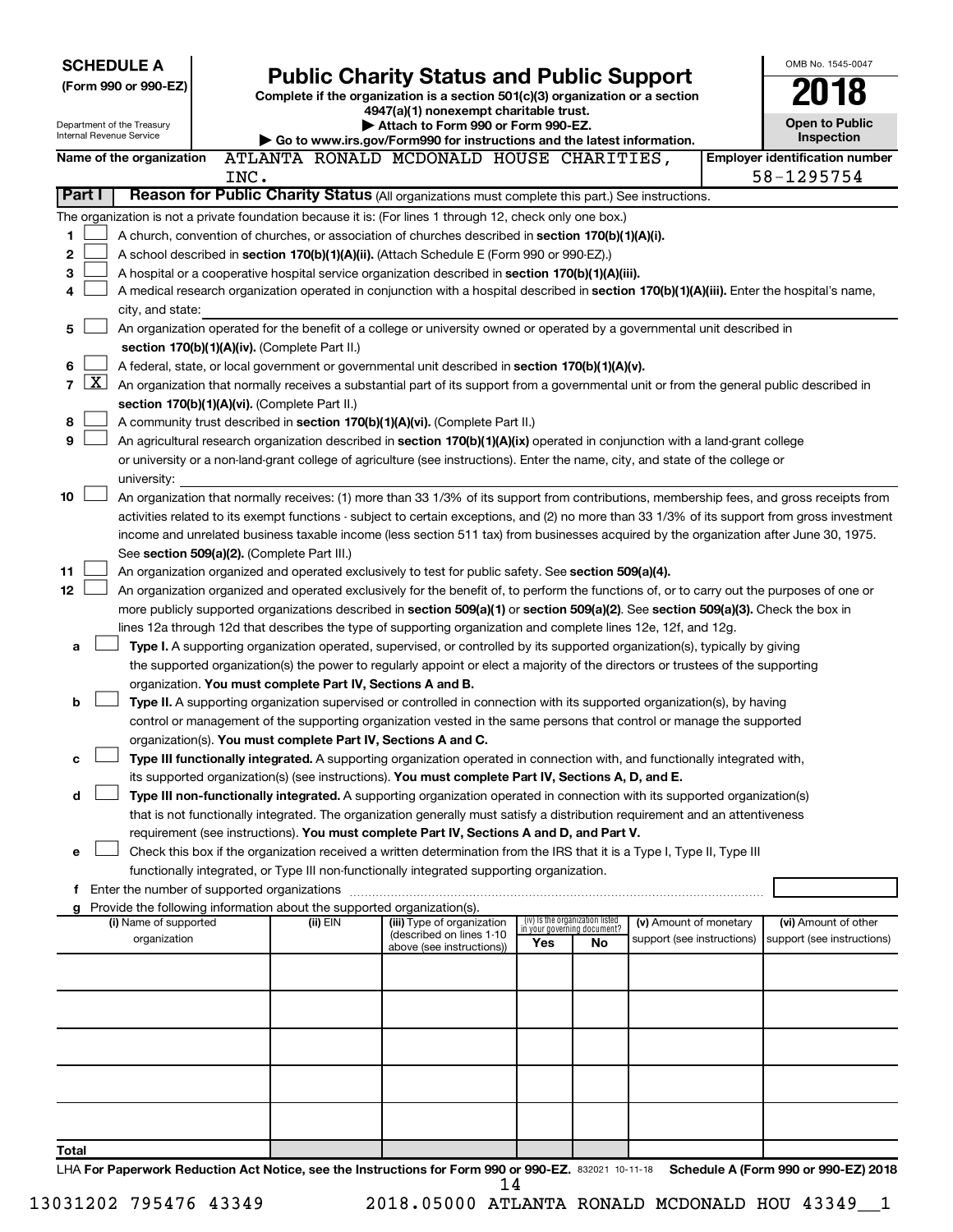# Schedule A (Form 990 or 990-EZ) 2018 INC.<br>**Part II** | Support Schedule for Orga

**2** INC. 58-1295754  $_{\text{Page 2}}$ 

(Complete only if you checked the box on line 5, 7, or 8 of Part I or if the organization failed to qualify under Part III. If the organization fails to qualify under the tests listed below, please complete Part III.) **Bupport Schedule for Organizations Described in Sections 170(b)(1)(A)(iv) and 170(b)(1)(A)(vi)** 

|    | <b>Section A. Public Support</b>                                                                                                           |                         |                          |                         |                           |                                      |                                    |
|----|--------------------------------------------------------------------------------------------------------------------------------------------|-------------------------|--------------------------|-------------------------|---------------------------|--------------------------------------|------------------------------------|
|    | Calendar year (or fiscal year beginning in)                                                                                                | (a) 2014                | (b) 2015                 | $(c)$ 2016              | $(d)$ 2017                | (e) 2018                             | (f) Total                          |
|    | 1 Gifts, grants, contributions, and                                                                                                        |                         |                          |                         |                           |                                      |                                    |
|    | membership fees received. (Do not                                                                                                          |                         |                          |                         |                           |                                      |                                    |
|    | include any "unusual grants.")                                                                                                             | 13,508,155.             | 3,458,487.               | 3,487,351.              | 4, 313, 138.              | 5,200,937.                           | 29,968,068.                        |
|    | 2 Tax revenues levied for the organ-                                                                                                       |                         |                          |                         |                           |                                      |                                    |
|    | ization's benefit and either paid to                                                                                                       |                         |                          |                         |                           |                                      |                                    |
|    | or expended on its behalf                                                                                                                  |                         |                          |                         |                           |                                      |                                    |
|    | 3 The value of services or facilities                                                                                                      |                         |                          |                         |                           |                                      |                                    |
|    | furnished by a governmental unit to                                                                                                        |                         |                          |                         |                           |                                      |                                    |
|    | the organization without charge                                                                                                            |                         |                          |                         |                           |                                      |                                    |
|    | 4 Total. Add lines 1 through 3                                                                                                             | 13,508,155.             | 3,458,487.               | 3,487,351               | 4, 313, 138.              | 5,200,937.                           | 29,968,068.                        |
| 5. | The portion of total contributions                                                                                                         |                         |                          |                         |                           |                                      |                                    |
|    | by each person (other than a                                                                                                               |                         |                          |                         |                           |                                      |                                    |
|    | governmental unit or publicly                                                                                                              |                         |                          |                         |                           |                                      |                                    |
|    | supported organization) included                                                                                                           |                         |                          |                         |                           |                                      |                                    |
|    | on line 1 that exceeds 2% of the                                                                                                           |                         |                          |                         |                           |                                      |                                    |
|    | amount shown on line 11,                                                                                                                   |                         |                          |                         |                           |                                      |                                    |
|    | column (f)                                                                                                                                 |                         |                          |                         |                           |                                      | 6,639,653.                         |
|    |                                                                                                                                            |                         |                          |                         |                           |                                      | 23, 328, 415.                      |
|    | 6 Public support. Subtract line 5 from line 4.<br><b>Section B. Total Support</b>                                                          |                         |                          |                         |                           |                                      |                                    |
|    | Calendar year (or fiscal year beginning in)                                                                                                |                         |                          |                         |                           |                                      |                                    |
|    |                                                                                                                                            | (a) 2014<br>13,508,155. | $(b)$ 2015<br>3,458,487. | $(c)$ 2016<br>3,487,351 | $(d)$ 2017<br>4, 313, 138 | (e) 2018<br>5,200,937                | (f) Total<br>29,968,068.           |
|    | <b>7</b> Amounts from line 4                                                                                                               |                         |                          |                         |                           |                                      |                                    |
| 8  | Gross income from interest,                                                                                                                |                         |                          |                         |                           |                                      |                                    |
|    | dividends, payments received on                                                                                                            |                         |                          |                         |                           |                                      |                                    |
|    | securities loans, rents, royalties,                                                                                                        |                         |                          | 298, 361.               |                           |                                      |                                    |
|    | and income from similar sources                                                                                                            | 76,025.                 | 124,570.                 |                         | 223, 407.                 | 173,553.                             | 895,916.                           |
|    | <b>9</b> Net income from unrelated business                                                                                                |                         |                          |                         |                           |                                      |                                    |
|    | activities, whether or not the                                                                                                             |                         |                          |                         |                           |                                      |                                    |
|    | business is regularly carried on                                                                                                           |                         |                          |                         |                           |                                      |                                    |
|    | 10 Other income. Do not include gain                                                                                                       |                         |                          |                         |                           |                                      |                                    |
|    | or loss from the sale of capital                                                                                                           |                         |                          |                         |                           |                                      |                                    |
|    | assets (Explain in Part VI.)                                                                                                               |                         |                          |                         |                           |                                      |                                    |
|    | 11 Total support. Add lines 7 through 10                                                                                                   |                         |                          |                         |                           |                                      | 30,863,984.                        |
|    | <b>12</b> Gross receipts from related activities, etc. (see instructions)                                                                  |                         |                          |                         |                           | 12                                   | $\overline{3}$ , 597, 102.         |
|    | 13 First five years. If the Form 990 is for the organization's first, second, third, fourth, or fifth tax year as a section 501(c)(3)      |                         |                          |                         |                           |                                      |                                    |
|    | organization, check this box and stop here                                                                                                 |                         |                          |                         |                           |                                      |                                    |
|    | <b>Section C. Computation of Public Support Percentage</b>                                                                                 |                         |                          |                         |                           |                                      |                                    |
|    |                                                                                                                                            |                         |                          |                         |                           | 14                                   | 75.58<br>%                         |
|    |                                                                                                                                            |                         |                          |                         |                           | 15                                   | 81.85<br>%                         |
|    | 16a 33 1/3% support test - 2018. If the organization did not check the box on line 13, and line 14 is 33 1/3% or more, check this box and  |                         |                          |                         |                           |                                      |                                    |
|    |                                                                                                                                            |                         |                          |                         |                           |                                      | $\blacktriangleright$ $\mathbf{X}$ |
|    | b 33 1/3% support test - 2017. If the organization did not check a box on line 13 or 16a, and line 15 is 33 1/3% or more, check this box   |                         |                          |                         |                           |                                      |                                    |
|    |                                                                                                                                            |                         |                          |                         |                           |                                      |                                    |
|    | 17a 10% -facts-and-circumstances test - 2018. If the organization did not check a box on line 13, 16a, or 16b, and line 14 is 10% or more, |                         |                          |                         |                           |                                      |                                    |
|    | and if the organization meets the "facts-and-circumstances" test, check this box and stop here. Explain in Part VI how the organization    |                         |                          |                         |                           |                                      |                                    |
|    |                                                                                                                                            |                         |                          |                         |                           |                                      |                                    |
|    | b 10% -facts-and-circumstances test - 2017. If the organization did not check a box on line 13, 16a, 16b, or 17a, and line 15 is 10% or    |                         |                          |                         |                           |                                      |                                    |
|    | more, and if the organization meets the "facts-and-circumstances" test, check this box and stop here. Explain in Part VI how the           |                         |                          |                         |                           |                                      |                                    |
|    | organization meets the "facts-and-circumstances" test. The organization qualifies as a publicly supported organization                     |                         |                          |                         |                           |                                      |                                    |
| 18 | Private foundation. If the organization did not check a box on line 13, 16a, 16b, 17a, or 17b, check this box and see instructions         |                         |                          |                         |                           |                                      |                                    |
|    |                                                                                                                                            |                         |                          |                         |                           | Schodule A (Form 990 or 990-F7) 2018 |                                    |

**Schedule A (Form 990 or 990-EZ) 2018**

832022 10-11-18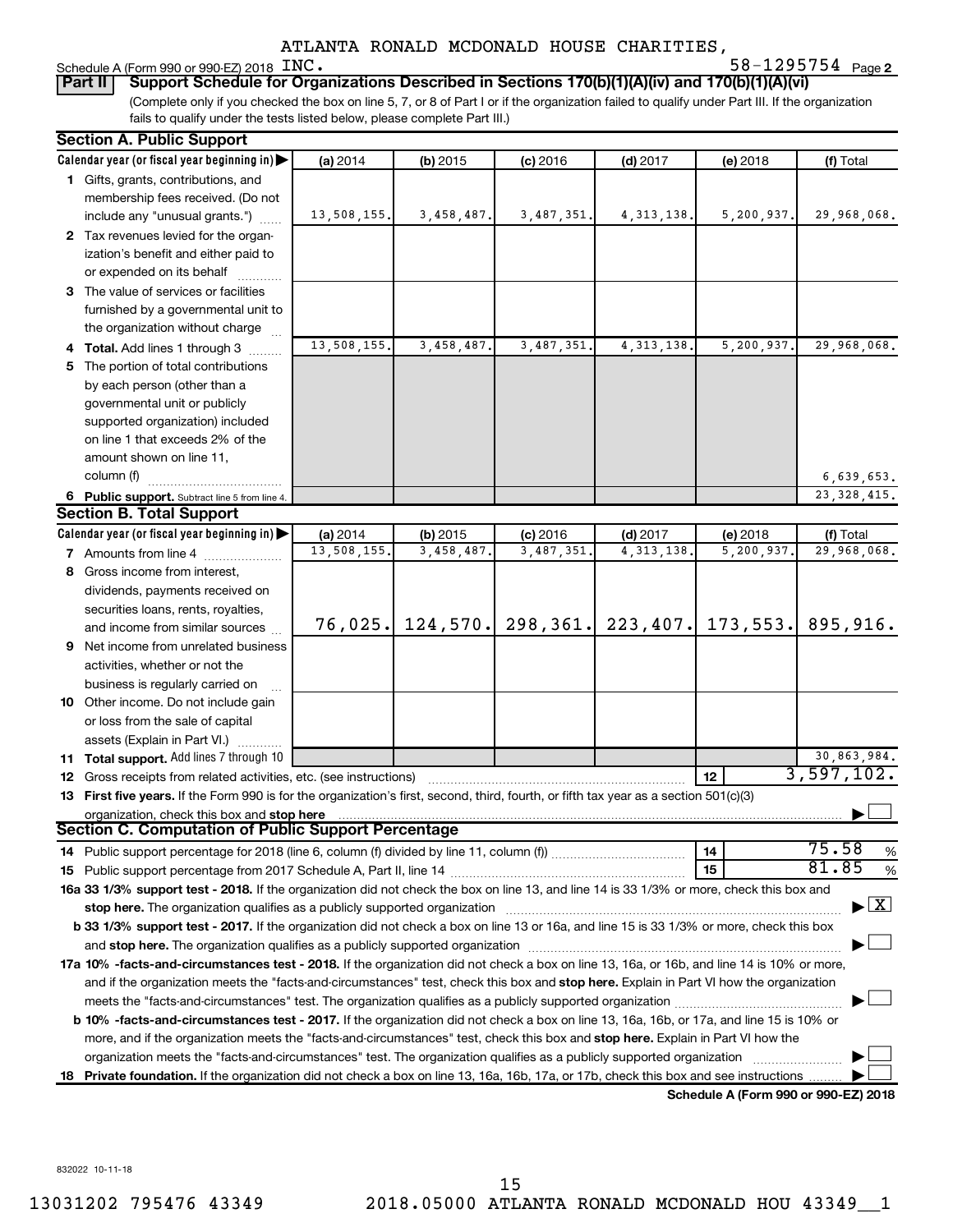### Schedule A (Form 990 or 990-EZ) 2018 INC.

**3** INC. 58-1295754  $_{\text{Page 3}}$ 

### **Part III Support Schedule for Organizations Described in Section 509(a)(2)**

(Complete only if you checked the box on line 10 of Part I or if the organization failed to qualify under Part II. If the organization fails to qualify under the tests listed below, please complete Part II.)

|              | Calendar year (or fiscal year beginning in)                                                                                                                                                                                          | (a) 2014 | (b) 2015 | $(c)$ 2016                                         | $(d)$ 2017 |    | (e) 2018 | (f) Total                            |
|--------------|--------------------------------------------------------------------------------------------------------------------------------------------------------------------------------------------------------------------------------------|----------|----------|----------------------------------------------------|------------|----|----------|--------------------------------------|
|              | 1 Gifts, grants, contributions, and                                                                                                                                                                                                  |          |          |                                                    |            |    |          |                                      |
|              | membership fees received. (Do not                                                                                                                                                                                                    |          |          |                                                    |            |    |          |                                      |
|              | include any "unusual grants.")                                                                                                                                                                                                       |          |          |                                                    |            |    |          |                                      |
| $\mathbf{2}$ | Gross receipts from admissions,<br>merchandise sold or services per-<br>formed, or facilities furnished in<br>any activity that is related to the<br>organization's tax-exempt purpose                                               |          |          |                                                    |            |    |          |                                      |
| 3.           | Gross receipts from activities that                                                                                                                                                                                                  |          |          |                                                    |            |    |          |                                      |
|              | are not an unrelated trade or bus-                                                                                                                                                                                                   |          |          |                                                    |            |    |          |                                      |
|              | iness under section 513                                                                                                                                                                                                              |          |          |                                                    |            |    |          |                                      |
| 4            | Tax revenues levied for the organ-                                                                                                                                                                                                   |          |          |                                                    |            |    |          |                                      |
|              | ization's benefit and either paid to<br>or expended on its behalf<br>.                                                                                                                                                               |          |          |                                                    |            |    |          |                                      |
| 5            | The value of services or facilities                                                                                                                                                                                                  |          |          |                                                    |            |    |          |                                      |
|              | furnished by a governmental unit to<br>the organization without charge                                                                                                                                                               |          |          |                                                    |            |    |          |                                      |
|              |                                                                                                                                                                                                                                      |          |          |                                                    |            |    |          |                                      |
| 6            | Total. Add lines 1 through 5                                                                                                                                                                                                         |          |          |                                                    |            |    |          |                                      |
|              | 7a Amounts included on lines 1, 2, and                                                                                                                                                                                               |          |          |                                                    |            |    |          |                                      |
|              | 3 received from disqualified persons<br><b>b</b> Amounts included on lines 2 and 3 received                                                                                                                                          |          |          |                                                    |            |    |          |                                      |
|              | from other than disqualified persons that<br>exceed the greater of \$5,000 or 1% of the<br>amount on line 13 for the year                                                                                                            |          |          |                                                    |            |    |          |                                      |
|              | c Add lines 7a and 7b                                                                                                                                                                                                                |          |          |                                                    |            |    |          |                                      |
|              | 8 Public support. (Subtract line 7c from line 6.)                                                                                                                                                                                    |          |          |                                                    |            |    |          |                                      |
|              | <b>Section B. Total Support</b>                                                                                                                                                                                                      |          |          |                                                    |            |    |          |                                      |
|              | Calendar year (or fiscal year beginning in)                                                                                                                                                                                          | (a) 2014 | (b) 2015 | $(c)$ 2016                                         | $(d)$ 2017 |    | (e) 2018 | (f) Total                            |
|              | 9 Amounts from line 6                                                                                                                                                                                                                |          |          |                                                    |            |    |          |                                      |
|              | <b>10a</b> Gross income from interest,<br>dividends, payments received on<br>securities loans, rents, royalties,<br>and income from similar sources                                                                                  |          |          |                                                    |            |    |          |                                      |
|              | <b>b</b> Unrelated business taxable income                                                                                                                                                                                           |          |          |                                                    |            |    |          |                                      |
|              | (less section 511 taxes) from businesses<br>acquired after June 30, 1975                                                                                                                                                             |          |          |                                                    |            |    |          |                                      |
|              | c Add lines 10a and 10b                                                                                                                                                                                                              |          |          |                                                    |            |    |          |                                      |
| 11           | Net income from unrelated business<br>activities not included in line 10b.<br>whether or not the business is<br>regularly carried on                                                                                                 |          |          |                                                    |            |    |          |                                      |
|              | <b>12</b> Other income. Do not include gain<br>or loss from the sale of capital<br>assets (Explain in Part VI.)                                                                                                                      |          |          |                                                    |            |    |          |                                      |
|              | 13 Total support. (Add lines 9, 10c, 11, and 12.)                                                                                                                                                                                    |          |          |                                                    |            |    |          |                                      |
|              | 14 First five years. If the Form 990 is for the organization's first, second, third, fourth, or fifth tax year as a section 501(c)(3) organization,                                                                                  |          |          |                                                    |            |    |          |                                      |
|              | check this box and stop here <i>manual content of the content of the state in the content of the content of the content of the content of the content of the content of the content of the content of the content of the content</i> |          |          |                                                    |            |    |          |                                      |
|              | Section C. Computation of Public Support Percentage                                                                                                                                                                                  |          |          |                                                    |            |    |          |                                      |
|              |                                                                                                                                                                                                                                      |          |          |                                                    |            | 15 |          | %                                    |
|              |                                                                                                                                                                                                                                      |          |          |                                                    |            | 16 |          | %                                    |
|              | Section D. Computation of Investment Income Percentage                                                                                                                                                                               |          |          |                                                    |            |    |          |                                      |
|              |                                                                                                                                                                                                                                      |          |          |                                                    |            | 17 |          | %                                    |
|              |                                                                                                                                                                                                                                      |          |          |                                                    |            | 18 |          | %                                    |
|              | 19a 33 1/3% support tests - 2018. If the organization did not check the box on line 14, and line 15 is more than 33 1/3%, and line 17 is not                                                                                         |          |          |                                                    |            |    |          |                                      |
|              | more than 33 1/3%, check this box and stop here. The organization qualifies as a publicly supported organization                                                                                                                     |          |          |                                                    |            |    |          |                                      |
|              | b 33 1/3% support tests - 2017. If the organization did not check a box on line 14 or line 19a, and line 16 is more than 33 1/3%, and                                                                                                |          |          |                                                    |            |    |          |                                      |
|              | line 18 is not more than 33 1/3%, check this box and stop here. The organization qualifies as a publicly supported organization                                                                                                      |          |          |                                                    |            |    |          |                                      |
|              |                                                                                                                                                                                                                                      |          |          |                                                    |            |    |          |                                      |
|              | 832023 10-11-18                                                                                                                                                                                                                      |          |          |                                                    |            |    |          | Schedule A (Form 990 or 990-EZ) 2018 |
|              | 13031202 795476 43349                                                                                                                                                                                                                |          |          | 16<br>2018.05000 ATLANTA RONALD MCDONALD HOU 43349 |            |    |          |                                      |
|              |                                                                                                                                                                                                                                      |          |          |                                                    |            |    |          |                                      |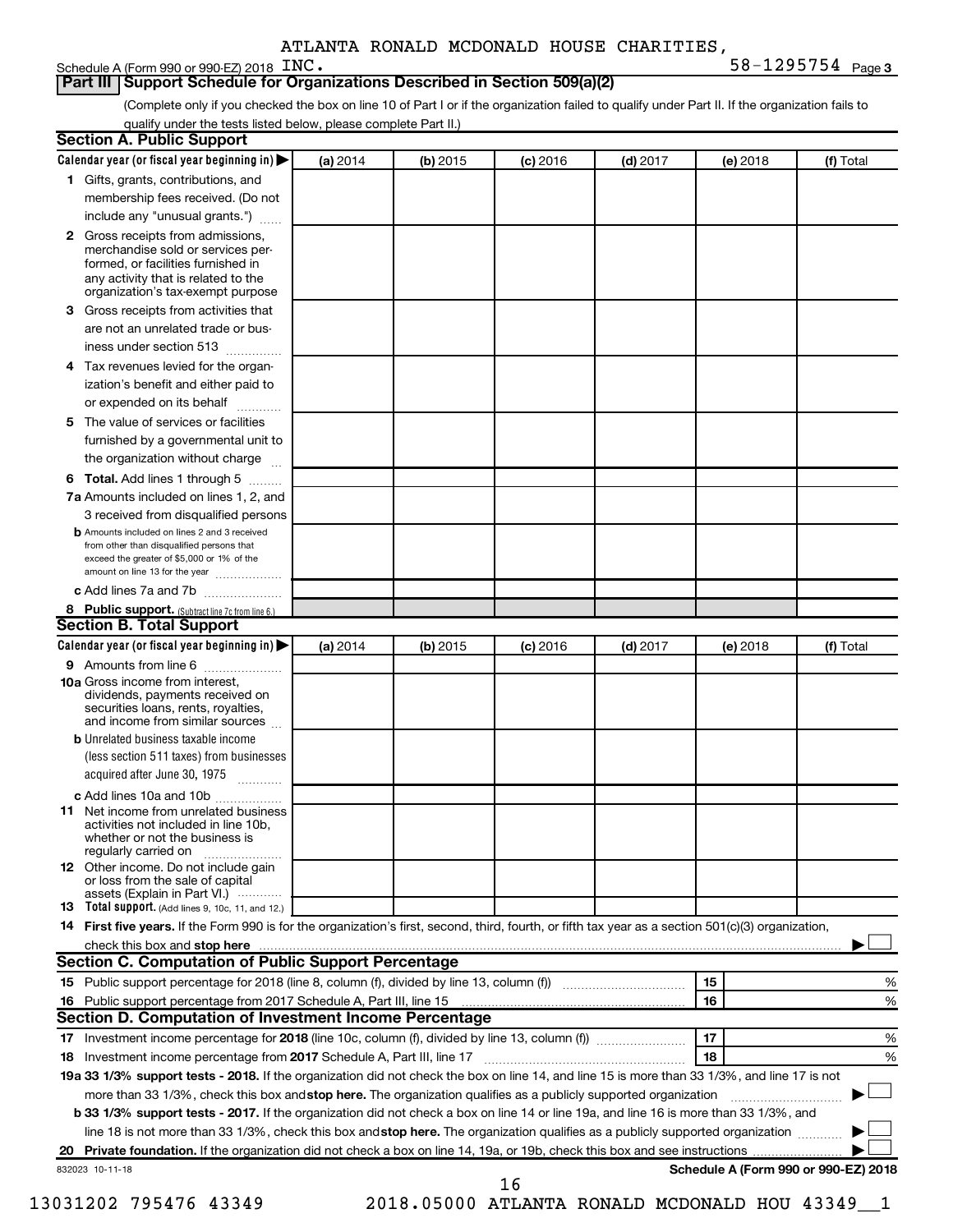### **4** INC. 58-1295754  $_{\text{Page 4}}$

**1**

**2**

**3a**

**3b**

**3c**

**4a**

**4b**

**4c**

**5a**

**5b 5c**

**6**

**7**

**8**

**9a**

**9b**

**9c**

**10a**

**10b**

**Yes No**

### Schedule A (Form 990 or 990-EZ) 2018  $\overline{INC}$ . **Part IV Supporting Organizations**

(Complete only if you checked a box in line 12 on Part I. If you checked 12a of Part I, complete Sections A and B. If you checked 12b of Part I, complete Sections A and C. If you checked 12c of Part I, complete Sections A, D, and E. If you checked 12d of Part I, complete Sections A and D, and complete Part V.)

### **Section A. All Supporting Organizations**

- **1** Are all of the organization's supported organizations listed by name in the organization's governing documents? If "No," describe in Part VI how the supported organizations are designated. If designated by *class or purpose, describe the designation. If historic and continuing relationship, explain.*
- **2** Did the organization have any supported organization that does not have an IRS determination of status under section 509(a)(1) or (2)? If "Yes," explain in Part **VI** how the organization determined that the supported *organization was described in section 509(a)(1) or (2).*
- **3a** Did the organization have a supported organization described in section 501(c)(4), (5), or (6)? If "Yes," answer *(b) and (c) below.*
- **b** Did the organization confirm that each supported organization qualified under section 501(c)(4), (5), or (6) and satisfied the public support tests under section 509(a)(2)? If "Yes," describe in Part VI when and how the *organization made the determination.*
- **c** Did the organization ensure that all support to such organizations was used exclusively for section 170(c)(2)(B) purposes? If "Yes," explain in Part VI what controls the organization put in place to ensure such use.
- **4 a** *If* Was any supported organization not organized in the United States ("foreign supported organization")? *"Yes," and if you checked 12a or 12b in Part I, answer (b) and (c) below.*
- **b** Did the organization have ultimate control and discretion in deciding whether to make grants to the foreign supported organization? If "Yes," describe in Part VI how the organization had such control and discretion *despite being controlled or supervised by or in connection with its supported organizations.*
- **c** Did the organization support any foreign supported organization that does not have an IRS determination under sections 501(c)(3) and 509(a)(1) or (2)? If "Yes," explain in Part VI what controls the organization used *to ensure that all support to the foreign supported organization was used exclusively for section 170(c)(2)(B) purposes.*
- **5a** Did the organization add, substitute, or remove any supported organizations during the tax year? If "Yes," answer (b) and (c) below (if applicable). Also, provide detail in **Part VI,** including (i) the names and EIN *numbers of the supported organizations added, substituted, or removed; (ii) the reasons for each such action; (iii) the authority under the organization's organizing document authorizing such action; and (iv) how the action was accomplished (such as by amendment to the organizing document).*
- **b** Type I or Type II only. Was any added or substituted supported organization part of a class already designated in the organization's organizing document?
- **c Substitutions only.**  Was the substitution the result of an event beyond the organization's control?
- **6** Did the organization provide support (whether in the form of grants or the provision of services or facilities) to **Part VI.** support or benefit one or more of the filing organization's supported organizations? If "Yes," provide detail in anyone other than (i) its supported organizations, (ii) individuals that are part of the charitable class benefited by one or more of its supported organizations, or (iii) other supporting organizations that also
- **7** Did the organization provide a grant, loan, compensation, or other similar payment to a substantial contributor regard to a substantial contributor? If "Yes," complete Part I of Schedule L (Form 990 or 990-EZ). (as defined in section 4958(c)(3)(C)), a family member of a substantial contributor, or a 35% controlled entity with
- **8** Did the organization make a loan to a disqualified person (as defined in section 4958) not described in line 7? *If "Yes," complete Part I of Schedule L (Form 990 or 990-EZ).*
- **9 a** Was the organization controlled directly or indirectly at any time during the tax year by one or more in section 509(a)(1) or (2))? If "Yes," provide detail in **Part VI.** disqualified persons as defined in section 4946 (other than foundation managers and organizations described
- **b** Did one or more disqualified persons (as defined in line 9a) hold a controlling interest in any entity in which the supporting organization had an interest? If "Yes," provide detail in Part VI.
- **c** Did a disqualified person (as defined in line 9a) have an ownership interest in, or derive any personal benefit from, assets in which the supporting organization also had an interest? If "Yes," provide detail in Part VI.
- **10 a** Was the organization subject to the excess business holdings rules of section 4943 because of section supporting organizations)? If "Yes," answer 10b below. 4943(f) (regarding certain Type II supporting organizations, and all Type III non-functionally integrated
	- **b** Did the organization have any excess business holdings in the tax year? (Use Schedule C, Form 4720, to *determine whether the organization had excess business holdings.)*

832024 10-11-18

**Schedule A (Form 990 or 990-EZ) 2018**

13031202 795476 43349 2018.05000 ATLANTA RONALD MCDONALD HOU 43349\_\_1

17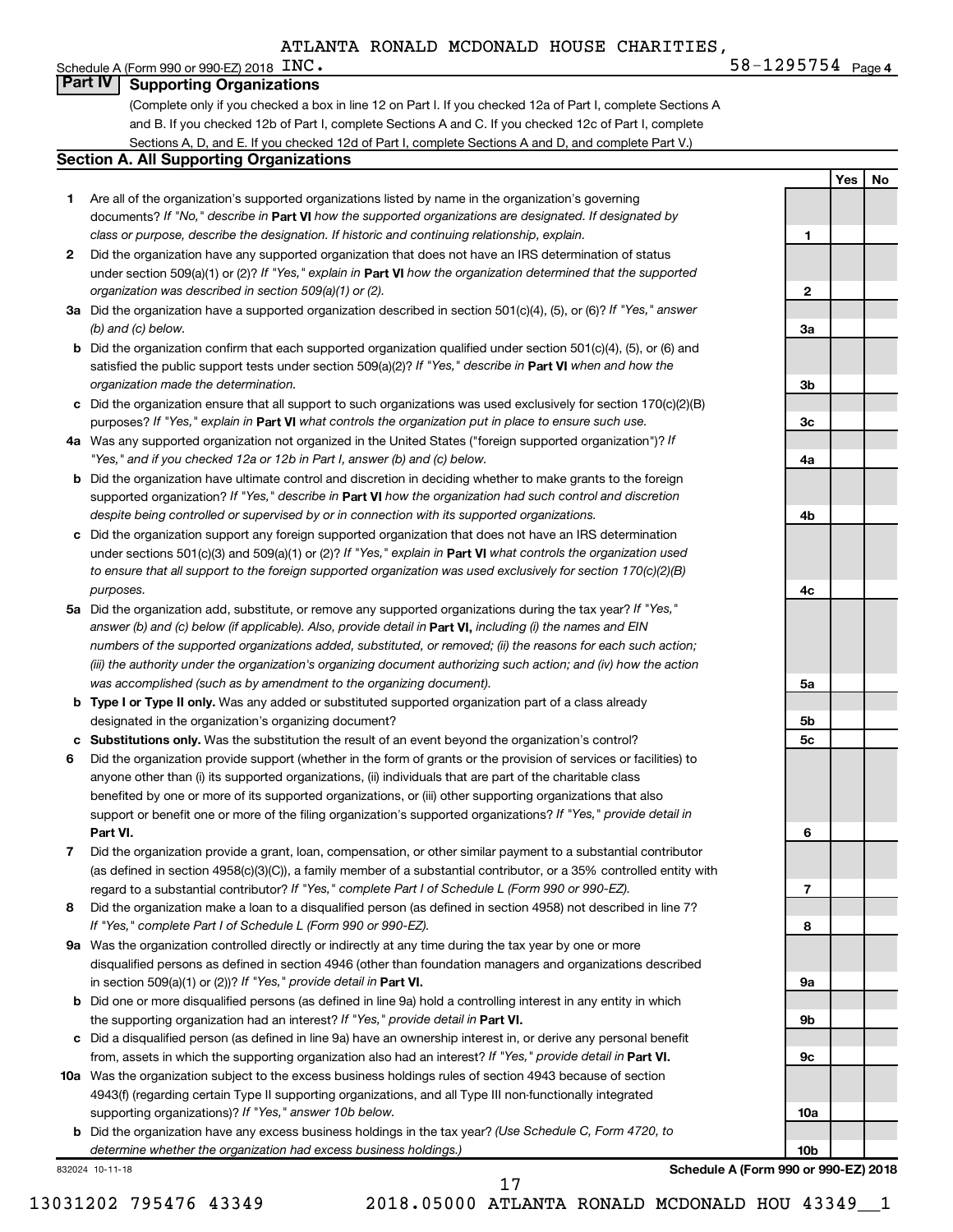|                | Schedule A (Form 990 or 990-EZ) 2018 $\,$ $\rm{INC}$ $\rm{\bullet}$                                                             | $58 - 1295754$ Page 5                |     |    |
|----------------|---------------------------------------------------------------------------------------------------------------------------------|--------------------------------------|-----|----|
| <b>Part IV</b> | <b>Supporting Organizations (continued)</b>                                                                                     |                                      |     |    |
|                |                                                                                                                                 |                                      | Yes | No |
| 11             | Has the organization accepted a gift or contribution from any of the following persons?                                         |                                      |     |    |
|                | a A person who directly or indirectly controls, either alone or together with persons described in (b) and (c)                  |                                      |     |    |
|                | below, the governing body of a supported organization?                                                                          | 11a                                  |     |    |
|                | <b>b</b> A family member of a person described in (a) above?                                                                    | 11 <sub>b</sub>                      |     |    |
|                |                                                                                                                                 | 11c                                  |     |    |
|                | c A 35% controlled entity of a person described in (a) or (b) above? If "Yes" to a, b, or c, provide detail in Part VI.         |                                      |     |    |
|                | <b>Section B. Type I Supporting Organizations</b>                                                                               |                                      |     |    |
|                |                                                                                                                                 |                                      | Yes | No |
| 1              | Did the directors, trustees, or membership of one or more supported organizations have the power to                             |                                      |     |    |
|                | regularly appoint or elect at least a majority of the organization's directors or trustees at all times during the              |                                      |     |    |
|                | tax year? If "No," describe in Part VI how the supported organization(s) effectively operated, supervised, or                   |                                      |     |    |
|                | controlled the organization's activities. If the organization had more than one supported organization,                         |                                      |     |    |
|                | describe how the powers to appoint and/or remove directors or trustees were allocated among the supported                       |                                      |     |    |
|                | organizations and what conditions or restrictions, if any, applied to such powers during the tax year.                          | 1                                    |     |    |
| 2              | Did the organization operate for the benefit of any supported organization other than the supported                             |                                      |     |    |
|                | organization(s) that operated, supervised, or controlled the supporting organization? If "Yes," explain in                      |                                      |     |    |
|                | Part VI how providing such benefit carried out the purposes of the supported organization(s) that operated,                     |                                      |     |    |
|                | supervised, or controlled the supporting organization.                                                                          | $\mathbf{2}$                         |     |    |
|                | <b>Section C. Type II Supporting Organizations</b>                                                                              |                                      |     |    |
|                |                                                                                                                                 |                                      |     |    |
|                |                                                                                                                                 |                                      | Yes | No |
| 1.             | Were a majority of the organization's directors or trustees during the tax year also a majority of the directors                |                                      |     |    |
|                | or trustees of each of the organization's supported organization(s)? If "No," describe in <b>Part VI</b> how control            |                                      |     |    |
|                | or management of the supporting organization was vested in the same persons that controlled or managed                          |                                      |     |    |
|                | the supported organization(s).                                                                                                  | 1                                    |     |    |
|                | <b>Section D. All Type III Supporting Organizations</b>                                                                         |                                      |     |    |
|                |                                                                                                                                 |                                      | Yes | No |
| 1.             | Did the organization provide to each of its supported organizations, by the last day of the fifth month of the                  |                                      |     |    |
|                | organization's tax year, (i) a written notice describing the type and amount of support provided during the prior tax           |                                      |     |    |
|                | year, (ii) a copy of the Form 990 that was most recently filed as of the date of notification, and (iii) copies of the          |                                      |     |    |
|                | organization's governing documents in effect on the date of notification, to the extent not previously provided?                | 1                                    |     |    |
| 2              | Were any of the organization's officers, directors, or trustees either (i) appointed or elected by the supported                |                                      |     |    |
|                | organization(s) or (ii) serving on the governing body of a supported organization? If "No," explain in Part VI how              |                                      |     |    |
|                | the organization maintained a close and continuous working relationship with the supported organization(s).                     | 2                                    |     |    |
| 3              | By reason of the relationship described in (2), did the organization's supported organizations have a                           |                                      |     |    |
|                |                                                                                                                                 |                                      |     |    |
|                | significant voice in the organization's investment policies and in directing the use of the organization's                      |                                      |     |    |
|                | income or assets at all times during the tax year? If "Yes," describe in Part VI the role the organization's                    |                                      |     |    |
|                | supported organizations played in this regard.                                                                                  | 3                                    |     |    |
|                | Section E. Type III Functionally Integrated Supporting Organizations                                                            |                                      |     |    |
| 1              | Check the box next to the method that the organization used to satisfy the Integral Part Test during the yealsee instructions). |                                      |     |    |
| a              | The organization satisfied the Activities Test. Complete line 2 below.                                                          |                                      |     |    |
| b              | The organization is the parent of each of its supported organizations. Complete line 3 below.                                   |                                      |     |    |
| c              | The organization supported a governmental entity. Describe in Part VI how you supported a government entity (see instructions). |                                      |     |    |
| 2              | Activities Test. Answer (a) and (b) below.                                                                                      |                                      | Yes | No |
| a              | Did substantially all of the organization's activities during the tax year directly further the exempt purposes of              |                                      |     |    |
|                | the supported organization(s) to which the organization was responsive? If "Yes," then in Part VI identify                      |                                      |     |    |
|                | those supported organizations and explain how these activities directly furthered their exempt purposes,                        |                                      |     |    |
|                | how the organization was responsive to those supported organizations, and how the organization determined                       |                                      |     |    |
|                | that these activities constituted substantially all of its activities.                                                          | 2a                                   |     |    |
| b              | Did the activities described in (a) constitute activities that, but for the organization's involvement, one or more             |                                      |     |    |
|                | of the organization's supported organization(s) would have been engaged in? If "Yes," explain in Part VI the                    |                                      |     |    |
|                |                                                                                                                                 |                                      |     |    |
|                | reasons for the organization's position that its supported organization(s) would have engaged in these                          |                                      |     |    |
|                | activities but for the organization's involvement.                                                                              | 2b                                   |     |    |
| 3              | Parent of Supported Organizations. Answer (a) and (b) below.                                                                    |                                      |     |    |
| а              | Did the organization have the power to regularly appoint or elect a majority of the officers, directors, or                     |                                      |     |    |
|                | trustees of each of the supported organizations? Provide details in Part VI.                                                    | За                                   |     |    |
| b              | Did the organization exercise a substantial degree of direction over the policies, programs, and activities of each             |                                      |     |    |
|                | of its supported organizations? If "Yes," describe in Part VI the role played by the organization in this regard.               | 3b                                   |     |    |
|                | 832025 10-11-18                                                                                                                 | Schedule A (Form 990 or 990-EZ) 2018 |     |    |

<sup>13031202 795476 43349 2018.05000</sup> ATLANTA RONALD MCDONALD HOU 43349\_\_1 18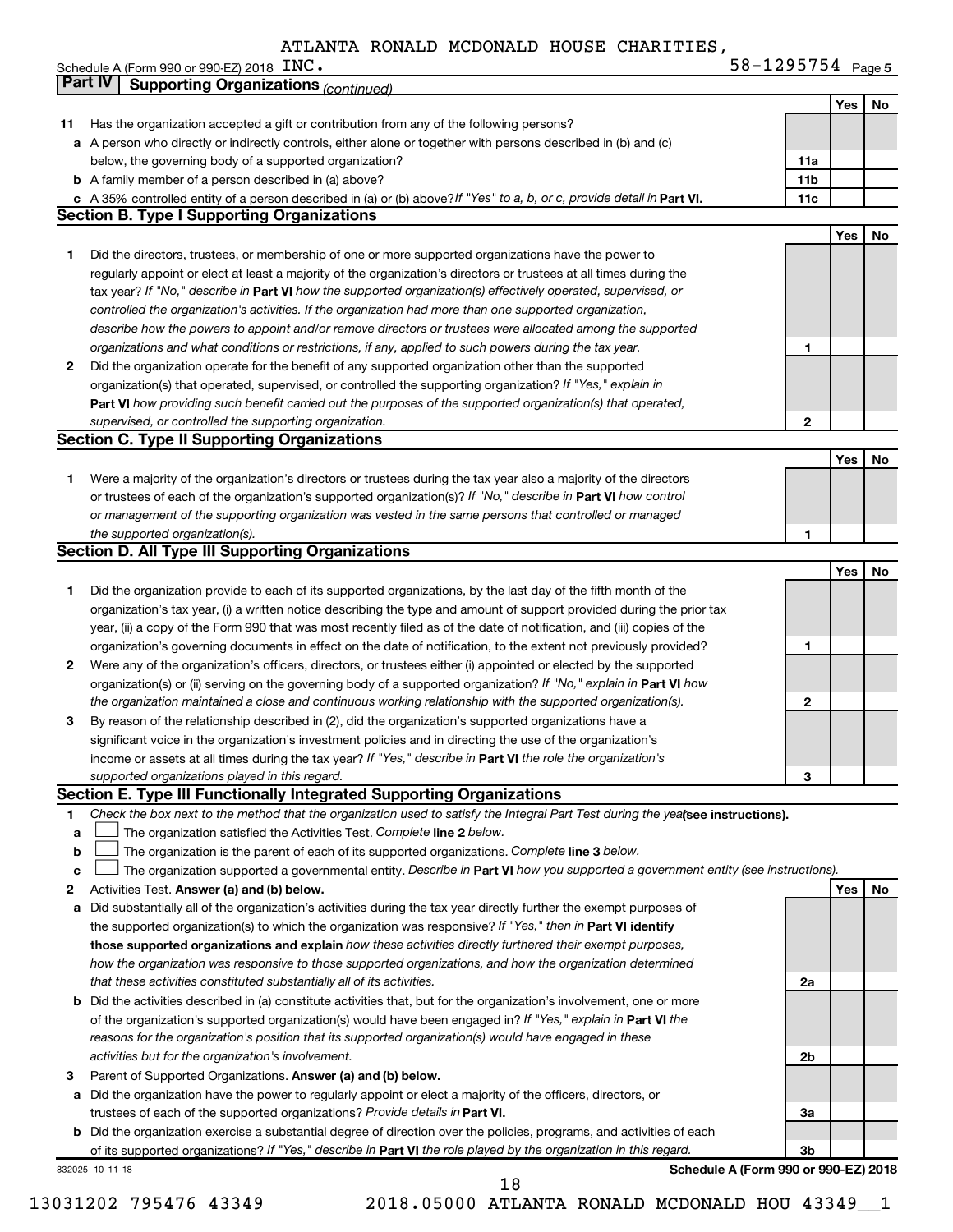| ATLANTA RONALD MCDONALD HOUSE CHARITIES, |  |  |  |  |
|------------------------------------------|--|--|--|--|
|------------------------------------------|--|--|--|--|

|              | Schedule A (Form 990 or 990-EZ) 2018 INC.                                                                                                          |                |                | $58 - 1295754$ Page 6          |
|--------------|----------------------------------------------------------------------------------------------------------------------------------------------------|----------------|----------------|--------------------------------|
|              | <b>Part V</b><br>Type III Non-Functionally Integrated 509(a)(3) Supporting Organizations                                                           |                |                |                                |
| 1            | Check here if the organization satisfied the Integral Part Test as a qualifying trust on Nov. 20, 1970 (explain in Part VI.) See instructions. All |                |                |                                |
|              | other Type III non-functionally integrated supporting organizations must complete Sections A through E.                                            |                |                |                                |
|              | Section A - Adjusted Net Income                                                                                                                    |                | (A) Prior Year | (B) Current Year<br>(optional) |
| 1            | Net short-term capital gain                                                                                                                        | 1              |                |                                |
| 2            | Recoveries of prior-year distributions                                                                                                             | $\mathbf{2}$   |                |                                |
| З            | Other gross income (see instructions)                                                                                                              | 3              |                |                                |
| 4            | Add lines 1 through 3                                                                                                                              | 4              |                |                                |
| 5            | Depreciation and depletion                                                                                                                         | 5              |                |                                |
| 6            | Portion of operating expenses paid or incurred for production or                                                                                   |                |                |                                |
|              | collection of gross income or for management, conservation, or                                                                                     |                |                |                                |
|              | maintenance of property held for production of income (see instructions)                                                                           | 6              |                |                                |
| 7            | Other expenses (see instructions)                                                                                                                  | $\overline{7}$ |                |                                |
| 8            | Adjusted Net Income (subtract lines 5, 6, and 7 from line 4)                                                                                       | 8              |                |                                |
|              | <b>Section B - Minimum Asset Amount</b>                                                                                                            |                | (A) Prior Year | (B) Current Year<br>(optional) |
| 1            | Aggregate fair market value of all non-exempt-use assets (see                                                                                      |                |                |                                |
|              | instructions for short tax year or assets held for part of year):                                                                                  |                |                |                                |
|              | a Average monthly value of securities                                                                                                              | 1a             |                |                                |
|              | <b>b</b> Average monthly cash balances                                                                                                             | 1 <sub>b</sub> |                |                                |
|              | <b>c</b> Fair market value of other non-exempt-use assets                                                                                          | 1c             |                |                                |
|              | d Total (add lines 1a, 1b, and 1c)                                                                                                                 | 1d             |                |                                |
|              | <b>e</b> Discount claimed for blockage or other                                                                                                    |                |                |                                |
|              | factors (explain in detail in Part VI):                                                                                                            |                |                |                                |
| 2            | Acquisition indebtedness applicable to non-exempt-use assets                                                                                       | $\mathbf{2}$   |                |                                |
| 3            | Subtract line 2 from line 1d                                                                                                                       | 3              |                |                                |
| 4            | Cash deemed held for exempt use. Enter 1-1/2% of line 3 (for greater amount,                                                                       |                |                |                                |
|              | see instructions)                                                                                                                                  | 4              |                |                                |
| 5            | Net value of non-exempt-use assets (subtract line 4 from line 3)                                                                                   | 5              |                |                                |
| 6            | Multiply line 5 by .035                                                                                                                            | 6              |                |                                |
| 7            | Recoveries of prior-year distributions                                                                                                             | $\overline{7}$ |                |                                |
| 8            | <b>Minimum Asset Amount (add line 7 to line 6)</b>                                                                                                 | 8              |                |                                |
|              | <b>Section C - Distributable Amount</b>                                                                                                            |                |                | <b>Current Year</b>            |
| 1.           | Adjusted net income for prior year (from Section A, line 8, Column A)                                                                              | 1              |                |                                |
| $\mathbf{2}$ | Enter 85% of line 1                                                                                                                                | $\overline{2}$ |                |                                |
| З            | Minimum asset amount for prior year (from Section B, line 8, Column A)                                                                             | 3              |                |                                |
| 4            | Enter greater of line 2 or line 3                                                                                                                  | 4              |                |                                |
| 5            | Income tax imposed in prior year                                                                                                                   | 5              |                |                                |
| 6            | <b>Distributable Amount.</b> Subtract line 5 from line 4, unless subject to                                                                        |                |                |                                |
|              | emergency temporary reduction (see instructions)                                                                                                   | 6              |                |                                |

**7** Let Check here if the current year is the organization's first as a non-functionally integrated Type III supporting organization (see instructions).

**Schedule A (Form 990 or 990-EZ) 2018**

832026 10-11-18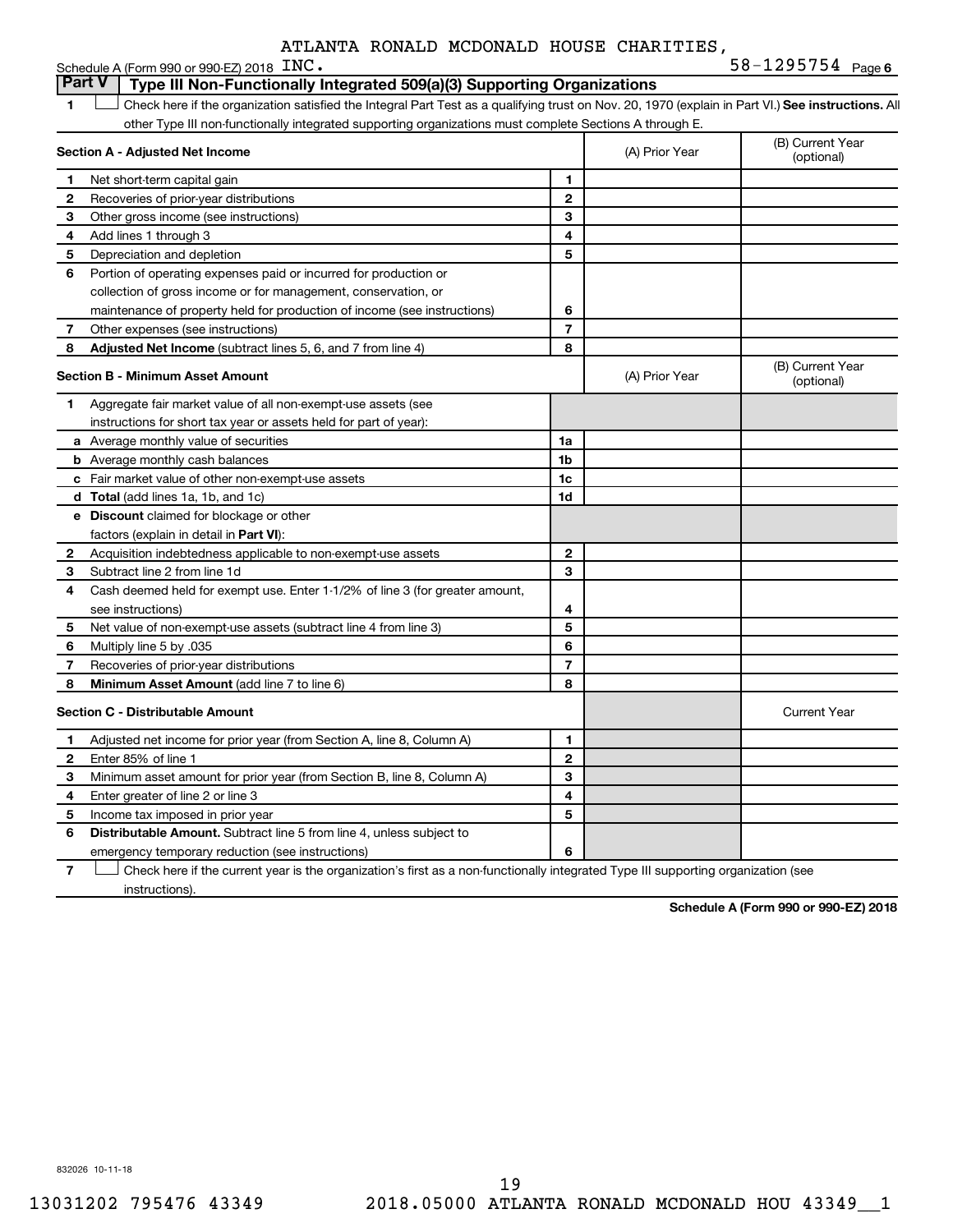|               | Schedule A (Form 990 or 990-EZ) 2018 INC.                                                  |                                    |                                               | $58 - 1295754$ Page 7                            |
|---------------|--------------------------------------------------------------------------------------------|------------------------------------|-----------------------------------------------|--------------------------------------------------|
| <b>Part V</b> | Type III Non-Functionally Integrated 509(a)(3) Supporting Organizations (continued)        |                                    |                                               |                                                  |
|               | <b>Section D - Distributions</b>                                                           |                                    |                                               | <b>Current Year</b>                              |
| 1             | Amounts paid to supported organizations to accomplish exempt purposes                      |                                    |                                               |                                                  |
| 2             | Amounts paid to perform activity that directly furthers exempt purposes of supported       |                                    |                                               |                                                  |
|               | organizations, in excess of income from activity                                           |                                    |                                               |                                                  |
| 3             | Administrative expenses paid to accomplish exempt purposes of supported organizations      |                                    |                                               |                                                  |
| 4             | Amounts paid to acquire exempt-use assets                                                  |                                    |                                               |                                                  |
| 5             | Qualified set-aside amounts (prior IRS approval required)                                  |                                    |                                               |                                                  |
| 6             | Other distributions (describe in <b>Part VI</b> ). See instructions.                       |                                    |                                               |                                                  |
| 7             | Total annual distributions. Add lines 1 through 6.                                         |                                    |                                               |                                                  |
| 8             | Distributions to attentive supported organizations to which the organization is responsive |                                    |                                               |                                                  |
|               | (provide details in Part VI). See instructions.                                            |                                    |                                               |                                                  |
| 9             | Distributable amount for 2018 from Section C, line 6                                       |                                    |                                               |                                                  |
| 10            | Line 8 amount divided by line 9 amount                                                     |                                    |                                               |                                                  |
|               | <b>Section E - Distribution Allocations (see instructions)</b>                             | (i)<br><b>Excess Distributions</b> | (ii)<br><b>Underdistributions</b><br>Pre-2018 | (iii)<br><b>Distributable</b><br>Amount for 2018 |
|               |                                                                                            |                                    |                                               |                                                  |
| 1             | Distributable amount for 2018 from Section C, line 6                                       |                                    |                                               |                                                  |
| 2             | Underdistributions, if any, for years prior to 2018 (reason-                               |                                    |                                               |                                                  |
|               | able cause required-explain in Part VI). See instructions.                                 |                                    |                                               |                                                  |
| 3             | Excess distributions carryover, if any, to 2018                                            |                                    |                                               |                                                  |
|               | <b>a</b> From 2013                                                                         |                                    |                                               |                                                  |
|               | <b>b</b> From 2014                                                                         |                                    |                                               |                                                  |
|               | c From 2015                                                                                |                                    |                                               |                                                  |
|               | d From 2016                                                                                |                                    |                                               |                                                  |
|               | e From 2017                                                                                |                                    |                                               |                                                  |
|               | f Total of lines 3a through e                                                              |                                    |                                               |                                                  |
|               | g Applied to underdistributions of prior years                                             |                                    |                                               |                                                  |
|               | h Applied to 2018 distributable amount                                                     |                                    |                                               |                                                  |
| Ť.            | Carryover from 2013 not applied (see instructions)                                         |                                    |                                               |                                                  |
|               | Remainder. Subtract lines 3g, 3h, and 3i from 3f.                                          |                                    |                                               |                                                  |
| 4             | Distributions for 2018 from Section D,                                                     |                                    |                                               |                                                  |
|               | line $7:$                                                                                  |                                    |                                               |                                                  |
|               | a Applied to underdistributions of prior years                                             |                                    |                                               |                                                  |
|               | <b>b</b> Applied to 2018 distributable amount                                              |                                    |                                               |                                                  |
|               | c Remainder. Subtract lines 4a and 4b from 4.                                              |                                    |                                               |                                                  |
|               | 5 Remaining underdistributions for years prior to 2018, if                                 |                                    |                                               |                                                  |
|               | any. Subtract lines 3q and 4a from line 2. For result greater                              |                                    |                                               |                                                  |
|               | than zero, explain in Part VI. See instructions.                                           |                                    |                                               |                                                  |
| 6             | Remaining underdistributions for 2018. Subtract lines 3h                                   |                                    |                                               |                                                  |
|               | and 4b from line 1. For result greater than zero, explain in                               |                                    |                                               |                                                  |
|               | <b>Part VI.</b> See instructions.                                                          |                                    |                                               |                                                  |
| 7             | Excess distributions carryover to 2019. Add lines 3j                                       |                                    |                                               |                                                  |
|               | and 4c.                                                                                    |                                    |                                               |                                                  |
| 8             | Breakdown of line 7:                                                                       |                                    |                                               |                                                  |
|               | a Excess from 2014                                                                         |                                    |                                               |                                                  |
|               | <b>b</b> Excess from 2015                                                                  |                                    |                                               |                                                  |
|               | c Excess from 2016                                                                         |                                    |                                               |                                                  |
|               | d Excess from 2017                                                                         |                                    |                                               |                                                  |
|               | e Excess from 2018                                                                         |                                    |                                               |                                                  |

**Schedule A (Form 990 or 990-EZ) 2018**

832027 10-11-18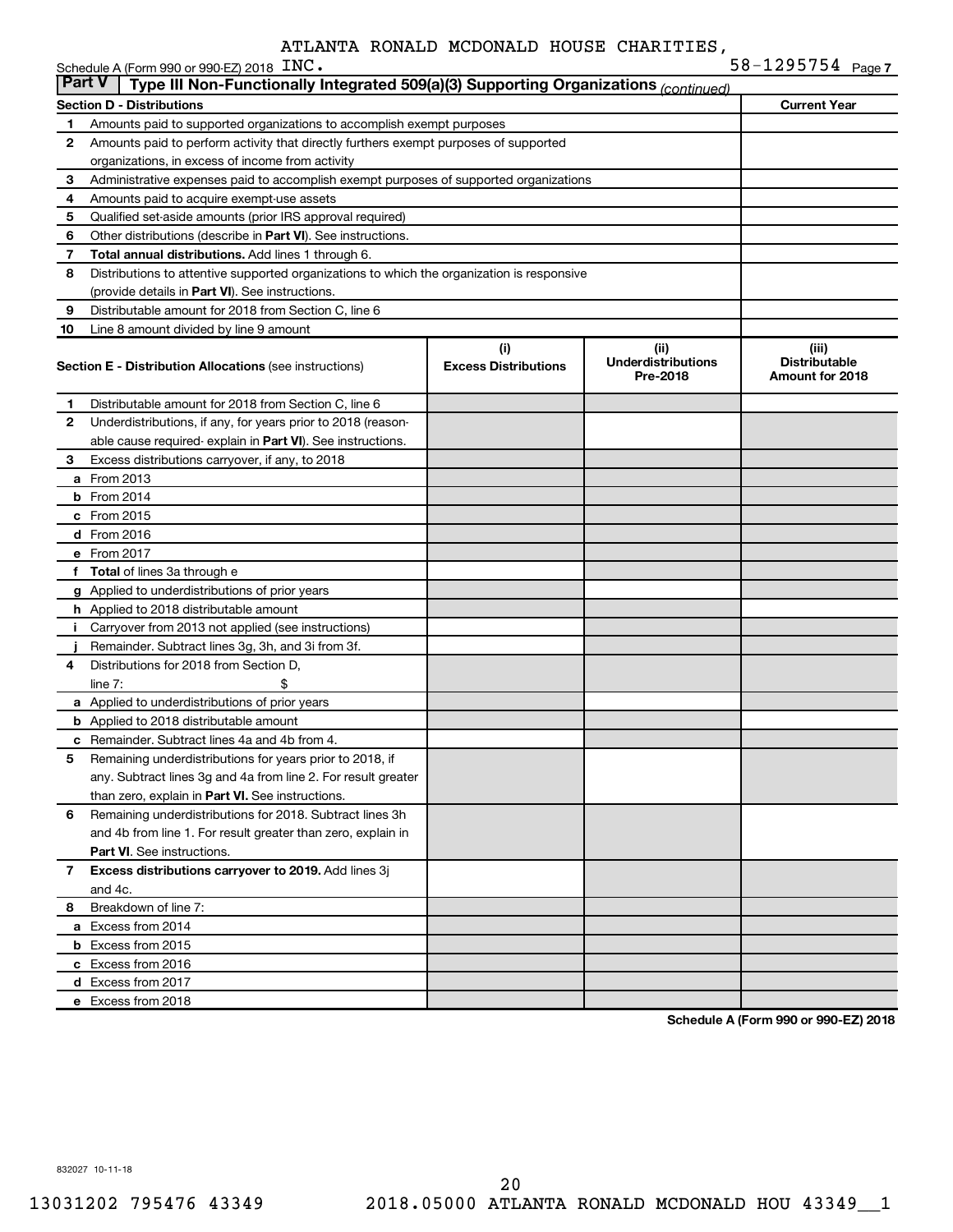| ATLANTA RONALD MCDONALD HOUSE CHARITIES, |  |  |
|------------------------------------------|--|--|
|------------------------------------------|--|--|

|                 | Schedule A (Form 990 or 990-EZ) 2018 INC.                                                                                                                                                                                                                                                                                                                         |    |                                                | 58-1295754 Page 8 |
|-----------------|-------------------------------------------------------------------------------------------------------------------------------------------------------------------------------------------------------------------------------------------------------------------------------------------------------------------------------------------------------------------|----|------------------------------------------------|-------------------|
| <b>Part VI</b>  | Supplemental Information. Provide the explanations required by Part II, line 10; Part II, line 17a or 17b; Part III, line 12;<br>Part IV, Section A, lines 1, 2, 3b, 3c, 4b, 4c, 5a, 6, 9a, 9b, 9c, 11a, 11b, and 11c, Part IV, Section B, lines 1 and 2; Part IV, Section C,<br>line 1; Part IV, Section D, lines 2 and 3; Part IV, Section E, lines 1c, 2a, 2b, |    |                                                |                   |
|                 | Section D, lines 5, 6, and 8; and Part V, Section E, lines 2, 5, and 6. Also complete this part for any additional information.<br>(See instructions.)                                                                                                                                                                                                            |    |                                                |                   |
|                 |                                                                                                                                                                                                                                                                                                                                                                   |    |                                                |                   |
|                 |                                                                                                                                                                                                                                                                                                                                                                   |    |                                                |                   |
|                 |                                                                                                                                                                                                                                                                                                                                                                   |    |                                                |                   |
|                 |                                                                                                                                                                                                                                                                                                                                                                   |    |                                                |                   |
|                 |                                                                                                                                                                                                                                                                                                                                                                   |    |                                                |                   |
|                 |                                                                                                                                                                                                                                                                                                                                                                   |    |                                                |                   |
|                 |                                                                                                                                                                                                                                                                                                                                                                   |    |                                                |                   |
|                 |                                                                                                                                                                                                                                                                                                                                                                   |    |                                                |                   |
|                 |                                                                                                                                                                                                                                                                                                                                                                   |    |                                                |                   |
|                 |                                                                                                                                                                                                                                                                                                                                                                   |    |                                                |                   |
|                 |                                                                                                                                                                                                                                                                                                                                                                   |    |                                                |                   |
|                 |                                                                                                                                                                                                                                                                                                                                                                   |    |                                                |                   |
|                 |                                                                                                                                                                                                                                                                                                                                                                   |    |                                                |                   |
|                 |                                                                                                                                                                                                                                                                                                                                                                   |    |                                                |                   |
|                 |                                                                                                                                                                                                                                                                                                                                                                   |    |                                                |                   |
|                 |                                                                                                                                                                                                                                                                                                                                                                   |    |                                                |                   |
|                 |                                                                                                                                                                                                                                                                                                                                                                   |    |                                                |                   |
|                 |                                                                                                                                                                                                                                                                                                                                                                   |    |                                                |                   |
|                 |                                                                                                                                                                                                                                                                                                                                                                   |    |                                                |                   |
|                 |                                                                                                                                                                                                                                                                                                                                                                   |    |                                                |                   |
|                 |                                                                                                                                                                                                                                                                                                                                                                   |    |                                                |                   |
|                 |                                                                                                                                                                                                                                                                                                                                                                   |    |                                                |                   |
|                 |                                                                                                                                                                                                                                                                                                                                                                   |    |                                                |                   |
|                 |                                                                                                                                                                                                                                                                                                                                                                   |    |                                                |                   |
|                 |                                                                                                                                                                                                                                                                                                                                                                   |    |                                                |                   |
|                 |                                                                                                                                                                                                                                                                                                                                                                   |    |                                                |                   |
|                 |                                                                                                                                                                                                                                                                                                                                                                   |    |                                                |                   |
|                 |                                                                                                                                                                                                                                                                                                                                                                   |    |                                                |                   |
|                 |                                                                                                                                                                                                                                                                                                                                                                   |    |                                                |                   |
|                 |                                                                                                                                                                                                                                                                                                                                                                   |    |                                                |                   |
|                 |                                                                                                                                                                                                                                                                                                                                                                   |    |                                                |                   |
|                 |                                                                                                                                                                                                                                                                                                                                                                   |    |                                                |                   |
|                 |                                                                                                                                                                                                                                                                                                                                                                   |    |                                                |                   |
|                 |                                                                                                                                                                                                                                                                                                                                                                   |    |                                                |                   |
| 832028 10-11-18 |                                                                                                                                                                                                                                                                                                                                                                   | 21 | Schedule A (Form 990 or 990-EZ) 2018           |                   |
|                 | 13031202 795476 43349                                                                                                                                                                                                                                                                                                                                             |    | 2018.05000 ATLANTA RONALD MCDONALD HOU 43349_1 |                   |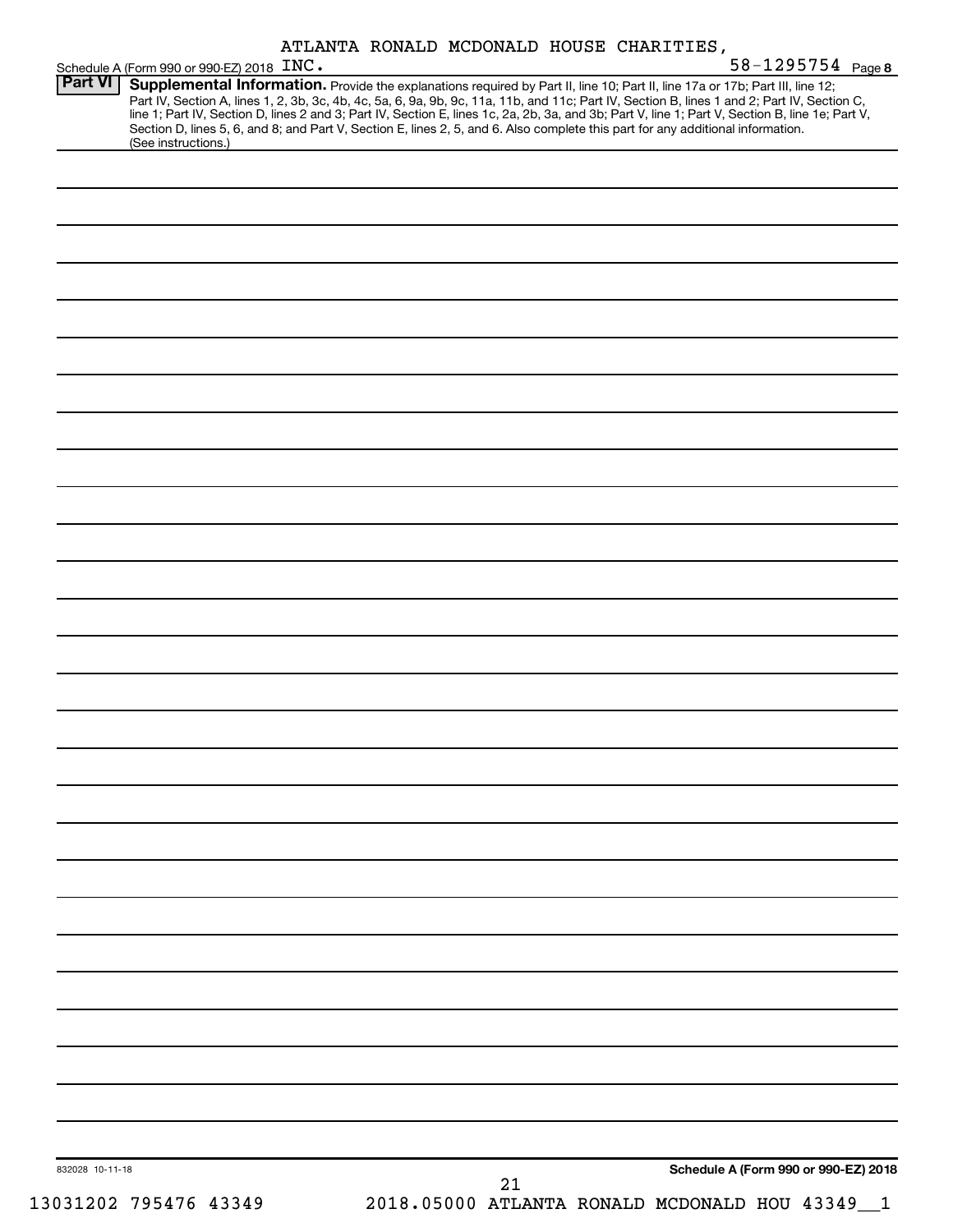Department of the Treasury Internal Revenue Service

# **Schedule B Schedule of Contributors**

**or 990-PF) | Attach to Form 990, Form 990-EZ, or Form 990-PF. | Go to www.irs.gov/Form990 for the latest information.** OMB No. 1545-0047

Name of the organization

| . |  | ATLANTA RONALD MCDONALD HOUSE CHARITIES, |  |
|---|--|------------------------------------------|--|
|   |  |                                          |  |

**Employer identification number**

| 1295754<br>8. |  |
|---------------|--|
|---------------|--|

|                                       | INC.                                                                               | 58-1295754 |
|---------------------------------------|------------------------------------------------------------------------------------|------------|
| <b>Organization type (check one):</b> |                                                                                    |            |
| Filers of:                            | Section:                                                                           |            |
| Form 990 or 990-EZ                    | $\boxed{\textbf{X}}$ 501(c)( 3) (enter number) organization                        |            |
|                                       | $4947(a)(1)$ nonexempt charitable trust <b>not</b> treated as a private foundation |            |
|                                       | 527 political organization                                                         |            |
| Form 990-PF                           | 501(c)(3) exempt private foundation                                                |            |
|                                       | 4947(a)(1) nonexempt charitable trust treated as a private foundation              |            |
|                                       | 501(c)(3) taxable private foundation                                               |            |

Check if your organization is covered by the General Rule or a Special Rule.

**Note:**  Only a section 501(c)(7), (8), or (10) organization can check boxes for both the General Rule and a Special Rule. See instructions.

### **General Rule**

 $\Box$ 

For an organization filing Form 990, 990-EZ, or 990-PF that received, during the year, contributions totaling \$5,000 or more (in money or property) from any one contributor. Complete Parts I and II. See instructions for determining a contributor's total contributions.

### **Special Rules**

any one contributor, during the year, total contributions of the greater of (1) \$5,000; or (2) 2% of the amount on (i) Form 990, Part VIII, line 1h;  $\boxed{\text{X}}$  For an organization described in section 501(c)(3) filing Form 990 or 990-EZ that met the 33 1/3% support test of the regulations under sections 509(a)(1) and 170(b)(1)(A)(vi), that checked Schedule A (Form 990 or 990-EZ), Part II, line 13, 16a, or 16b, and that received from or (ii) Form 990-EZ, line 1. Complete Parts I and II.

year, total contributions of more than \$1,000 *exclusively* for religious, charitable, scientific, literary, or educational purposes, or for the For an organization described in section 501(c)(7), (8), or (10) filing Form 990 or 990-EZ that received from any one contributor, during the prevention of cruelty to children or animals. Complete Parts I (entering "N/A" in column (b) instead of the contributor name and address), II, and III.  $\Box$ 

purpose. Don't complete any of the parts unless the General Rule applies to this organization because it received nonexclusively year, contributions exclusively for religious, charitable, etc., purposes, but no such contributions totaled more than \$1,000. If this box is checked, enter here the total contributions that were received during the year for an exclusively religious, charitable, etc., For an organization described in section 501(c)(7), (8), or (10) filing Form 990 or 990-EZ that received from any one contributor, during the religious, charitable, etc., contributions totaling \$5,000 or more during the year  $~\ldots\ldots\ldots\ldots\ldots\ldots\ldots\ldots\blacktriangleright~$ \$  $\Box$ 

**Caution:**  An organization that isn't covered by the General Rule and/or the Special Rules doesn't file Schedule B (Form 990, 990-EZ, or 990-PF),  **must** but it answer "No" on Part IV, line 2, of its Form 990; or check the box on line H of its Form 990-EZ or on its Form 990-PF, Part I, line 2, to certify that it doesn't meet the filing requirements of Schedule B (Form 990, 990-EZ, or 990-PF).

**For Paperwork Reduction Act Notice, see the instructions for Form 990, 990-EZ, or 990-PF. Schedule B (Form 990, 990-EZ, or 990-PF) (2018)** LHA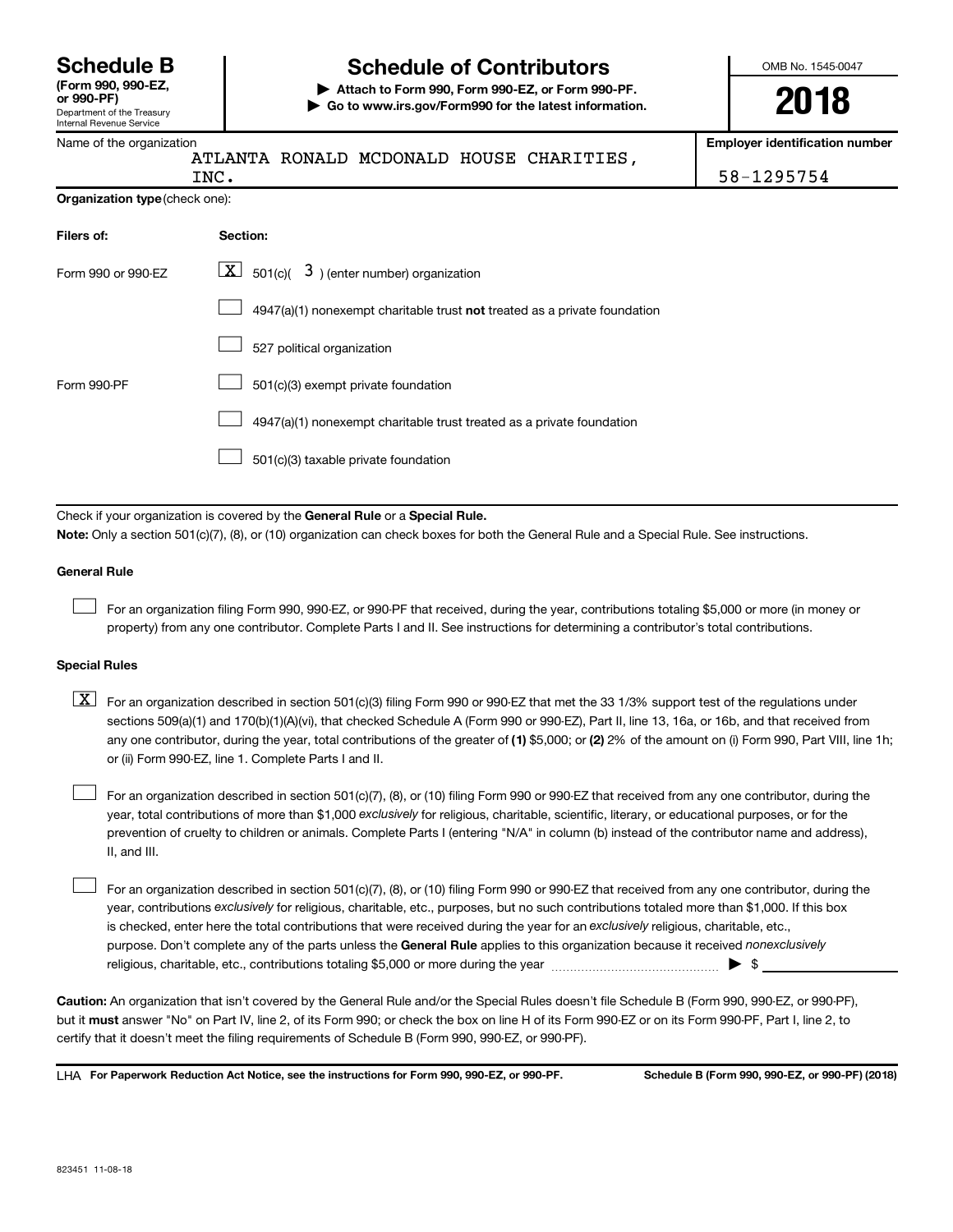### Schedule B (Form 990, 990-EZ, or 990-PF) (2018)

Name of organization

ATLANTA RONALD MCDONALD HOUSE CHARITIES, INC. 58-1295754

**Employer identification number**

**2**

#### 823452 11-08-18 **Schedule B (Form 990, 990-EZ, or 990-PF) (2018) (a) No. (b) Name, address, and ZIP + 4 (c) Total contributions (d) Type of contribution Person Payroll Noncash (a) No. (b) Name, address, and ZIP + 4 (c) Total contributions (d) Type of contribution Person Payroll Noncash (a) No. (b) Name, address, and ZIP + 4 (c) Total contributions (d) Type of contribution Person Payroll Noncash (a) No. (b) Name, address, and ZIP + 4 (c) Total contributions (d) Type of contribution Person Payroll Noncash (a) No. (b) Name, address, and ZIP + 4 (c) Total contributions (d) Type of contribution Person Payroll Noncash (a) No. (b) Name, address, and ZIP + 4 (c) Total contributions (d) Type of contribution Person Payroll Noncash Part I** Contributors (see instructions). Use duplicate copies of Part I if additional space is needed. \$ (Complete Part II for noncash contributions.) \$ (Complete Part II for noncash contributions.) \$ (Complete Part II for noncash contributions.) \$ (Complete Part II for noncash contributions.) \$ (Complete Part II for noncash contributions.) \$ (Complete Part II for noncash contributions.)  $\boxed{\textbf{X}}$  $\Box$  $\Box$  $\overline{\mathbf{X}}$  $\Box$  $\Box$  $\boxed{\textbf{X}}$  $\Box$  $\Box$  $\boxed{\textbf{X}}$  $\Box$  $\Box$  $\boxed{\textbf{X}}$  $\Box$  $\Box$  $\boxed{\textbf{X}}$  $\Box$  $\Box$  $\begin{array}{|c|c|c|c|c|}\hline \ \text{1} & \text{Person} & \text{X} \ \hline \end{array}$ 640,558.  $2$  Person  $\overline{\text{X}}$ 338,352.  $\begin{array}{|c|c|c|c|c|c|}\hline \text{3} & \text{Person} & \text{X} \ \hline \end{array}$ 300,000.  $\begin{array}{|c|c|c|c|c|}\hline \text{4} & \text{Person} & \text{\textbf{X}}\ \hline \end{array}$ 268,016.  $\overline{5}$  Person  $\overline{X}$ 262,500.  $\overline{6}$  Person  $\overline{X}$ 261,850.

23

13031202 795476 43349 2018.05000 ATLANTA RONALD MCDONALD HOU 43349\_\_1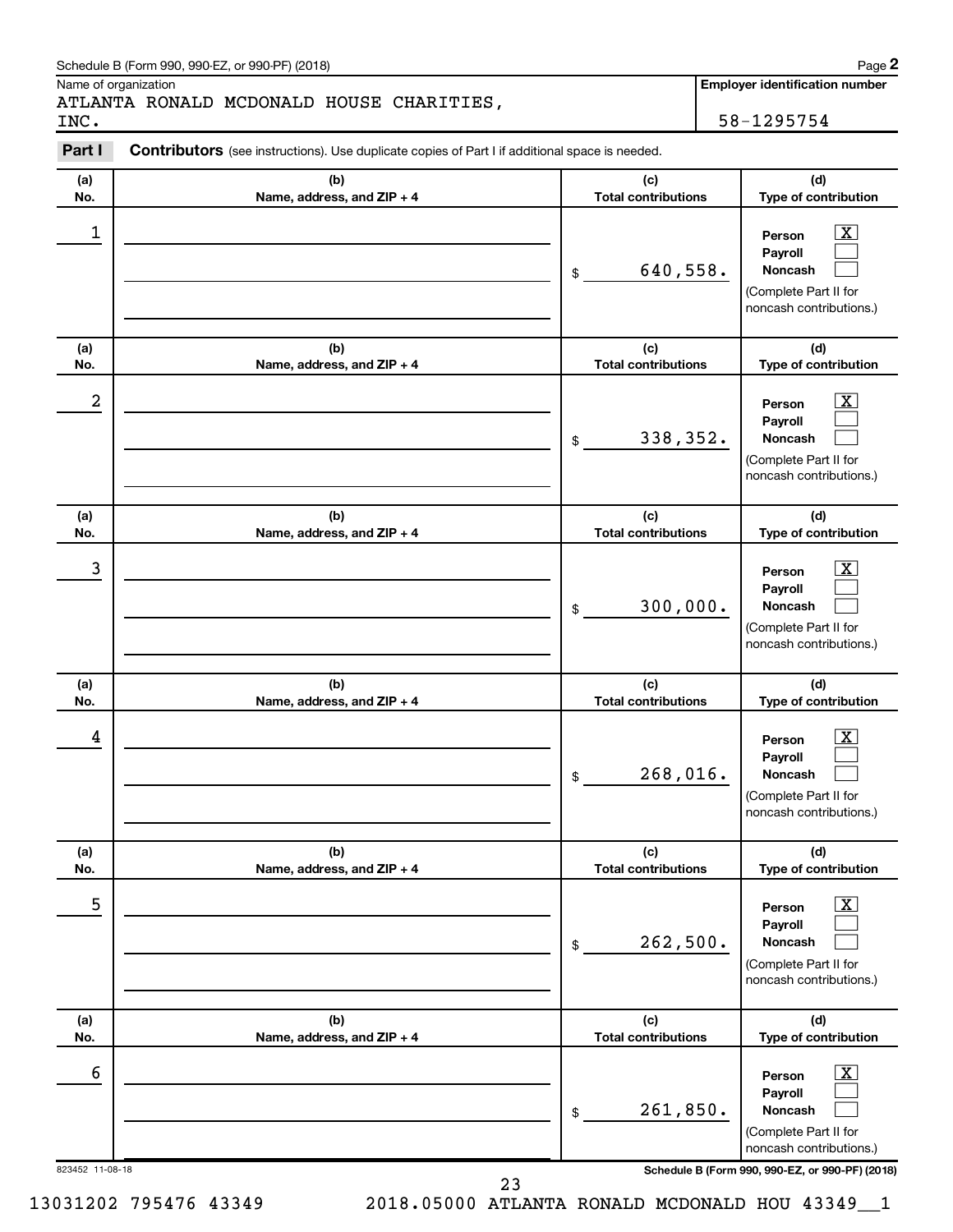### Schedule B (Form 990, 990-EZ, or 990-PF) (2018)

Name of organization

ATLANTA RONALD MCDONALD HOUSE CHARITIES, INC. 58-1295754

**Employer identification number**

#### **(a) No. (b) Name, address, and ZIP + 4 (c) Total contributions (d) Type of contribution Person Payroll Noncash (a) No. (b) Name, address, and ZIP + 4 (c) Total contributions (d) Type of contribution Person Payroll Noncash (a) No. (b) Name, address, and ZIP + 4 (c) Total contributions (d) Type of contribution Person Payroll Noncash (a) No. (b) Name, address, and ZIP + 4 (c) Total contributions (d) Type of contribution Person Payroll Noncash (a) No. (b) Name, address, and ZIP + 4 (c) Total contributions (d) Type of contribution Person Payroll Noncash (a) No. (b) Name, address, and ZIP + 4 (c) Total contributions (d) Type of contribution Person Payroll Noncash Part I** Contributors (see instructions). Use duplicate copies of Part I if additional space is needed. \$ (Complete Part II for noncash contributions.) \$ (Complete Part II for noncash contributions.) \$ (Complete Part II for noncash contributions.) \$ (Complete Part II for noncash contributions.) \$ (Complete Part II for noncash contributions.) \$ (Complete Part II for noncash contributions.)  $\boxed{\textbf{X}}$  $\Box$  $\Box$  $\Box$  $\Box$  $\Box$  $\Box$  $\Box$  $\Box$  $\Box$  $\Box$  $\Box$  $\Box$  $\Box$  $\Box$  $\Box$  $\Box$  $\Box$  $7$   $|$  Person  $\overline{\text{X}}$ 132,500.

823452 11-08-18 **Schedule B (Form 990, 990-EZ, or 990-PF) (2018)**

24

13031202 795476 43349 2018.05000 ATLANTA RONALD MCDONALD HOU 43349\_\_1

**2**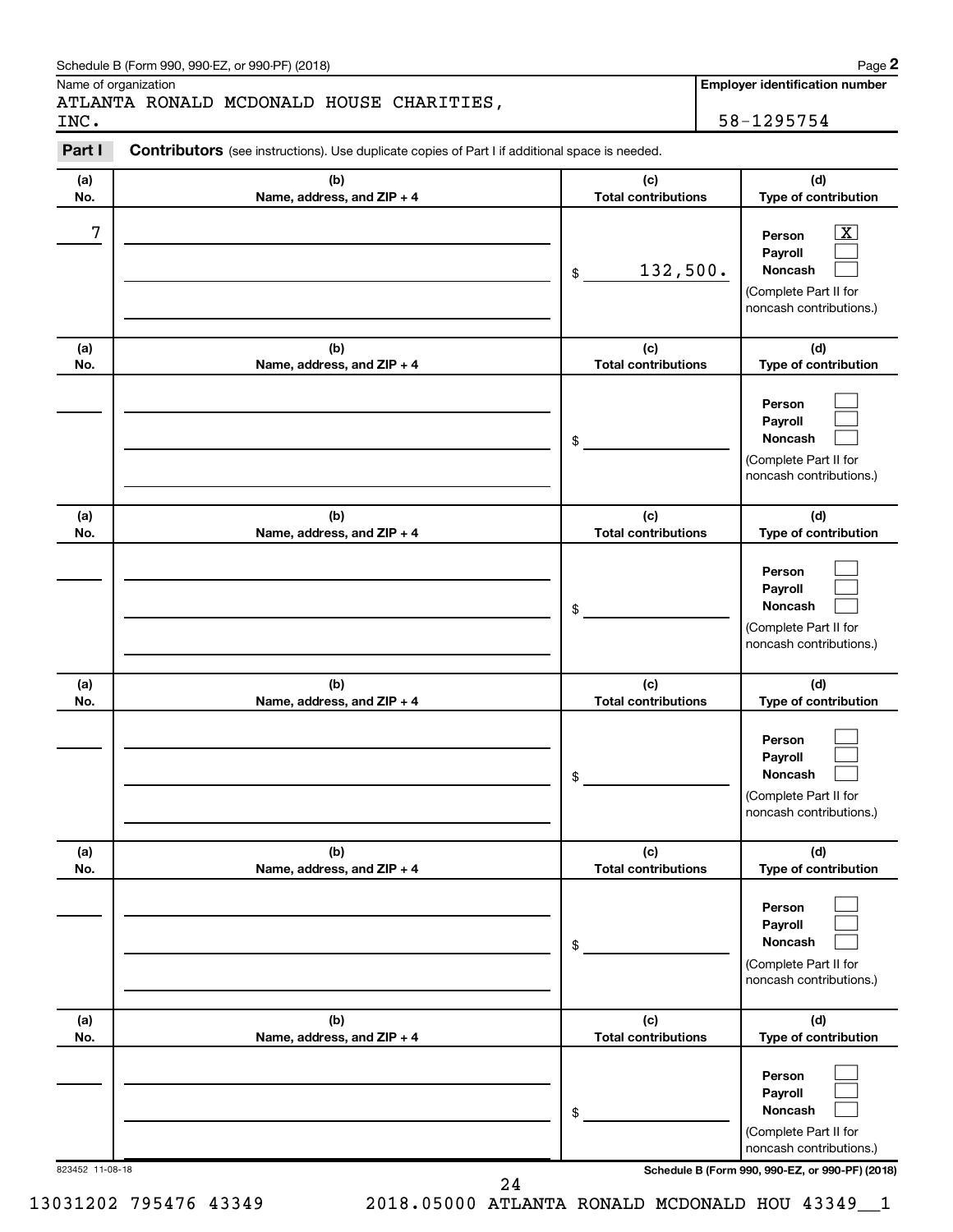| INC.                         | ATLANTA RONALD MCDONALD HOUSE CHARITIES,                                                            |                                                 | 58-1295754           |
|------------------------------|-----------------------------------------------------------------------------------------------------|-------------------------------------------------|----------------------|
| Part II                      | Noncash Property (see instructions). Use duplicate copies of Part II if additional space is needed. |                                                 |                      |
| (a)<br>No.<br>from<br>Part I | (b)<br>Description of noncash property given                                                        | (c)<br>FMV (or estimate)<br>(See instructions.) | (d)<br>Date received |
|                              |                                                                                                     | \$                                              |                      |
| (a)<br>No.<br>from<br>Part I | (b)<br>Description of noncash property given                                                        | (c)<br>FMV (or estimate)<br>(See instructions.) | (d)<br>Date received |
|                              |                                                                                                     | \$                                              |                      |
| (a)<br>No.<br>from<br>Part I | (b)<br>Description of noncash property given                                                        | (c)<br>FMV (or estimate)<br>(See instructions.) | (d)<br>Date received |
|                              |                                                                                                     | \$                                              |                      |
| (a)<br>No.<br>from<br>Part I | (b)<br>Description of noncash property given                                                        | (c)<br>FMV (or estimate)<br>(See instructions.) | (d)<br>Date received |
|                              |                                                                                                     | \$                                              |                      |
| (a)<br>No.<br>from<br>Part I | (b)<br>Description of noncash property given                                                        | (c)<br>FMV (or estimate)<br>(See instructions.) | (d)<br>Date received |
|                              |                                                                                                     | \$                                              |                      |
| (a)<br>No.<br>from<br>Part I | (b)<br>Description of noncash property given                                                        | (c)<br>FMV (or estimate)<br>(See instructions.) | (d)<br>Date received |
|                              |                                                                                                     | \$                                              |                      |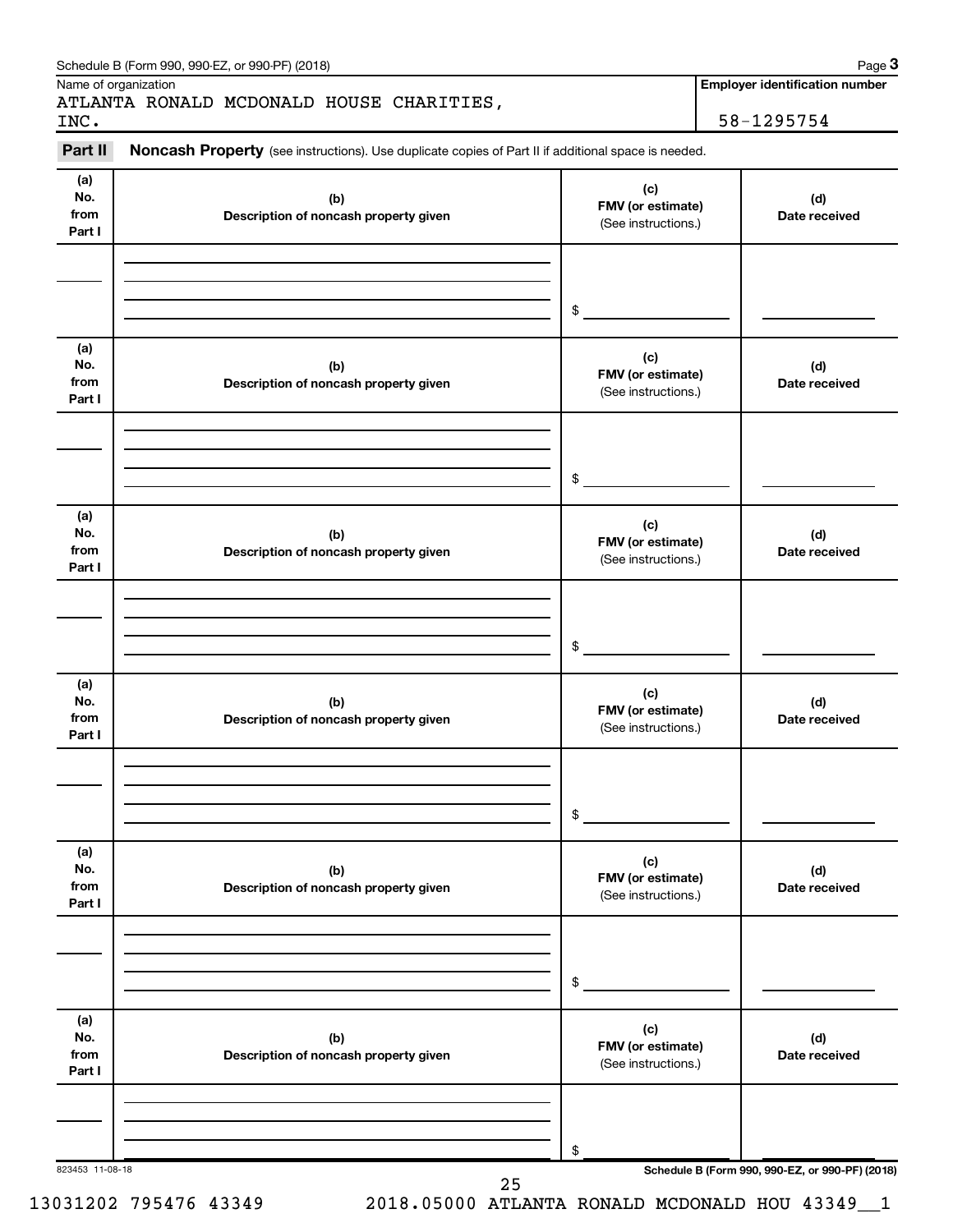|--|--|

| Name of organization       |                                                                                                                                                                                                                                                                                                                                                                                                                                                                                                                                      |                      | <b>Employer identification number</b>           |
|----------------------------|--------------------------------------------------------------------------------------------------------------------------------------------------------------------------------------------------------------------------------------------------------------------------------------------------------------------------------------------------------------------------------------------------------------------------------------------------------------------------------------------------------------------------------------|----------------------|-------------------------------------------------|
| INC.                       | ATLANTA RONALD MCDONALD HOUSE CHARITIES,                                                                                                                                                                                                                                                                                                                                                                                                                                                                                             |                      | 58-1295754                                      |
| Part III                   | Exclusively religious, charitable, etc., contributions to organizations described in section 501(c)(7), (8), or (10) that total more than \$1,000 for the year<br>from any one contributor. Complete columns (a) through (e) and the following line entry. For organizations<br>completing Part III, enter the total of exclusively religious, charitable, etc., contributions of \$1,000 or less for the year. (Enter this info. once.) $\blacktriangleright$ \$<br>Use duplicate copies of Part III if additional space is needed. |                      |                                                 |
| (a) No.<br>from<br>Part I  | (b) Purpose of gift                                                                                                                                                                                                                                                                                                                                                                                                                                                                                                                  | (c) Use of gift      | (d) Description of how gift is held             |
|                            |                                                                                                                                                                                                                                                                                                                                                                                                                                                                                                                                      |                      |                                                 |
|                            |                                                                                                                                                                                                                                                                                                                                                                                                                                                                                                                                      | (e) Transfer of gift |                                                 |
|                            | Transferee's name, address, and ZIP + 4                                                                                                                                                                                                                                                                                                                                                                                                                                                                                              |                      | Relationship of transferor to transferee        |
| (a) No.<br>from            | (b) Purpose of gift                                                                                                                                                                                                                                                                                                                                                                                                                                                                                                                  | (c) Use of gift      | (d) Description of how gift is held             |
| Part I                     |                                                                                                                                                                                                                                                                                                                                                                                                                                                                                                                                      |                      |                                                 |
|                            |                                                                                                                                                                                                                                                                                                                                                                                                                                                                                                                                      | (e) Transfer of gift |                                                 |
|                            | Transferee's name, address, and ZIP + 4                                                                                                                                                                                                                                                                                                                                                                                                                                                                                              |                      | Relationship of transferor to transferee        |
| (a) No.<br>`from<br>Part I | (b) Purpose of gift                                                                                                                                                                                                                                                                                                                                                                                                                                                                                                                  | (c) Use of gift      | (d) Description of how gift is held             |
|                            | Transferee's name, address, and ZIP + 4                                                                                                                                                                                                                                                                                                                                                                                                                                                                                              | (e) Transfer of gift | Relationship of transferor to transferee        |
| (a) No.<br>from<br>Part I  | (b) Purpose of gift                                                                                                                                                                                                                                                                                                                                                                                                                                                                                                                  | (c) Use of gift      | (d) Description of how gift is held             |
|                            |                                                                                                                                                                                                                                                                                                                                                                                                                                                                                                                                      |                      |                                                 |
|                            | Transferee's name, address, and ZIP + 4                                                                                                                                                                                                                                                                                                                                                                                                                                                                                              | (e) Transfer of gift | Relationship of transferor to transferee        |
|                            |                                                                                                                                                                                                                                                                                                                                                                                                                                                                                                                                      |                      |                                                 |
| 823454 11-08-18            |                                                                                                                                                                                                                                                                                                                                                                                                                                                                                                                                      | 26                   | Schedule B (Form 990, 990-EZ, or 990-PF) (2018) |

13031202 795476 43349 2018.05000 ATLANTA RONALD MCDONALD HOU 43349\_\_1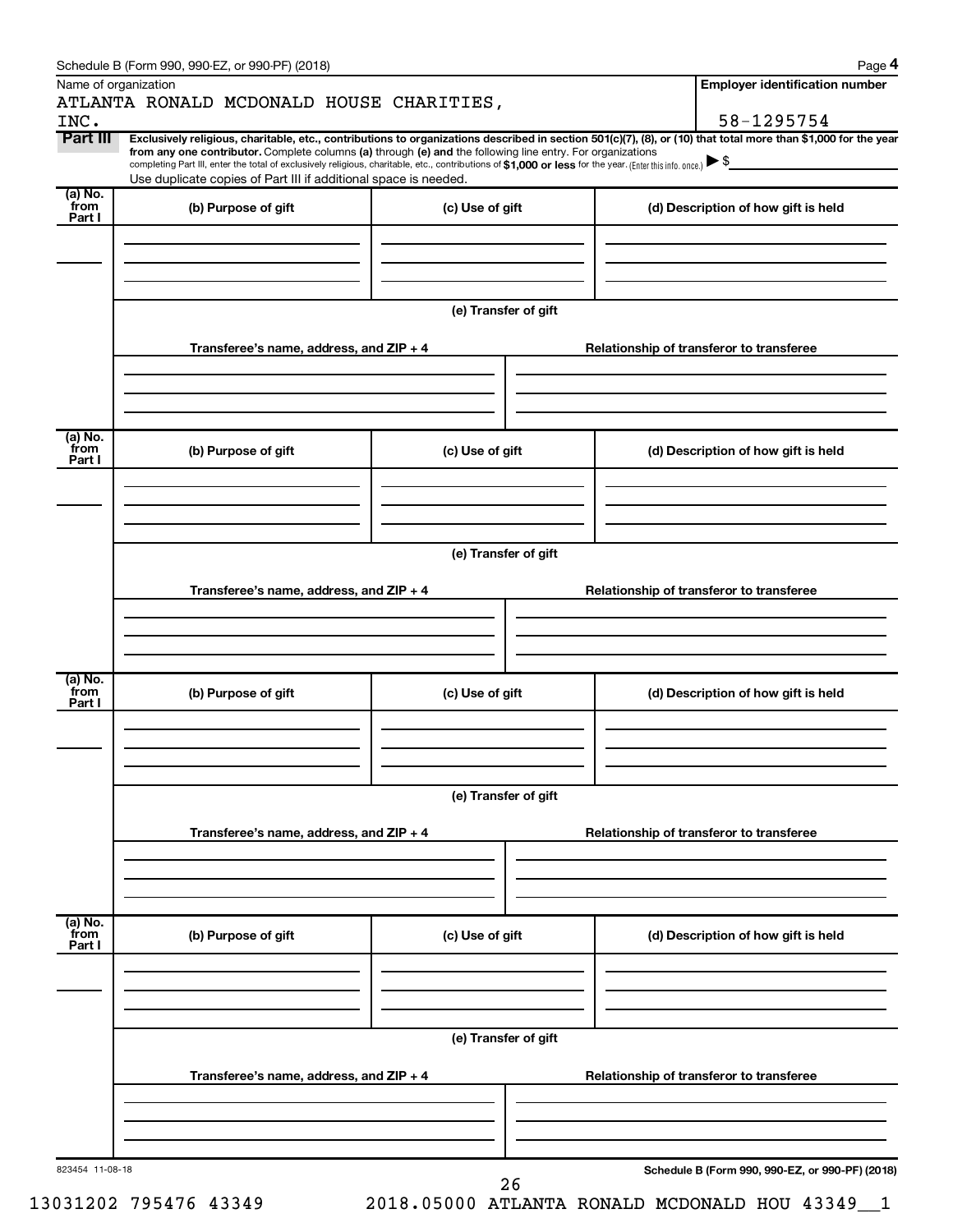|            | <b>SCHEDULE D</b>                |                                                                                                        | <b>Supplemental Financial Statements</b>                                                                                                                  |                | OMB No. 1545-0047                                   |
|------------|----------------------------------|--------------------------------------------------------------------------------------------------------|-----------------------------------------------------------------------------------------------------------------------------------------------------------|----------------|-----------------------------------------------------|
| (Form 990) |                                  |                                                                                                        | Complete if the organization answered "Yes" on Form 990,                                                                                                  |                |                                                     |
|            | Department of the Treasury       |                                                                                                        | Part IV, line 6, 7, 8, 9, 10, 11a, 11b, 11c, 11d, 11e, 11f, 12a, or 12b.<br>Attach to Form 990.                                                           |                | Open to Public                                      |
|            | Internal Revenue Service         |                                                                                                        | Go to www.irs.gov/Form990 for instructions and the latest information.                                                                                    |                | Inspection                                          |
|            | Name of the organization         | INC.                                                                                                   | ATLANTA RONALD MCDONALD HOUSE CHARITIES,                                                                                                                  |                | <b>Employer identification number</b><br>58-1295754 |
| Part I     |                                  |                                                                                                        | Organizations Maintaining Donor Advised Funds or Other Similar Funds or Accounts. Complete if the                                                         |                |                                                     |
|            |                                  | organization answered "Yes" on Form 990, Part IV, line 6.                                              | (a) Donor advised funds                                                                                                                                   |                | (b) Funds and other accounts                        |
| 1          |                                  |                                                                                                        |                                                                                                                                                           |                |                                                     |
| 2          |                                  | Aggregate value of contributions to (during year)                                                      |                                                                                                                                                           |                |                                                     |
| з          |                                  | Aggregate value of grants from (during year)                                                           |                                                                                                                                                           |                |                                                     |
| 4          |                                  |                                                                                                        |                                                                                                                                                           |                |                                                     |
| 5          |                                  |                                                                                                        | Did the organization inform all donors and donor advisors in writing that the assets held in donor advised funds                                          |                |                                                     |
|            |                                  |                                                                                                        |                                                                                                                                                           |                | <b>No</b><br>Yes                                    |
| 6          |                                  |                                                                                                        | Did the organization inform all grantees, donors, and donor advisors in writing that grant funds can be used only                                         |                |                                                     |
|            |                                  |                                                                                                        | for charitable purposes and not for the benefit of the donor or donor advisor, or for any other purpose conferring                                        |                |                                                     |
| Part II    | impermissible private benefit?   |                                                                                                        | Conservation Easements. Complete if the organization answered "Yes" on Form 990, Part IV, line 7.                                                         |                | Yes<br>No                                           |
| 1.         |                                  | Purpose(s) of conservation easements held by the organization (check all that apply).                  |                                                                                                                                                           |                |                                                     |
|            |                                  | Preservation of land for public use (e.g., recreation or education)                                    | Preservation of a historically important land area                                                                                                        |                |                                                     |
|            |                                  | Protection of natural habitat                                                                          | Preservation of a certified historic structure                                                                                                            |                |                                                     |
|            |                                  | Preservation of open space                                                                             |                                                                                                                                                           |                |                                                     |
| 2          |                                  |                                                                                                        | Complete lines 2a through 2d if the organization held a qualified conservation contribution in the form of a conservation easement on the last            |                |                                                     |
|            | day of the tax year.             |                                                                                                        |                                                                                                                                                           |                | Held at the End of the Tax Year                     |
| а          |                                  |                                                                                                        |                                                                                                                                                           | 2a             |                                                     |
| b          |                                  |                                                                                                        |                                                                                                                                                           | 2 <sub>b</sub> |                                                     |
| с          |                                  |                                                                                                        |                                                                                                                                                           | 2c             |                                                     |
|            |                                  |                                                                                                        | d Number of conservation easements included in (c) acquired after 7/25/06, and not on a historic structure                                                | 2d             |                                                     |
| З          |                                  |                                                                                                        | Number of conservation easements modified, transferred, released, extinguished, or terminated by the organization during the tax                          |                |                                                     |
|            | $\vee$ ear $\blacktriangleright$ |                                                                                                        |                                                                                                                                                           |                |                                                     |
| 4          |                                  | Number of states where property subject to conservation easement is located $\blacktriangleright$      |                                                                                                                                                           |                |                                                     |
| 5          |                                  | Does the organization have a written policy regarding the periodic monitoring, inspection, handling of |                                                                                                                                                           |                |                                                     |
|            |                                  | violations, and enforcement of the conservation easements it holds?                                    |                                                                                                                                                           |                | <b>No</b><br>Yes                                    |
| 6          |                                  |                                                                                                        | Staff and volunteer hours devoted to monitoring, inspecting, handling of violations, and enforcing conservation easements during the year                 |                |                                                     |
|            |                                  |                                                                                                        |                                                                                                                                                           |                |                                                     |
| 7          |                                  |                                                                                                        | Amount of expenses incurred in monitoring, inspecting, handling of violations, and enforcing conservation easements during the year                       |                |                                                     |
| 8          | $\blacktriangleright$ \$         |                                                                                                        | Does each conservation easement reported on line 2(d) above satisfy the requirements of section 170(h)(4)(B)(i)                                           |                |                                                     |
|            |                                  |                                                                                                        |                                                                                                                                                           |                | No<br>Yes                                           |
| 9          |                                  |                                                                                                        | In Part XIII, describe how the organization reports conservation easements in its revenue and expense statement, and balance sheet, and                   |                |                                                     |
|            |                                  |                                                                                                        | include, if applicable, the text of the footnote to the organization's financial statements that describes the organization's accounting for              |                |                                                     |
|            | conservation easements.          |                                                                                                        |                                                                                                                                                           |                |                                                     |
|            | Part III I                       |                                                                                                        | Organizations Maintaining Collections of Art, Historical Treasures, or Other Similar Assets.                                                              |                |                                                     |
|            |                                  | Complete if the organization answered "Yes" on Form 990, Part IV, line 8.                              |                                                                                                                                                           |                |                                                     |
|            |                                  |                                                                                                        | 1a If the organization elected, as permitted under SFAS 116 (ASC 958), not to report in its revenue statement and balance sheet works of art,             |                |                                                     |
|            |                                  |                                                                                                        | historical treasures, or other similar assets held for public exhibition, education, or research in furtherance of public service, provide, in Part XIII, |                |                                                     |
| b          |                                  | the text of the footnote to its financial statements that describes these items.                       | If the organization elected, as permitted under SFAS 116 (ASC 958), to report in its revenue statement and balance sheet works of art, historical         |                |                                                     |
|            |                                  |                                                                                                        | treasures, or other similar assets held for public exhibition, education, or research in furtherance of public service, provide the following amounts     |                |                                                     |
|            | relating to these items:         |                                                                                                        |                                                                                                                                                           |                |                                                     |
|            |                                  |                                                                                                        |                                                                                                                                                           |                | $\frac{1}{2}$                                       |
|            |                                  | (ii) Assets included in Form 990, Part X                                                               |                                                                                                                                                           |                | $\triangleright$ \$                                 |
| 2          |                                  |                                                                                                        | If the organization received or held works of art, historical treasures, or other similar assets for financial gain, provide                              |                |                                                     |
|            |                                  | the following amounts required to be reported under SFAS 116 (ASC 958) relating to these items:        |                                                                                                                                                           |                |                                                     |
| а          |                                  |                                                                                                        |                                                                                                                                                           | - \$           |                                                     |
|            |                                  |                                                                                                        |                                                                                                                                                           | -\$            |                                                     |
|            | 832051 10-29-18                  | LHA For Paperwork Reduction Act Notice, see the Instructions for Form 990.                             |                                                                                                                                                           |                | Schedule D (Form 990) 2018                          |
|            |                                  |                                                                                                        | 27                                                                                                                                                        |                |                                                     |

13031202 795476 43349 2018.05000 ATLANTA RONALD MCDONALD HOU 43349\_\_1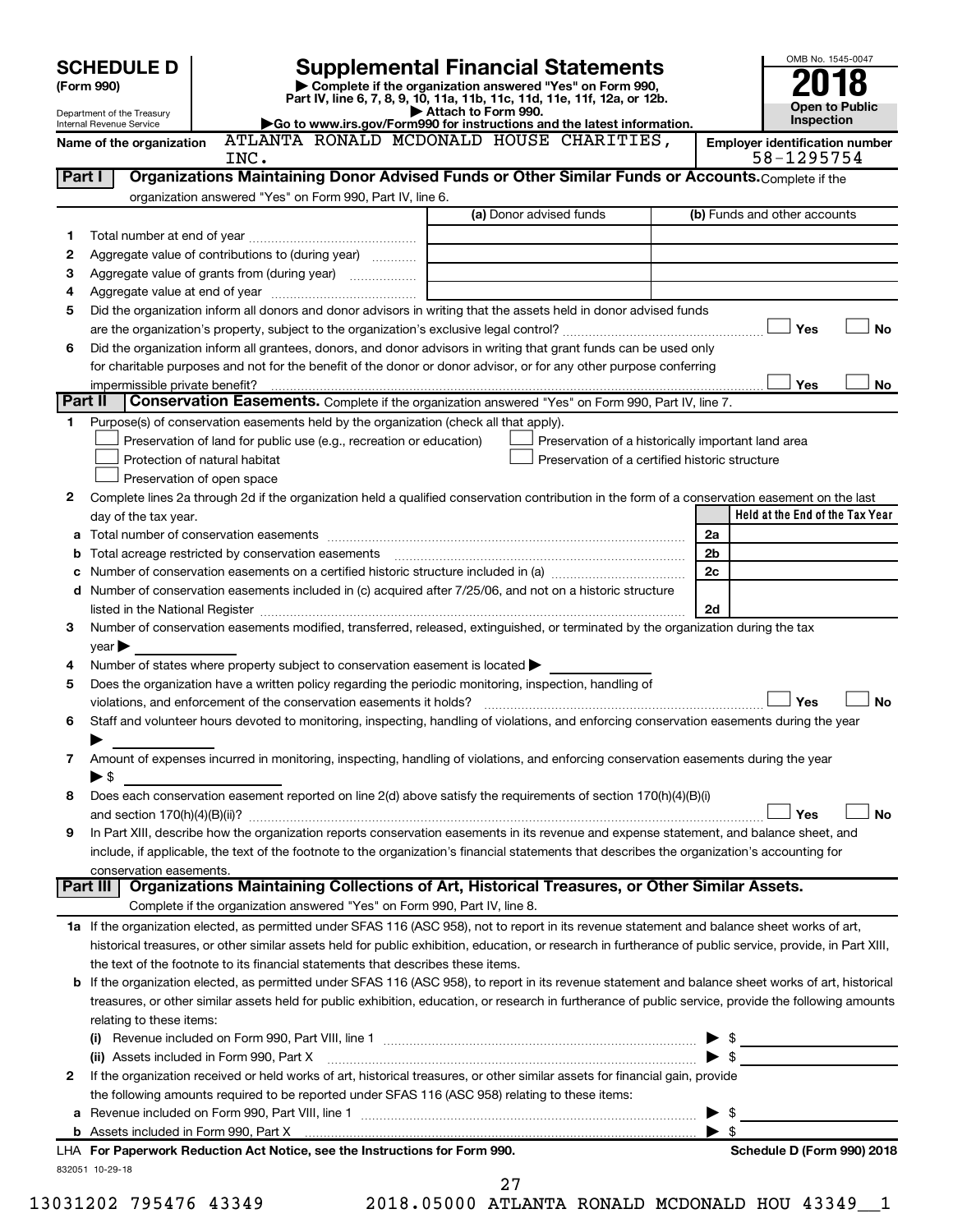| ATLANTA RONALD MCDONALD HOUSE CHARITIES, |  |  |  |
|------------------------------------------|--|--|--|
|------------------------------------------|--|--|--|

|    |                                                                                                                                                                                                                                | ATLANTA RONALD MCDONALD HOUSE CHARITIES, |                |                           |           |                                                         |        |                            |
|----|--------------------------------------------------------------------------------------------------------------------------------------------------------------------------------------------------------------------------------|------------------------------------------|----------------|---------------------------|-----------|---------------------------------------------------------|--------|----------------------------|
|    | INC.<br>Schedule D (Form 990) 2018                                                                                                                                                                                             |                                          |                |                           |           |                                                         |        | 58-1295754 Page 2          |
|    | Part III<br>Organizations Maintaining Collections of Art, Historical Treasures, or Other Similar Assets (continued)                                                                                                            |                                          |                |                           |           |                                                         |        |                            |
| 3  | Using the organization's acquisition, accession, and other records, check any of the following that are a significant use of its collection items                                                                              |                                          |                |                           |           |                                                         |        |                            |
|    | (check all that apply):                                                                                                                                                                                                        |                                          |                |                           |           |                                                         |        |                            |
| а  | Public exhibition                                                                                                                                                                                                              | d                                        |                | Loan or exchange programs |           |                                                         |        |                            |
| b  | Scholarly research<br>Other<br>e                                                                                                                                                                                               |                                          |                |                           |           |                                                         |        |                            |
| c  | Preservation for future generations                                                                                                                                                                                            |                                          |                |                           |           |                                                         |        |                            |
| 4  | Provide a description of the organization's collections and explain how they further the organization's exempt purpose in Part XIII.                                                                                           |                                          |                |                           |           |                                                         |        |                            |
| 5  | During the year, did the organization solicit or receive donations of art, historical treasures, or other similar assets                                                                                                       |                                          |                |                           |           |                                                         |        |                            |
|    |                                                                                                                                                                                                                                |                                          |                |                           |           |                                                         | Yes    | No                         |
|    | Part IV<br>Escrow and Custodial Arrangements. Complete if the organization answered "Yes" on Form 990, Part IV, line 9, or                                                                                                     |                                          |                |                           |           |                                                         |        |                            |
|    | reported an amount on Form 990, Part X, line 21.                                                                                                                                                                               |                                          |                |                           |           |                                                         |        |                            |
|    | 1a Is the organization an agent, trustee, custodian or other intermediary for contributions or other assets not included                                                                                                       |                                          |                |                           |           |                                                         |        |                            |
|    | on Form 990, Part X? [11] matter contracts and contracts and contracts are contracted as a few matter of the contract of the contract of the state of the contract of the contract of the contract of the contract of the cont |                                          |                |                           |           |                                                         | Yes    | <b>No</b>                  |
|    | b If "Yes," explain the arrangement in Part XIII and complete the following table:                                                                                                                                             |                                          |                |                           |           |                                                         |        |                            |
|    |                                                                                                                                                                                                                                |                                          |                |                           |           |                                                         |        |                            |
|    |                                                                                                                                                                                                                                |                                          |                |                           |           |                                                         | Amount |                            |
|    |                                                                                                                                                                                                                                |                                          |                |                           |           | 1c                                                      |        |                            |
|    |                                                                                                                                                                                                                                |                                          |                |                           |           | 1d                                                      |        |                            |
| е  | Distributions during the year manufactured and an account of the year manufactured and the year manufactured and the year manufactured and the year manufactured and the year manufactured and the year manufactured and the y |                                          |                |                           |           | 1e                                                      |        |                            |
| f. |                                                                                                                                                                                                                                |                                          |                |                           |           | 1f                                                      |        |                            |
|    | 2a Did the organization include an amount on Form 990, Part X, line 21, for escrow or custodial account liability?                                                                                                             |                                          |                |                           |           |                                                         | Yes    | No                         |
|    | <b>b</b> If "Yes," explain the arrangement in Part XIII. Check here if the explanation has been provided on Part XIII                                                                                                          |                                          |                |                           |           | . <u>.</u>                                              |        |                            |
|    | <b>Part V</b><br><b>Endowment Funds.</b> Complete if the organization answered "Yes" on Form 990, Part IV, line 10.                                                                                                            |                                          |                |                           |           |                                                         |        |                            |
|    |                                                                                                                                                                                                                                | (a) Current year                         | (b) Prior year |                           |           | (c) Two years back $\vert$ (d) Three years back $\vert$ |        | (e) Four years back        |
|    | 1a Beginning of year balance                                                                                                                                                                                                   | 610,750.                                 | 610,750.       |                           | 610,750.  | 496,250.                                                |        | 496,250.                   |
| b  |                                                                                                                                                                                                                                |                                          |                |                           |           | 114,500.                                                |        |                            |
| с  | Net investment earnings, gains, and losses                                                                                                                                                                                     |                                          |                |                           |           |                                                         |        |                            |
|    |                                                                                                                                                                                                                                |                                          |                |                           |           |                                                         |        |                            |
|    | e Other expenditures for facilities                                                                                                                                                                                            |                                          |                |                           |           |                                                         |        |                            |
|    |                                                                                                                                                                                                                                |                                          |                |                           |           |                                                         |        |                            |
|    | f Administrative expenses                                                                                                                                                                                                      |                                          |                |                           |           |                                                         |        |                            |
| g  |                                                                                                                                                                                                                                | 610,750.                                 | 610,750.       |                           | 610, 750. | 610,750.                                                |        | 496,250.                   |
| 2  | Provide the estimated percentage of the current year end balance (line 1g, column (a)) held as:                                                                                                                                |                                          |                |                           |           |                                                         |        |                            |
| а  | Board designated or quasi-endowment $\blacktriangleright$                                                                                                                                                                      |                                          | %              |                           |           |                                                         |        |                            |
| b  | Permanent endowment                                                                                                                                                                                                            | %                                        |                |                           |           |                                                         |        |                            |
|    | Temporarily restricted endowment >                                                                                                                                                                                             | %                                        |                |                           |           |                                                         |        |                            |
| с  |                                                                                                                                                                                                                                |                                          |                |                           |           |                                                         |        |                            |
|    | The percentages on lines 2a, 2b, and 2c should equal 100%                                                                                                                                                                      |                                          |                |                           |           |                                                         |        |                            |
|    | 3a Are there endowment funds not in the possession of the organization that are held and administered for the organization                                                                                                     |                                          |                |                           |           |                                                         |        |                            |
|    | by:                                                                                                                                                                                                                            |                                          |                |                           |           |                                                         |        | Yes<br>No                  |
|    | (i)                                                                                                                                                                                                                            |                                          |                |                           |           |                                                         | 3a(i)  | x<br>$\overline{\text{X}}$ |
|    |                                                                                                                                                                                                                                |                                          |                |                           |           |                                                         | 3a(ii) |                            |
|    |                                                                                                                                                                                                                                |                                          |                |                           |           |                                                         | 3b     |                            |
| 4  | Describe in Part XIII the intended uses of the organization's endowment funds.                                                                                                                                                 |                                          |                |                           |           |                                                         |        |                            |
|    | <b>Part VI</b><br>Land, Buildings, and Equipment.                                                                                                                                                                              |                                          |                |                           |           |                                                         |        |                            |
|    | Complete if the organization answered "Yes" on Form 990, Part IV, line 11a. See Form 990, Part X, line 10.                                                                                                                     |                                          |                |                           |           |                                                         |        |                            |
|    | Description of property                                                                                                                                                                                                        | (a) Cost or other                        |                | (b) Cost or other         |           | (c) Accumulated                                         |        | (d) Book value             |
|    |                                                                                                                                                                                                                                | basis (investment)                       |                | basis (other)             |           | depreciation                                            |        |                            |
|    |                                                                                                                                                                                                                                |                                          |                | 1,948,846.                |           |                                                         |        | 1,948,846.                 |
|    |                                                                                                                                                                                                                                |                                          |                | 30, 383, 221.             |           | 6,616,697.                                              |        | 23,766,524.                |
|    |                                                                                                                                                                                                                                |                                          |                | 1,411,156.                |           | 143,797.                                                |        | 1, 267, 359.               |
|    |                                                                                                                                                                                                                                |                                          |                | 3,755,751.                |           | 2,149,826.                                              |        | 1,605,925.                 |
|    |                                                                                                                                                                                                                                |                                          |                |                           |           |                                                         |        |                            |
|    |                                                                                                                                                                                                                                |                                          |                |                           |           |                                                         |        | 28,588,654.                |

**Schedule D (Form 990) 2018**

832052 10-29-18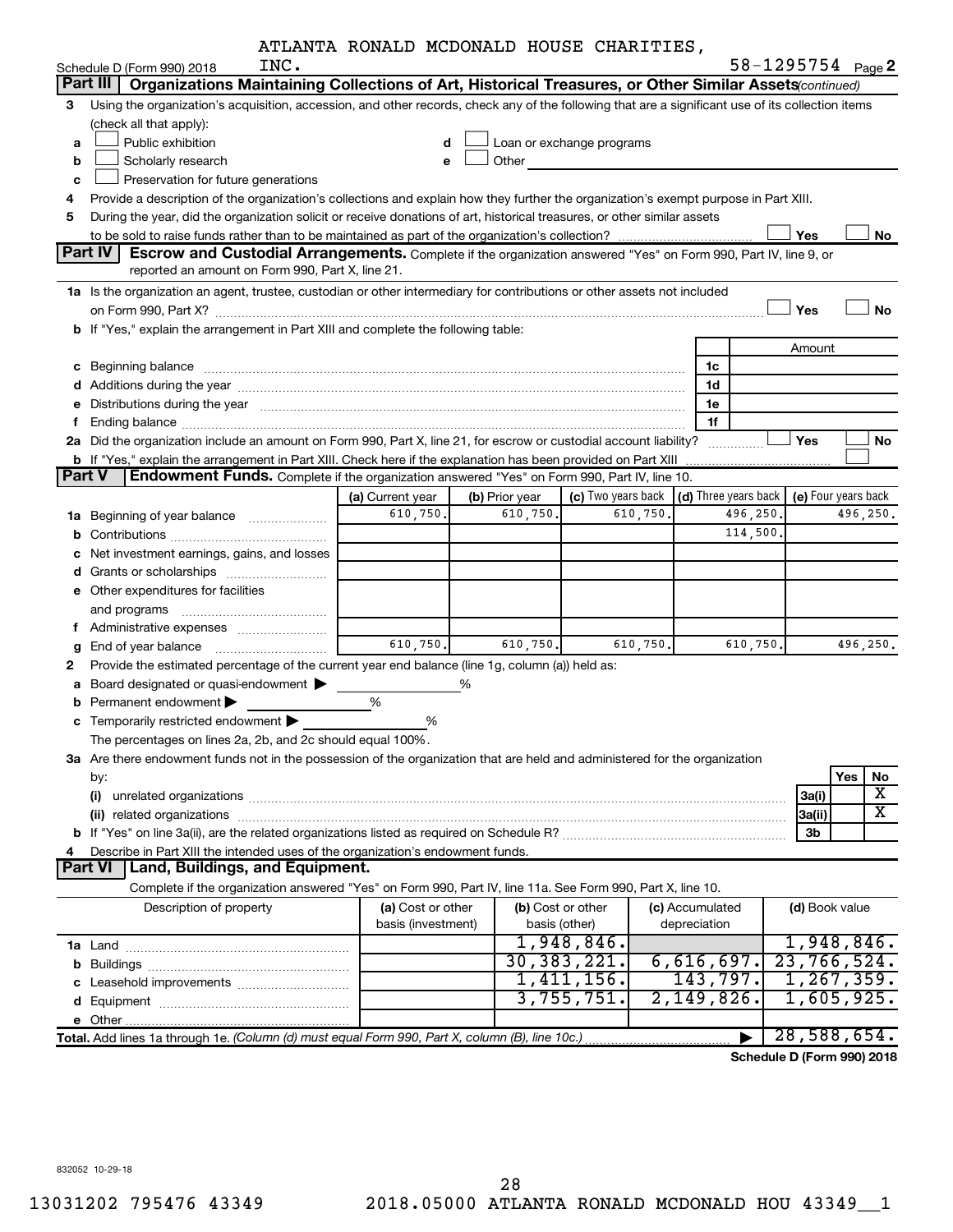|  |  | ATLANTA RONALD MCDONALD HOUSE CHARITIES, |
|--|--|------------------------------------------|
|  |  |                                          |

| Complete if the organization answered "Yes" on Form 990, Part IV, line 11b. See Form 990, Part X, line 12.<br>(a) Description of security or category (including name of security)<br>(b) Book value<br>(c) Method of valuation: Cost or end-of-year market value<br>(1) Financial derivatives<br>(2) Closely-held equity interests<br>(3) Other<br>(A)<br>(B)<br>(C)<br>(D)<br>(E)<br>(F)<br>(G)<br>(H)<br>Total. (Col. (b) must equal Form 990, Part X, col. (B) line 12.) $\blacktriangleright$<br>Part VIII Investments - Program Related.<br>Complete if the organization answered "Yes" on Form 990, Part IV, line 11c. See Form 990, Part X, line 13.<br>(a) Description of investment<br>(b) Book value<br>(c) Method of valuation: Cost or end-of-year market value<br>(1)<br>(2)<br>(3)<br>(4)<br>(5)<br>(6)<br>(7)<br>(8)<br>(9)<br>Total. (Col. (b) must equal Form 990, Part X, col. (B) line 13.) $\blacktriangleright$<br><b>Other Assets.</b><br>Part IX<br>Complete if the organization answered "Yes" on Form 990, Part IV, line 11d. See Form 990, Part X, line 15.<br>(a) Description<br>(b) Book value<br>(1)<br>(2)<br>(3)<br>(4)<br>(5)<br>(6)<br>(7)<br>(8)<br>(9)<br>Total. (Column (b) must equal Form 990, Part X, col. (B) line 15.)<br><b>Other Liabilities.</b><br>Part X<br>Complete if the organization answered "Yes" on Form 990, Part IV, line 11e or 11f. See Form 990, Part X, line 25.<br>(a) Description of liability<br>(b) Book value<br>1.<br>(1)<br>Federal income taxes<br>(2)<br>(3)<br>(4)<br>(5)<br>(6)<br>(7)<br>(8)<br>(9) | INC.<br>Schedule D (Form 990) 2018<br><b>Investments - Other Securities.</b><br><b>Part VIII</b> |  | 58-1295754 Page 3 |
|-----------------------------------------------------------------------------------------------------------------------------------------------------------------------------------------------------------------------------------------------------------------------------------------------------------------------------------------------------------------------------------------------------------------------------------------------------------------------------------------------------------------------------------------------------------------------------------------------------------------------------------------------------------------------------------------------------------------------------------------------------------------------------------------------------------------------------------------------------------------------------------------------------------------------------------------------------------------------------------------------------------------------------------------------------------------------------------------------------------------------------------------------------------------------------------------------------------------------------------------------------------------------------------------------------------------------------------------------------------------------------------------------------------------------------------------------------------------------------------------------------------------------------------------------------------------------------|--------------------------------------------------------------------------------------------------|--|-------------------|
|                                                                                                                                                                                                                                                                                                                                                                                                                                                                                                                                                                                                                                                                                                                                                                                                                                                                                                                                                                                                                                                                                                                                                                                                                                                                                                                                                                                                                                                                                                                                                                             |                                                                                                  |  |                   |
|                                                                                                                                                                                                                                                                                                                                                                                                                                                                                                                                                                                                                                                                                                                                                                                                                                                                                                                                                                                                                                                                                                                                                                                                                                                                                                                                                                                                                                                                                                                                                                             |                                                                                                  |  |                   |
|                                                                                                                                                                                                                                                                                                                                                                                                                                                                                                                                                                                                                                                                                                                                                                                                                                                                                                                                                                                                                                                                                                                                                                                                                                                                                                                                                                                                                                                                                                                                                                             |                                                                                                  |  |                   |
|                                                                                                                                                                                                                                                                                                                                                                                                                                                                                                                                                                                                                                                                                                                                                                                                                                                                                                                                                                                                                                                                                                                                                                                                                                                                                                                                                                                                                                                                                                                                                                             |                                                                                                  |  |                   |
|                                                                                                                                                                                                                                                                                                                                                                                                                                                                                                                                                                                                                                                                                                                                                                                                                                                                                                                                                                                                                                                                                                                                                                                                                                                                                                                                                                                                                                                                                                                                                                             |                                                                                                  |  |                   |
|                                                                                                                                                                                                                                                                                                                                                                                                                                                                                                                                                                                                                                                                                                                                                                                                                                                                                                                                                                                                                                                                                                                                                                                                                                                                                                                                                                                                                                                                                                                                                                             |                                                                                                  |  |                   |
|                                                                                                                                                                                                                                                                                                                                                                                                                                                                                                                                                                                                                                                                                                                                                                                                                                                                                                                                                                                                                                                                                                                                                                                                                                                                                                                                                                                                                                                                                                                                                                             |                                                                                                  |  |                   |
|                                                                                                                                                                                                                                                                                                                                                                                                                                                                                                                                                                                                                                                                                                                                                                                                                                                                                                                                                                                                                                                                                                                                                                                                                                                                                                                                                                                                                                                                                                                                                                             |                                                                                                  |  |                   |
|                                                                                                                                                                                                                                                                                                                                                                                                                                                                                                                                                                                                                                                                                                                                                                                                                                                                                                                                                                                                                                                                                                                                                                                                                                                                                                                                                                                                                                                                                                                                                                             |                                                                                                  |  |                   |
|                                                                                                                                                                                                                                                                                                                                                                                                                                                                                                                                                                                                                                                                                                                                                                                                                                                                                                                                                                                                                                                                                                                                                                                                                                                                                                                                                                                                                                                                                                                                                                             |                                                                                                  |  |                   |
|                                                                                                                                                                                                                                                                                                                                                                                                                                                                                                                                                                                                                                                                                                                                                                                                                                                                                                                                                                                                                                                                                                                                                                                                                                                                                                                                                                                                                                                                                                                                                                             |                                                                                                  |  |                   |
|                                                                                                                                                                                                                                                                                                                                                                                                                                                                                                                                                                                                                                                                                                                                                                                                                                                                                                                                                                                                                                                                                                                                                                                                                                                                                                                                                                                                                                                                                                                                                                             |                                                                                                  |  |                   |
|                                                                                                                                                                                                                                                                                                                                                                                                                                                                                                                                                                                                                                                                                                                                                                                                                                                                                                                                                                                                                                                                                                                                                                                                                                                                                                                                                                                                                                                                                                                                                                             |                                                                                                  |  |                   |
|                                                                                                                                                                                                                                                                                                                                                                                                                                                                                                                                                                                                                                                                                                                                                                                                                                                                                                                                                                                                                                                                                                                                                                                                                                                                                                                                                                                                                                                                                                                                                                             |                                                                                                  |  |                   |
|                                                                                                                                                                                                                                                                                                                                                                                                                                                                                                                                                                                                                                                                                                                                                                                                                                                                                                                                                                                                                                                                                                                                                                                                                                                                                                                                                                                                                                                                                                                                                                             |                                                                                                  |  |                   |
|                                                                                                                                                                                                                                                                                                                                                                                                                                                                                                                                                                                                                                                                                                                                                                                                                                                                                                                                                                                                                                                                                                                                                                                                                                                                                                                                                                                                                                                                                                                                                                             |                                                                                                  |  |                   |
|                                                                                                                                                                                                                                                                                                                                                                                                                                                                                                                                                                                                                                                                                                                                                                                                                                                                                                                                                                                                                                                                                                                                                                                                                                                                                                                                                                                                                                                                                                                                                                             |                                                                                                  |  |                   |
|                                                                                                                                                                                                                                                                                                                                                                                                                                                                                                                                                                                                                                                                                                                                                                                                                                                                                                                                                                                                                                                                                                                                                                                                                                                                                                                                                                                                                                                                                                                                                                             |                                                                                                  |  |                   |
|                                                                                                                                                                                                                                                                                                                                                                                                                                                                                                                                                                                                                                                                                                                                                                                                                                                                                                                                                                                                                                                                                                                                                                                                                                                                                                                                                                                                                                                                                                                                                                             |                                                                                                  |  |                   |
|                                                                                                                                                                                                                                                                                                                                                                                                                                                                                                                                                                                                                                                                                                                                                                                                                                                                                                                                                                                                                                                                                                                                                                                                                                                                                                                                                                                                                                                                                                                                                                             |                                                                                                  |  |                   |
|                                                                                                                                                                                                                                                                                                                                                                                                                                                                                                                                                                                                                                                                                                                                                                                                                                                                                                                                                                                                                                                                                                                                                                                                                                                                                                                                                                                                                                                                                                                                                                             |                                                                                                  |  |                   |
|                                                                                                                                                                                                                                                                                                                                                                                                                                                                                                                                                                                                                                                                                                                                                                                                                                                                                                                                                                                                                                                                                                                                                                                                                                                                                                                                                                                                                                                                                                                                                                             |                                                                                                  |  |                   |
|                                                                                                                                                                                                                                                                                                                                                                                                                                                                                                                                                                                                                                                                                                                                                                                                                                                                                                                                                                                                                                                                                                                                                                                                                                                                                                                                                                                                                                                                                                                                                                             |                                                                                                  |  |                   |
|                                                                                                                                                                                                                                                                                                                                                                                                                                                                                                                                                                                                                                                                                                                                                                                                                                                                                                                                                                                                                                                                                                                                                                                                                                                                                                                                                                                                                                                                                                                                                                             |                                                                                                  |  |                   |
|                                                                                                                                                                                                                                                                                                                                                                                                                                                                                                                                                                                                                                                                                                                                                                                                                                                                                                                                                                                                                                                                                                                                                                                                                                                                                                                                                                                                                                                                                                                                                                             |                                                                                                  |  |                   |
|                                                                                                                                                                                                                                                                                                                                                                                                                                                                                                                                                                                                                                                                                                                                                                                                                                                                                                                                                                                                                                                                                                                                                                                                                                                                                                                                                                                                                                                                                                                                                                             |                                                                                                  |  |                   |
|                                                                                                                                                                                                                                                                                                                                                                                                                                                                                                                                                                                                                                                                                                                                                                                                                                                                                                                                                                                                                                                                                                                                                                                                                                                                                                                                                                                                                                                                                                                                                                             |                                                                                                  |  |                   |
|                                                                                                                                                                                                                                                                                                                                                                                                                                                                                                                                                                                                                                                                                                                                                                                                                                                                                                                                                                                                                                                                                                                                                                                                                                                                                                                                                                                                                                                                                                                                                                             |                                                                                                  |  |                   |
|                                                                                                                                                                                                                                                                                                                                                                                                                                                                                                                                                                                                                                                                                                                                                                                                                                                                                                                                                                                                                                                                                                                                                                                                                                                                                                                                                                                                                                                                                                                                                                             |                                                                                                  |  |                   |
|                                                                                                                                                                                                                                                                                                                                                                                                                                                                                                                                                                                                                                                                                                                                                                                                                                                                                                                                                                                                                                                                                                                                                                                                                                                                                                                                                                                                                                                                                                                                                                             |                                                                                                  |  |                   |
|                                                                                                                                                                                                                                                                                                                                                                                                                                                                                                                                                                                                                                                                                                                                                                                                                                                                                                                                                                                                                                                                                                                                                                                                                                                                                                                                                                                                                                                                                                                                                                             |                                                                                                  |  |                   |
|                                                                                                                                                                                                                                                                                                                                                                                                                                                                                                                                                                                                                                                                                                                                                                                                                                                                                                                                                                                                                                                                                                                                                                                                                                                                                                                                                                                                                                                                                                                                                                             |                                                                                                  |  |                   |
|                                                                                                                                                                                                                                                                                                                                                                                                                                                                                                                                                                                                                                                                                                                                                                                                                                                                                                                                                                                                                                                                                                                                                                                                                                                                                                                                                                                                                                                                                                                                                                             |                                                                                                  |  |                   |
|                                                                                                                                                                                                                                                                                                                                                                                                                                                                                                                                                                                                                                                                                                                                                                                                                                                                                                                                                                                                                                                                                                                                                                                                                                                                                                                                                                                                                                                                                                                                                                             |                                                                                                  |  |                   |
|                                                                                                                                                                                                                                                                                                                                                                                                                                                                                                                                                                                                                                                                                                                                                                                                                                                                                                                                                                                                                                                                                                                                                                                                                                                                                                                                                                                                                                                                                                                                                                             |                                                                                                  |  |                   |
|                                                                                                                                                                                                                                                                                                                                                                                                                                                                                                                                                                                                                                                                                                                                                                                                                                                                                                                                                                                                                                                                                                                                                                                                                                                                                                                                                                                                                                                                                                                                                                             |                                                                                                  |  |                   |
|                                                                                                                                                                                                                                                                                                                                                                                                                                                                                                                                                                                                                                                                                                                                                                                                                                                                                                                                                                                                                                                                                                                                                                                                                                                                                                                                                                                                                                                                                                                                                                             |                                                                                                  |  |                   |
|                                                                                                                                                                                                                                                                                                                                                                                                                                                                                                                                                                                                                                                                                                                                                                                                                                                                                                                                                                                                                                                                                                                                                                                                                                                                                                                                                                                                                                                                                                                                                                             |                                                                                                  |  |                   |
|                                                                                                                                                                                                                                                                                                                                                                                                                                                                                                                                                                                                                                                                                                                                                                                                                                                                                                                                                                                                                                                                                                                                                                                                                                                                                                                                                                                                                                                                                                                                                                             |                                                                                                  |  |                   |
|                                                                                                                                                                                                                                                                                                                                                                                                                                                                                                                                                                                                                                                                                                                                                                                                                                                                                                                                                                                                                                                                                                                                                                                                                                                                                                                                                                                                                                                                                                                                                                             |                                                                                                  |  |                   |
|                                                                                                                                                                                                                                                                                                                                                                                                                                                                                                                                                                                                                                                                                                                                                                                                                                                                                                                                                                                                                                                                                                                                                                                                                                                                                                                                                                                                                                                                                                                                                                             |                                                                                                  |  |                   |
|                                                                                                                                                                                                                                                                                                                                                                                                                                                                                                                                                                                                                                                                                                                                                                                                                                                                                                                                                                                                                                                                                                                                                                                                                                                                                                                                                                                                                                                                                                                                                                             |                                                                                                  |  |                   |
|                                                                                                                                                                                                                                                                                                                                                                                                                                                                                                                                                                                                                                                                                                                                                                                                                                                                                                                                                                                                                                                                                                                                                                                                                                                                                                                                                                                                                                                                                                                                                                             |                                                                                                  |  |                   |
|                                                                                                                                                                                                                                                                                                                                                                                                                                                                                                                                                                                                                                                                                                                                                                                                                                                                                                                                                                                                                                                                                                                                                                                                                                                                                                                                                                                                                                                                                                                                                                             |                                                                                                  |  |                   |
|                                                                                                                                                                                                                                                                                                                                                                                                                                                                                                                                                                                                                                                                                                                                                                                                                                                                                                                                                                                                                                                                                                                                                                                                                                                                                                                                                                                                                                                                                                                                                                             |                                                                                                  |  |                   |
|                                                                                                                                                                                                                                                                                                                                                                                                                                                                                                                                                                                                                                                                                                                                                                                                                                                                                                                                                                                                                                                                                                                                                                                                                                                                                                                                                                                                                                                                                                                                                                             |                                                                                                  |  |                   |
|                                                                                                                                                                                                                                                                                                                                                                                                                                                                                                                                                                                                                                                                                                                                                                                                                                                                                                                                                                                                                                                                                                                                                                                                                                                                                                                                                                                                                                                                                                                                                                             |                                                                                                  |  |                   |
|                                                                                                                                                                                                                                                                                                                                                                                                                                                                                                                                                                                                                                                                                                                                                                                                                                                                                                                                                                                                                                                                                                                                                                                                                                                                                                                                                                                                                                                                                                                                                                             |                                                                                                  |  |                   |
|                                                                                                                                                                                                                                                                                                                                                                                                                                                                                                                                                                                                                                                                                                                                                                                                                                                                                                                                                                                                                                                                                                                                                                                                                                                                                                                                                                                                                                                                                                                                                                             |                                                                                                  |  |                   |
|                                                                                                                                                                                                                                                                                                                                                                                                                                                                                                                                                                                                                                                                                                                                                                                                                                                                                                                                                                                                                                                                                                                                                                                                                                                                                                                                                                                                                                                                                                                                                                             |                                                                                                  |  |                   |
|                                                                                                                                                                                                                                                                                                                                                                                                                                                                                                                                                                                                                                                                                                                                                                                                                                                                                                                                                                                                                                                                                                                                                                                                                                                                                                                                                                                                                                                                                                                                                                             | Total. (Column (b) must equal Form 990, Part X, col. (B) line 25.)                               |  |                   |
| 2. Liability for uncertain tax positions. In Part XIII, provide the text of the footnote to the organization's financial statements that reports the<br>organization's liability for uncertain tax positions under FIN 48 (ASC 740). Check here if the text of the footnote has been provided in Part XIII $\boxed{\text{X}}$                                                                                                                                                                                                                                                                                                                                                                                                                                                                                                                                                                                                                                                                                                                                                                                                                                                                                                                                                                                                                                                                                                                                                                                                                                               |                                                                                                  |  |                   |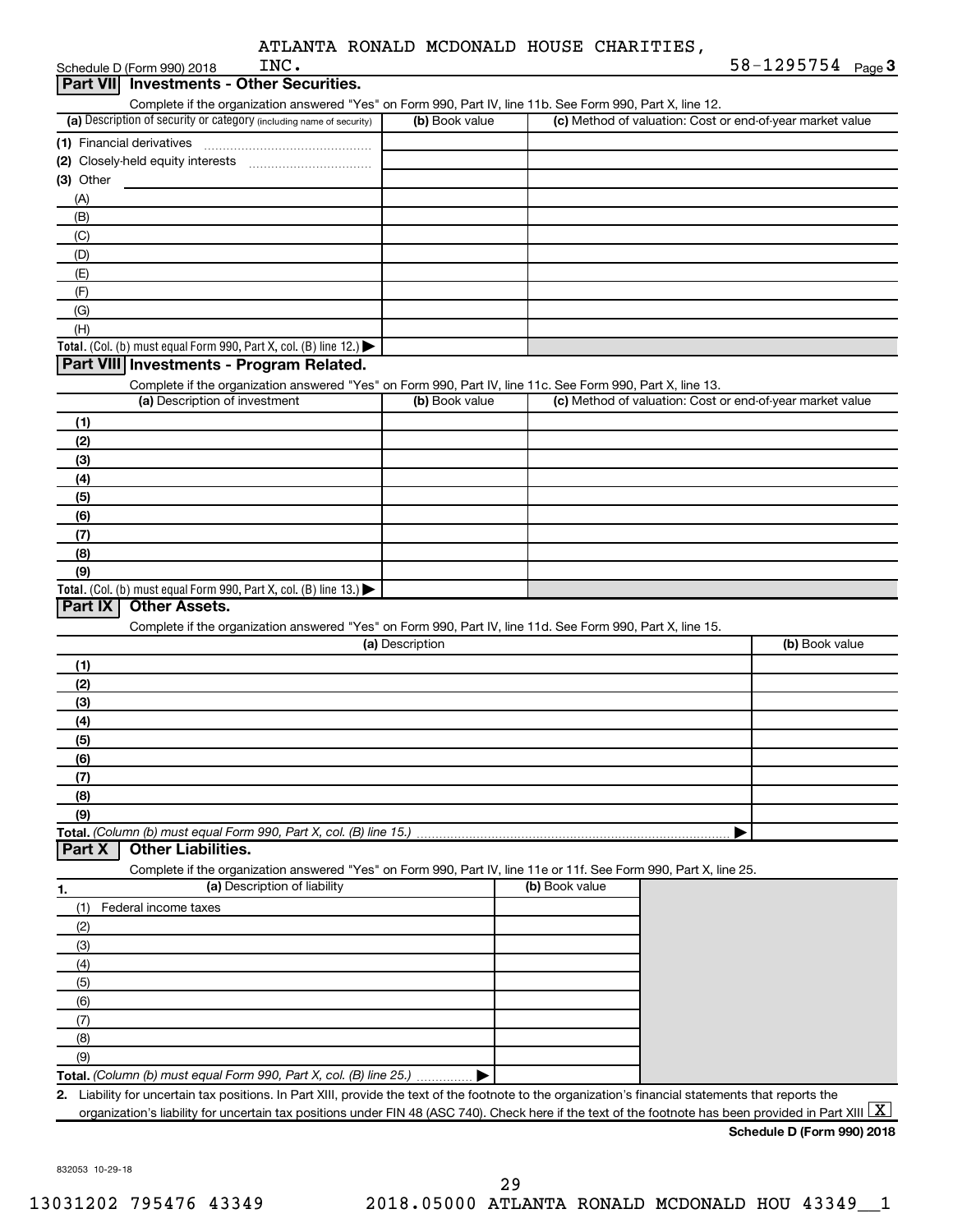| ATLANTA RONALD MCDONALD HOUSE CHARITIES, |
|------------------------------------------|
|                                          |

|    | INC.<br>Schedule D (Form 990) 2018                                                                                      |                |              |                | 58-1295754 $_{Page 4}$ |          |
|----|-------------------------------------------------------------------------------------------------------------------------|----------------|--------------|----------------|------------------------|----------|
|    | Reconciliation of Revenue per Audited Financial Statements With Revenue per Return.<br>Part XI                          |                |              |                |                        |          |
|    | Complete if the organization answered "Yes" on Form 990, Part IV, line 12a.                                             |                |              |                |                        |          |
| 1  | Total revenue, gains, and other support per audited financial statements                                                |                |              | $\blacksquare$ | 5,776,322.             |          |
| 2  | Amounts included on line 1 but not on Form 990, Part VIII, line 12:                                                     |                |              |                |                        |          |
| a  |                                                                                                                         | 2a             | $-405, 745.$ |                |                        |          |
| b  |                                                                                                                         | 2 <sub>b</sub> | 65,026.      |                |                        |          |
| с  |                                                                                                                         | 2 <sub>c</sub> |              |                |                        |          |
| d  |                                                                                                                         | 2d             |              |                |                        |          |
| е  | Add lines 2a through 2d                                                                                                 |                |              | 2e             | $-340,719.$            |          |
| 3  |                                                                                                                         |                |              | 3              | 6, 117, 041.           |          |
| 4  | Amounts included on Form 990, Part VIII, line 12, but not on line 1:                                                    |                |              |                |                        |          |
| a  | Investment expenses not included on Form 990, Part VIII, line 7b                                                        | 4a             | 28,567.      |                |                        |          |
| b  |                                                                                                                         | 4 <sub>h</sub> | 119,625.     |                |                        |          |
| c. | Add lines 4a and 4b                                                                                                     |                |              | 4с             |                        | 148,192. |
| 5  |                                                                                                                         |                |              | $\overline{5}$ | 6, 265, 233.           |          |
|    |                                                                                                                         |                |              |                |                        |          |
|    | Part XII   Reconciliation of Expenses per Audited Financial Statements With Expenses per Return.                        |                |              |                |                        |          |
|    | Complete if the organization answered "Yes" on Form 990, Part IV, line 12a.                                             |                |              |                |                        |          |
| 1  |                                                                                                                         |                |              |                | 5, 254, 681.           |          |
| 2  | Amounts included on line 1 but not on Form 990, Part IX, line 25:                                                       |                |              |                |                        |          |
| a  |                                                                                                                         | 2a             | 65,026.      |                |                        |          |
| b  |                                                                                                                         | 2 <sub>b</sub> |              |                |                        |          |
| c  |                                                                                                                         | 2 <sub>c</sub> |              |                |                        |          |
|    |                                                                                                                         | 2d             |              |                |                        |          |
| e  |                                                                                                                         |                |              | 2e             |                        | 65,026.  |
| 3  | Add lines 2a through 2d <b>contract and a contract and a contract a</b> contract a contract and a contract a contract a |                |              | $\mathbf{a}$   | 5, 189, 655.           |          |
| 4  | Amounts included on Form 990, Part IX, line 25, but not on line 1:                                                      |                |              |                |                        |          |
| a  |                                                                                                                         | 4a             | 28,567.      |                |                        |          |
|    |                                                                                                                         | 4 <sub>b</sub> | 119,625.     |                |                        |          |
|    | Add lines 4a and 4b                                                                                                     |                |              | 4c             |                        | 148,192. |
| 5  | Part XIII Supplemental Information.                                                                                     |                |              | 5              | 5,337,847.             |          |

Provide the descriptions required for Part II, lines 3, 5, and 9; Part III, lines 1a and 4; Part IV, lines 1b and 2b; Part V, line 4; Part X, line 2; Part XI, lines 2d and 4b; and Part XII, lines 2d and 4b. Also complete this part to provide any additional information.

### PART V, LINE 4:

| ENDOWMENT ASSETS THAT ARE DONOR RESTRICTED ARE RELEASED ONLY IN COMPLIANCE |
|----------------------------------------------------------------------------|
| WITH THE DONORS' TIME AND PURPOSE RESTRICTIONS. CURRENT RESTRICTED NET     |
| ASSETS INCLUDE FUNDS STIPULATED BY THE DONOR FOR THE FAMILY ROOM PROGRAM,  |
| THE CARE MOBILE PROGRAM, THE HOUSE DOG, AND FOR MAINTENANCE AND REPAIR OF  |
| THE FACILITIES. THE BOARD HAS ALSO DESIGNATED ADDITIONAL FUNDS FOR         |
| MAINTENANCE AND REPAIR OF THE FACILITIES.                                  |
|                                                                            |
| PERMANENTLY ENDOWED NET ASSETS, PURSUANT TO DONOR STIPULATIONS, ARE        |
| INVESTED TO PROTECT THE ORIGINAL FAIR VALUE OF THE GIFT WHILE ALSO         |
| PROVIDING THE ORGANIZATION WITH AN INCREMENTAL STREAM OF INCOME TO         |

### SUPPLEMENT OTHER SOURCES OF REVENUE.

832054 10-29-18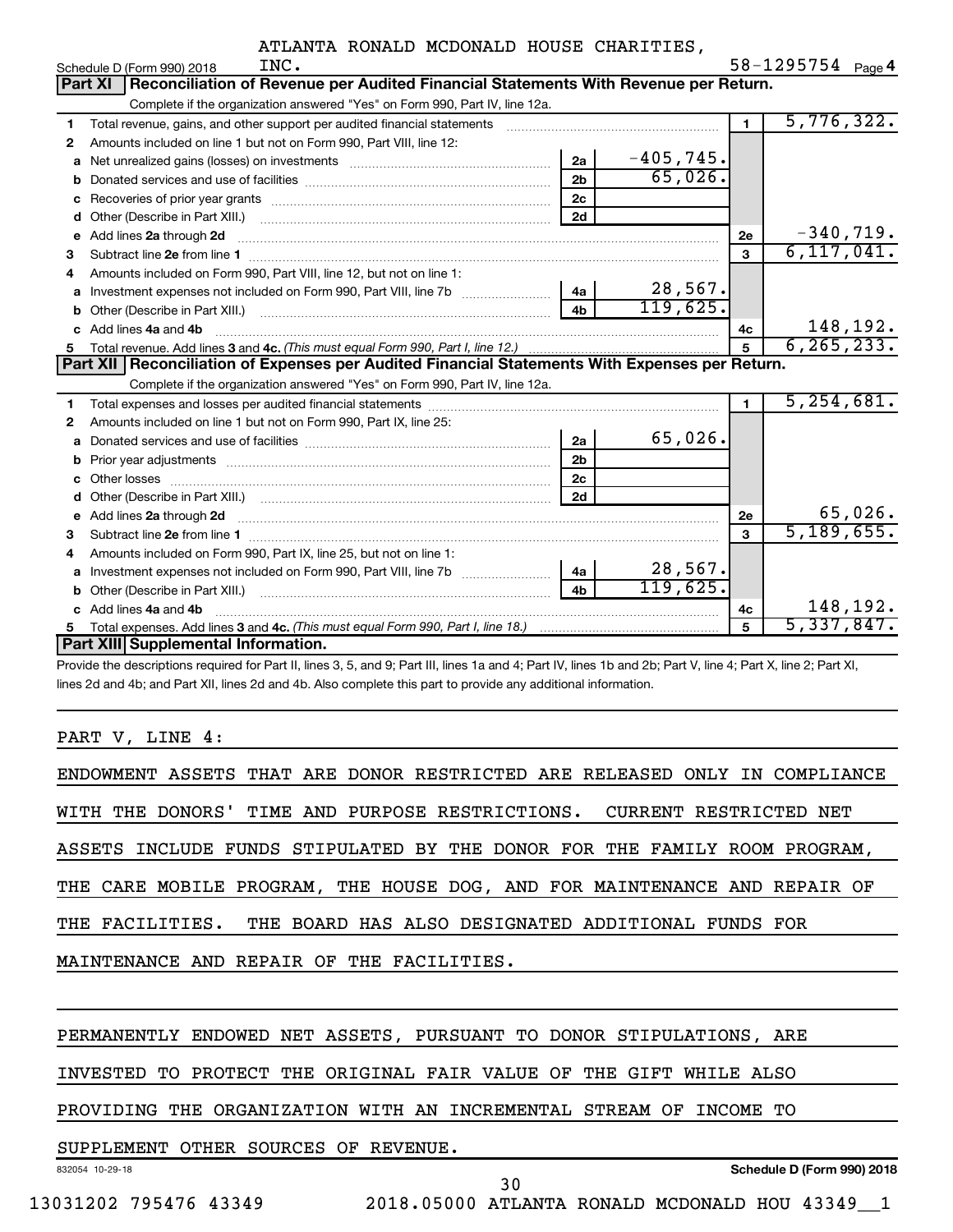|                                                       |      |  | ATLANTA RONALD MCDONALD HOUSE CHARITIES, |                       |  |
|-------------------------------------------------------|------|--|------------------------------------------|-----------------------|--|
| Schedule D (Form 990) 2018                            | INC. |  |                                          | $58 - 1295754$ Page 5 |  |
| <b>Part XIII Supplemental Information (continued)</b> |      |  |                                          |                       |  |

UNRESTRICTED ENDOWMENT NET ASSETS, PURSUANT TO THE ORGANIZATION'S INVESTMENT POLICY, ARE INVESTED TO PROVIDE A PREDICTABLE STREAM OF FUNDING TO SUPPORT THE BOARD APPROVED OPERATING BUDGET. UNDER THE TERMS OF THE ORGANIZATION'S SPENDING POLICY, FUNDS MAY BE APPROPRIATED ANNUALLY FOR DISTRIBUTION UP TO 3% OF THE ENDOWMENT'S TRAILING 3-YEAR AVERAGE NET ASSETS. IF IT IS DETERMINED THAT A DISTRIBUTION IS NOT NEEDED OR NOT FEASIBLE IN ANY GIVEN YEAR, THE DISTRIBUTION MAY BE WAIVED FOR THE YEAR.

PART X, LINE 2:

THE ORGANIZATION IS A CHARITABLE ORGANIZATION AND QUALIFIES UNDER SECTION 501(C)(3) OF THE INTERNAL REVENUE CODE AS A TAX-EXEMPT ORGANIZATION FOR BOTH FEDERAL AND STATE INCOME TAX PURPOSES. ACCORDINGLY, THE ORGANIZATION HAS PROVIDED FOR NO INCOME TAXES IN THE ACCOMPANYING FINANCIAL STATEMENTS. THE ORGANIZATION APPLIES THE GUIDANCE ON ACCOUNTING FOR UNCERTAIN TAX PROVISIONS IN FASB ASC 740 INCOME TAXES. THERE WERE NO UNRECOGNIZED TAX BENEFITS OR RELATED LIABILITIES AT DECEMBER 31, 2018 OR 2017.

PART XI, LINE 4B - OTHER ADJUSTMENTS:

EXPENSES NETTED AGAINST REVENUE

PART XII, LINE 4B - OTHER ADJUSTMENTS:

EXPENSES NETTED AGAINST REVENUE

**Schedule D (Form 990) 2018**

832055 10-29-18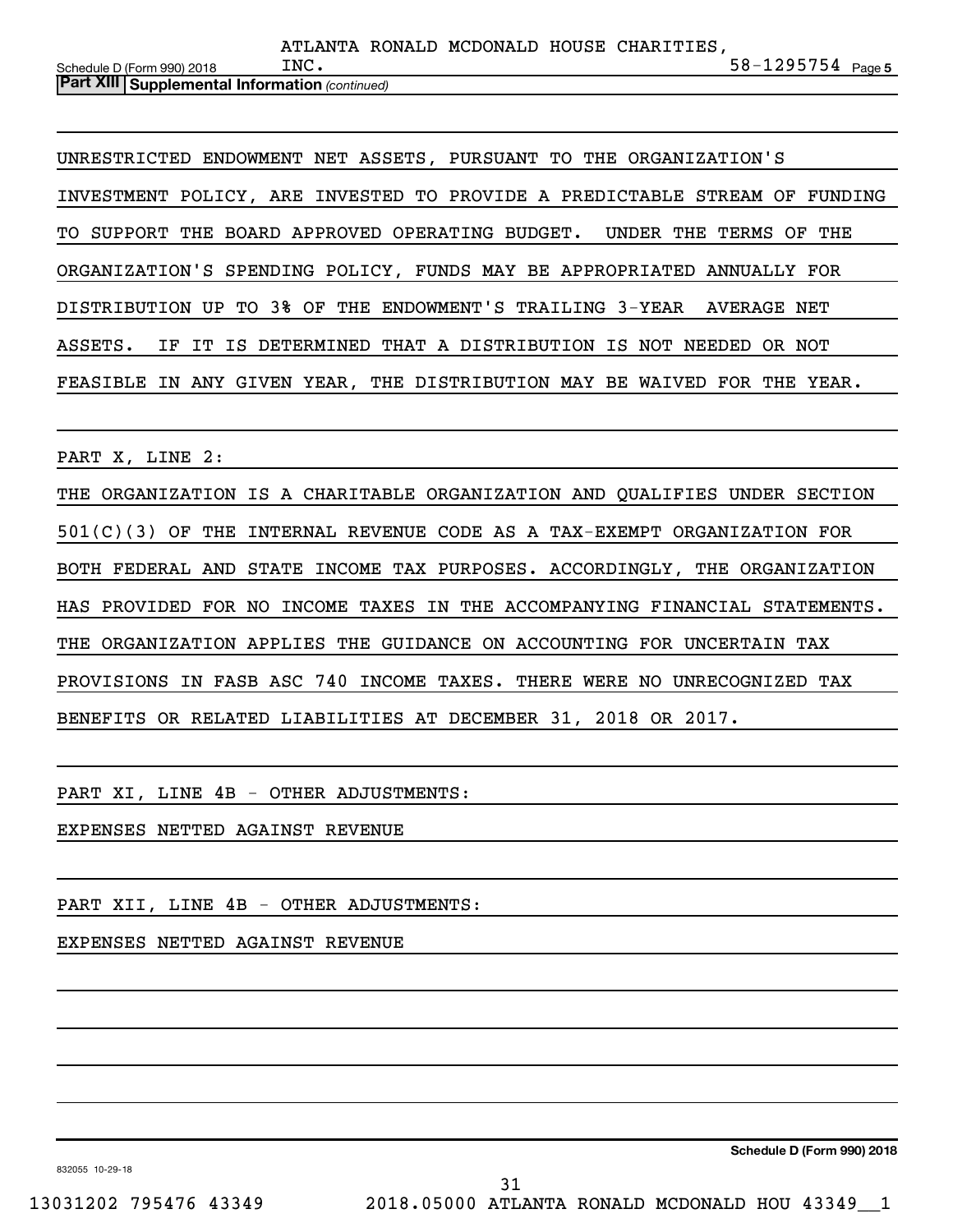| Complete if the organization answered "Yes" on Form 990, Part IV, line 17, 18, or 19, or if the<br>(Form 990 or 990-EZ)<br>organization entered more than \$15,000 on Form 990-EZ, line 6a.<br>Attach to Form 990 or Form 990-EZ.<br><b>Open to Public</b><br>Department of the Treasury<br>Inspection<br>Internal Revenue Service<br>$\triangleright$ Go to www.irs.gov/Form990 for instructions and the latest information.<br>ATLANTA RONALD MCDONALD HOUSE CHARITIES,<br><b>Employer identification number</b><br>Name of the organization<br>58-1295754<br>INC.<br>Fundraising Activities. Complete if the organization answered "Yes" on Form 990, Part IV, line 17. Form 990-EZ filers are not<br>Part I<br>required to complete this part.<br>1 Indicate whether the organization raised funds through any of the following activities. Check all that apply.<br>$e$ $\boxed{X}$ Solicitation of non-government grants<br>$\lfloor \mathbf{X} \rfloor$ Mail solicitations<br>a<br>$\boxed{\textbf{X}}$ Internet and email solicitations<br>Solicitation of government grants<br>b<br>f<br>$\mathbf{X}$<br>Special fundraising events<br>Phone solicitations<br>q l<br>C<br>$\boxed{\mathbf{X}}$ In-person solicitations<br>d<br>2 a Did the organization have a written or oral agreement with any individual (including officers, directors, trustees, or<br>$\boxed{\text{X}}$ Yes<br>key employees listed in Form 990, Part VII) or entity in connection with professional fundraising services?<br><b>No</b><br>b If "Yes," list the 10 highest paid individuals or entities (fundraisers) pursuant to agreements under which the fundraiser is to be<br>compensated at least \$5,000 by the organization.<br>(v) Amount paid<br>(iii) Did<br>fundraiser<br>(vi) Amount paid<br>(i) Name and address of individual<br>(iv) Gross receipts<br>to (or retained by)<br>to (or retained by)<br>(ii) Activity<br>have custody<br>fundraiser<br>from activity<br>or entity (fundraiser)<br>or control of<br>organization<br>contributions?<br>listed in col. (i)<br>Yes<br>TRUE SENSE MARKETING - 155<br>No<br>X<br>100,979.<br>COMMERCE DRIVE, FREEDOM, PA<br>DIRECT MAIL<br>157,414.<br>56,435.<br>157,414.<br>56,435,<br>100,979.<br>Total<br>3 List all states in which the organization is registered or licensed to solicit contributions or has been notified it is exempt from registration | <b>SCHEDULE G</b> |  | <b>Supplemental Information Regarding Fundraising or Gaming Activities</b> |  |  |  |  |  | OMB No. 1545-0047 |  |  |
|-----------------------------------------------------------------------------------------------------------------------------------------------------------------------------------------------------------------------------------------------------------------------------------------------------------------------------------------------------------------------------------------------------------------------------------------------------------------------------------------------------------------------------------------------------------------------------------------------------------------------------------------------------------------------------------------------------------------------------------------------------------------------------------------------------------------------------------------------------------------------------------------------------------------------------------------------------------------------------------------------------------------------------------------------------------------------------------------------------------------------------------------------------------------------------------------------------------------------------------------------------------------------------------------------------------------------------------------------------------------------------------------------------------------------------------------------------------------------------------------------------------------------------------------------------------------------------------------------------------------------------------------------------------------------------------------------------------------------------------------------------------------------------------------------------------------------------------------------------------------------------------------------------------------------------------------------------------------------------------------------------------------------------------------------------------------------------------------------------------------------------------------------------------------------------------------------------------------------------------------------------------------------------------------------------------------------------------------------------------------------------------------------------------|-------------------|--|----------------------------------------------------------------------------|--|--|--|--|--|-------------------|--|--|
|                                                                                                                                                                                                                                                                                                                                                                                                                                                                                                                                                                                                                                                                                                                                                                                                                                                                                                                                                                                                                                                                                                                                                                                                                                                                                                                                                                                                                                                                                                                                                                                                                                                                                                                                                                                                                                                                                                                                                                                                                                                                                                                                                                                                                                                                                                                                                                                                           |                   |  |                                                                            |  |  |  |  |  |                   |  |  |
|                                                                                                                                                                                                                                                                                                                                                                                                                                                                                                                                                                                                                                                                                                                                                                                                                                                                                                                                                                                                                                                                                                                                                                                                                                                                                                                                                                                                                                                                                                                                                                                                                                                                                                                                                                                                                                                                                                                                                                                                                                                                                                                                                                                                                                                                                                                                                                                                           |                   |  |                                                                            |  |  |  |  |  |                   |  |  |
|                                                                                                                                                                                                                                                                                                                                                                                                                                                                                                                                                                                                                                                                                                                                                                                                                                                                                                                                                                                                                                                                                                                                                                                                                                                                                                                                                                                                                                                                                                                                                                                                                                                                                                                                                                                                                                                                                                                                                                                                                                                                                                                                                                                                                                                                                                                                                                                                           |                   |  |                                                                            |  |  |  |  |  |                   |  |  |
|                                                                                                                                                                                                                                                                                                                                                                                                                                                                                                                                                                                                                                                                                                                                                                                                                                                                                                                                                                                                                                                                                                                                                                                                                                                                                                                                                                                                                                                                                                                                                                                                                                                                                                                                                                                                                                                                                                                                                                                                                                                                                                                                                                                                                                                                                                                                                                                                           |                   |  |                                                                            |  |  |  |  |  |                   |  |  |
|                                                                                                                                                                                                                                                                                                                                                                                                                                                                                                                                                                                                                                                                                                                                                                                                                                                                                                                                                                                                                                                                                                                                                                                                                                                                                                                                                                                                                                                                                                                                                                                                                                                                                                                                                                                                                                                                                                                                                                                                                                                                                                                                                                                                                                                                                                                                                                                                           |                   |  |                                                                            |  |  |  |  |  |                   |  |  |
|                                                                                                                                                                                                                                                                                                                                                                                                                                                                                                                                                                                                                                                                                                                                                                                                                                                                                                                                                                                                                                                                                                                                                                                                                                                                                                                                                                                                                                                                                                                                                                                                                                                                                                                                                                                                                                                                                                                                                                                                                                                                                                                                                                                                                                                                                                                                                                                                           |                   |  |                                                                            |  |  |  |  |  |                   |  |  |
|                                                                                                                                                                                                                                                                                                                                                                                                                                                                                                                                                                                                                                                                                                                                                                                                                                                                                                                                                                                                                                                                                                                                                                                                                                                                                                                                                                                                                                                                                                                                                                                                                                                                                                                                                                                                                                                                                                                                                                                                                                                                                                                                                                                                                                                                                                                                                                                                           |                   |  |                                                                            |  |  |  |  |  |                   |  |  |
|                                                                                                                                                                                                                                                                                                                                                                                                                                                                                                                                                                                                                                                                                                                                                                                                                                                                                                                                                                                                                                                                                                                                                                                                                                                                                                                                                                                                                                                                                                                                                                                                                                                                                                                                                                                                                                                                                                                                                                                                                                                                                                                                                                                                                                                                                                                                                                                                           |                   |  |                                                                            |  |  |  |  |  |                   |  |  |
|                                                                                                                                                                                                                                                                                                                                                                                                                                                                                                                                                                                                                                                                                                                                                                                                                                                                                                                                                                                                                                                                                                                                                                                                                                                                                                                                                                                                                                                                                                                                                                                                                                                                                                                                                                                                                                                                                                                                                                                                                                                                                                                                                                                                                                                                                                                                                                                                           |                   |  |                                                                            |  |  |  |  |  |                   |  |  |
|                                                                                                                                                                                                                                                                                                                                                                                                                                                                                                                                                                                                                                                                                                                                                                                                                                                                                                                                                                                                                                                                                                                                                                                                                                                                                                                                                                                                                                                                                                                                                                                                                                                                                                                                                                                                                                                                                                                                                                                                                                                                                                                                                                                                                                                                                                                                                                                                           |                   |  |                                                                            |  |  |  |  |  |                   |  |  |
|                                                                                                                                                                                                                                                                                                                                                                                                                                                                                                                                                                                                                                                                                                                                                                                                                                                                                                                                                                                                                                                                                                                                                                                                                                                                                                                                                                                                                                                                                                                                                                                                                                                                                                                                                                                                                                                                                                                                                                                                                                                                                                                                                                                                                                                                                                                                                                                                           |                   |  |                                                                            |  |  |  |  |  |                   |  |  |
|                                                                                                                                                                                                                                                                                                                                                                                                                                                                                                                                                                                                                                                                                                                                                                                                                                                                                                                                                                                                                                                                                                                                                                                                                                                                                                                                                                                                                                                                                                                                                                                                                                                                                                                                                                                                                                                                                                                                                                                                                                                                                                                                                                                                                                                                                                                                                                                                           |                   |  |                                                                            |  |  |  |  |  |                   |  |  |
|                                                                                                                                                                                                                                                                                                                                                                                                                                                                                                                                                                                                                                                                                                                                                                                                                                                                                                                                                                                                                                                                                                                                                                                                                                                                                                                                                                                                                                                                                                                                                                                                                                                                                                                                                                                                                                                                                                                                                                                                                                                                                                                                                                                                                                                                                                                                                                                                           |                   |  |                                                                            |  |  |  |  |  |                   |  |  |
|                                                                                                                                                                                                                                                                                                                                                                                                                                                                                                                                                                                                                                                                                                                                                                                                                                                                                                                                                                                                                                                                                                                                                                                                                                                                                                                                                                                                                                                                                                                                                                                                                                                                                                                                                                                                                                                                                                                                                                                                                                                                                                                                                                                                                                                                                                                                                                                                           |                   |  |                                                                            |  |  |  |  |  |                   |  |  |
|                                                                                                                                                                                                                                                                                                                                                                                                                                                                                                                                                                                                                                                                                                                                                                                                                                                                                                                                                                                                                                                                                                                                                                                                                                                                                                                                                                                                                                                                                                                                                                                                                                                                                                                                                                                                                                                                                                                                                                                                                                                                                                                                                                                                                                                                                                                                                                                                           |                   |  |                                                                            |  |  |  |  |  |                   |  |  |
|                                                                                                                                                                                                                                                                                                                                                                                                                                                                                                                                                                                                                                                                                                                                                                                                                                                                                                                                                                                                                                                                                                                                                                                                                                                                                                                                                                                                                                                                                                                                                                                                                                                                                                                                                                                                                                                                                                                                                                                                                                                                                                                                                                                                                                                                                                                                                                                                           |                   |  |                                                                            |  |  |  |  |  |                   |  |  |
|                                                                                                                                                                                                                                                                                                                                                                                                                                                                                                                                                                                                                                                                                                                                                                                                                                                                                                                                                                                                                                                                                                                                                                                                                                                                                                                                                                                                                                                                                                                                                                                                                                                                                                                                                                                                                                                                                                                                                                                                                                                                                                                                                                                                                                                                                                                                                                                                           |                   |  |                                                                            |  |  |  |  |  |                   |  |  |
|                                                                                                                                                                                                                                                                                                                                                                                                                                                                                                                                                                                                                                                                                                                                                                                                                                                                                                                                                                                                                                                                                                                                                                                                                                                                                                                                                                                                                                                                                                                                                                                                                                                                                                                                                                                                                                                                                                                                                                                                                                                                                                                                                                                                                                                                                                                                                                                                           |                   |  |                                                                            |  |  |  |  |  |                   |  |  |
|                                                                                                                                                                                                                                                                                                                                                                                                                                                                                                                                                                                                                                                                                                                                                                                                                                                                                                                                                                                                                                                                                                                                                                                                                                                                                                                                                                                                                                                                                                                                                                                                                                                                                                                                                                                                                                                                                                                                                                                                                                                                                                                                                                                                                                                                                                                                                                                                           |                   |  |                                                                            |  |  |  |  |  |                   |  |  |
|                                                                                                                                                                                                                                                                                                                                                                                                                                                                                                                                                                                                                                                                                                                                                                                                                                                                                                                                                                                                                                                                                                                                                                                                                                                                                                                                                                                                                                                                                                                                                                                                                                                                                                                                                                                                                                                                                                                                                                                                                                                                                                                                                                                                                                                                                                                                                                                                           |                   |  |                                                                            |  |  |  |  |  |                   |  |  |
|                                                                                                                                                                                                                                                                                                                                                                                                                                                                                                                                                                                                                                                                                                                                                                                                                                                                                                                                                                                                                                                                                                                                                                                                                                                                                                                                                                                                                                                                                                                                                                                                                                                                                                                                                                                                                                                                                                                                                                                                                                                                                                                                                                                                                                                                                                                                                                                                           |                   |  |                                                                            |  |  |  |  |  |                   |  |  |
|                                                                                                                                                                                                                                                                                                                                                                                                                                                                                                                                                                                                                                                                                                                                                                                                                                                                                                                                                                                                                                                                                                                                                                                                                                                                                                                                                                                                                                                                                                                                                                                                                                                                                                                                                                                                                                                                                                                                                                                                                                                                                                                                                                                                                                                                                                                                                                                                           |                   |  |                                                                            |  |  |  |  |  |                   |  |  |
|                                                                                                                                                                                                                                                                                                                                                                                                                                                                                                                                                                                                                                                                                                                                                                                                                                                                                                                                                                                                                                                                                                                                                                                                                                                                                                                                                                                                                                                                                                                                                                                                                                                                                                                                                                                                                                                                                                                                                                                                                                                                                                                                                                                                                                                                                                                                                                                                           |                   |  |                                                                            |  |  |  |  |  |                   |  |  |
|                                                                                                                                                                                                                                                                                                                                                                                                                                                                                                                                                                                                                                                                                                                                                                                                                                                                                                                                                                                                                                                                                                                                                                                                                                                                                                                                                                                                                                                                                                                                                                                                                                                                                                                                                                                                                                                                                                                                                                                                                                                                                                                                                                                                                                                                                                                                                                                                           |                   |  |                                                                            |  |  |  |  |  |                   |  |  |
|                                                                                                                                                                                                                                                                                                                                                                                                                                                                                                                                                                                                                                                                                                                                                                                                                                                                                                                                                                                                                                                                                                                                                                                                                                                                                                                                                                                                                                                                                                                                                                                                                                                                                                                                                                                                                                                                                                                                                                                                                                                                                                                                                                                                                                                                                                                                                                                                           |                   |  |                                                                            |  |  |  |  |  |                   |  |  |
|                                                                                                                                                                                                                                                                                                                                                                                                                                                                                                                                                                                                                                                                                                                                                                                                                                                                                                                                                                                                                                                                                                                                                                                                                                                                                                                                                                                                                                                                                                                                                                                                                                                                                                                                                                                                                                                                                                                                                                                                                                                                                                                                                                                                                                                                                                                                                                                                           |                   |  |                                                                            |  |  |  |  |  |                   |  |  |
|                                                                                                                                                                                                                                                                                                                                                                                                                                                                                                                                                                                                                                                                                                                                                                                                                                                                                                                                                                                                                                                                                                                                                                                                                                                                                                                                                                                                                                                                                                                                                                                                                                                                                                                                                                                                                                                                                                                                                                                                                                                                                                                                                                                                                                                                                                                                                                                                           |                   |  |                                                                            |  |  |  |  |  |                   |  |  |
|                                                                                                                                                                                                                                                                                                                                                                                                                                                                                                                                                                                                                                                                                                                                                                                                                                                                                                                                                                                                                                                                                                                                                                                                                                                                                                                                                                                                                                                                                                                                                                                                                                                                                                                                                                                                                                                                                                                                                                                                                                                                                                                                                                                                                                                                                                                                                                                                           |                   |  |                                                                            |  |  |  |  |  |                   |  |  |
|                                                                                                                                                                                                                                                                                                                                                                                                                                                                                                                                                                                                                                                                                                                                                                                                                                                                                                                                                                                                                                                                                                                                                                                                                                                                                                                                                                                                                                                                                                                                                                                                                                                                                                                                                                                                                                                                                                                                                                                                                                                                                                                                                                                                                                                                                                                                                                                                           |                   |  |                                                                            |  |  |  |  |  |                   |  |  |
|                                                                                                                                                                                                                                                                                                                                                                                                                                                                                                                                                                                                                                                                                                                                                                                                                                                                                                                                                                                                                                                                                                                                                                                                                                                                                                                                                                                                                                                                                                                                                                                                                                                                                                                                                                                                                                                                                                                                                                                                                                                                                                                                                                                                                                                                                                                                                                                                           |                   |  |                                                                            |  |  |  |  |  |                   |  |  |
|                                                                                                                                                                                                                                                                                                                                                                                                                                                                                                                                                                                                                                                                                                                                                                                                                                                                                                                                                                                                                                                                                                                                                                                                                                                                                                                                                                                                                                                                                                                                                                                                                                                                                                                                                                                                                                                                                                                                                                                                                                                                                                                                                                                                                                                                                                                                                                                                           |                   |  |                                                                            |  |  |  |  |  |                   |  |  |
|                                                                                                                                                                                                                                                                                                                                                                                                                                                                                                                                                                                                                                                                                                                                                                                                                                                                                                                                                                                                                                                                                                                                                                                                                                                                                                                                                                                                                                                                                                                                                                                                                                                                                                                                                                                                                                                                                                                                                                                                                                                                                                                                                                                                                                                                                                                                                                                                           |                   |  |                                                                            |  |  |  |  |  |                   |  |  |
|                                                                                                                                                                                                                                                                                                                                                                                                                                                                                                                                                                                                                                                                                                                                                                                                                                                                                                                                                                                                                                                                                                                                                                                                                                                                                                                                                                                                                                                                                                                                                                                                                                                                                                                                                                                                                                                                                                                                                                                                                                                                                                                                                                                                                                                                                                                                                                                                           |                   |  |                                                                            |  |  |  |  |  |                   |  |  |
|                                                                                                                                                                                                                                                                                                                                                                                                                                                                                                                                                                                                                                                                                                                                                                                                                                                                                                                                                                                                                                                                                                                                                                                                                                                                                                                                                                                                                                                                                                                                                                                                                                                                                                                                                                                                                                                                                                                                                                                                                                                                                                                                                                                                                                                                                                                                                                                                           |                   |  |                                                                            |  |  |  |  |  |                   |  |  |
|                                                                                                                                                                                                                                                                                                                                                                                                                                                                                                                                                                                                                                                                                                                                                                                                                                                                                                                                                                                                                                                                                                                                                                                                                                                                                                                                                                                                                                                                                                                                                                                                                                                                                                                                                                                                                                                                                                                                                                                                                                                                                                                                                                                                                                                                                                                                                                                                           |                   |  |                                                                            |  |  |  |  |  |                   |  |  |
|                                                                                                                                                                                                                                                                                                                                                                                                                                                                                                                                                                                                                                                                                                                                                                                                                                                                                                                                                                                                                                                                                                                                                                                                                                                                                                                                                                                                                                                                                                                                                                                                                                                                                                                                                                                                                                                                                                                                                                                                                                                                                                                                                                                                                                                                                                                                                                                                           |                   |  |                                                                            |  |  |  |  |  |                   |  |  |
|                                                                                                                                                                                                                                                                                                                                                                                                                                                                                                                                                                                                                                                                                                                                                                                                                                                                                                                                                                                                                                                                                                                                                                                                                                                                                                                                                                                                                                                                                                                                                                                                                                                                                                                                                                                                                                                                                                                                                                                                                                                                                                                                                                                                                                                                                                                                                                                                           |                   |  |                                                                            |  |  |  |  |  |                   |  |  |
|                                                                                                                                                                                                                                                                                                                                                                                                                                                                                                                                                                                                                                                                                                                                                                                                                                                                                                                                                                                                                                                                                                                                                                                                                                                                                                                                                                                                                                                                                                                                                                                                                                                                                                                                                                                                                                                                                                                                                                                                                                                                                                                                                                                                                                                                                                                                                                                                           |                   |  |                                                                            |  |  |  |  |  |                   |  |  |
| or licensing.                                                                                                                                                                                                                                                                                                                                                                                                                                                                                                                                                                                                                                                                                                                                                                                                                                                                                                                                                                                                                                                                                                                                                                                                                                                                                                                                                                                                                                                                                                                                                                                                                                                                                                                                                                                                                                                                                                                                                                                                                                                                                                                                                                                                                                                                                                                                                                                             |                   |  |                                                                            |  |  |  |  |  |                   |  |  |

GA,AL,AK,AZ,AR,CA,CO,DE,FL,HI,ID,IN,IA,KS,KY,LA,MI,ME,MD,MS,MO,MT,NE,ND,OH OK,OR,PA,RI,SC,SD,TN,TX,UT,VT,VA,WA,WV,WI,WY

**For Paperwork Reduction Act Notice, see the Instructions for Form 990 or 990-EZ. Schedule G (Form 990 or 990-EZ) 2018** LHA SEE PART IV FOR CONTINUATIONS

832081 10-03-18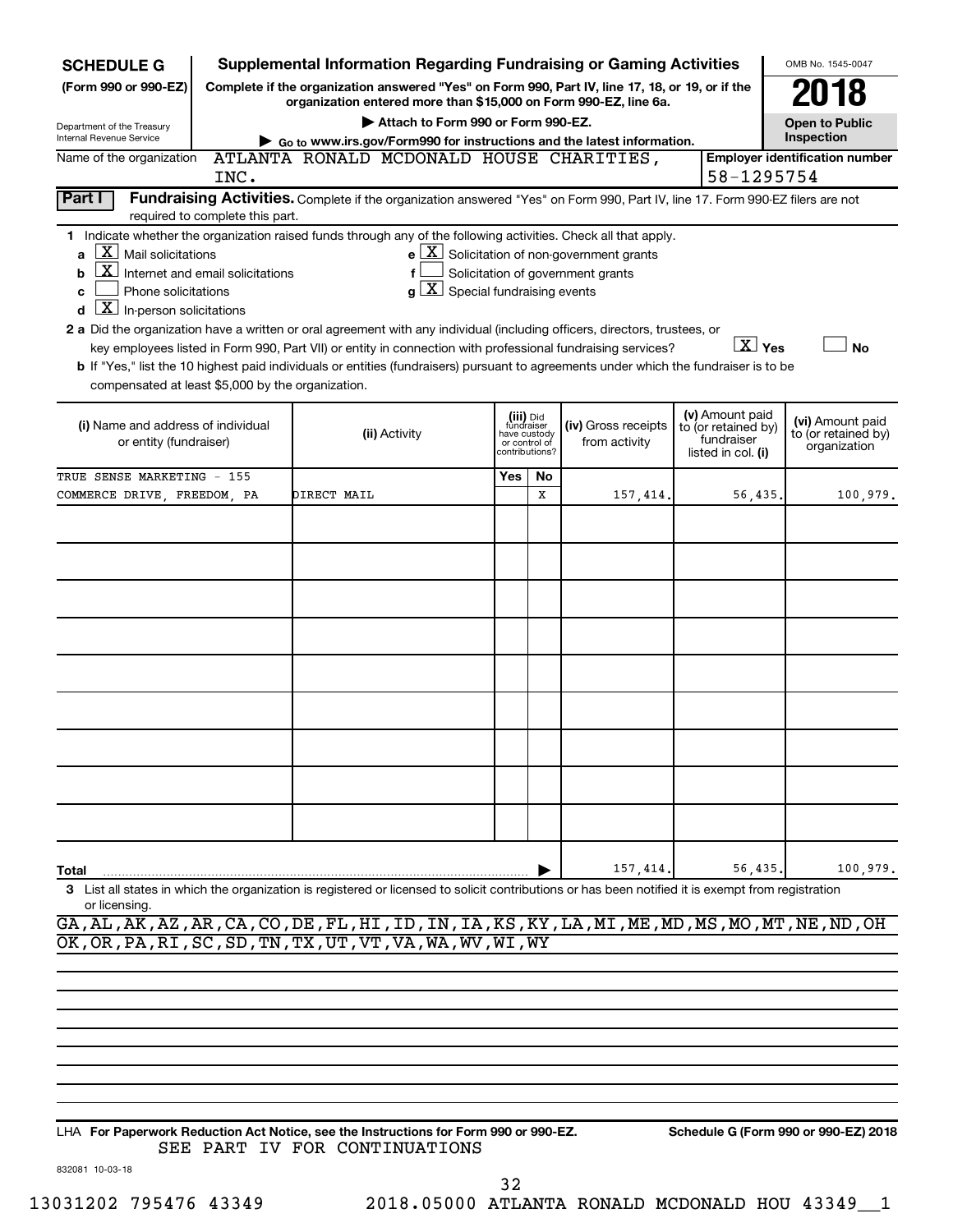**2** INC. 58-1295754  $_{\text{Page 2}}$ Schedule G (Form 990 or 990-EZ)  $2018$   $INC$ .

Part II | Fundraising Events. Complete if the organization answered "Yes" on Form 990, Part IV, line 18, or reported more than \$15,000

| Revenue<br>3<br>5          | ЮN<br>Gross income (line 1 minus line 2)                                                                 | (a) Event $#1$<br>DINNER/AUCTIGOLF<br>(event type)<br>966,304.<br>373,103. | (b) Event #2<br>TOURNAMENT<br>(event type)<br>250,874.<br>170,750. | (c) Other events<br>4<br>(total number)<br>760, 221. | (d) Total events<br>(add col. (a) through<br>col. (c)<br>1,977,399. |
|----------------------------|----------------------------------------------------------------------------------------------------------|----------------------------------------------------------------------------|--------------------------------------------------------------------|------------------------------------------------------|---------------------------------------------------------------------|
|                            |                                                                                                          |                                                                            |                                                                    |                                                      |                                                                     |
|                            |                                                                                                          |                                                                            |                                                                    |                                                      |                                                                     |
|                            |                                                                                                          |                                                                            |                                                                    |                                                      |                                                                     |
|                            |                                                                                                          |                                                                            |                                                                    |                                                      |                                                                     |
|                            |                                                                                                          |                                                                            |                                                                    | 252,509.                                             | 796,362.                                                            |
|                            |                                                                                                          | 593,201.                                                                   | 80,124.                                                            | 507, 712.                                            | 1,181,037.                                                          |
|                            |                                                                                                          | 0.                                                                         |                                                                    |                                                      |                                                                     |
|                            |                                                                                                          | 116,065.                                                                   |                                                                    | 106,590.                                             | 222,655.                                                            |
| 6                          |                                                                                                          | 150,966.                                                                   | 53,322.                                                            |                                                      | 204,288.                                                            |
| Direct Expenses            |                                                                                                          |                                                                            |                                                                    |                                                      |                                                                     |
| 8                          |                                                                                                          |                                                                            |                                                                    |                                                      |                                                                     |
| 9                          |                                                                                                          | 13,318.                                                                    | 14, 166.                                                           | 109, 230.                                            | 136, 714.                                                           |
|                            | 10 Direct expense summary. Add lines 4 through 9 in column (d)                                           |                                                                            |                                                                    |                                                      | 563,657.                                                            |
|                            | 11 Net income summary. Subtract line 10 from line 3, column (d)                                          |                                                                            |                                                                    |                                                      | 617,380.                                                            |
| <b>Part III</b>            | Gaming. Complete if the organization answered "Yes" on Form 990, Part IV, line 19, or reported more than |                                                                            |                                                                    |                                                      |                                                                     |
|                            | \$15,000 on Form 990-EZ, line 6a.                                                                        |                                                                            |                                                                    |                                                      |                                                                     |
| Revenue                    |                                                                                                          | (a) Bingo                                                                  | (b) Pull tabs/instant<br>bingo/progressive bingo                   | (c) Other gaming                                     | (d) Total gaming (add<br>col. (a) through col. (c))                 |
|                            |                                                                                                          |                                                                            |                                                                    | 173,415.                                             | 173, 415.                                                           |
|                            |                                                                                                          |                                                                            |                                                                    |                                                      |                                                                     |
| Direct Expenses<br>3       |                                                                                                          |                                                                            |                                                                    | 64,669.                                              | 64,669.                                                             |
|                            |                                                                                                          |                                                                            |                                                                    | 34,887.                                              | 34,887.                                                             |
| Other direct expenses<br>5 |                                                                                                          |                                                                            |                                                                    | 42,983.                                              | 42,983.                                                             |
|                            |                                                                                                          |                                                                            |                                                                    |                                                      |                                                                     |
| Volunteer labor<br>6.      |                                                                                                          | Yes<br>%                                                                   | %<br>Yes                                                           | Yes<br>%                                             |                                                                     |
| 7                          |                                                                                                          | No                                                                         | No                                                                 | $\boxed{\text{X}}$ No                                |                                                                     |
| 8                          | Direct expense summary. Add lines 2 through 5 in column (d)                                              |                                                                            |                                                                    |                                                      | 142,539.                                                            |

 ${\bf 9}$   $\,$  Enter the state(s) in which the organization conducts gaming activities:  ${\rm GA}$ 

**a** Is the organization licensed to conduct gaming activities in each of these states? ~~~~~~~~~~~~~~~~~~~~ **b** If "No," explain:  $\boxed{\text{X}}$   $\text{Yes}$   $\boxed{\phantom{1}}$  No

**10 a** Were any of the organization's gaming licenses revoked, suspended, or terminated during the tax year? ~~~~~~~~~ **b** If "Yes," explain: **No** 

832082 10-03-18

**Schedule G (Form 990 or 990-EZ) 2018**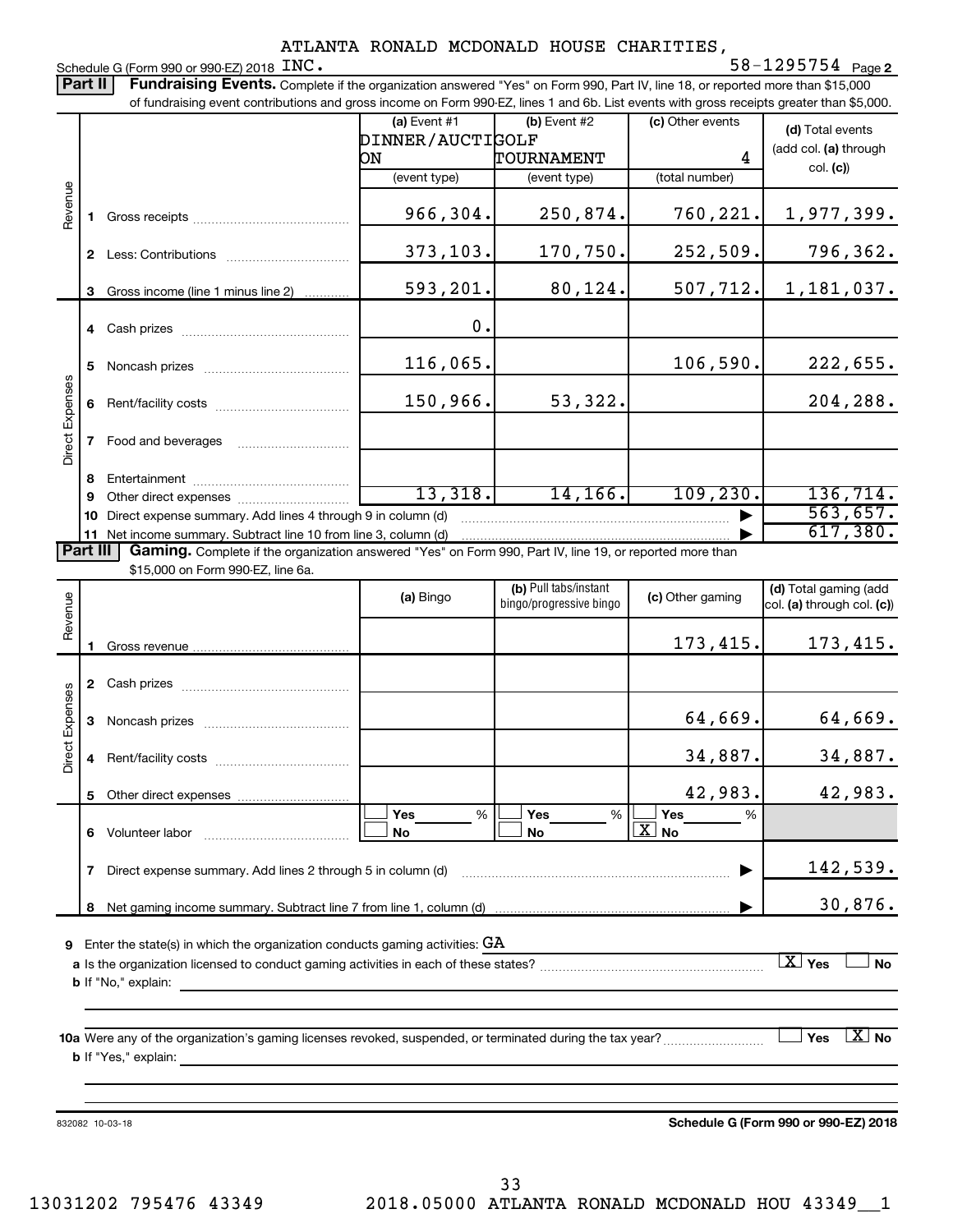| Schedule G (Form 990 or 990-EZ) 2018 INC.                                                                                                                                                                                                                                                                                               |                                                                                    | 58-1295754 Page 3                    |              |                                                              |
|-----------------------------------------------------------------------------------------------------------------------------------------------------------------------------------------------------------------------------------------------------------------------------------------------------------------------------------------|------------------------------------------------------------------------------------|--------------------------------------|--------------|--------------------------------------------------------------|
|                                                                                                                                                                                                                                                                                                                                         |                                                                                    |                                      | $\Box$ Yes   | $\lfloor X \rfloor$ No                                       |
| 12 Is the organization a grantor, beneficiary or trustee of a trust, or a member of a partnership or other entity formed                                                                                                                                                                                                                |                                                                                    |                                      |              |                                                              |
|                                                                                                                                                                                                                                                                                                                                         |                                                                                    |                                      |              | $\sqrt{\phantom{a}}$ Yes $\sqrt{\phantom{a}X\phantom{a}}$ No |
| <b>13</b> Indicate the percentage of gaming activity conducted in:                                                                                                                                                                                                                                                                      |                                                                                    |                                      |              |                                                              |
|                                                                                                                                                                                                                                                                                                                                         |                                                                                    |                                      |              | %                                                            |
| <b>b</b> An outside facility <i>www.communicality.communicality.communicality www.communicality.communicality.communicality</i>                                                                                                                                                                                                         |                                                                                    |                                      | $13b$ 100.00 | $\frac{0}{0}$                                                |
| 14 Enter the name and address of the person who prepares the organization's gaming/special events books and records:                                                                                                                                                                                                                    |                                                                                    |                                      |              |                                                              |
| Name > ANTARES GROUP, INC.                                                                                                                                                                                                                                                                                                              |                                                                                    |                                      |              |                                                              |
| Address $\blacktriangleright$ 1429 IRIS DRIVE - CONYERS, GA 30013                                                                                                                                                                                                                                                                       |                                                                                    |                                      |              |                                                              |
|                                                                                                                                                                                                                                                                                                                                         |                                                                                    |                                      |              |                                                              |
|                                                                                                                                                                                                                                                                                                                                         |                                                                                    |                                      |              |                                                              |
| of gaming revenue retained by the third party $\triangleright$ \$                                                                                                                                                                                                                                                                       |                                                                                    |                                      |              |                                                              |
| c If "Yes," enter name and address of the third party:                                                                                                                                                                                                                                                                                  |                                                                                    |                                      |              |                                                              |
|                                                                                                                                                                                                                                                                                                                                         |                                                                                    |                                      |              |                                                              |
| Name $\blacktriangleright$                                                                                                                                                                                                                                                                                                              |                                                                                    |                                      |              |                                                              |
| Address $\blacktriangleright$                                                                                                                                                                                                                                                                                                           |                                                                                    |                                      |              |                                                              |
| Gaming manager information:<br>16                                                                                                                                                                                                                                                                                                       |                                                                                    |                                      |              |                                                              |
|                                                                                                                                                                                                                                                                                                                                         |                                                                                    |                                      |              |                                                              |
| Name CARRIE BOWDEN                                                                                                                                                                                                                                                                                                                      |                                                                                    |                                      |              |                                                              |
|                                                                                                                                                                                                                                                                                                                                         |                                                                                    |                                      |              |                                                              |
| Gaming manager compensation $\triangleright$ \$                                                                                                                                                                                                                                                                                         |                                                                                    |                                      |              |                                                              |
|                                                                                                                                                                                                                                                                                                                                         |                                                                                    |                                      |              |                                                              |
|                                                                                                                                                                                                                                                                                                                                         |                                                                                    |                                      |              |                                                              |
|                                                                                                                                                                                                                                                                                                                                         | Description of services provided > MARKETING & COMMUNICATIONS DIRECTOR FOR ATLANTA |                                      |              |                                                              |
| RONALD MCDONALD HOUSE CHARITIES. THIS POSITION WITH THE CHARITY                                                                                                                                                                                                                                                                         |                                                                                    |                                      |              |                                                              |
| INCLUDES MANAGING THE ANNUAL AUTO RAFFLE.                                                                                                                                                                                                                                                                                               |                                                                                    |                                      |              |                                                              |
|                                                                                                                                                                                                                                                                                                                                         |                                                                                    |                                      |              |                                                              |
| $\boxed{\text{X}}$ Employee<br>Director/officer                                                                                                                                                                                                                                                                                         | Independent contractor                                                             |                                      |              |                                                              |
|                                                                                                                                                                                                                                                                                                                                         |                                                                                    |                                      |              |                                                              |
|                                                                                                                                                                                                                                                                                                                                         |                                                                                    |                                      |              |                                                              |
| a Is the organization required under state law to make charitable distributions from the gaming proceeds to                                                                                                                                                                                                                             |                                                                                    |                                      |              |                                                              |
| retain the state gaming license?                                                                                                                                                                                                                                                                                                        |                                                                                    |                                      |              |                                                              |
| b Enter the amount of distributions required under state law to be distributed to other exempt organizations or spent in the                                                                                                                                                                                                            |                                                                                    |                                      |              |                                                              |
| organization's own exempt activities during the tax year $\triangleright$ \$                                                                                                                                                                                                                                                            |                                                                                    |                                      |              |                                                              |
| Supplemental Information. Provide the explanations required by Part I, line 2b, columns (iii) and (v); and Part III, lines 9, 9b, 10b,                                                                                                                                                                                                  |                                                                                    |                                      |              |                                                              |
| 15b, 15c, 16, and 17b, as applicable. Also provide any additional information. See instructions.                                                                                                                                                                                                                                        |                                                                                    |                                      |              |                                                              |
|                                                                                                                                                                                                                                                                                                                                         |                                                                                    |                                      |              |                                                              |
|                                                                                                                                                                                                                                                                                                                                         |                                                                                    |                                      |              |                                                              |
|                                                                                                                                                                                                                                                                                                                                         |                                                                                    |                                      |              |                                                              |
| NAME OF FUNDRAISER: TRUE SENSE MARKETING<br>I)                                                                                                                                                                                                                                                                                          |                                                                                    |                                      |              |                                                              |
| ( I )                                                                                                                                                                                                                                                                                                                                   |                                                                                    |                                      |              |                                                              |
| ADDRESS OF FUNDRAISER: 155 COMMERCE DRIVE, FREEDOM, PA                                                                                                                                                                                                                                                                                  |                                                                                    | 15042                                |              |                                                              |
|                                                                                                                                                                                                                                                                                                                                         |                                                                                    |                                      |              |                                                              |
|                                                                                                                                                                                                                                                                                                                                         |                                                                                    |                                      |              |                                                              |
|                                                                                                                                                                                                                                                                                                                                         |                                                                                    |                                      |              |                                                              |
|                                                                                                                                                                                                                                                                                                                                         |                                                                                    |                                      |              |                                                              |
|                                                                                                                                                                                                                                                                                                                                         | THE HEARTS AND HANDS GALA CELEBRATED ITS 11TH ANNIVERSARY IN                       |                                      |              |                                                              |
|                                                                                                                                                                                                                                                                                                                                         |                                                                                    |                                      |              |                                                              |
|                                                                                                                                                                                                                                                                                                                                         |                                                                                    |                                      |              |                                                              |
|                                                                                                                                                                                                                                                                                                                                         | EVENT PROVIDES AN OPPORTUNITY FOR                                                  |                                      |              |                                                              |
|                                                                                                                                                                                                                                                                                                                                         |                                                                                    | Schedule G (Form 990 or 990-EZ) 2018 |              |                                                              |
| <b>17</b> Mandatory distributions:<br><b>Part IV</b><br>SCHEDULE G, PART I, LINE 2B, LIST OF TEN HIGHEST PAID FUNDRAISERS:<br>FORM 990, SCH G, PART II, FUNDRAISING EVENTS<br>EVENT #1:<br>2018. THE EVENT INCLUDES DINNER, ENTERTAINMENT, SILENT AND LIVE<br>AUCTIONS AND A SHORT PROGRAM.<br>832083 10-03-18<br>13031202 795476 43349 | 34<br>2018.05000 ATLANTA RONALD MCDONALD HOU 43349                                 |                                      |              | Yes $\lfloor x \rfloor$ No                                   |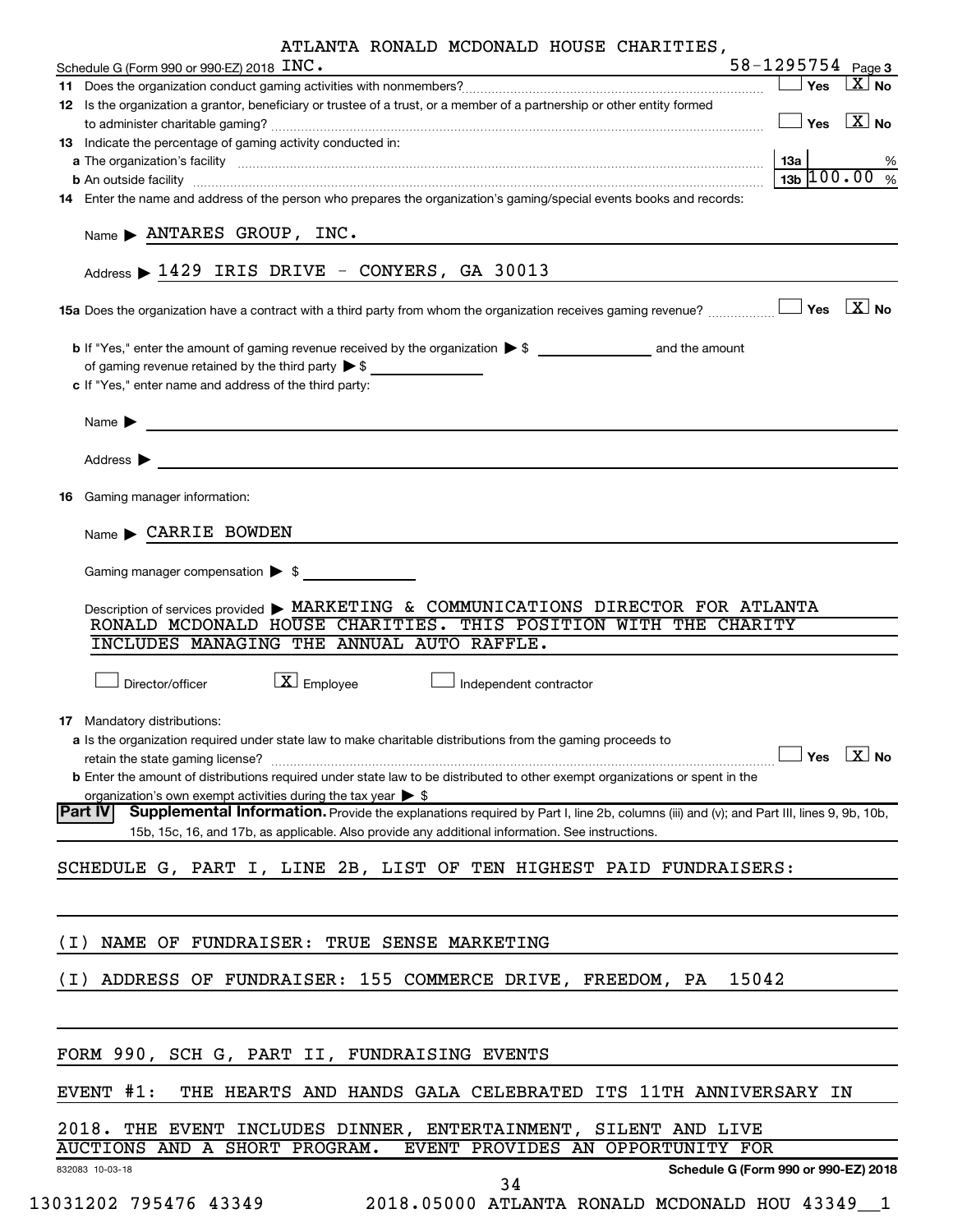**4** INC. 58-1295754  $_{\text{Page 4}}$ **Part IV** | Supplemental Information (continued) Schedule G (Form 990 or 990-EZ)  $\text{INC.}$ ATLANTA RONALD MCDONALD HOUSE CHARITIES, AWARENESS FOR KEY DONORS WHO CONTRIBUTE TO THE ORGANIZATION AND TO INTRODUCE THEIR FRIENDS AND COLLEAGUES TO THE CHARITY. THE AUDIENCE INCLUDES CORPORATE AND INDIVIDUAL SPONSORS AND IS THE LARGEST FUNDRAISING EVENT FOR THE CHARITY.

EVENT #2: THE ANNUAL GOLF TOURNAMENT CELEBRATED ITS 24TH ANNIVERSARY IN 2018 AND HOSTED APPROXIMATELY 180 GOLFERS. THIS IS PRIMARILY A CORPORATE SPONSORED EVENT THAT INCLUDES BREAKFAST, LUNCH, BUFFET RECEPTION, ON COURSE CONTESTS, AND A SILENT AUCTION.

EVENT #3: DINES-IN TAKES PLACE EVERY OTHER YEAR. IN 2018, THE EVENT INCLUDED OVER 10 DINNER PARTIES HOSTED IN A VARIETY OF DONORS' HOMES. LOCAL CHEFS DONATE FOOD AND TIME TO PARTNER WITH A HOMEOWNER TO HOST A DINNER PARTY THAT BENEFITS THE CHARITY. GUESTS PURCHASE AN ADVANCE TICKET TO ATTEND AND ALL PROCEEDS BENEFIT THE CHARITY.

EVENT #4: BROOKHAVEN TOUR OF HOMES TAKES PLACE EVERY OTHER YEAR, ALTERNATING WITH THE DINES-IN EVENT. ATTENDEES PURCHASE ADVANCE TICKETS TO TOUR FIVE DIFFERENT HOMES LOCATED IN THE BROOKHAVEN NEIGHBORHOOD. IN ADDITION TO TICKET SALES, THE ORGANZIATION SOLICITS CORPORATE SPONSORSHIPS.

EVENT #5: HANDBAG HULLABALOO WAS A NEW EVENT IN 2018. ATTENDEES PURCHASED ADVANCE TICKTS TO ATTEND AN EVENING OF FOOD, DRINKS, SILENT AUCTION AND THE OPPORTUNITY TO WIN DESIGNER HANDBAGS THROUGH AN ORGANIZED WORD GAME. IN ADDITION TO TICKET SALES AND AUCTION PROCEEDS, CORPORATE SPONSORSHIPS WERE SOLICITED.

832084 04-01-18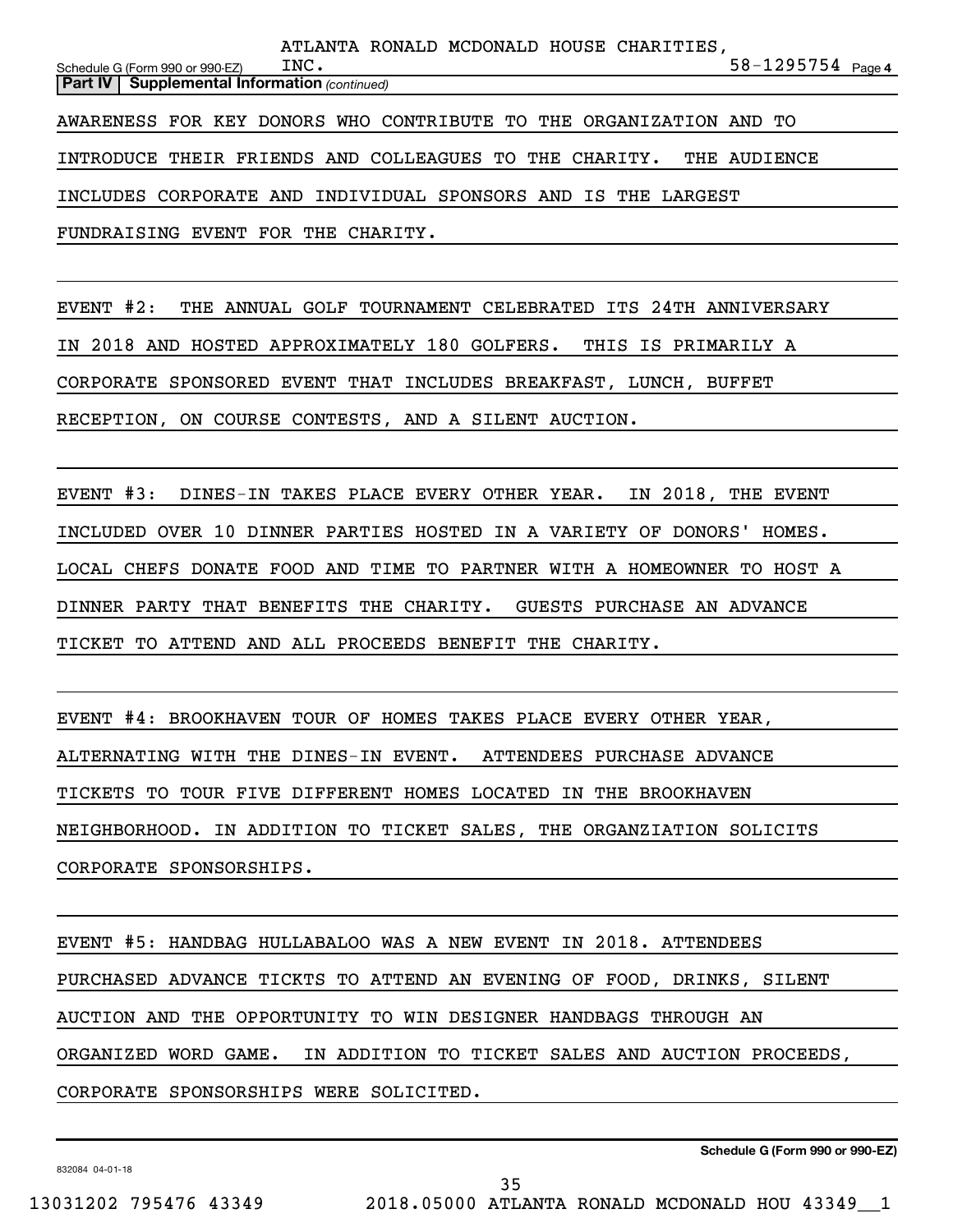**4** INC. 58-1295754  $_{\text{Page 4}}$ **Part IV** | Supplemental Information (continued) Schedule G (Form 990 or 990-EZ)  $\text{INC.}$ ATLANTA RONALD MCDONALD HOUSE CHARITIES, EVENT #6: THE 5K FUN RUN WAS A NEW EVENT IN 2018, ORGANIZED BY THE YOUNG PROFESSIONALS GROUP AFFILIATED WITH THE ORGANIZATION. APPROXIMATELY 400 RUNNERS PAID AN ENTRY FEE TO PARTICIPATE, AND CORPORATE SPONSORSHIPS WERE SOLICITED. RECOGNITION WAS AWARDED TO WINNERS IN VARIOUS AGE CATEGORIES.

EVENT #7: BMW RAFFLE: METRO-ATLANTA BMW DEALERS PARTNER WITH THE ORGANIZATION FOR THIS RAFFLE EVENT. IN 2018 THE ORGANIZATION SOLD APPROXIMATELY 2,000 RAFFLE TICKETS FOR \$100 EACH DURING THE FIVE MONTHS LEADING UP TO THIS NOVEMBER EVENT. EACH TICKET ENTITLES THE PURCHASER TO PARTICIPATE IN A RAFFLE DRAWING FOR A BMW VEHICLE. IN 2018, TWO TWO-YEAR BMW LEASES WERE AWARDED.

832084 04-01-18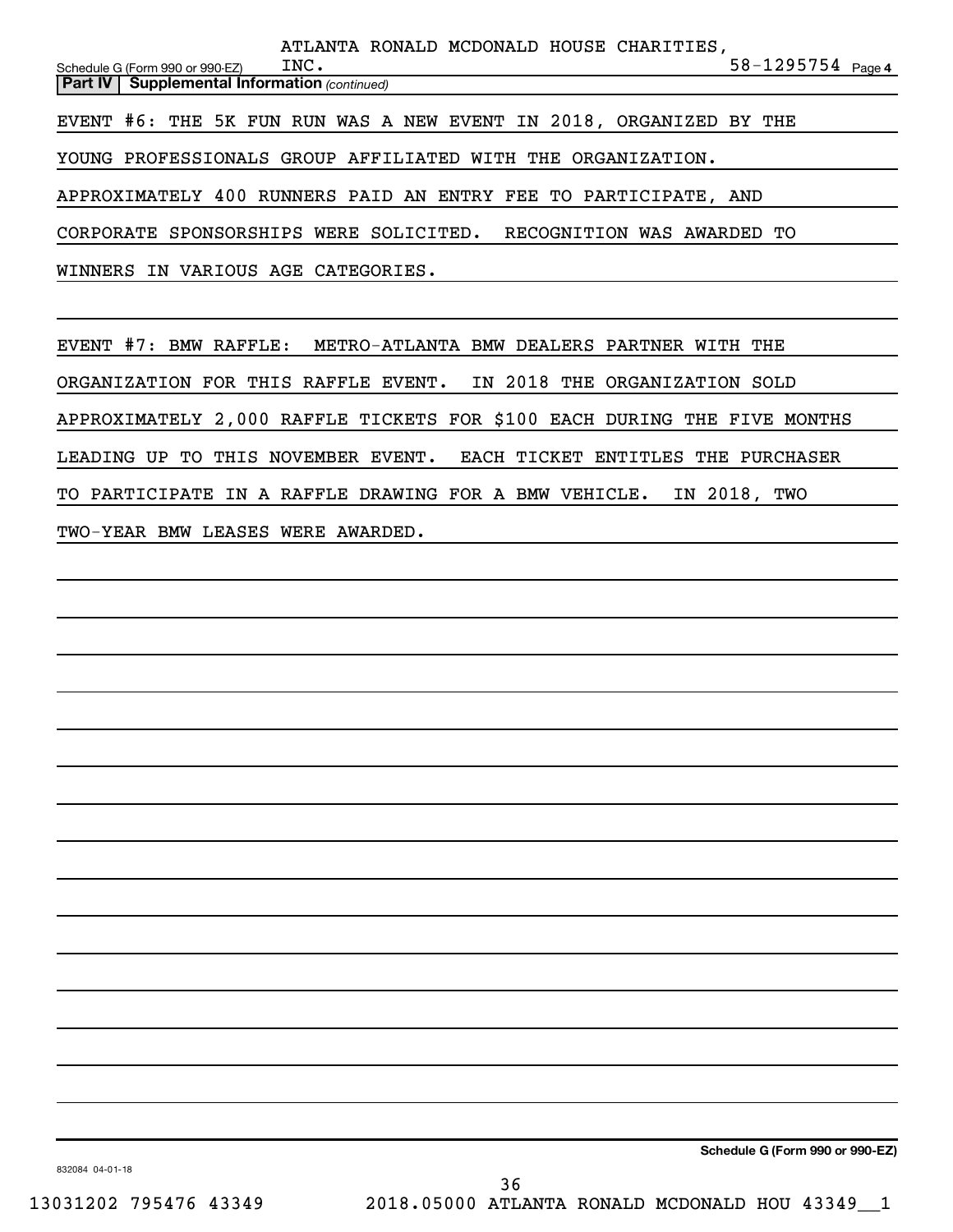| <b>SCHEDULE I</b><br>(Form 990)                                                                                                                                                                                                                                                                                          |  |           | <b>Grants and Other Assistance to Organizations,</b><br>Governments, and Individuals in the United States<br>Complete if the organization answered "Yes" on Form 990, Part IV, line 21 or 22. |                             |                                                       |                                                                                                                                                                    |                                          |   | OMB No. 1545-0047<br>2018             |  |  |
|--------------------------------------------------------------------------------------------------------------------------------------------------------------------------------------------------------------------------------------------------------------------------------------------------------------------------|--|-----------|-----------------------------------------------------------------------------------------------------------------------------------------------------------------------------------------------|-----------------------------|-------------------------------------------------------|--------------------------------------------------------------------------------------------------------------------------------------------------------------------|------------------------------------------|---|---------------------------------------|--|--|
| Department of the Treasury<br>Internal Revenue Service                                                                                                                                                                                                                                                                   |  |           |                                                                                                                                                                                               | Attach to Form 990.         | Go to www.irs.gov/Form990 for the latest information. |                                                                                                                                                                    |                                          |   | <b>Open to Public</b><br>Inspection   |  |  |
| ATLANTA RONALD MCDONALD HOUSE CHARITIES,<br>Name of the organization<br><b>Employer identification number</b><br>INC.                                                                                                                                                                                                    |  |           |                                                                                                                                                                                               |                             |                                                       |                                                                                                                                                                    |                                          |   |                                       |  |  |
| 58-1295754<br>General Information on Grants and Assistance<br>Part I                                                                                                                                                                                                                                                     |  |           |                                                                                                                                                                                               |                             |                                                       |                                                                                                                                                                    |                                          |   |                                       |  |  |
| Does the organization maintain records to substantiate the amount of the grants or assistance, the grantees' eligibility for the grants or assistance, and the selection<br>$\mathbf 1$<br>Describe in Part IV the organization's procedures for monitoring the use of grant funds in the United States.<br>$\mathbf{2}$ |  |           |                                                                                                                                                                                               |                             |                                                       |                                                                                                                                                                    |                                          |   | $\boxed{\text{X}}$ Yes<br>  No        |  |  |
| Part II                                                                                                                                                                                                                                                                                                                  |  |           |                                                                                                                                                                                               |                             |                                                       | Grants and Other Assistance to Domestic Organizations and Domestic Governments. Complete if the organization answered "Yes" on Form 990, Part IV, line 21, for any |                                          |   |                                       |  |  |
| recipient that received more than \$5,000. Part II can be duplicated if additional space is needed.<br>1 (a) Name and address of organization<br>or government                                                                                                                                                           |  | $(b)$ EIN | (c) IRC section<br>(if applicable)                                                                                                                                                            | (d) Amount of<br>cash grant | (e) Amount of<br>non-cash<br>assistance               | (f) Method of<br>valuation (book,<br>FMV, appraisal,<br>other)                                                                                                     | (g) Description of<br>noncash assistance |   | (h) Purpose of grant<br>or assistance |  |  |
|                                                                                                                                                                                                                                                                                                                          |  |           |                                                                                                                                                                                               |                             |                                                       |                                                                                                                                                                    |                                          |   |                                       |  |  |
|                                                                                                                                                                                                                                                                                                                          |  |           |                                                                                                                                                                                               |                             |                                                       |                                                                                                                                                                    |                                          |   |                                       |  |  |
|                                                                                                                                                                                                                                                                                                                          |  |           |                                                                                                                                                                                               |                             |                                                       |                                                                                                                                                                    |                                          |   |                                       |  |  |
|                                                                                                                                                                                                                                                                                                                          |  |           |                                                                                                                                                                                               |                             |                                                       |                                                                                                                                                                    |                                          |   |                                       |  |  |
|                                                                                                                                                                                                                                                                                                                          |  |           |                                                                                                                                                                                               |                             |                                                       |                                                                                                                                                                    |                                          |   |                                       |  |  |
|                                                                                                                                                                                                                                                                                                                          |  |           |                                                                                                                                                                                               |                             |                                                       |                                                                                                                                                                    |                                          |   |                                       |  |  |
| $\mathbf{2}$<br>Enter total number of other organizations listed in the line 1 table<br>3                                                                                                                                                                                                                                |  |           |                                                                                                                                                                                               |                             |                                                       |                                                                                                                                                                    |                                          | ▶ |                                       |  |  |

**For Paperwork Reduction Act Notice, see the Instructions for Form 990. Schedule I (Form 990) (2018)** LHA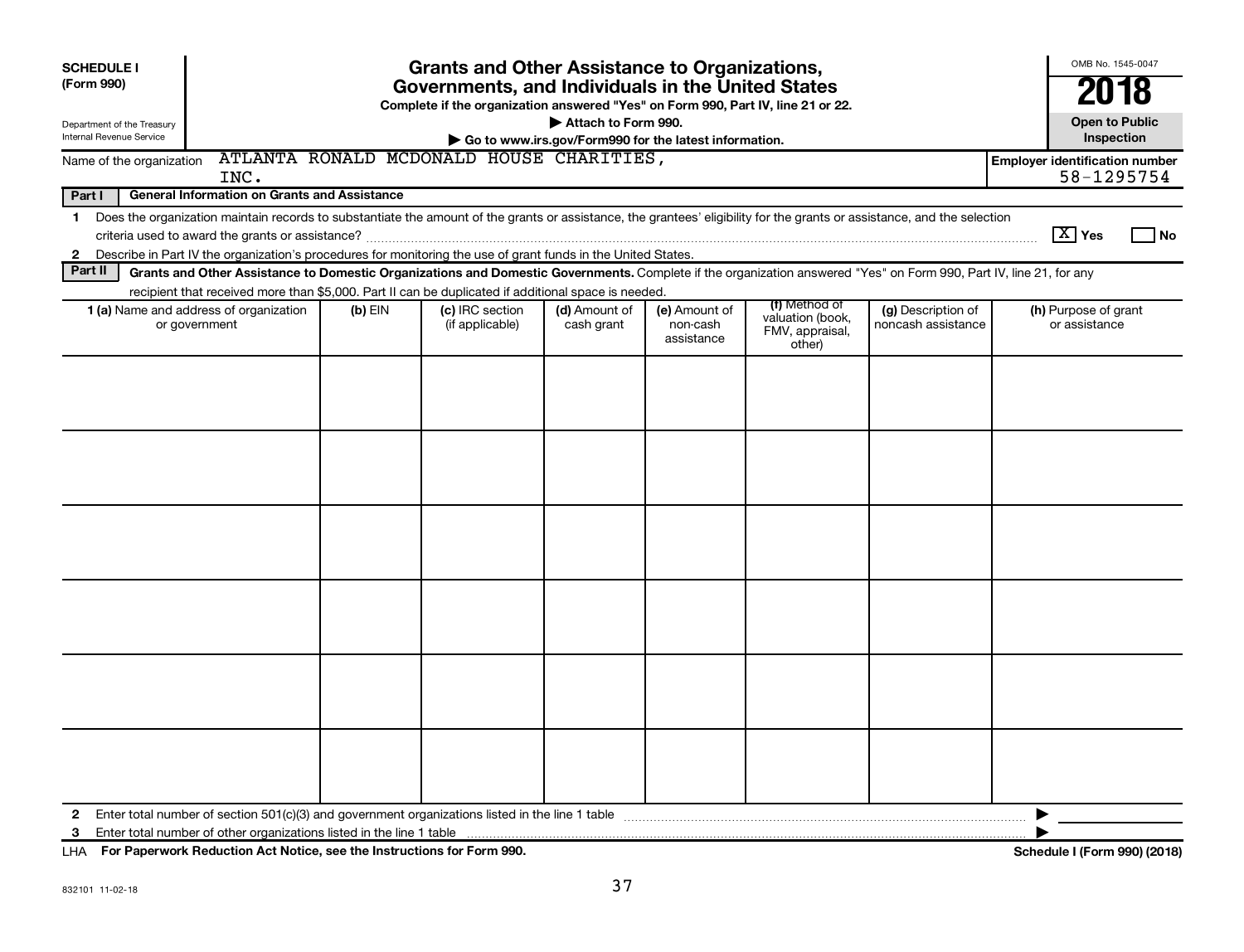Schedule I (Form 990) (2018)  $INC$ .

**2** INC. 58-1295754

Part III | Grants and Other Assistance to Domestic Individuals. Complete if the organization answered "Yes" on Form 990, Part IV, line 22. Part III can be duplicated if additional space is needed.

| (a) Type of grant or assistance                                                                                                                      | (b) Number of<br>recipients | (c) Amount of<br>cash grant | (d) Amount of non-<br>cash assistance      | (e) Method of valuation<br>(book, FMV, appraisal, other) | (f) Description of noncash assistance |  |  |  |  |
|------------------------------------------------------------------------------------------------------------------------------------------------------|-----------------------------|-----------------------------|--------------------------------------------|----------------------------------------------------------|---------------------------------------|--|--|--|--|
|                                                                                                                                                      |                             |                             |                                            |                                                          |                                       |  |  |  |  |
|                                                                                                                                                      |                             |                             |                                            |                                                          |                                       |  |  |  |  |
| SCHOLARSHIP/BRANDEIS UNIVERSITY                                                                                                                      |                             | 2,500.                      | $\mathbf 0$                                |                                                          |                                       |  |  |  |  |
|                                                                                                                                                      |                             |                             |                                            |                                                          |                                       |  |  |  |  |
|                                                                                                                                                      |                             |                             |                                            |                                                          |                                       |  |  |  |  |
| SCHOLARSHIP/DUKE UNIVERSITY                                                                                                                          |                             | 5,000.                      | $\mathbf 0$                                |                                                          |                                       |  |  |  |  |
|                                                                                                                                                      |                             |                             |                                            |                                                          |                                       |  |  |  |  |
|                                                                                                                                                      |                             |                             |                                            |                                                          |                                       |  |  |  |  |
| SCHOLARSHIP/EMORY UNIVERSITY                                                                                                                         |                             | 5,000.                      | $\mathbf 0$                                |                                                          |                                       |  |  |  |  |
|                                                                                                                                                      |                             |                             |                                            |                                                          |                                       |  |  |  |  |
|                                                                                                                                                      |                             |                             |                                            |                                                          |                                       |  |  |  |  |
| SCHOLARSHIP/GEORGIA INSTITUTE OF TECHNOLOGY                                                                                                          |                             | 13,750.                     | $\mathbf 0$ .                              |                                                          |                                       |  |  |  |  |
|                                                                                                                                                      |                             |                             |                                            |                                                          |                                       |  |  |  |  |
|                                                                                                                                                      |                             |                             |                                            |                                                          |                                       |  |  |  |  |
| SCHOLARSHIP/GEORGIA STATE UNIVERSITY                                                                                                                 |                             | 2,500.                      | $\mathbf 0$                                |                                                          |                                       |  |  |  |  |
| Supplemental Information. Provide the information required in Part I, line 2; Part III, column (b); and any other additional information.<br>Part IV |                             |                             |                                            |                                                          |                                       |  |  |  |  |
| PART I, LINE 2:                                                                                                                                      |                             |                             |                                            |                                                          |                                       |  |  |  |  |
|                                                                                                                                                      |                             |                             |                                            |                                                          |                                       |  |  |  |  |
| RMHC GLOBAL OUTSOURCES THE ADMINISTRATION OF THE RMHC SCHOLARSHIP PROGRAM                                                                            |                             |                             |                                            |                                                          |                                       |  |  |  |  |
| TO INTERNATIONAL SCHOLARSHIP AND TUITION SERVICES, INC. (ISTS), AN                                                                                   |                             |                             |                                            |                                                          |                                       |  |  |  |  |
|                                                                                                                                                      |                             |                             |                                            |                                                          |                                       |  |  |  |  |
| INDEPENDENT EDUCATIONAL SCHOLARSHIP PROGRAM MANAGEMENT SERVICE.                                                                                      |                             |                             |                                            | ISTS                                                     |                                       |  |  |  |  |
| MONITORS APPLICATIONS, PROVIDES NOTIFICATION, DISTRIBUTES AWARDS, AND                                                                                |                             |                             |                                            |                                                          |                                       |  |  |  |  |
| TRACKS ANNUAL DISBURSEMENTS.                                                                                                                         |                             |                             | IN AUGUST 2018, ISTS INVOICED ATLANTA RMHC |                                                          |                                       |  |  |  |  |
| \$92,500 FOR RENEWABLE SCHOLARSHIPS TO BE AWARDED ON ITS BEHALF, AND                                                                                 |                             |                             |                                            |                                                          |                                       |  |  |  |  |
| IMMEDIATELY DISBURSED \$78,750 DIRECTLY TO THE COLLEGE OR UNIVERSITY UNDER                                                                           |                             |                             |                                            |                                                          |                                       |  |  |  |  |
|                                                                                                                                                      |                             |                             |                                            |                                                          |                                       |  |  |  |  |

### THE STUDENT'S NAME.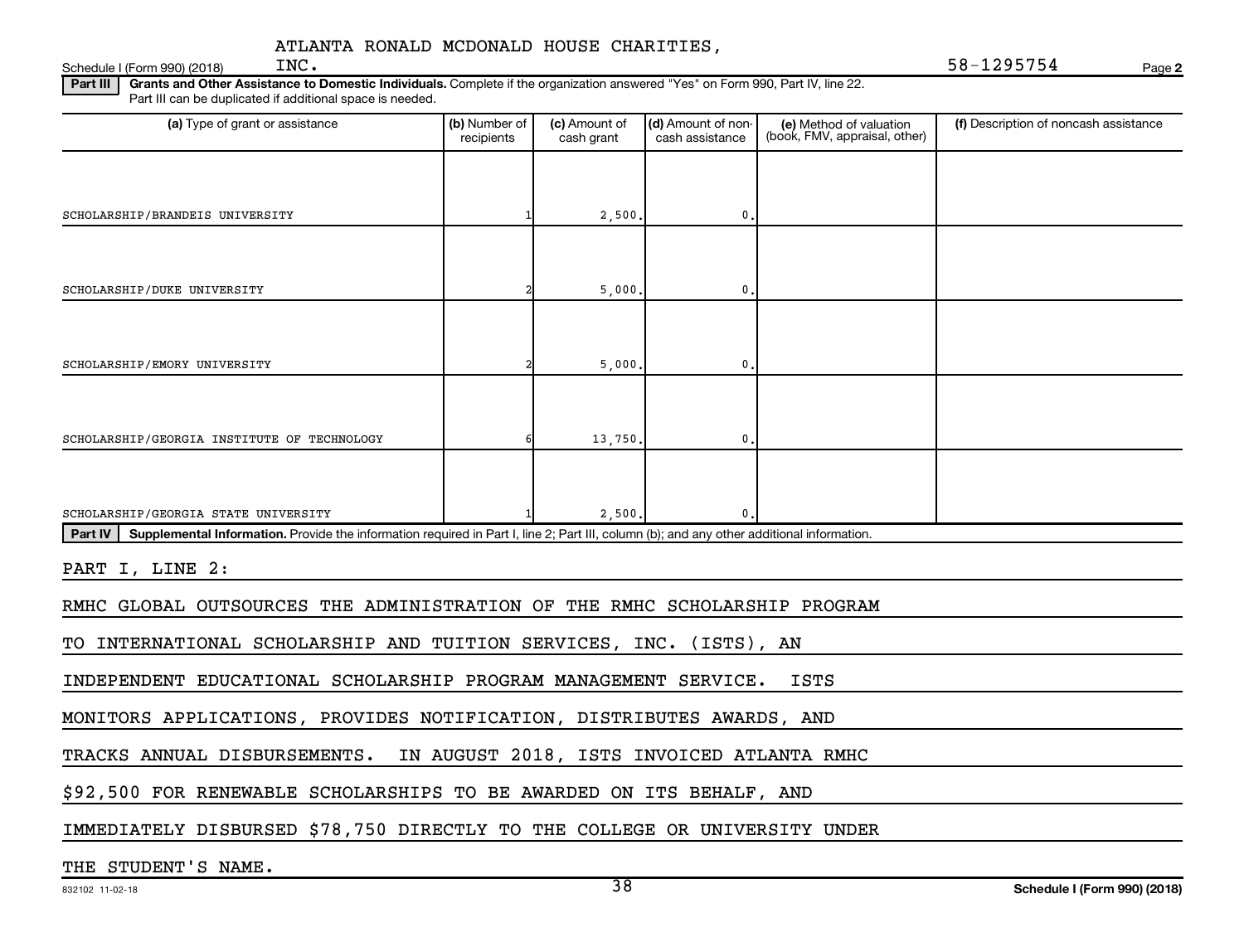| INC.<br>Schedule I (Form 990)                                                                                                 | 58-1295754<br>Page 2        |                             |                                       |                                                             |                                        |  |
|-------------------------------------------------------------------------------------------------------------------------------|-----------------------------|-----------------------------|---------------------------------------|-------------------------------------------------------------|----------------------------------------|--|
| Part III   Continuation of Grants and Other Assistance to Individuals in the United States (Schedule I (Form 990), Part III.) |                             |                             |                                       |                                                             |                                        |  |
| (a) Type of grant or assistance                                                                                               | (b) Number of<br>recipients | (c) Amount of<br>cash grant | (d) Amount of non-<br>cash assistance | (e) Method of<br>valuation (book, FMV,<br>appraisal, other) | (f) Description of non-cash assistance |  |
| SCHOLARSHIP/HAMPTON UNIVERSITY                                                                                                | $\mathbf{1}$                | 2,500                       | $\mathbf 0$ .                         |                                                             |                                        |  |
|                                                                                                                               |                             |                             |                                       |                                                             |                                        |  |
| SCHOLARSHIP/HOWARD UNIVERSITY                                                                                                 | 1                           | 2,500                       | $\mathbf{0}$                          |                                                             |                                        |  |
| SCHOLARSHIP/KENNESAW STATE UNIVERSITY                                                                                         | $\mathbf{1}$                | 2,500                       | $\mathbf 0$                           |                                                             |                                        |  |
| SCHOLARSHIP/MASSACHUSETTS INSTITUTE OF TECHNOLOGY                                                                             | 1                           | 2,500                       | $\mathbf{0}$                          |                                                             |                                        |  |
| SCHOLARSHIP/PRINCETON UNIVERSITY                                                                                              | $\mathbf{1}$                | 2,500                       | $\mathbf{0}$                          |                                                             |                                        |  |
| SCHOLARSHIP/REINHARDT COLLEGE                                                                                                 | $\mathbf{1}$                | 2,500                       | $\mathbf 0$                           |                                                             |                                        |  |
| SCHOLARSHIP/SPELMAN COLLEGE                                                                                                   | $\mathbf{1}$                | 2,500                       | $\mathbf 0$ .                         |                                                             |                                        |  |
| SCHOLARSHIP/STANFORD UNIVERSITY                                                                                               | $\mathbf{1}$                | 2,500                       | $\mathbf{0}$ .                        |                                                             |                                        |  |
| SCHOLARSHIP/TUSKEGEE UNIVERSITY                                                                                               | 1.                          | 2,500.                      | $\mathbf{0}$                          |                                                             |                                        |  |

832242 04-01-18

**Schedule I (Form 990)**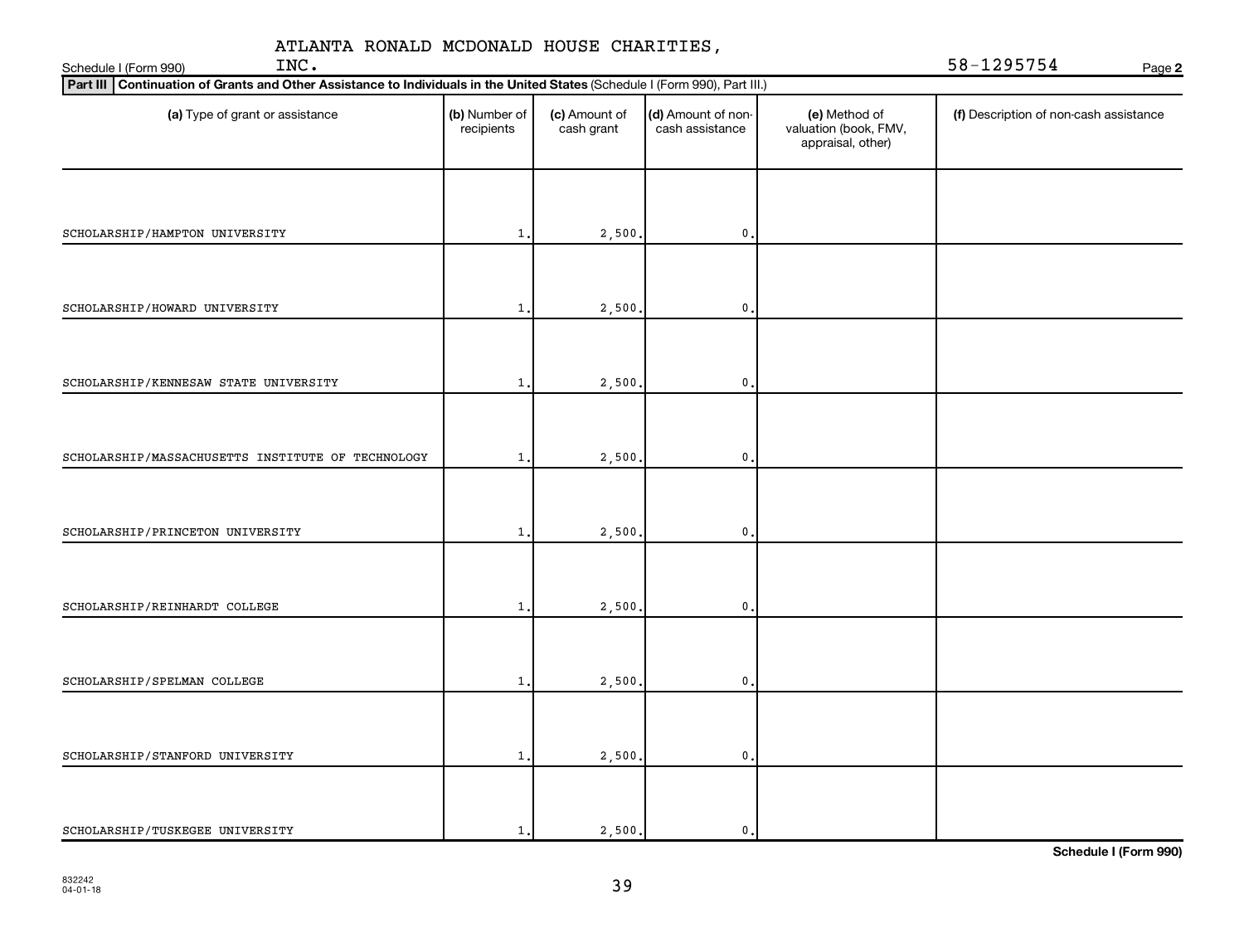| ATLANTA RONALD MCDONALD HOUSE CHARITIES,<br>INC.<br>Schedule I (Form 990)                                                   |                             |                             |                                       |                                                             | 58-1295754<br>Page 2                   |
|-----------------------------------------------------------------------------------------------------------------------------|-----------------------------|-----------------------------|---------------------------------------|-------------------------------------------------------------|----------------------------------------|
| Part III Continuation of Grants and Other Assistance to Individuals in the United States (Schedule I (Form 990), Part III.) |                             |                             |                                       |                                                             |                                        |
| (a) Type of grant or assistance                                                                                             | (b) Number of<br>recipients | (c) Amount of<br>cash grant | (d) Amount of non-<br>cash assistance | (e) Method of<br>valuation (book, FMV,<br>appraisal, other) | (f) Description of non-cash assistance |
| SCHOLARSHIP/UC REGENTS                                                                                                      | $\mathbf 2$                 | 5,000.                      | $\mathbf{0}$ .                        |                                                             |                                        |
| SCHOLARSHIP/UNIVERSITY OF GEORGIA                                                                                           | 6.                          | 15,000.                     | $\mathbf{0}$ .                        |                                                             |                                        |
| SCHOLARSHIP/UNIVERSITY OF WEST GEORGIA                                                                                      | 2 <sub>1</sub>              | 5,000                       | $\mathbf{0}$                          |                                                             |                                        |
| SCHOLARSHIP/YALE UNIVERSITY                                                                                                 | $\mathbf{1}$                | 2,500                       | $\mathbf{0}$ .                        |                                                             |                                        |
|                                                                                                                             |                             |                             |                                       |                                                             |                                        |
|                                                                                                                             |                             |                             |                                       |                                                             |                                        |
|                                                                                                                             |                             |                             |                                       |                                                             |                                        |
|                                                                                                                             |                             |                             |                                       |                                                             |                                        |
|                                                                                                                             |                             |                             |                                       |                                                             |                                        |

**Schedule I (Form 990)**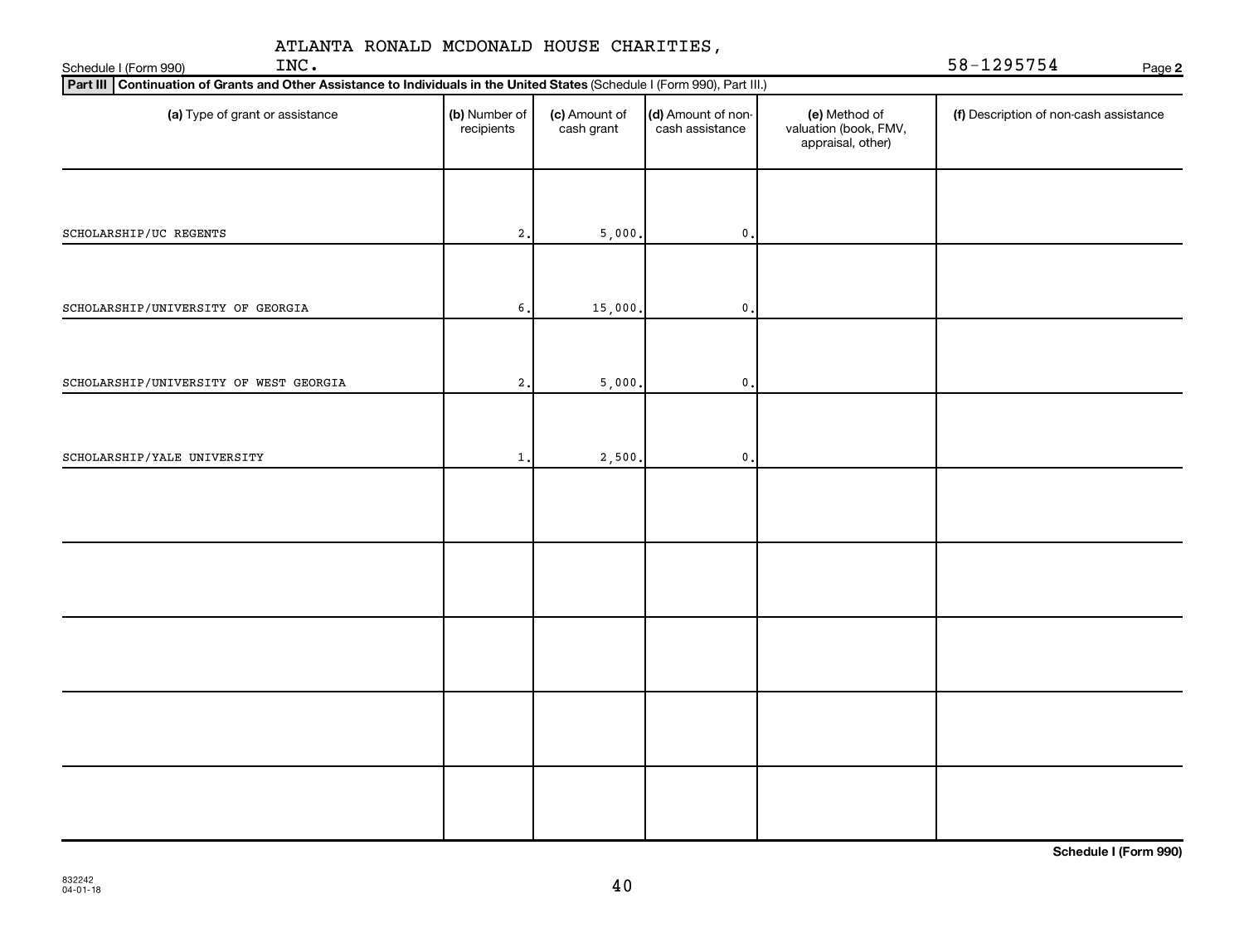| <b>SCHEDULE J</b>          | <b>Compensation Information</b>                                                                                           |                                       | OMB No. 1545-0047          |     |                         |  |
|----------------------------|---------------------------------------------------------------------------------------------------------------------------|---------------------------------------|----------------------------|-----|-------------------------|--|
| (Form 990)                 | For certain Officers, Directors, Trustees, Key Employees, and Highest                                                     |                                       | 2018                       |     |                         |  |
|                            | <b>Compensated Employees</b><br>Complete if the organization answered "Yes" on Form 990, Part IV, line 23.                |                                       |                            |     |                         |  |
| Department of the Treasury | Attach to Form 990.                                                                                                       |                                       | <b>Open to Public</b>      |     |                         |  |
| Internal Revenue Service   | Go to www.irs.gov/Form990 for instructions and the latest information.                                                    |                                       | Inspection                 |     |                         |  |
| Name of the organization   | ATLANTA RONALD MCDONALD HOUSE CHARITIES,                                                                                  | <b>Employer identification number</b> |                            |     |                         |  |
|                            | INC.                                                                                                                      |                                       | 58-1295754                 |     |                         |  |
| Part I                     | <b>Questions Regarding Compensation</b>                                                                                   |                                       |                            |     |                         |  |
|                            |                                                                                                                           |                                       |                            | Yes | No                      |  |
| 1a                         | Check the appropriate box(es) if the organization provided any of the following to or for a person listed on Form 990,    |                                       |                            |     |                         |  |
|                            | Part VII, Section A, line 1a. Complete Part III to provide any relevant information regarding these items.                |                                       |                            |     |                         |  |
|                            | First-class or charter travel<br>Housing allowance or residence for personal use                                          |                                       |                            |     |                         |  |
|                            | Travel for companions<br>Payments for business use of personal residence                                                  |                                       |                            |     |                         |  |
|                            | Health or social club dues or initiation fees<br>Tax indemnification and gross-up payments                                |                                       |                            |     |                         |  |
|                            | Discretionary spending account<br>Personal services (such as maid, chauffeur, chef)                                       |                                       |                            |     |                         |  |
|                            |                                                                                                                           |                                       |                            |     |                         |  |
|                            | <b>b</b> If any of the boxes on line 1a are checked, did the organization follow a written policy regarding payment or    |                                       |                            |     |                         |  |
|                            |                                                                                                                           |                                       | 1b                         |     |                         |  |
| 2                          | Did the organization require substantiation prior to reimbursing or allowing expenses incurred by all directors,          |                                       |                            |     |                         |  |
|                            |                                                                                                                           |                                       | $\mathbf{2}$               |     |                         |  |
|                            |                                                                                                                           |                                       |                            |     |                         |  |
| З                          | Indicate which, if any, of the following the filing organization used to establish the compensation of the organization's |                                       |                            |     |                         |  |
|                            | CEO/Executive Director. Check all that apply. Do not check any boxes for methods used by a related organization to        |                                       |                            |     |                         |  |
|                            | establish compensation of the CEO/Executive Director, but explain in Part III.                                            |                                       |                            |     |                         |  |
|                            | Compensation committee<br>Written employment contract                                                                     |                                       |                            |     |                         |  |
|                            | Compensation survey or study<br>Independent compensation consultant                                                       |                                       |                            |     |                         |  |
|                            | $\lfloor \underline{X} \rfloor$ Approval by the board or compensation committee<br>Form 990 of other organizations        |                                       |                            |     |                         |  |
| 4                          | During the year, did any person listed on Form 990, Part VII, Section A, line 1a, with respect to the filing              |                                       |                            |     |                         |  |
|                            | organization or a related organization:                                                                                   |                                       |                            |     |                         |  |
| а                          | Receive a severance payment or change-of-control payment?                                                                 |                                       | 4a                         |     | х                       |  |
| b                          |                                                                                                                           |                                       | 4b                         |     | $\overline{\textbf{x}}$ |  |
| c                          |                                                                                                                           |                                       | 4c                         |     | $\overline{\textbf{x}}$ |  |
|                            | If "Yes" to any of lines 4a-c, list the persons and provide the applicable amounts for each item in Part III.             |                                       |                            |     |                         |  |
|                            |                                                                                                                           |                                       |                            |     |                         |  |
|                            | Only section 501(c)(3), 501(c)(4), and 501(c)(29) organizations must complete lines 5-9.                                  |                                       |                            |     |                         |  |
|                            | For persons listed on Form 990, Part VII, Section A, line 1a, did the organization pay or accrue any compensation         |                                       |                            |     |                         |  |
|                            | contingent on the revenues of:                                                                                            |                                       |                            |     |                         |  |
|                            |                                                                                                                           |                                       | 5а                         |     | х                       |  |
|                            |                                                                                                                           |                                       | 5b                         |     | х                       |  |
|                            | If "Yes" on line 5a or 5b, describe in Part III.                                                                          |                                       |                            |     |                         |  |
|                            | 6 For persons listed on Form 990, Part VII, Section A, line 1a, did the organization pay or accrue any compensation       |                                       |                            |     |                         |  |
|                            | contingent on the net earnings of:                                                                                        |                                       |                            |     |                         |  |
|                            |                                                                                                                           |                                       | 6a                         |     | х                       |  |
|                            |                                                                                                                           |                                       | 6b                         |     | х                       |  |
|                            | If "Yes" on line 6a or 6b, describe in Part III.                                                                          |                                       |                            |     |                         |  |
|                            | 7 For persons listed on Form 990, Part VII, Section A, line 1a, did the organization provide any nonfixed payments        |                                       |                            |     |                         |  |
|                            |                                                                                                                           |                                       | 7                          |     | х                       |  |
|                            | 8 Were any amounts reported on Form 990, Part VII, paid or accrued pursuant to a contract that was subject to the         |                                       |                            |     |                         |  |
|                            |                                                                                                                           |                                       | 8                          |     | х                       |  |
| 9.                         | If "Yes" on line 8, did the organization also follow the rebuttable presumption procedure described in                    |                                       |                            |     |                         |  |
|                            |                                                                                                                           |                                       | 9                          |     |                         |  |
|                            | LHA For Paperwork Reduction Act Notice, see the Instructions for Form 990.                                                |                                       | Schedule J (Form 990) 2018 |     |                         |  |

832111 10-26-18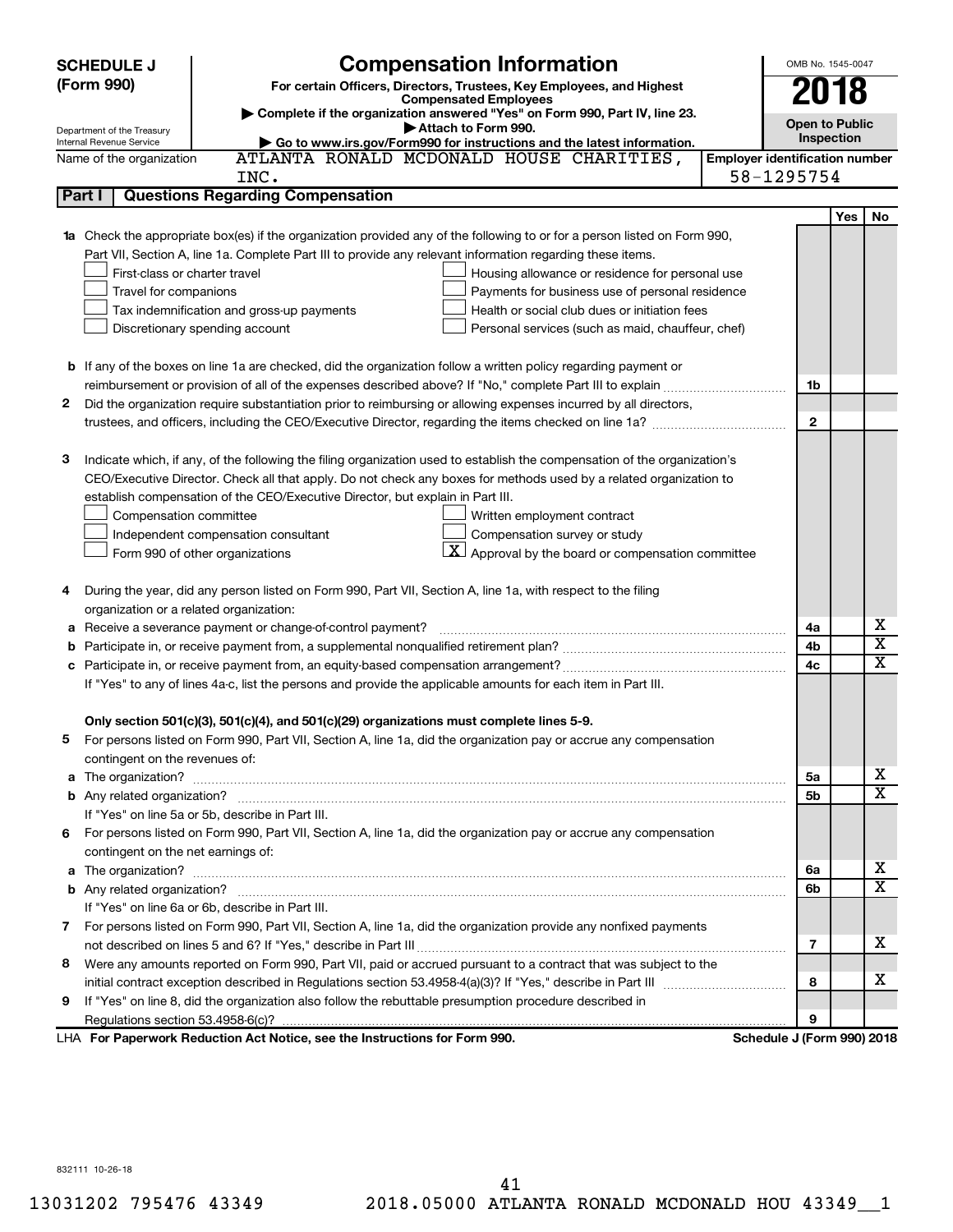Schedule J (Form 990) 2018  $INC$ .

Part II | Officers, Directors, Trustees, Key Employees, and Highest Compensated Employees. Use duplicate copies if additional space is needed.

For each individual whose compensation must be reported on Schedule J, report compensation from the organization on row (i) and from related organizations, described in the instructions, on row (ii). Do not list any individuals that aren't listed on Form 990, Part VII.

INC. 58-1295754

Note: The sum of columns (B)(i)-(iii) for each listed individual must equal the total amount of Form 990, Part VII, Section A, line 1a, applicable column (D) and (E) amounts for that individual.

| (A) Name and Title        |                    |                             | (B) Breakdown of W-2 and/or 1099-MISC compensation |                                           | (C) Retirement and             | (D) Nontaxable              | (E) Total of columns        | (F) Compensation                                           |  |
|---------------------------|--------------------|-----------------------------|----------------------------------------------------|-------------------------------------------|--------------------------------|-----------------------------|-----------------------------|------------------------------------------------------------|--|
|                           |                    | (i) Base<br>compensation    | (ii) Bonus &<br>incentive<br>compensation          | (iii) Other<br>reportable<br>compensation | other deferred<br>compensation | benefits                    | $(B)(i)$ - $(D)$            | in column (B)<br>reported as deferred<br>on prior Form 990 |  |
| ELIZABETH B HOWELL<br>(1) | (i)                | 257,883.                    | $\overline{0}$ .                                   | $\overline{0}$ .                          | $\overline{0}$ .               | $\overline{\mathfrak{o}}$ . | 257,883.                    | $\overline{\mathbf{0}}$ .                                  |  |
| PRESIDENT & CEO           | $\vert$ (ii)       | $\overline{\mathfrak{o}}$ . | $\overline{0}$ .                                   | $\overline{0}$ .                          | $\overline{0}$ .               | $\overline{0}$ .            | $\overline{\mathfrak{o}}$ . | $\overline{0}$ .                                           |  |
|                           | (i)                |                             |                                                    |                                           |                                |                             |                             |                                                            |  |
|                           | (ii)               |                             |                                                    |                                           |                                |                             |                             |                                                            |  |
|                           | $(\sf{i})$         |                             |                                                    |                                           |                                |                             |                             |                                                            |  |
|                           | (ii)               |                             |                                                    |                                           |                                |                             |                             |                                                            |  |
|                           | $(\sf{i})$         |                             |                                                    |                                           |                                |                             |                             |                                                            |  |
|                           | (ii)               |                             |                                                    |                                           |                                |                             |                             |                                                            |  |
|                           | $(\sf{i})$         |                             |                                                    |                                           |                                |                             |                             |                                                            |  |
|                           | (ii)               |                             |                                                    |                                           |                                |                             |                             |                                                            |  |
|                           | $(\sf{i})$         |                             |                                                    |                                           |                                |                             |                             |                                                            |  |
|                           | (ii)               |                             |                                                    |                                           |                                |                             |                             |                                                            |  |
|                           | $(\sf{i})$         |                             |                                                    |                                           |                                |                             |                             |                                                            |  |
|                           | (ii)<br>$(\sf{i})$ |                             |                                                    |                                           |                                |                             |                             |                                                            |  |
|                           | (ii)               |                             |                                                    |                                           |                                |                             |                             |                                                            |  |
|                           | $(\sf{i})$         |                             |                                                    |                                           |                                |                             |                             |                                                            |  |
|                           | (ii)               |                             |                                                    |                                           |                                |                             |                             |                                                            |  |
|                           | $(\sf{i})$         |                             |                                                    |                                           |                                |                             |                             |                                                            |  |
|                           | (ii)               |                             |                                                    |                                           |                                |                             |                             |                                                            |  |
|                           | $(\sf{i})$         |                             |                                                    |                                           |                                |                             |                             |                                                            |  |
|                           | (ii)               |                             |                                                    |                                           |                                |                             |                             |                                                            |  |
|                           | $(\sf{i})$         |                             |                                                    |                                           |                                |                             |                             |                                                            |  |
|                           | (ii)               |                             |                                                    |                                           |                                |                             |                             |                                                            |  |
|                           | $(\sf{i})$         |                             |                                                    |                                           |                                |                             |                             |                                                            |  |
|                           | (ii)               |                             |                                                    |                                           |                                |                             |                             |                                                            |  |
|                           | $(\sf{i})$         |                             |                                                    |                                           |                                |                             |                             |                                                            |  |
|                           | (ii)               |                             |                                                    |                                           |                                |                             |                             |                                                            |  |
|                           | $(\sf{i})$         |                             |                                                    |                                           |                                |                             |                             |                                                            |  |
|                           | (ii)               |                             |                                                    |                                           |                                |                             |                             |                                                            |  |
|                           | $(\sf{i})$         |                             |                                                    |                                           |                                |                             |                             |                                                            |  |
|                           | <u>(ii)</u>        |                             |                                                    |                                           |                                |                             |                             |                                                            |  |

**Schedule J (Form 990) 2018**

**2**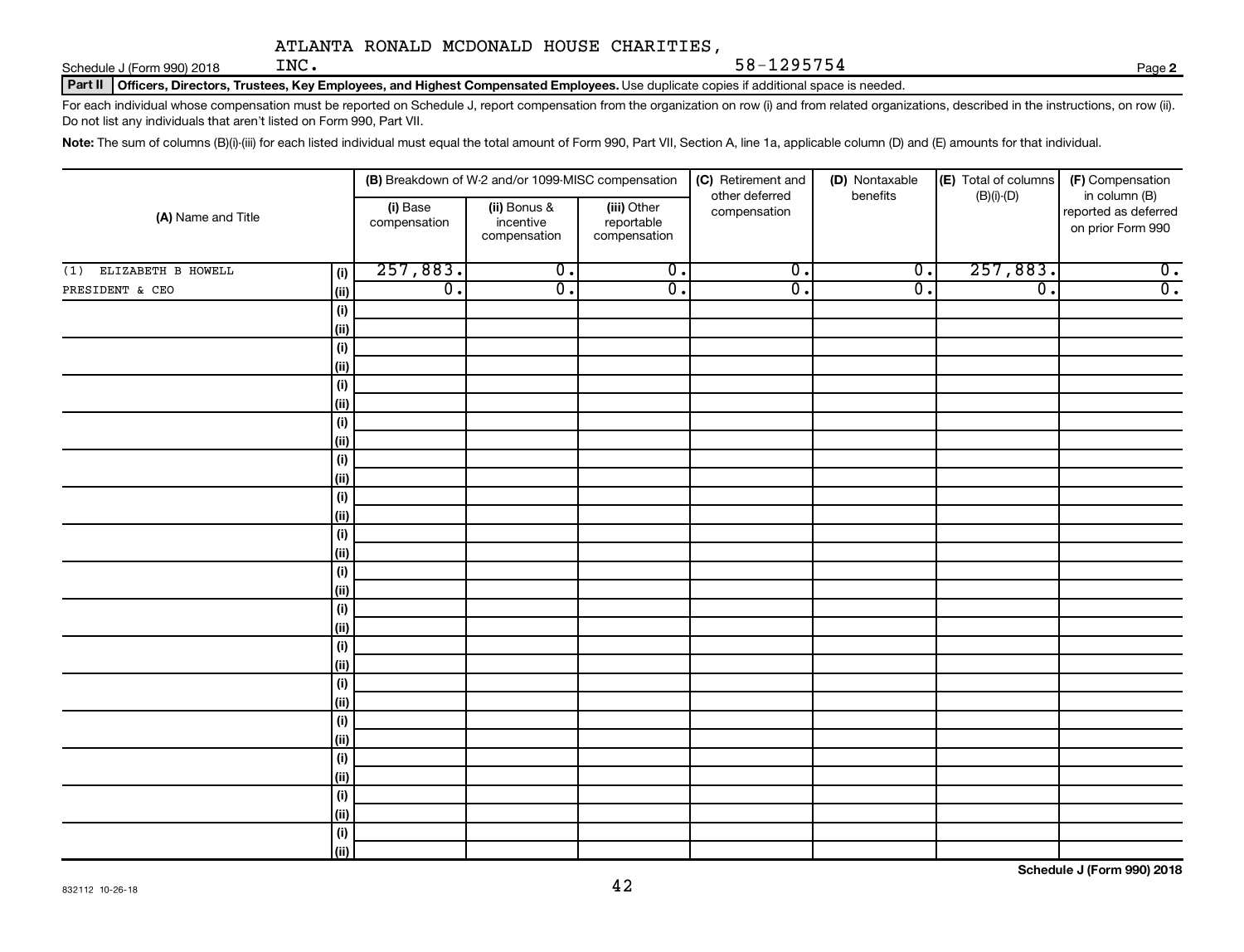Schedule J (Form 990) 2018  $INC$ .

**Part III Supplemental Information**

Provide the information, explanation, or descriptions required for Part I, lines 1a, 1b, 3, 4a, 4b, 4c, 5a, 5b, 6a, 6b, 7, and 8, and for Part II. Also complete this part for any additional information.

**Schedule J (Form 990) 2018**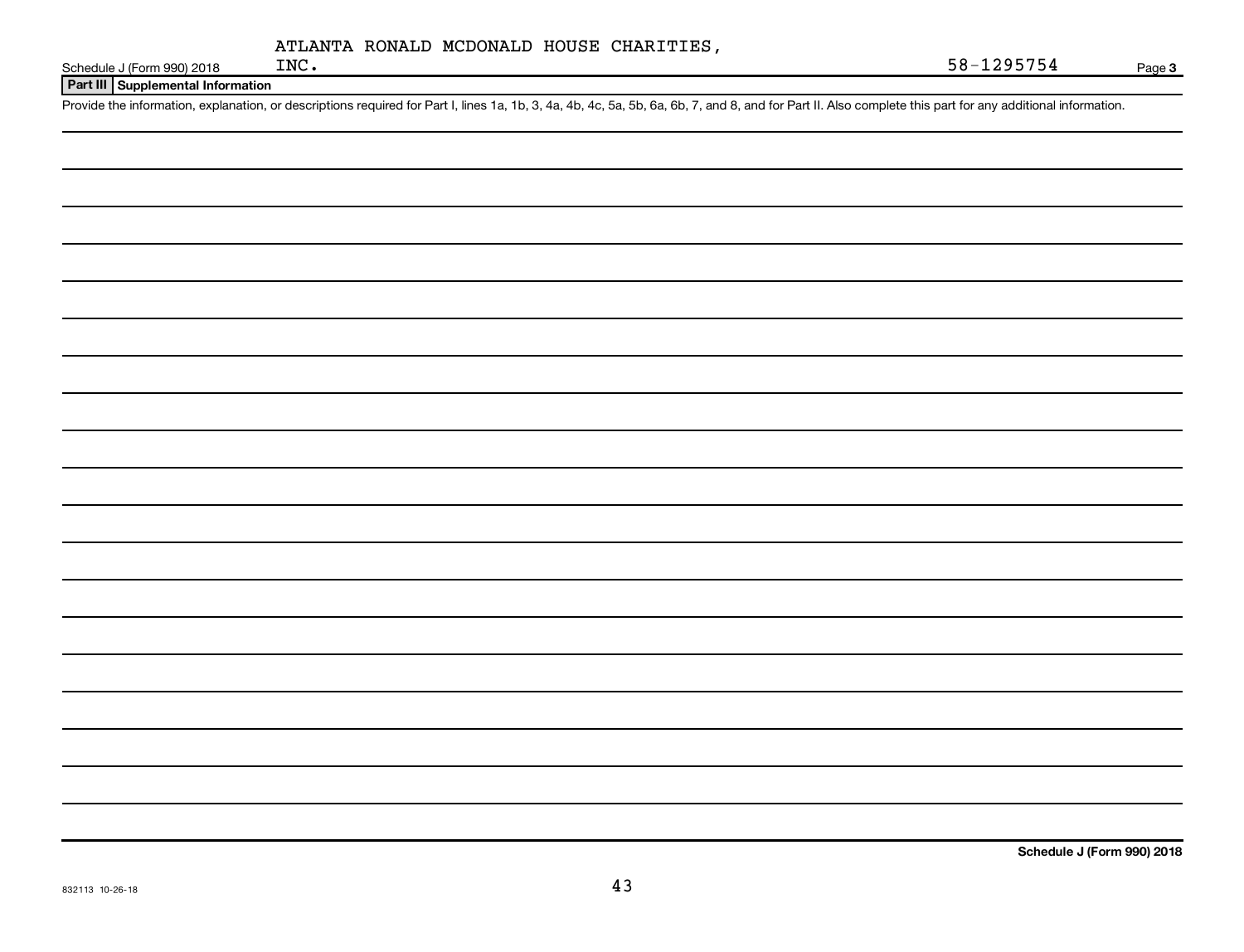| <b>SCHEDULE L</b>                                                                                             |                   | <b>Transactions With Interested Persons</b>                                |    |                           |                                    |                 |                                                                                                                                    |     |           |                           | OMB No. 1545-0047     |     |                                       |
|---------------------------------------------------------------------------------------------------------------|-------------------|----------------------------------------------------------------------------|----|---------------------------|------------------------------------|-----------------|------------------------------------------------------------------------------------------------------------------------------------|-----|-----------|---------------------------|-----------------------|-----|---------------------------------------|
| (Form 990 or 990-EZ)                                                                                          |                   |                                                                            |    |                           |                                    |                 | Complete if the organization answered "Yes" on Form 990, Part IV, line 25a, 25b, 26, 27, 28a,                                      |     |           |                           |                       |     |                                       |
|                                                                                                               |                   | 28b, or 28c, or Form 990-EZ, Part V, line 38a or 40b.                      |    |                           | Attach to Form 990 or Form 990-EZ. |                 |                                                                                                                                    |     |           |                           | <b>Open To Public</b> |     |                                       |
| Department of the Treasury<br><b>Internal Revenue Service</b>                                                 |                   |                                                                            |    |                           |                                    |                 | Go to www.irs.gov/Form990 for instructions and the latest information.                                                             |     |           |                           | Inspection            |     |                                       |
| Name of the organization                                                                                      |                   | ATLANTA RONALD MCDONALD HOUSE CHARITIES,                                   |    |                           |                                    |                 |                                                                                                                                    |     |           |                           |                       |     | <b>Employer identification number</b> |
|                                                                                                               | INC.              |                                                                            |    |                           |                                    |                 |                                                                                                                                    |     |           | 58-1295754                |                       |     |                                       |
| Part I                                                                                                        |                   |                                                                            |    |                           |                                    |                 | Excess Benefit Transactions (section 501(c)(3), section 501(c)(4), and 501(c)(29) organizations only).                             |     |           |                           |                       |     |                                       |
|                                                                                                               |                   |                                                                            |    |                           |                                    |                 | Complete if the organization answered "Yes" on Form 990, Part IV, line 25a or 25b, or Form 990-EZ, Part V, line 40b.               |     |           |                           |                       |     |                                       |
| 1<br>(a) Name of disqualified person                                                                          |                   | (b) Relationship between disqualified<br>person and organization           |    |                           |                                    |                 | (c) Description of transaction                                                                                                     |     |           |                           |                       | Yes | (d) Corrected?<br>No                  |
|                                                                                                               |                   |                                                                            |    |                           |                                    |                 |                                                                                                                                    |     |           |                           |                       |     |                                       |
|                                                                                                               |                   |                                                                            |    |                           |                                    |                 |                                                                                                                                    |     |           |                           |                       |     |                                       |
|                                                                                                               |                   |                                                                            |    |                           |                                    |                 |                                                                                                                                    |     |           |                           |                       |     |                                       |
|                                                                                                               |                   |                                                                            |    |                           |                                    |                 |                                                                                                                                    |     |           |                           |                       |     |                                       |
|                                                                                                               |                   |                                                                            |    |                           |                                    |                 |                                                                                                                                    |     |           |                           |                       |     |                                       |
| 2 Enter the amount of tax incurred by the organization managers or disqualified persons during the year under |                   |                                                                            |    |                           |                                    |                 |                                                                                                                                    |     |           |                           |                       |     |                                       |
| section 4958                                                                                                  |                   |                                                                            |    |                           |                                    |                 |                                                                                                                                    |     |           | $\triangleright$ \$       |                       |     |                                       |
|                                                                                                               |                   |                                                                            |    |                           |                                    |                 |                                                                                                                                    |     |           | $\blacktriangleright$ \$  |                       |     |                                       |
|                                                                                                               |                   |                                                                            |    |                           |                                    |                 |                                                                                                                                    |     |           |                           |                       |     |                                       |
| Part II                                                                                                       |                   | Loans to and/or From Interested Persons.                                   |    |                           |                                    |                 |                                                                                                                                    |     |           |                           |                       |     |                                       |
|                                                                                                               |                   |                                                                            |    |                           |                                    |                 | Complete if the organization answered "Yes" on Form 990-EZ, Part V, line 38a or Form 990, Part IV, line 26; or if the organization |     |           |                           |                       |     |                                       |
| (a) Name of                                                                                                   | (b) Relationship  | reported an amount on Form 990, Part X, line 5, 6, or 22.<br>(c) Purpose   |    | (d) Loan to or            | (e) Original                       |                 |                                                                                                                                    |     | $(g)$ In  | <b>(h)</b> Approved       |                       |     | (i) Written                           |
| interested person                                                                                             | with organization | of loan                                                                    |    | from the<br>organization? | principal amount                   | (f) Balance due |                                                                                                                                    |     | default?  | by board or<br>committee? |                       |     | agreement?                            |
|                                                                                                               |                   |                                                                            | To | <b>IFrom</b>              |                                    |                 |                                                                                                                                    | Yes | <b>No</b> | Yes                       | No.                   | Yes | No.                                   |
|                                                                                                               |                   |                                                                            |    |                           |                                    |                 |                                                                                                                                    |     |           |                           |                       |     |                                       |
|                                                                                                               |                   |                                                                            |    |                           |                                    |                 |                                                                                                                                    |     |           |                           |                       |     |                                       |
|                                                                                                               |                   |                                                                            |    |                           |                                    |                 |                                                                                                                                    |     |           |                           |                       |     |                                       |
|                                                                                                               |                   |                                                                            |    |                           |                                    |                 |                                                                                                                                    |     |           |                           |                       |     |                                       |
|                                                                                                               |                   |                                                                            |    |                           |                                    |                 |                                                                                                                                    |     |           |                           |                       |     |                                       |
|                                                                                                               |                   |                                                                            |    |                           |                                    |                 |                                                                                                                                    |     |           |                           |                       |     |                                       |
|                                                                                                               |                   |                                                                            |    |                           |                                    |                 |                                                                                                                                    |     |           |                           |                       |     |                                       |
|                                                                                                               |                   |                                                                            |    |                           |                                    |                 |                                                                                                                                    |     |           |                           |                       |     |                                       |
|                                                                                                               |                   |                                                                            |    |                           |                                    |                 |                                                                                                                                    |     |           |                           |                       |     |                                       |
| Total<br>Part II                                                                                              |                   | <b>Grants or Assistance Benefiting Interested Persons.</b>                 |    |                           | $\blacktriangleright$ \$           |                 |                                                                                                                                    |     |           |                           |                       |     |                                       |
|                                                                                                               |                   | Complete if the organization answered "Yes" on Form 990, Part IV, line 27. |    |                           |                                    |                 |                                                                                                                                    |     |           |                           |                       |     |                                       |
|                                                                                                               |                   | (b) Relationship between                                                   |    |                           | (c) Amount of                      |                 | (d) Type of                                                                                                                        |     |           |                           | (e) Purpose of        |     |                                       |
| (a) Name of interested person                                                                                 |                   | interested person and<br>the organization                                  |    |                           | assistance                         |                 | assistance                                                                                                                         |     |           |                           | assistance            |     |                                       |
|                                                                                                               |                   |                                                                            |    |                           |                                    |                 |                                                                                                                                    |     |           |                           |                       |     |                                       |
|                                                                                                               |                   |                                                                            |    |                           |                                    |                 |                                                                                                                                    |     |           |                           |                       |     |                                       |
|                                                                                                               |                   |                                                                            |    |                           |                                    |                 |                                                                                                                                    |     |           |                           |                       |     |                                       |
|                                                                                                               |                   |                                                                            |    |                           |                                    |                 |                                                                                                                                    |     |           |                           |                       |     |                                       |
|                                                                                                               |                   |                                                                            |    |                           |                                    |                 |                                                                                                                                    |     |           |                           |                       |     |                                       |
|                                                                                                               |                   |                                                                            |    |                           |                                    |                 |                                                                                                                                    |     |           |                           |                       |     |                                       |
|                                                                                                               |                   |                                                                            |    |                           |                                    |                 |                                                                                                                                    |     |           |                           |                       |     |                                       |
|                                                                                                               |                   |                                                                            |    |                           |                                    |                 |                                                                                                                                    |     |           |                           |                       |     |                                       |
|                                                                                                               |                   |                                                                            |    |                           |                                    |                 |                                                                                                                                    |     |           |                           |                       |     |                                       |

LHA For Paperwork Reduction Act Notice, see the Instructions for Form 990 or 990-EZ. Schedule L (Form 990 or 990-EZ) 2018

832131 10-25-18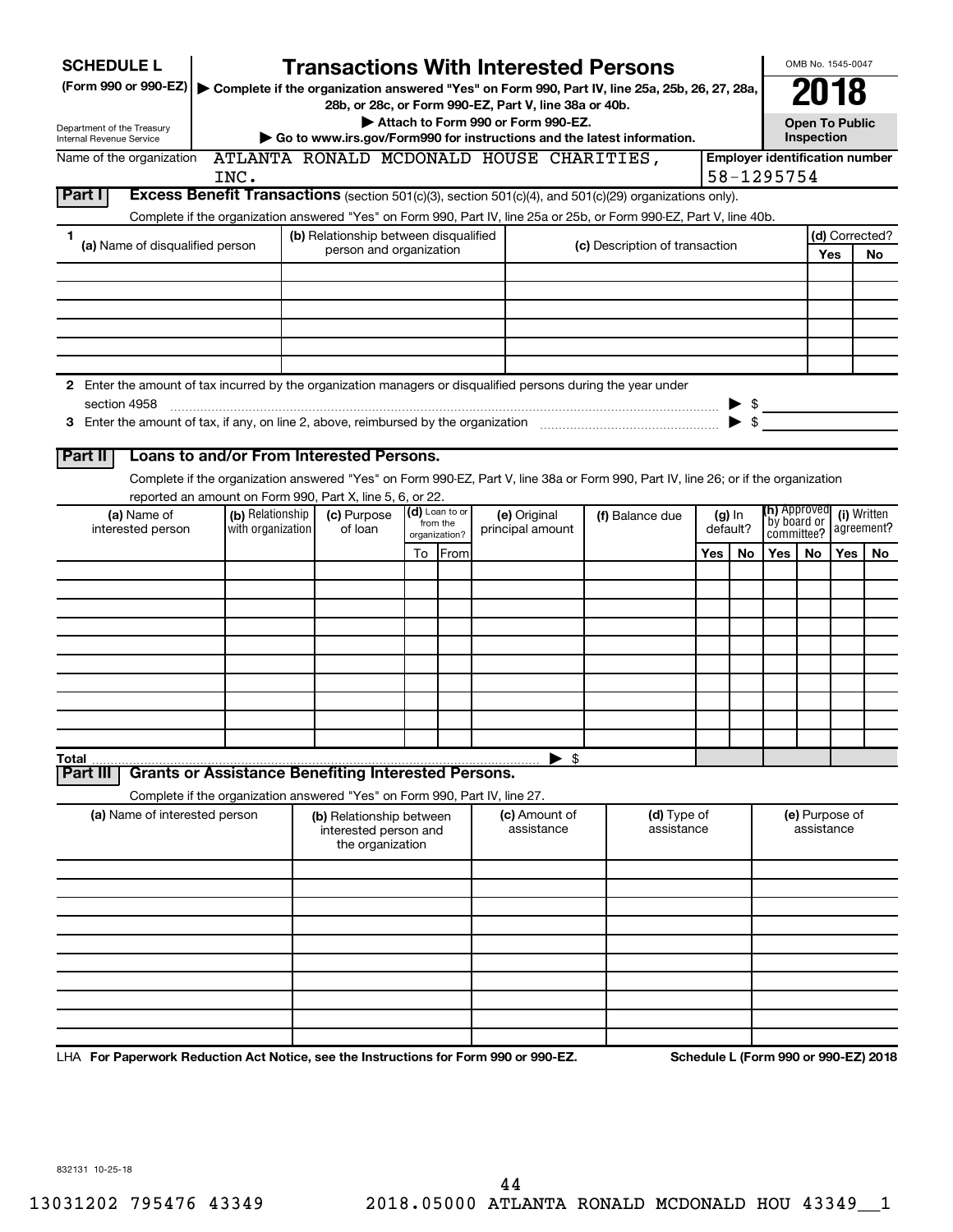| Schedule L (Form 990 or 990-EZ) 2018 INC.                                                   |                                                                    |                              | 58-1295754 Page 2                 |     |                             |
|---------------------------------------------------------------------------------------------|--------------------------------------------------------------------|------------------------------|-----------------------------------|-----|-----------------------------|
| <b>Business Transactions Involving Interested Persons.</b><br><b>Part IV</b>                |                                                                    |                              |                                   |     |                             |
| Complete if the organization answered "Yes" on Form 990, Part IV, line 28a, 28b, or 28c.    |                                                                    |                              |                                   |     | (e) Sharing of              |
| (a) Name of interested person                                                               | (b) Relationship between interested<br>person and the organization | (c) Amount of<br>transaction | (d) Description of<br>transaction |     | organization's<br>revenues? |
|                                                                                             |                                                                    |                              |                                   | Yes | No                          |
| TOM KIRBO                                                                                   | <b>BOARD MEMEBER</b>                                               |                              | 11,873.SK PROJECT                 |     | $\overline{\text{x}}$       |
|                                                                                             |                                                                    |                              |                                   |     |                             |
|                                                                                             |                                                                    |                              |                                   |     |                             |
|                                                                                             |                                                                    |                              |                                   |     |                             |
|                                                                                             |                                                                    |                              |                                   |     |                             |
|                                                                                             |                                                                    |                              |                                   |     |                             |
|                                                                                             |                                                                    |                              |                                   |     |                             |
|                                                                                             |                                                                    |                              |                                   |     |                             |
|                                                                                             |                                                                    |                              |                                   |     |                             |
| Part V<br><b>Supplemental Information.</b>                                                  |                                                                    |                              |                                   |     |                             |
| Provide additional information for responses to questions on Schedule L (see instructions). |                                                                    |                              |                                   |     |                             |
|                                                                                             |                                                                    |                              |                                   |     |                             |
| SCH L, PART IV, BUSINESS TRANSACTIONS INVOLVING INTERESTED PERSONS:                         |                                                                    |                              |                                   |     |                             |
| NAME OF PERSON:<br>TOM KIRBO<br>(A)                                                         |                                                                    |                              |                                   |     |                             |
| DESCRIPTION OF TRANSACTION: SK PROJECT CONSULTING, LLC WAS HIRED AS<br>(D)                  |                                                                    |                              |                                   |     |                             |
| A 3RD PARTY PROJECT MANAGING CONSULTANT FOR THE PURPOSE OF OVERSEEING THE                   |                                                                    |                              |                                   |     |                             |
| PRELIMINARY DESIGN, PRICING AND BUDGETING OF ARMHC'S PROPOSED NEW                           |                                                                    |                              |                                   |     |                             |
| CONSTRUCTION.<br>MR.                                                                        | TOM KIRBO IS AN OFFICER OF SK PROJECT CONSULTING AND A             |                              |                                   |     |                             |
|                                                                                             |                                                                    |                              |                                   |     |                             |
| MEMBER OF THE ORGANIZATION'S BOARD OF DIRECTORS.                                            |                                                                    |                              |                                   |     |                             |
|                                                                                             |                                                                    |                              |                                   |     |                             |
|                                                                                             |                                                                    |                              |                                   |     |                             |
|                                                                                             |                                                                    |                              |                                   |     |                             |
|                                                                                             |                                                                    |                              |                                   |     |                             |
|                                                                                             |                                                                    |                              |                                   |     |                             |
|                                                                                             |                                                                    |                              |                                   |     |                             |
|                                                                                             |                                                                    |                              |                                   |     |                             |
|                                                                                             |                                                                    |                              |                                   |     |                             |
|                                                                                             |                                                                    |                              |                                   |     |                             |
|                                                                                             |                                                                    |                              |                                   |     |                             |
|                                                                                             |                                                                    |                              |                                   |     |                             |

**Schedule L (Form 990 or 990-EZ) 2018**

832132 10-25-18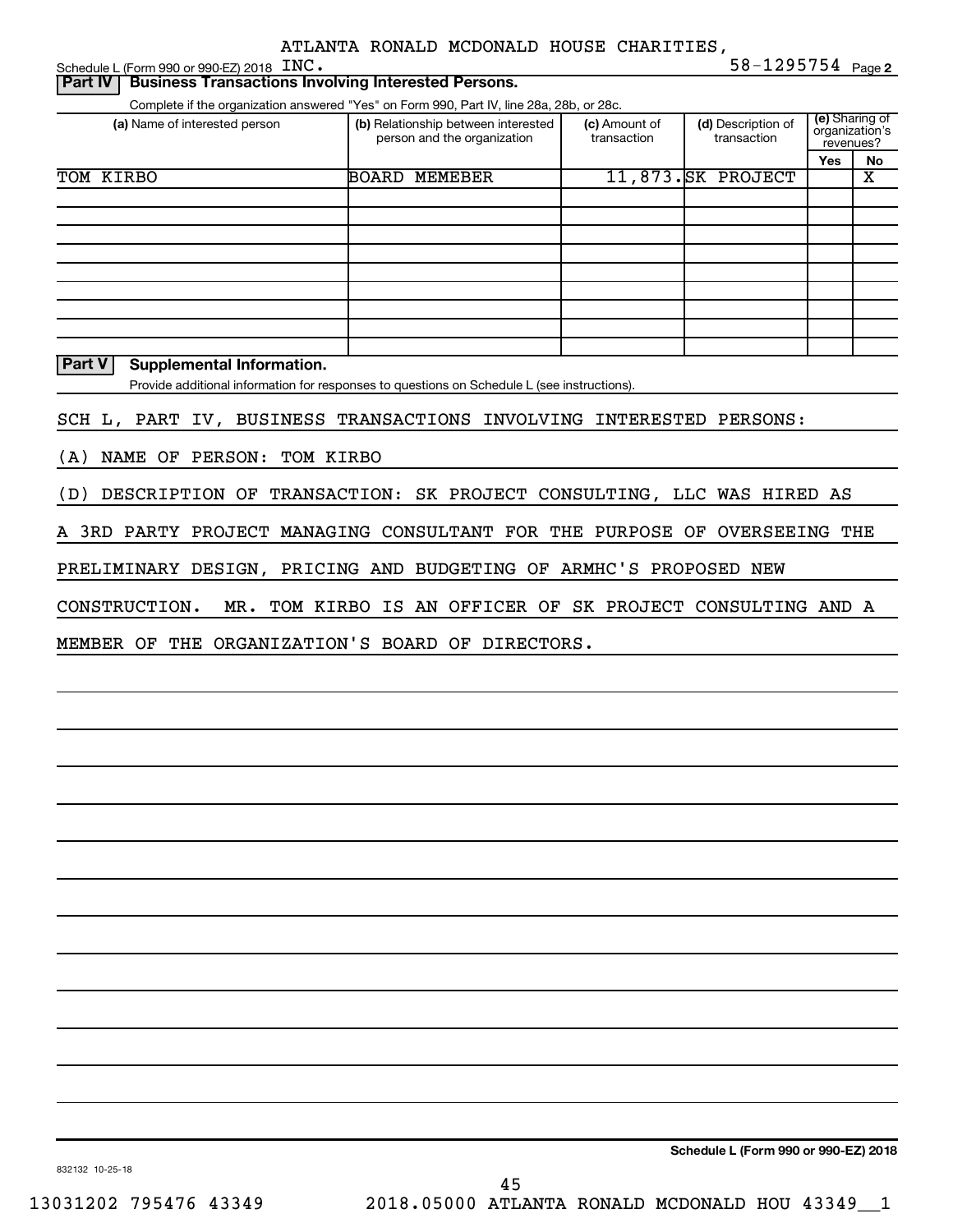| <b>SCHEDULE M</b> |  |
|-------------------|--|
| (Form 990)        |  |

# **Noncash Contributions**

OMB No. 1545-0047

| Department of the Treasury      |
|---------------------------------|
| <b>Internal Revenue Service</b> |

**Complete if the organizations answered "Yes" on Form 990, Part IV, lines 29 or 30. Attach to Form 990.** →<br>**→** Complete if the organizations answered "Yes" on Form 990, Part IV, lines 29 or 30.<br>● Complete if the organizations answered "Yes" on Form 990, Part IV, lines 29 or 30.  $\blacktriangleright$ 

**Open to Public**

| Internal Revenue Service<br>$\triangleright$ Go to www.irs.gov/Form990 for instructions and the latest information. |                          |  |  |  |                                          |  |                                |  |
|---------------------------------------------------------------------------------------------------------------------|--------------------------|--|--|--|------------------------------------------|--|--------------------------------|--|
| Name of the organization                                                                                            |                          |  |  |  | ATLANTA RONALD MCDONALD HOUSE CHARITIES, |  | Emplover identification number |  |
|                                                                                                                     | INC.                     |  |  |  |                                          |  | 58-1295754                     |  |
| <b>Part I</b>                                                                                                       | <b>Types of Property</b> |  |  |  |                                          |  |                                |  |

|    |                                                                                                                                                                                            | (a)<br>Check if         | (b)<br>Number of | (c)<br>Noncash contribution                     |                              | (d)<br>Method of determining |            |    |
|----|--------------------------------------------------------------------------------------------------------------------------------------------------------------------------------------------|-------------------------|------------------|-------------------------------------------------|------------------------------|------------------------------|------------|----|
|    |                                                                                                                                                                                            | applicable              | contributions or | amounts reported on                             |                              | noncash contribution amounts |            |    |
|    |                                                                                                                                                                                            |                         |                  | litems contributed Form 990, Part VIII, line 1q |                              |                              |            |    |
| 1. |                                                                                                                                                                                            |                         |                  |                                                 |                              |                              |            |    |
| 2  | Art - Historical treasures                                                                                                                                                                 |                         |                  |                                                 |                              |                              |            |    |
| 3  | Art - Fractional interests                                                                                                                                                                 |                         |                  |                                                 |                              |                              |            |    |
| 4  | Books and publications                                                                                                                                                                     |                         |                  |                                                 |                              |                              |            |    |
| 5  | Clothing and household goods                                                                                                                                                               | $\overline{\text{x}}$   |                  | 238,834. DONOR DECLARED VALUE                   |                              |                              |            |    |
| 6  | Cars and other vehicles                                                                                                                                                                    | $\overline{\text{x}}$   | 2                |                                                 | 45,374. DONOR DECLARED VALUE |                              |            |    |
| 7  |                                                                                                                                                                                            |                         |                  |                                                 |                              |                              |            |    |
| 8  |                                                                                                                                                                                            |                         |                  |                                                 |                              |                              |            |    |
| 9  | Securities - Publicly traded                                                                                                                                                               |                         |                  |                                                 |                              |                              |            |    |
| 10 | Securities - Closely held stock                                                                                                                                                            |                         |                  |                                                 |                              |                              |            |    |
| 11 | Securities - Partnership, LLC, or                                                                                                                                                          |                         |                  |                                                 |                              |                              |            |    |
|    | trust interests                                                                                                                                                                            |                         |                  |                                                 |                              |                              |            |    |
| 12 | Securities - Miscellaneous                                                                                                                                                                 |                         |                  |                                                 |                              |                              |            |    |
| 13 | Qualified conservation contribution -                                                                                                                                                      |                         |                  |                                                 |                              |                              |            |    |
|    |                                                                                                                                                                                            |                         |                  |                                                 |                              |                              |            |    |
| 14 | Qualified conservation contribution - Other                                                                                                                                                |                         |                  |                                                 |                              |                              |            |    |
| 15 |                                                                                                                                                                                            |                         |                  |                                                 |                              |                              |            |    |
| 16 |                                                                                                                                                                                            |                         |                  |                                                 |                              |                              |            |    |
| 17 |                                                                                                                                                                                            |                         |                  |                                                 |                              |                              |            |    |
| 18 |                                                                                                                                                                                            |                         |                  |                                                 |                              |                              |            |    |
| 19 |                                                                                                                                                                                            | $\overline{\texttt{x}}$ | 1,387            | 129,776. DONOR DECLARED VALUE                   |                              |                              |            |    |
| 20 | Drugs and medical supplies                                                                                                                                                                 |                         |                  |                                                 |                              |                              |            |    |
| 21 |                                                                                                                                                                                            |                         |                  |                                                 |                              |                              |            |    |
| 22 |                                                                                                                                                                                            |                         |                  |                                                 |                              |                              |            |    |
| 23 |                                                                                                                                                                                            |                         |                  |                                                 |                              |                              |            |    |
| 24 |                                                                                                                                                                                            |                         |                  |                                                 |                              |                              |            |    |
| 25 | (SILENT AUCTIO)<br>Other $\blacktriangleright$                                                                                                                                             | X                       | 92               | 186,383. DONOR DECLARED VALUE                   |                              |                              |            |    |
| 26 | Other<br>▶<br>$\mathcal{L}^{\mathcal{L}}(\mathcal{L}^{\mathcal{L}})$ and $\mathcal{L}^{\mathcal{L}}(\mathcal{L}^{\mathcal{L}})$ and $\mathcal{L}^{\mathcal{L}}(\mathcal{L}^{\mathcal{L}})$ |                         |                  |                                                 |                              |                              |            |    |
| 27 | Other<br>▸                                                                                                                                                                                 |                         |                  |                                                 |                              |                              |            |    |
| 28 | Other                                                                                                                                                                                      |                         |                  |                                                 |                              |                              |            |    |
| 29 | Number of Forms 8283 received by the organization during the tax year for contributions                                                                                                    |                         |                  |                                                 |                              |                              |            |    |
|    | for which the organization completed Form 8283, Part IV, Donee Acknowledgement                                                                                                             |                         |                  | 29                                              |                              |                              |            |    |
|    |                                                                                                                                                                                            |                         |                  |                                                 |                              |                              | <b>Yes</b> | No |
|    | 30a During the year, did the organization receive by contribution any property reported in Part I, lines 1 through 28, that it                                                             |                         |                  |                                                 |                              |                              |            |    |
|    | must hold for at least three years from the date of the initial contribution, and which isn't required to be used for                                                                      |                         |                  |                                                 |                              |                              |            |    |
|    | exempt purposes for the entire holding period?                                                                                                                                             |                         |                  |                                                 |                              | 30a                          |            | х  |
|    | <b>b</b> If "Yes," describe the arrangement in Part II.                                                                                                                                    |                         |                  |                                                 |                              |                              |            |    |
| 31 | Does the organization have a gift acceptance policy that requires the review of any nonstandard contributions?                                                                             |                         |                  |                                                 |                              | 31                           | х          |    |
|    | 32a Does the organization hire or use third parties or related organizations to solicit, process, or sell noncash                                                                          |                         |                  |                                                 |                              |                              |            |    |
|    | contributions?                                                                                                                                                                             |                         |                  |                                                 |                              | <b>32a</b>                   | x          |    |
|    | <b>b</b> If "Yes," describe in Part II.                                                                                                                                                    |                         |                  |                                                 |                              |                              |            |    |
| 33 | If the organization didn't report an amount in column (c) for a type of property for which column (a) is checked,                                                                          |                         |                  |                                                 |                              |                              |            |    |

describe in Part II.

**For Paperwork Reduction Act Notice, see the Instructions for Form 990. Schedule M (Form 990) 2018** LHA

832141 10-18-18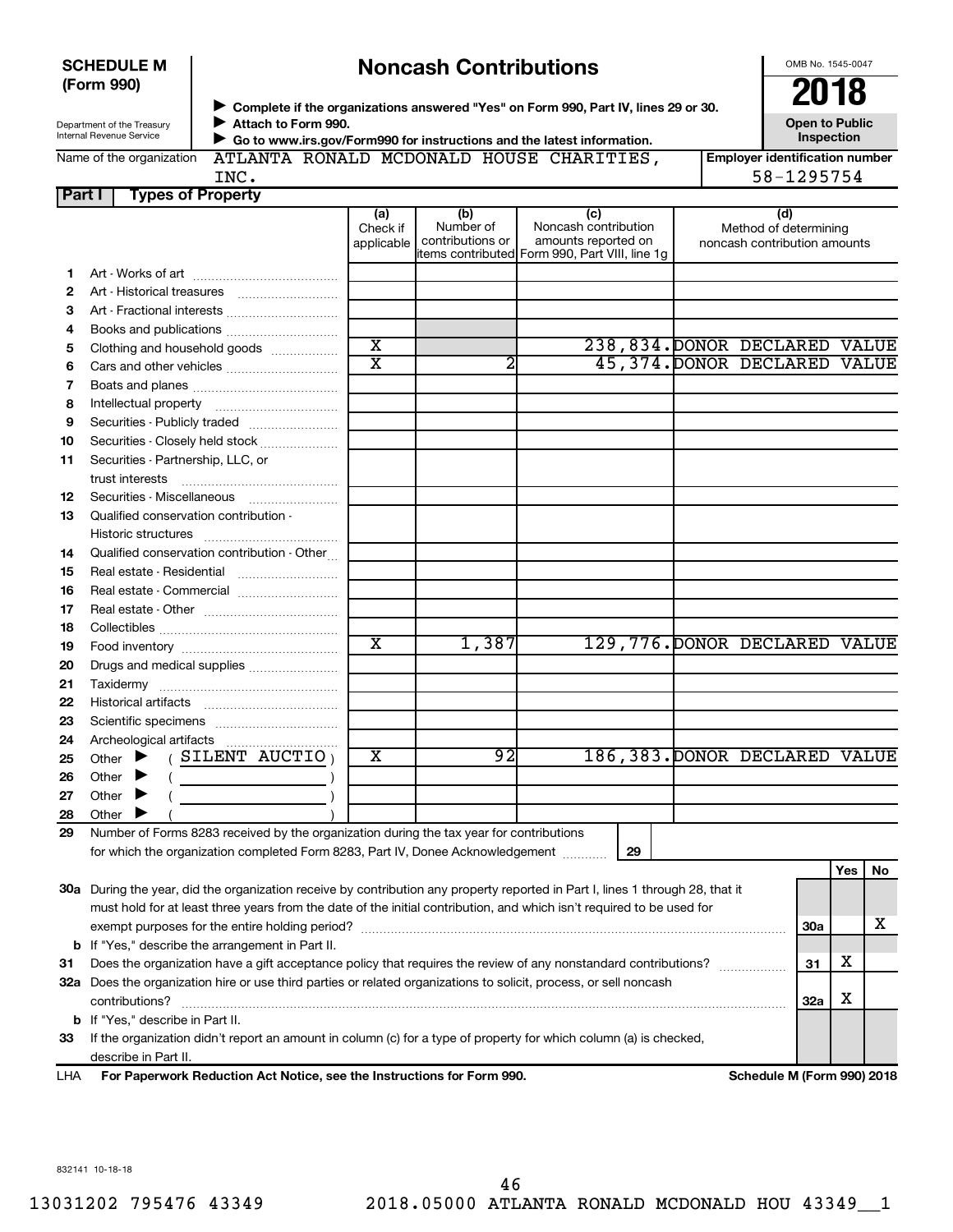| ATLANTA RONALD MCDONALD HOUSE CHARITIES, |  |
|------------------------------------------|--|
|------------------------------------------|--|

Schedule M (Form 990) 2018 INC.<br>**Part II** Supplemental Inform

**2** Part II | Supplemental Information. Provide the information required by Part I, lines 30b, 32b, and 33, and whether the organization is reporting in Part I, column (b), the number of contributions, the number of items received, or a combination of both. Also complete this part for any additional information.

### SCHEDULE M, LINE 32B:

### AUTOMOTIVE RECOVERY SERVICES DBA INSURANCE AUTO AUCTIONS IS A THIRD

### PARTY PROVIDER THAT SELLS DONATED VEHICLES FOR THE ORGANIZATION.

**Schedule M (Form 990) 2018**

INC. 58-1295754

832142 10-18-18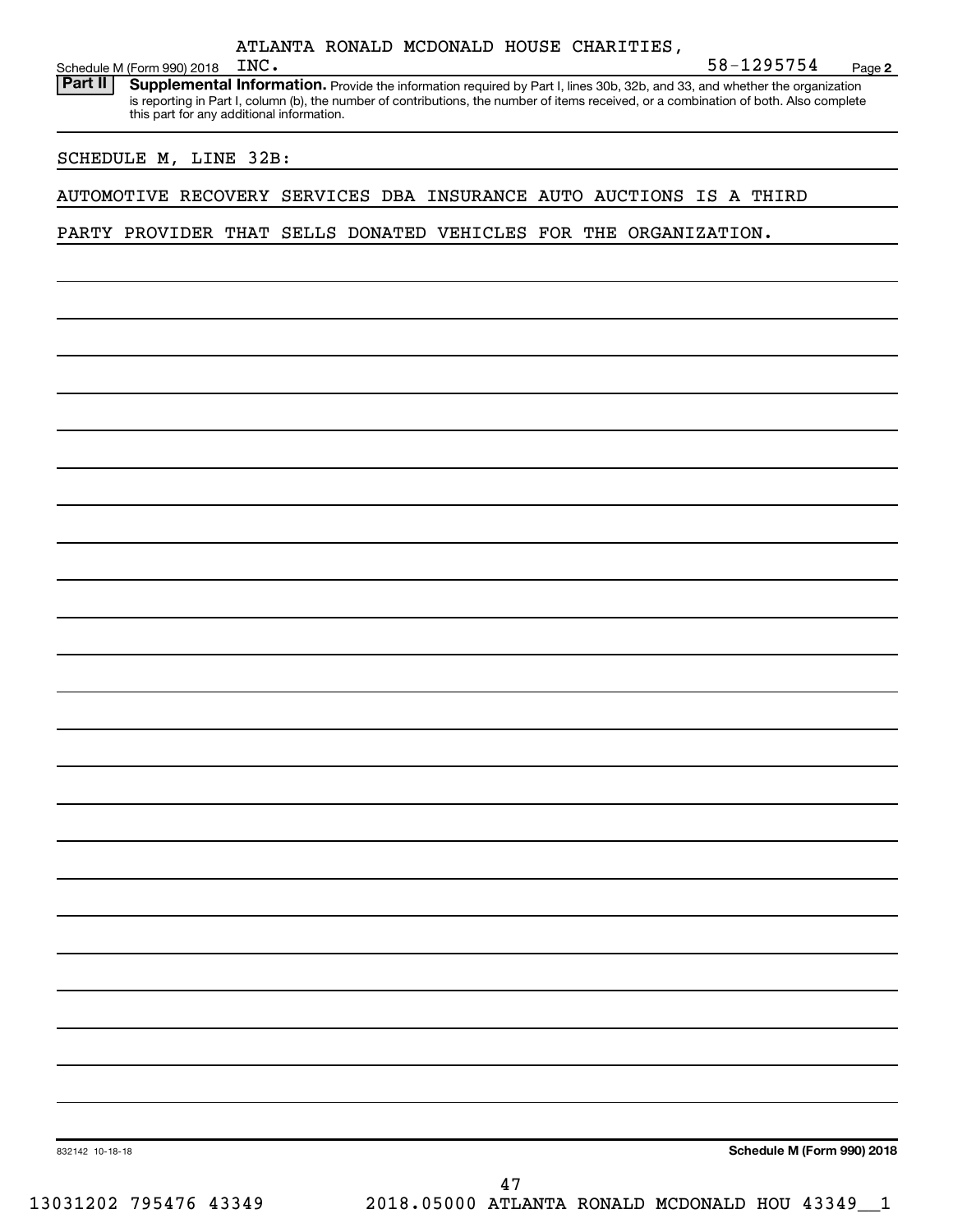**(Form 990 or 990-EZ)**

**Complete to provide information for responses to specific questions on** SCHEDULE O **Supplemental Information to Form 990 or 990-EZ 2018**<br>(Form 990 or 990-EZ) Complete to provide information for responses to specific questions on

Department of the Treasury Internal Revenue Service Name of the organization **Form 990 or 990-EZ or to provide any additional information. | Attach to Form 990 or 990-EZ. | Go to www.irs.gov/Form990 for the latest information.**

ATLANTA RONALD MCDONALD HOUSE CHARITIES,

**Open to Public Inspection Employer identification number**  $\texttt{INC.} \quad 58-1295754$ 

OMB No. 1545-0047

FORM 990, PART I, LINE 1, DESCRIPTION OF ORGANIZATION MISSION:

MEALS, TRANSPORTATION TO FAMILIES OF SICK AND INJURED CHILDREN THROUGH

TWO RONALD MCDONALD HOUSES, RONALD MCDONALD CARE MOBILE, RONALD

MCDONALD FAMILY ROOM AND PROVIDING RENEWABLE SCHOLARSHIPS TO COLLEGE

STUDENTS.

FORM 990, PART III, LINE 1, DESCRIPTION OF ORGANIZATION MISSION:

SCHOLARSHIPS TO HIGH SCHOOL SENIORS TO ENABLE THEM TO ATTEND COLLEGE.

FORM 990, PART III, LINE 4D, OTHER PROGRAM SERVICES:

THE RONALD MCDONALD FAMILY ROOM AT CHILDREN'S HEALTHCARE OF ATLANTA AT

SCOTTISH RITE WAS CREATED TO PROVIDE FAMILIES OF CHILDREN UNDERGOING

CANCER TREATMENT WITH A SPECIAL FAMILY RESPITE ROOM FOR THEIR COMFORT

AND SUPPORT. MORE THAN 32,000 FAMILIES WERE SERVED BY THE FAMILY ROOM

IN 2018.

EXPENSES \$ 113,075. INCLUDING GRANTS OF \$ 0. REVENUE \$ 0.

FORM 990, PART VI, SECTION A, LINE 7A:

THE GREATER ATLANTA MCDONALD'S COOPERATIVE ASSOCIATION, INC. AND CHILDREN'S HEALTHCARE OF ATLANTA, INC. EACH HAVE THE AUTHORITY TO ELECT A BOARD MEMBER TO SERVE ON THE BOARD OF DIRECTORS.

FORM 990, PART VI, SECTION B, LINE 11B:

COPY OF FORM 990 AND ALL ACCOMPANYING SCHEDULES IS PROVIDED TO THE ENTIRE

BOARD OF DIRECTORS TO REVIEW PRIOR TO FILING THE FORM WITH THE IRS.

832211 10-10-18 LHA For Paperwork Reduction Act Notice, see the Instructions for Form 990 or 990-EZ. Schedule O (Form 990 or 990-EZ) (2018)

48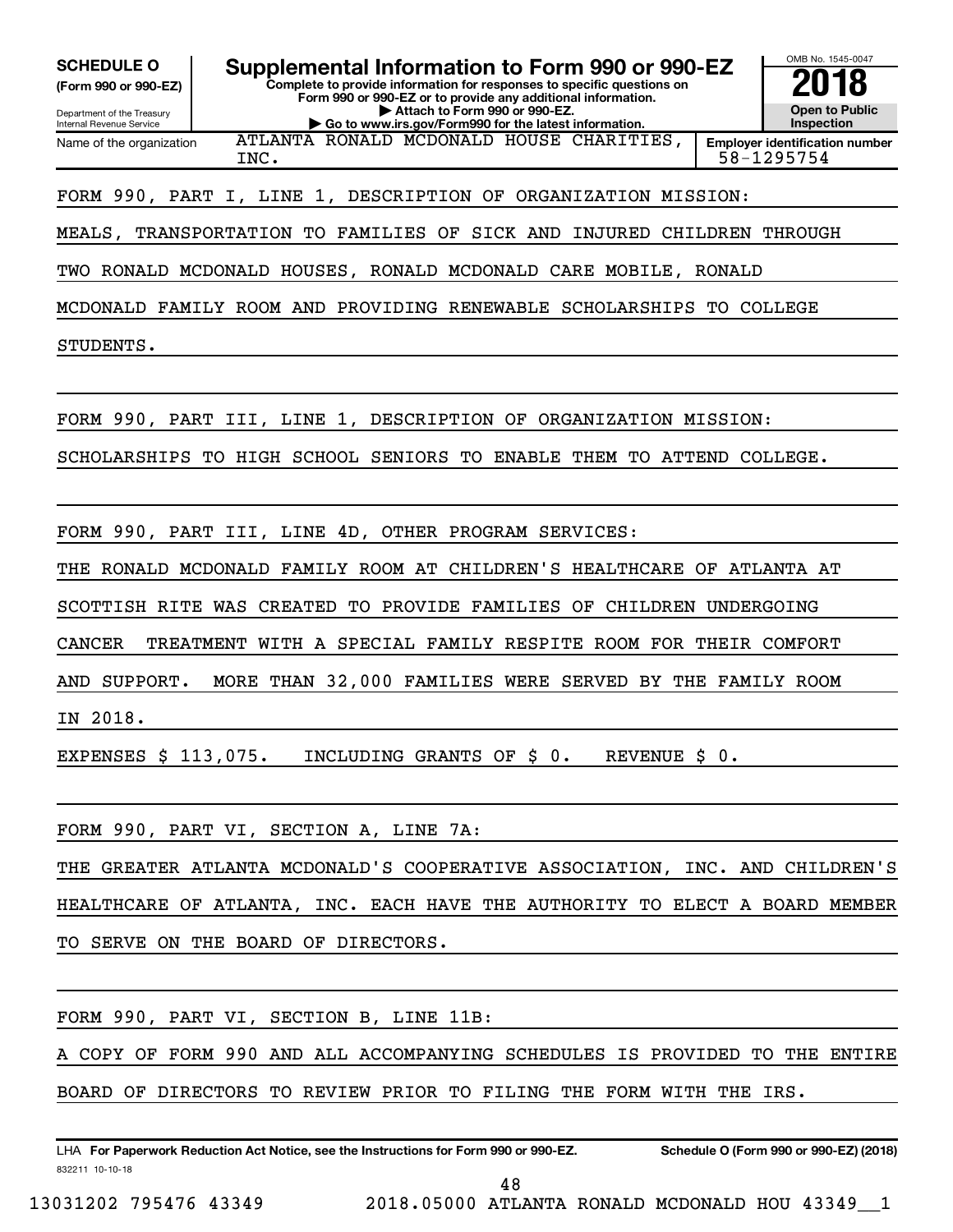| Schedule O (Form 990 or 990-EZ) (2018)<br>Page: |       |  |  |  |                                          |                                                     |  |  |  |  |
|-------------------------------------------------|-------|--|--|--|------------------------------------------|-----------------------------------------------------|--|--|--|--|
| Name of the organization                        | INC . |  |  |  | ATLANTA RONALD MCDONALD HOUSE CHARITIES, | <b>Emplover identification number</b><br>58-1295754 |  |  |  |  |

FORM 990, PART VI, SECTION B, LINE 12C:

THE DISCLOSURES ARE DOCUMENTED AND UPDATED ANNUALLY BY EACH BOARD MEMBER.

FORM 990, PART VI, SECTION B, LINE 15:

CEO'S AND OFFICERS' COMPENSATION WERE ADDRESSED USING COMPARABLE DATA AND

APPROVED BY THE BOARD.

FORM 990, PART VI, SECTION C, LINE 19:

ATLANTA RONALD MCDONALD CHARITIES POSTS COPIES OF ITS FORM 990 FOR THE MOST

RECENT YEAR ON ITS WEBSITE. ARMHC PROVIDES COPIES OF ITS FORM 990-T AND

FORM 1023 UPON REQUEST.

FORM 990, PART XII, LINE 2C:

THE ORGANIZATION HAS NOT MADE ANY CHANGES TO THE PROCESSES FROM PRIOR

YEAR.

49

832212 10-10-18

**Schedule O (Form 990 or 990-EZ) (2018)**